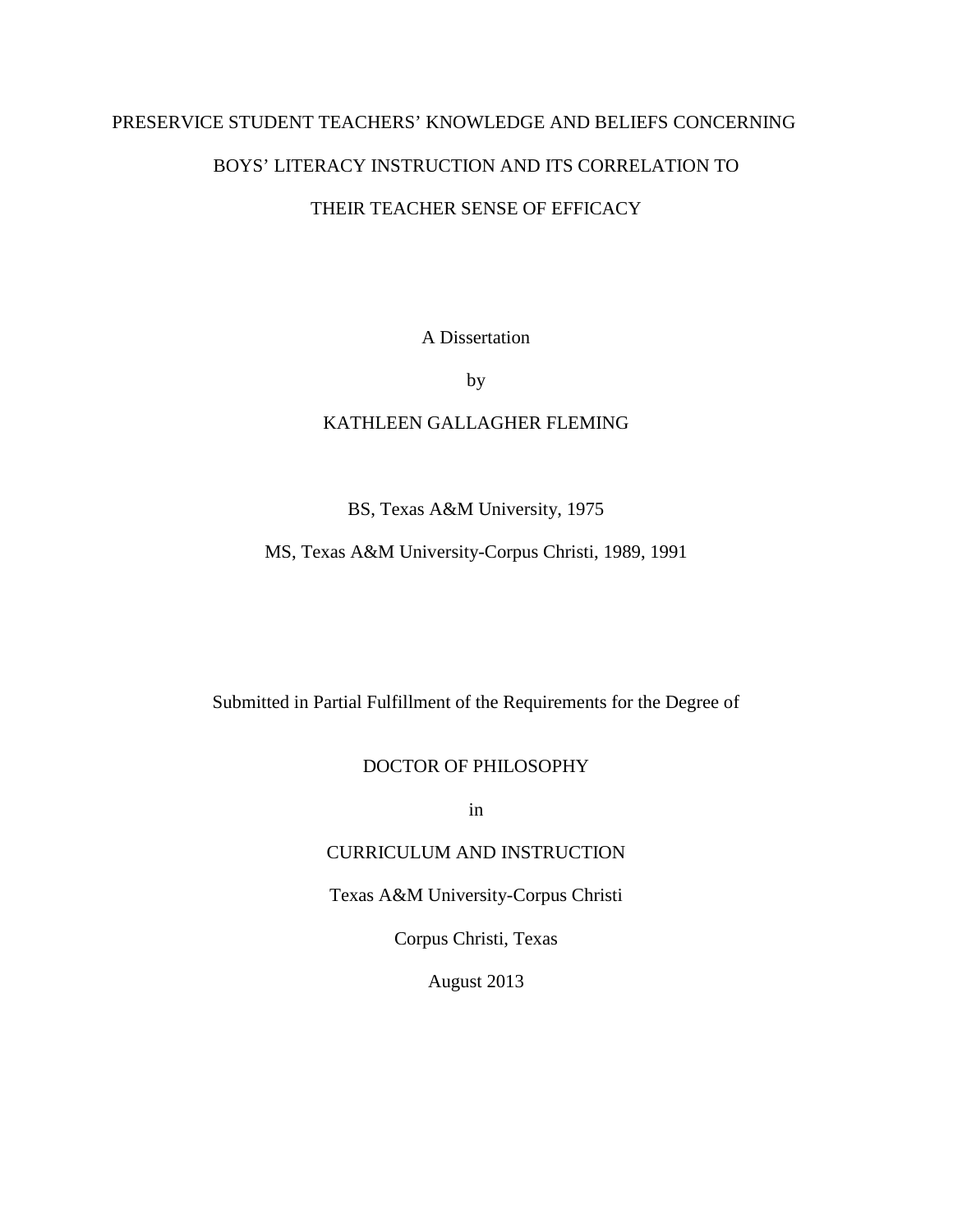©Kathleen Gallagher Fleming

All Rights Reserved

August 2013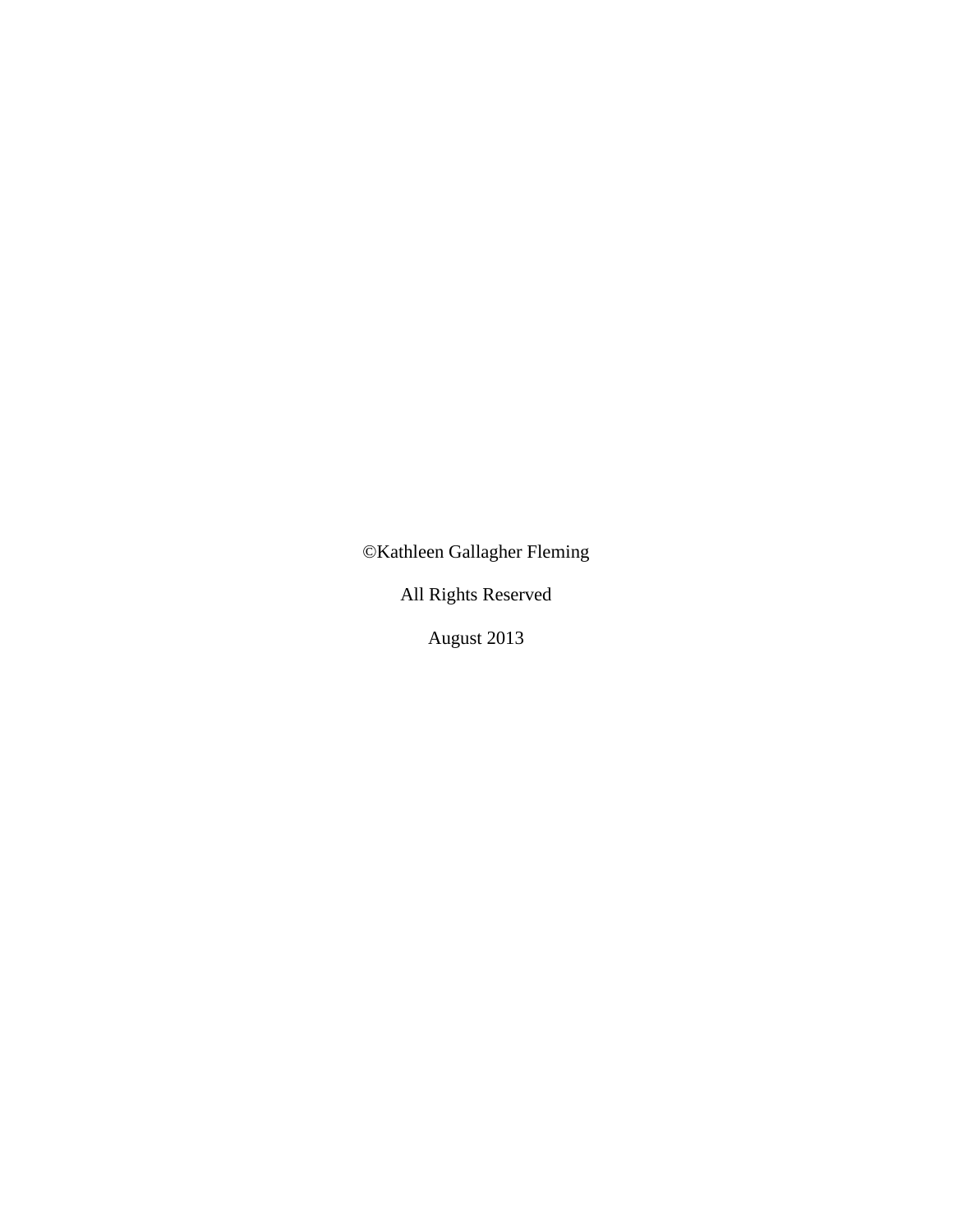## PRESERVICE STUDENT TEACHERS' KNOWLEDGE AND BELIEFS CONCERNING

## BOYS' LITERACY INSTRUCTION AND ITS CORRELATION TO

## THEIR TEACHER SENSE OF EFFICACY

A Dissertation

by

## KATHLEEN GALLAGHER FLEMING

This dissertation meets the standards for scope and quality of Texas A&M University-Corpus Christi and is hereby approved.

> Dr. Corinne M. Valadez Chair

Dr. Dan Pearce Dr. Guang Zeng Committee Member Committee Member

> Dr. JoAnn Canales Graduate Faculty Representative

JoAnn Canales, Ph.D. Dean, College of Graduate Studies

August 2013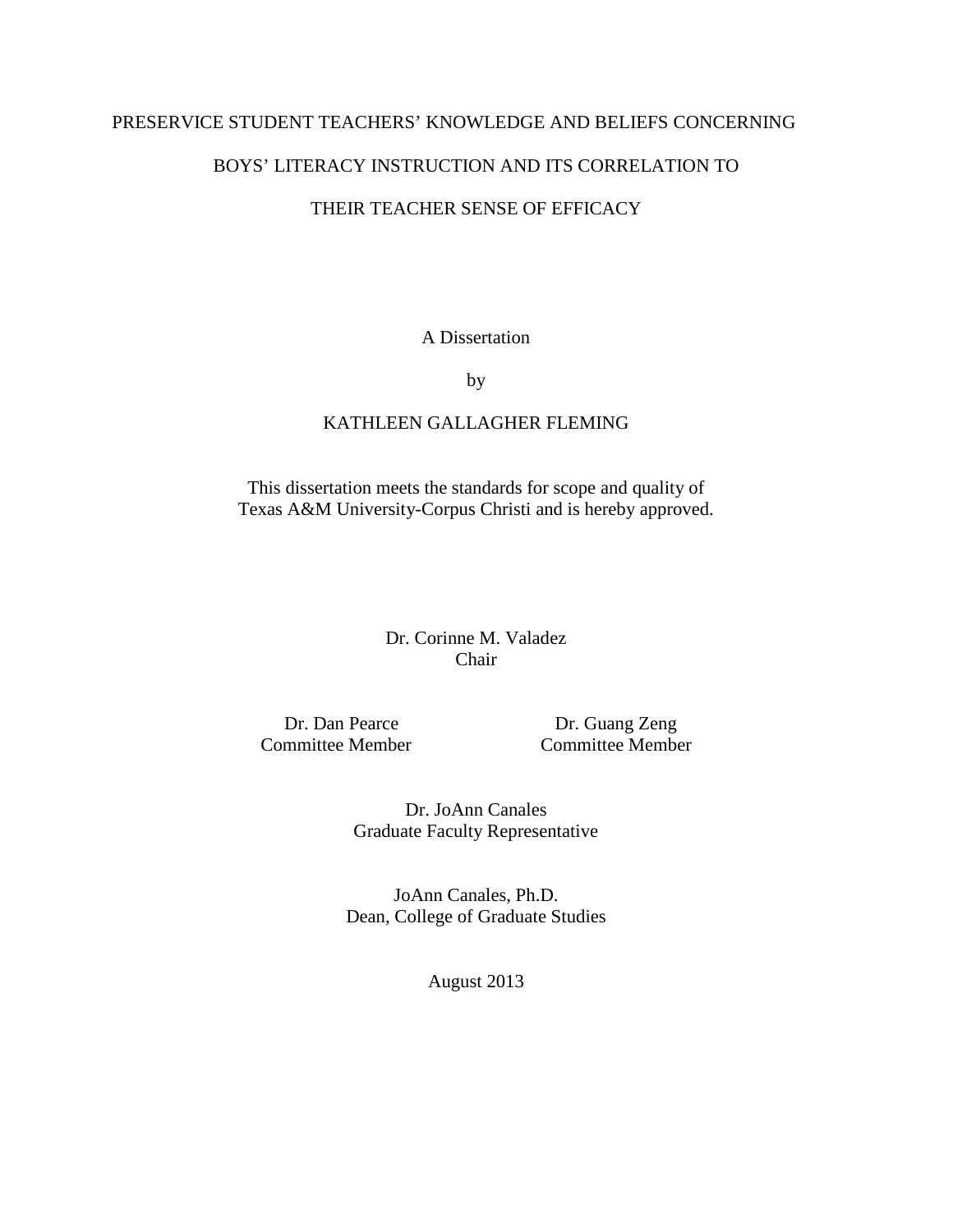### ABSTRACT

Current test data reveal that in every state, at every grade level tested, school-aged males are scoring lower on reading assessments than their female counterparts. Given the instrumental role of the elementary reading teacher and the data documenting growing male underachievement, this quantitative study investigated the relationship between preservice teachers' knowledge and beliefs and sense of self-efficacy for reading instruction for boys.

The quantitative study involved 97 participants enrolled in Texas A&M University-Corpus Christi's student teacher program during the Fall semester of 2012 and the Spring semester of 2013. Participants were distributed among the three elementary level Bachelor of Science in Interdisciplinary Studies degree programs: Bilingual, Early Childhood, and Reading. Descriptive data provided the information for this study as it related to what the student teachers knew about reading instruction for boys, what they believed about reading instruction for boys and whether, in effect, these aligned with their sense of self-efficacy as it related to boys and reading instruction.

Three instruments were administered: Knowledge About Boys and Reading Instruction Survey (KBRI), Beliefs About Boys and Reading Instruction Survey (BBRI), and the Teacher Sense of Efficacy for Boys and Reading Instruction Survey (TSEBRI). Data were analyzed using frequency distribution and multiple regression analysis.

Multiple regression analyses concluded that there was a statistical relationship between the preservice teachers' depth of knowledge and their teacher sense of efficacy for literacy instruction for boys. No statistical significance was found in looking at the relationship between the student teachers' beliefs about boys and reading and their teacher sense of efficacy.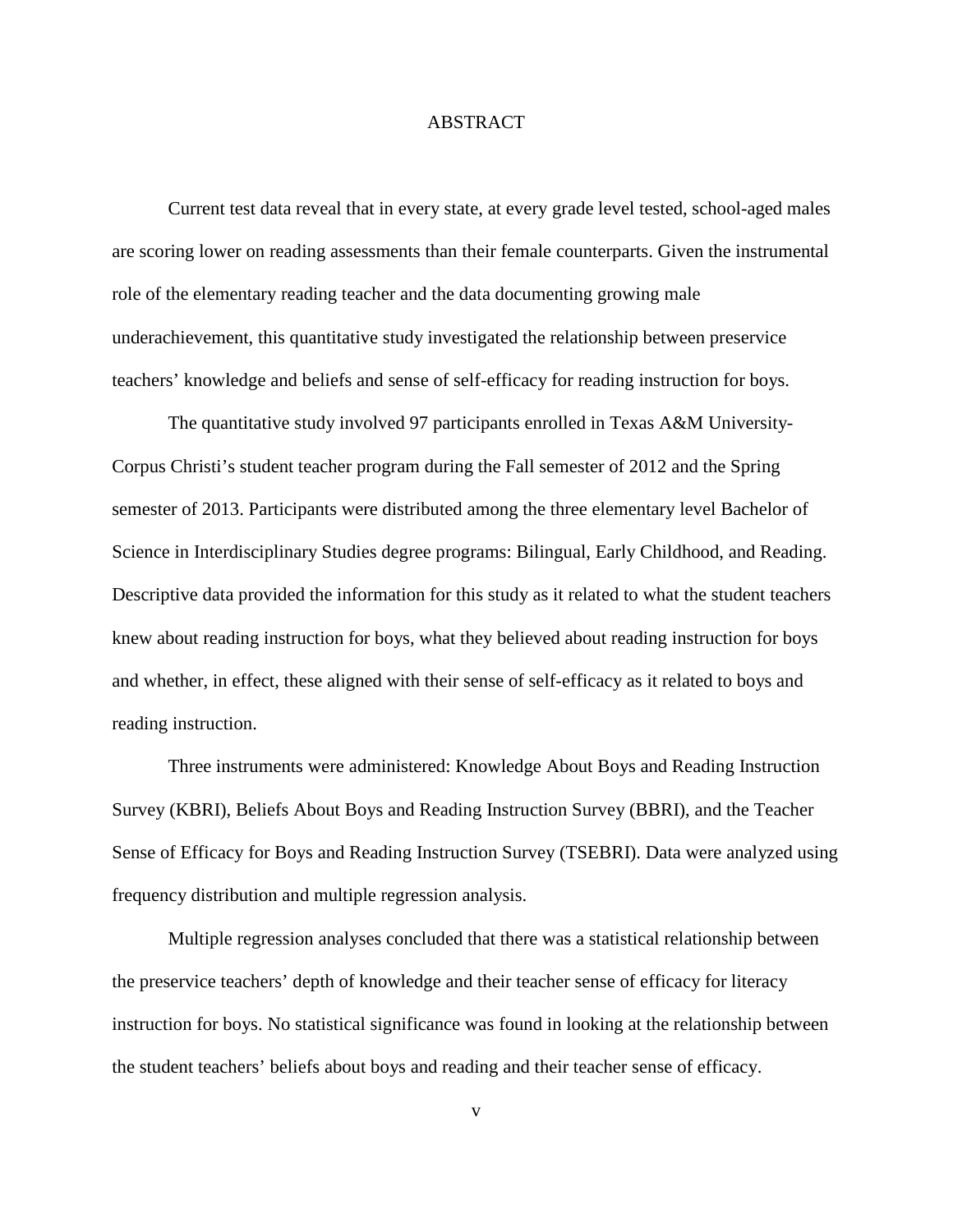Results indicate that the student teachers' perceptions concerning their sense of efficacy in regard to reading instruction for boys were more consistent and had higher associations with their knowledge about the subject than did the student teachers' beliefs about boys and reading and reading instruction. These findings suggest that student teachers' depth of knowledge and traditional beliefs about gender have important implications for teacher educators, teachers, administrators, and researchers, all of whom strive to ensure that all of today's students are equipped with the academic skills they will need to become productive citizens.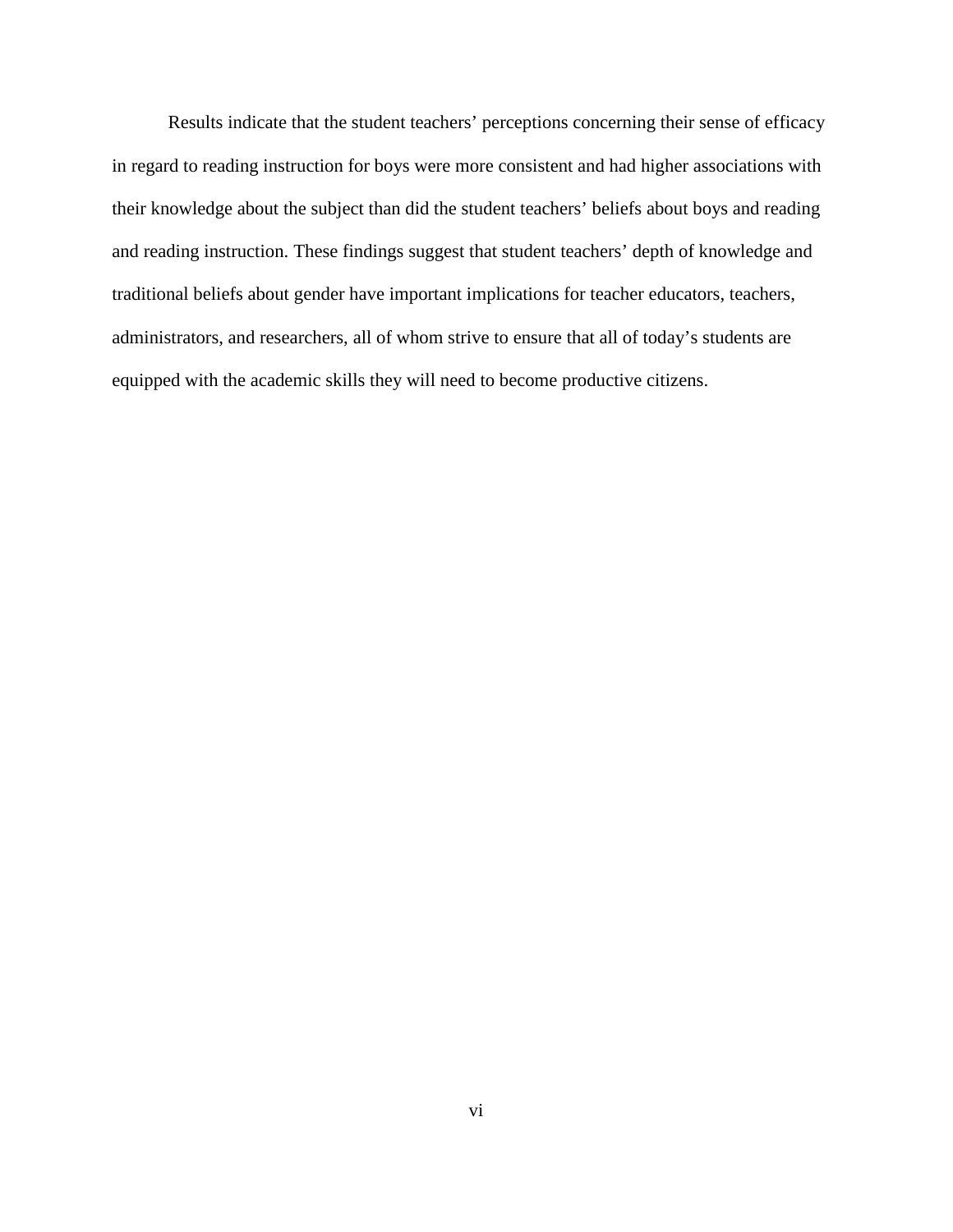#### DEDICATION

This work is dedicated to my beautiful family. Your unwavering support sustained me during the most difficult of times. For Zachary, I am proud of you and the man you have become. I love you more than words can say, and I hope I have made you proud. For Clarrissa, thank you for loving the ones I care so deeply for. I thank God that Zachary found you and Alicia and brought you both into my life and into my heart. For my beautiful granddaughter, Alicia, I hope my accomplishments will serve as a reminder that Fleming women can do anything we set our minds to and I have no doubt that someday you will leave your mark on the world. I love you Alicia. And finally, for Ray who taught me to never, never, never give up. I said I would not and I did not. This was for you.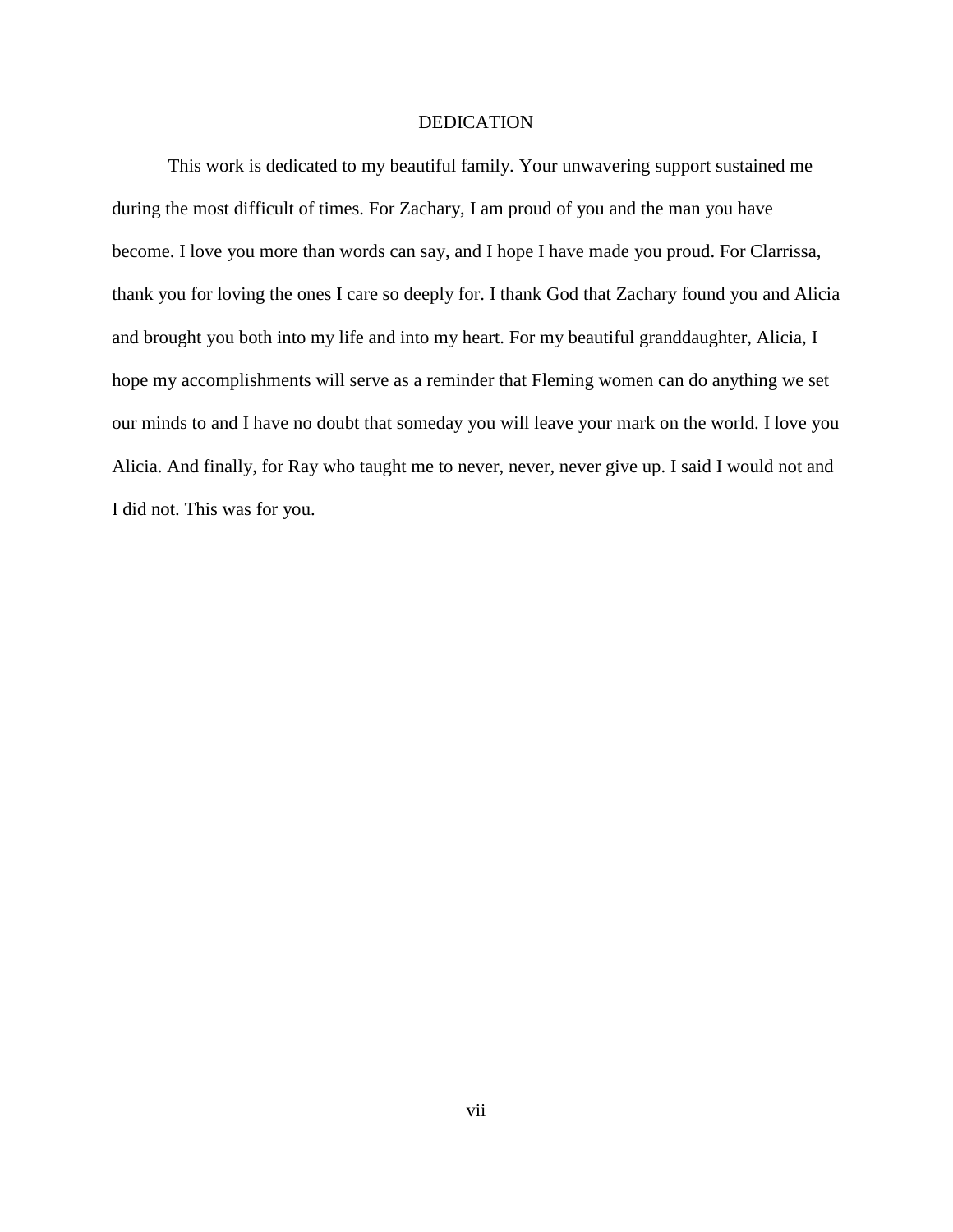### ACKNOWLEDGEMENTS

This dissertation represents the culmination of a long and difficult personal journey, one which I could have never completed alone. I would like to express my sincere appreciation to my dissertation committee who helped make my success possible. My deepest gratitude is extended to Dr. Corinne Montalvo Valadez, my chair, for her endless support, sincere guidance, enduring encouragement, friendship, and caring effort during the conduction of this dissertation study. Special thanks and appreciation must also go out to the other members of my dissertation committee: Dr. Dan Pearce, for the encouragement, guidance, and gentle nudgings he extended to me; Dr. Guang Zeng, for helping me carefully consider my research questions, methods, and findings; and Dr. JoAnn Canales, whose insight and professionalism were so valuable during this dissertation process. I value the privilege of working with each of you and have benefited from your expertise throughout the course of this dissertation study.

I would also like to express my appreciation to Dr. Frank Lucido, Associate Dean of the College of Education, for allowing me to distribute the research questionnaires to the preservice student teachers during his class periods. I am indebted to his support and understanding for this project. Thanks also to each of the 97 student teachers who participated in this study; your time and reflections were greatly appreciated.

To my friends and extended family: thank you for your encouragement. Truly, I have been blessed. Finally, deepest thanks to my good friend, Dr. Linda Kelly, an unfailing cheerleader, who always believed in me even when I did not.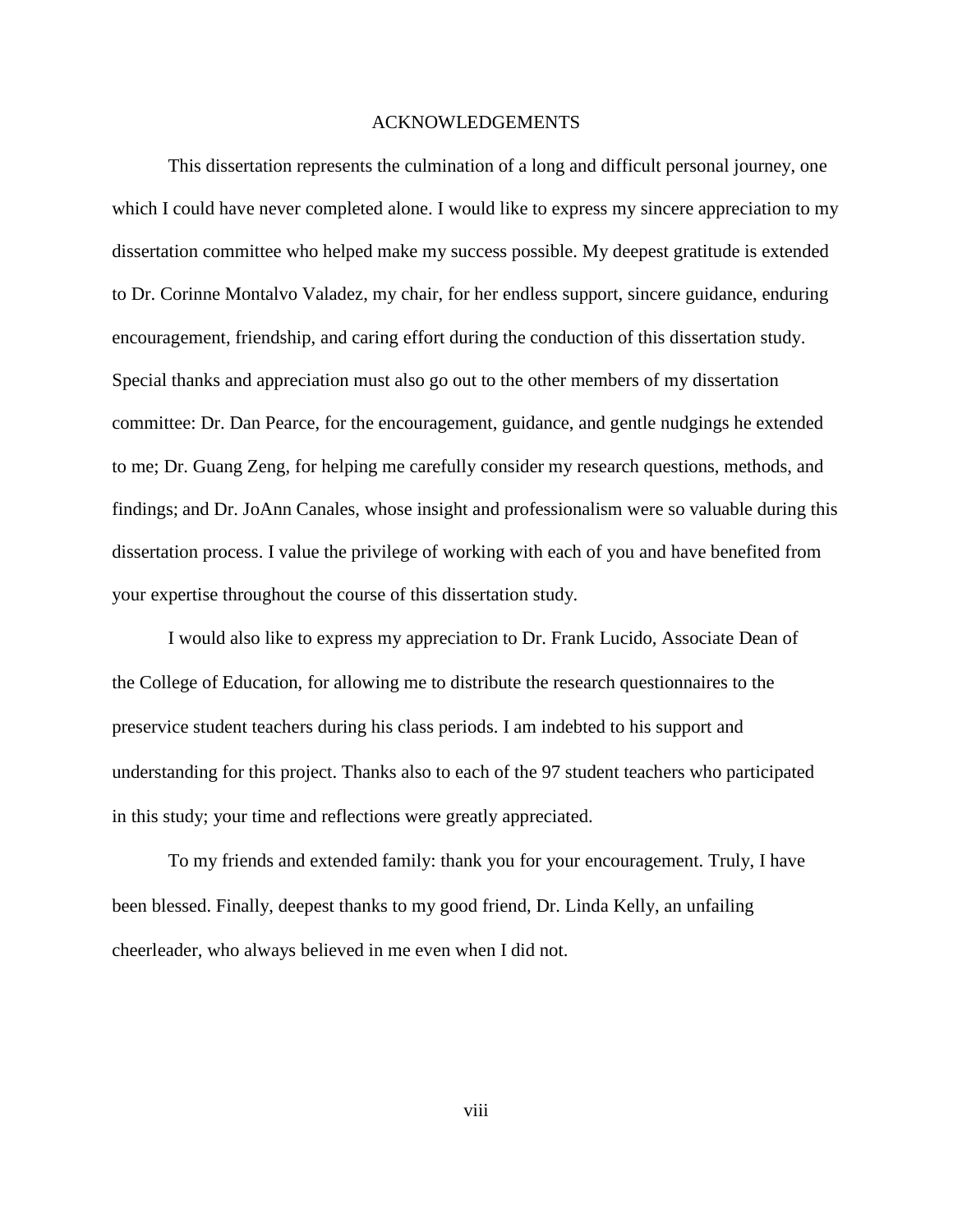|              | <b>CONTENTS</b> | <b>PAGE</b> |
|--------------|-----------------|-------------|
|              |                 | V           |
|              |                 | vii         |
|              |                 | viii        |
|              |                 | ix          |
|              |                 | xii         |
|              |                 | xiii        |
| $\mathbf I$  |                 | 1           |
|              |                 | 1           |
|              |                 | 7           |
|              |                 | 9           |
|              |                 | 10          |
|              |                 | 11          |
|              |                 | 11          |
|              |                 | 12          |
|              |                 | 13          |
| $\mathbf{I}$ |                 | 15          |
|              |                 | 15          |
|              |                 | 17          |
|              |                 | 17          |
|              |                 | 19          |
|              |                 | 22          |
|              |                 | 24          |
|              |                 | 25          |
|              |                 | 27          |
|              |                 | 30          |
|              |                 | 33          |
| Ш            |                 | 35          |
|              |                 | 35          |
|              |                 | 35          |
|              |                 | 36          |
|              |                 | 37          |

# **TABLE OF CONTENTS**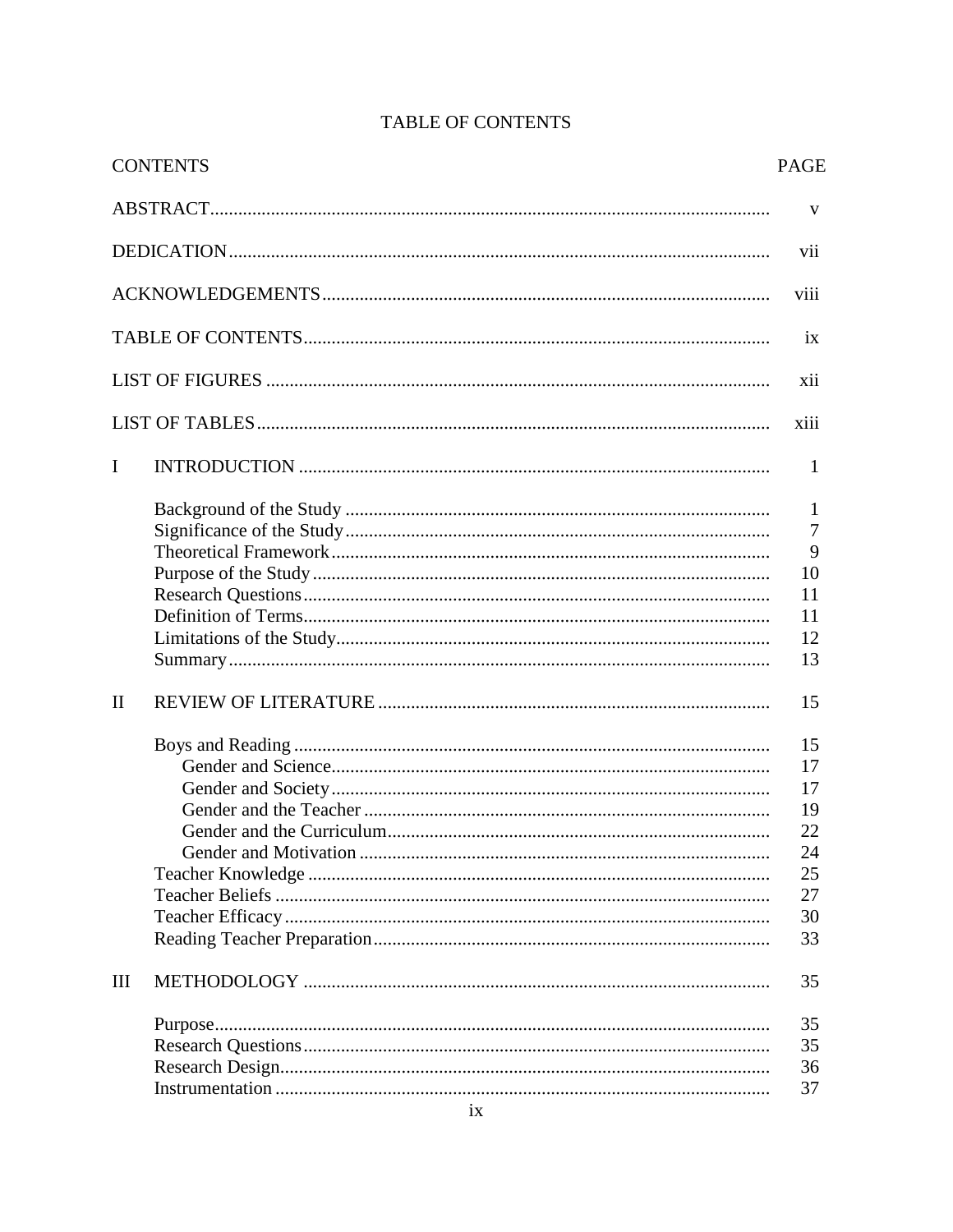## **CONTENTS**

## PAGE

|                                                                     | 37  |
|---------------------------------------------------------------------|-----|
| Knowledge About Boys and Reading Instruction Survey (KBRI)          | 38  |
| Beliefs About Boys and Reading Instruction Survey (BBRI)            | 39  |
| Teacher Sense of Efficacy for Boys and Reading Instruction (TSEBRI) | 41  |
|                                                                     | 42  |
|                                                                     | 42  |
|                                                                     | 43  |
|                                                                     | 43  |
|                                                                     | 44  |
|                                                                     | 44  |
|                                                                     | 44  |
|                                                                     | 45  |
|                                                                     |     |
| IV                                                                  | 46  |
|                                                                     | 46  |
|                                                                     | 47  |
|                                                                     | 48  |
|                                                                     | 48  |
|                                                                     | 50  |
|                                                                     | 56  |
|                                                                     | 61  |
|                                                                     | 69  |
|                                                                     |     |
| V                                                                   | 70  |
|                                                                     | 70  |
|                                                                     | 71  |
|                                                                     | 72  |
|                                                                     | 72  |
|                                                                     | 74  |
|                                                                     | 76  |
|                                                                     | 77  |
|                                                                     | 79  |
|                                                                     | 80  |
|                                                                     | 81  |
|                                                                     | 82  |
|                                                                     | 100 |
|                                                                     | 101 |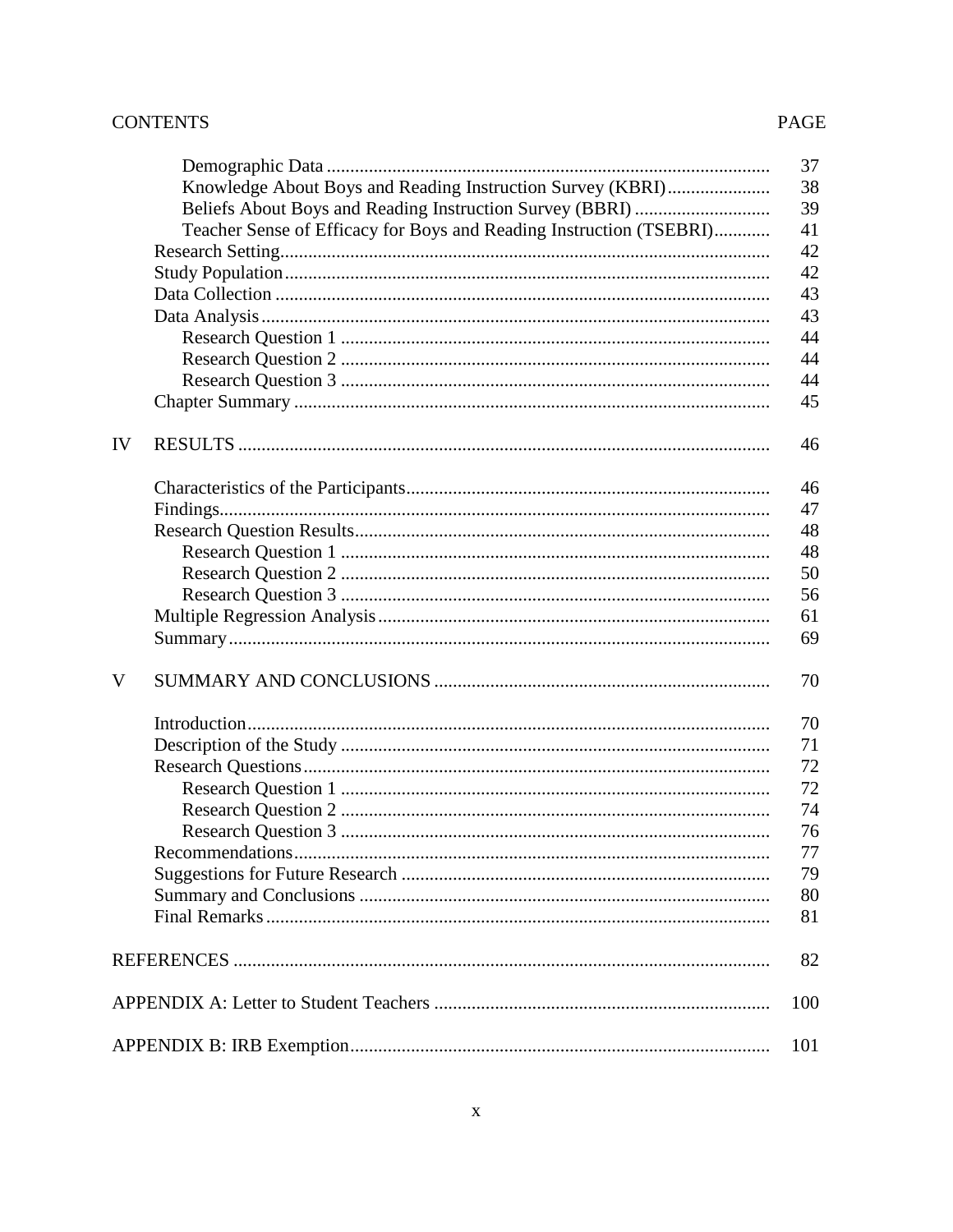| <b>CONTENTS</b> | <b>PAGE</b> |
|-----------------|-------------|
|                 |             |
|                 |             |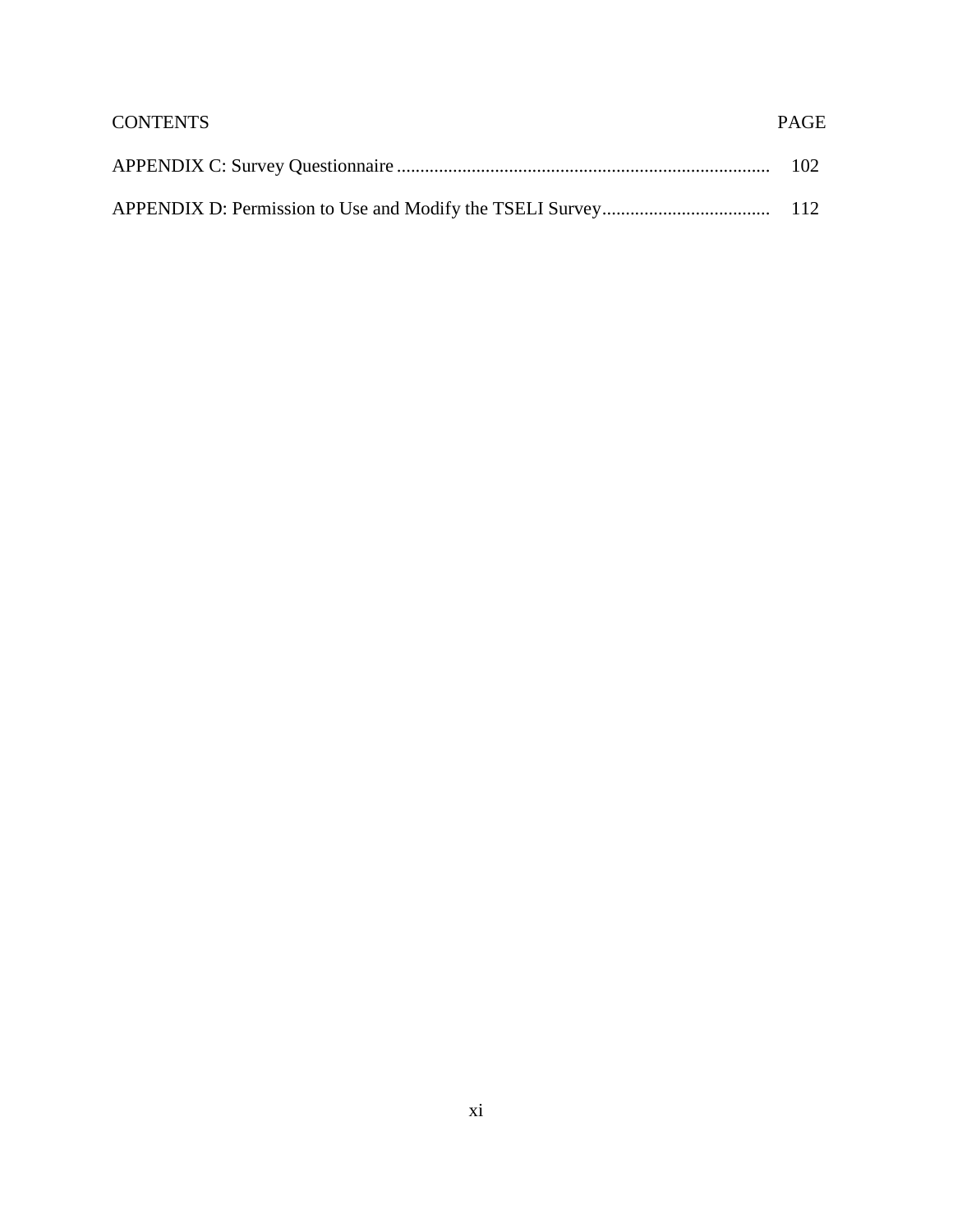# LIST OF FIGURES

| <b>FIGURES</b> |                                                                                                                                            | <b>PAGE</b> |
|----------------|--------------------------------------------------------------------------------------------------------------------------------------------|-------------|
|                | Initial Multiple Regression Predictor Variables Model for the Teacher<br>Sense of Efficacy for Literacy Instruction for Boys' Relationship | 62          |
| $\mathcal{D}$  | Final Multiple Regression Predictor Variables Model for the Teacher<br>Sense of Efficacy for Literacy Instruction for Boys' Relationship   | 63          |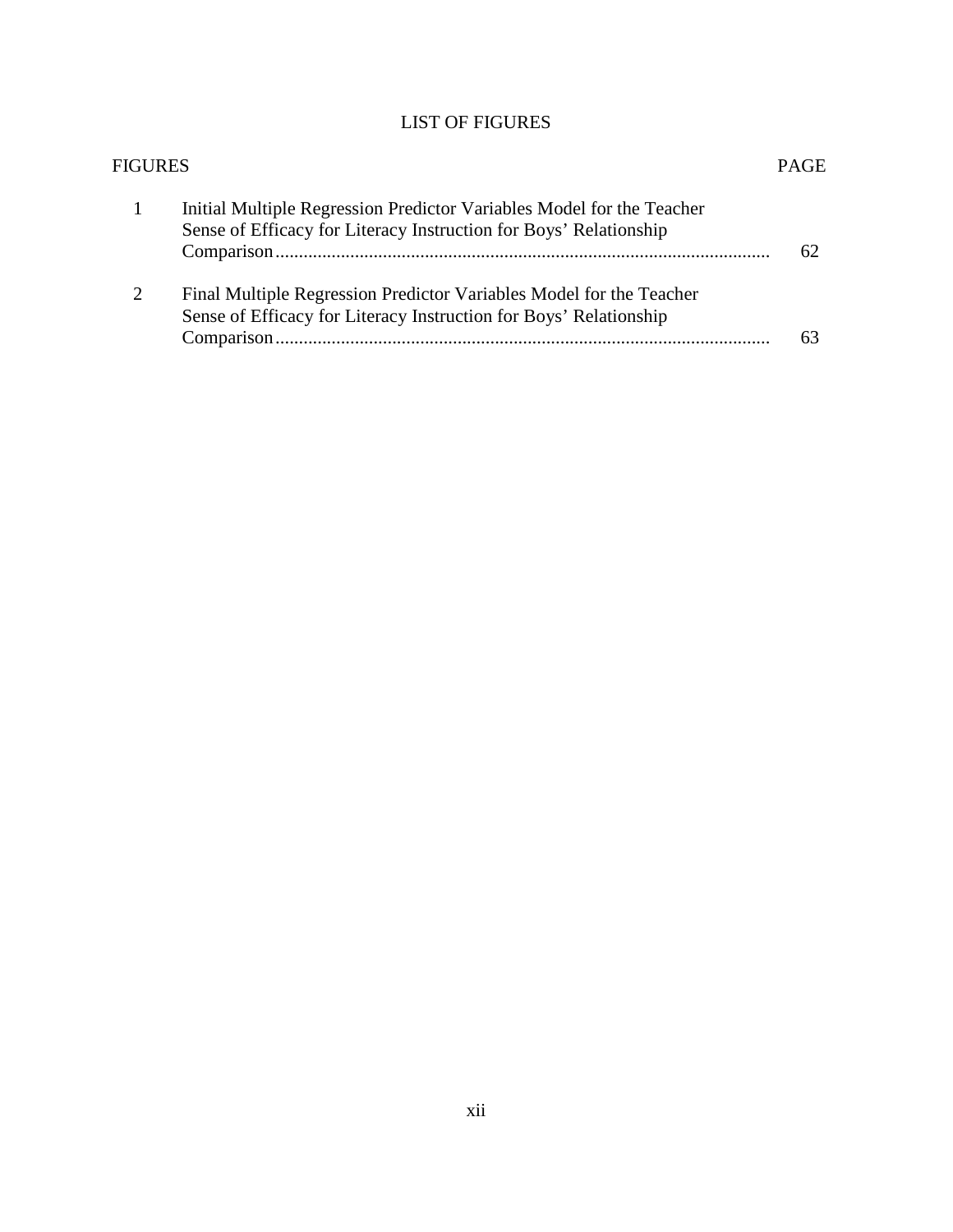# LIST OF TABLES

| <b>TABLES</b>  |                                                                          | <b>PAGE</b>    |
|----------------|--------------------------------------------------------------------------|----------------|
| $\mathbf{1}$   | Average NAEP Reading Scale Scores of 4 <sup>th</sup> Graders by Gender,  | 3              |
| $\overline{2}$ | Average NAEP Reading Scale Scores of 8 <sup>th</sup> Graders by Gender,  | $\overline{4}$ |
| 3              | Average NAEP Reading Scale Scores of 12 <sup>th</sup> Graders by Gender, | $\overline{4}$ |
| $\overline{4}$ | Texas Grades 4 and 8 TAKS Summary Data by Gender for                     | 5              |
| 5              | Question Samples for the Knowledge About Boys and Reading                | 39             |
| 6              | Question Samples for the Beliefs About Boys and Reading                  | 40             |
| 7              | Comparative Analysis of Answer Selections by Bachelor of Science in      | 49             |
| 8              | Overall Differences Between BSIS Responses for the KBRI                  | 50             |
| 9              | Means and Standard Deviations for the 15 Beliefs About Boys and Reading  | 52             |
| 10             | Rotated Factor Analysis Indicating the Loadings for the 15 BBRI          | 53             |
| 11             |                                                                          | 54             |
| 12             |                                                                          | 55             |
| 13             |                                                                          | 55             |
| 14             |                                                                          | 56             |
| 15             | Confirmatory Factor Analysis for the Teacher Sense of Efficacy for Boys  | 58             |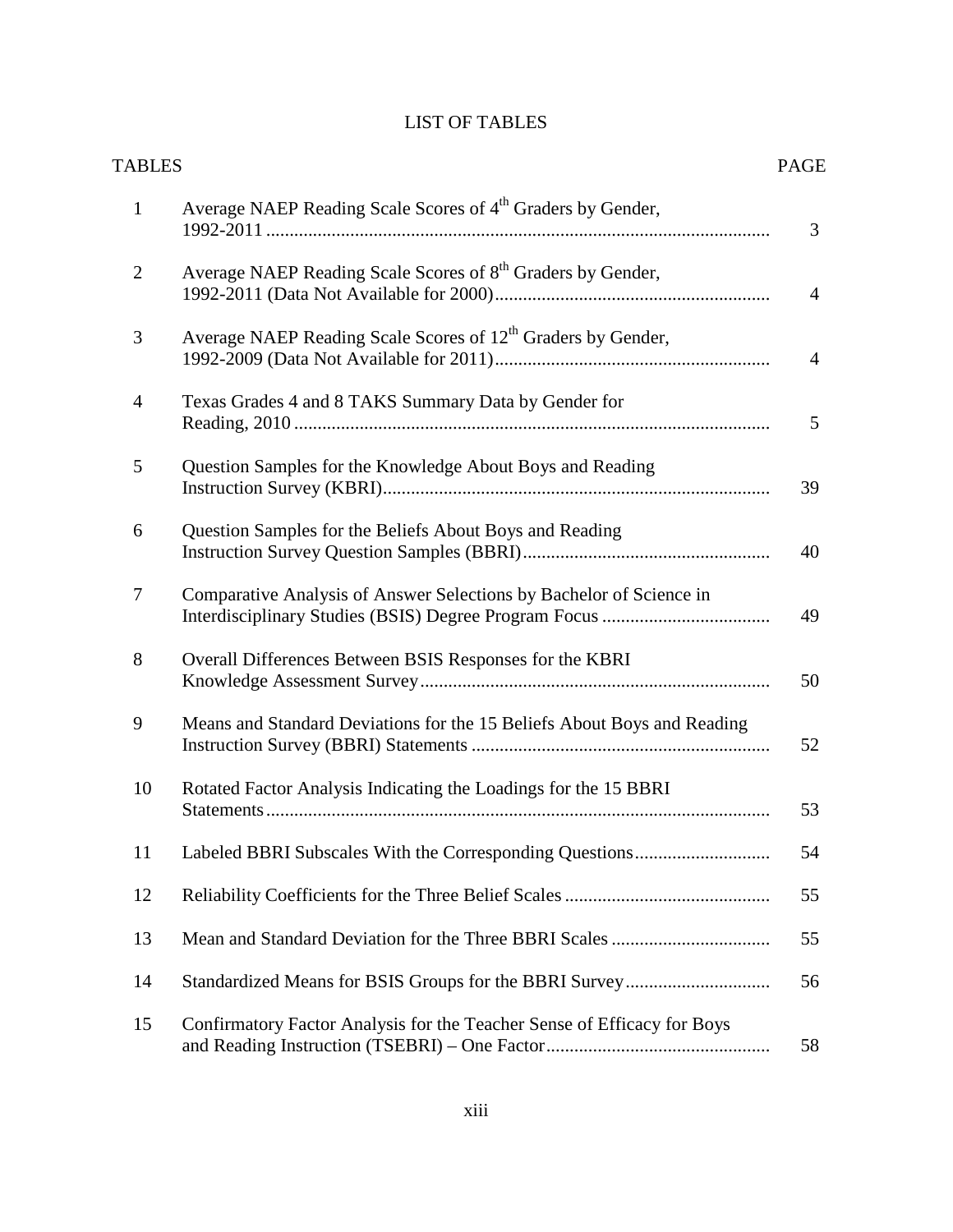|    |                                                                        | Page |
|----|------------------------------------------------------------------------|------|
| 16 | Means and Standard Deviations for the 20 Teacher Sense of Efficacy for | 59   |
| 17 | Means and Standard Deviations for BSIS Groups for the                  | 61   |
| 18 | Ranked Bivariate Correlations Between Predictor Variables              | 65   |
| 19 | Unique Contributions of the Predictor Variables in Explaining the      | 66   |
| 20 |                                                                        | 67   |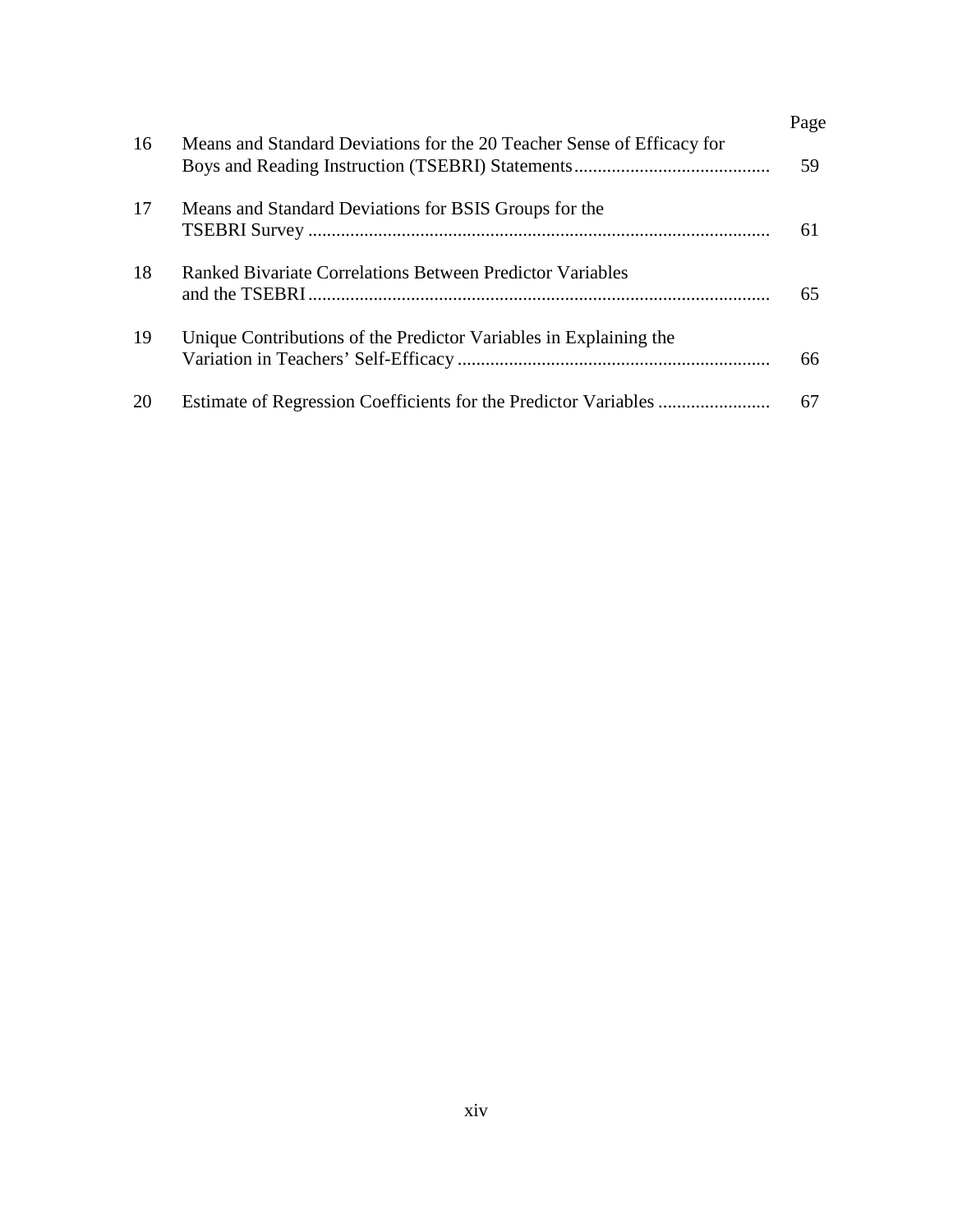#### **CHAPTER I**

#### **INTRODUCTION**

Picture a student in your class who is really struggling with reading and writing. This student doesn't like to read, has difficulty sitting still and paying attention, and turns in crumpled, half-completed homework. We've all had students like this. However, chances are, as you picture this child in your mind, you are thinking of one of the boys in your class. [\(Connell & Gunzelmann,](http://teacher.scholastic.com/products/instructor/Mar04_gendergap.htm#bio) 2004, p. 14)

#### **Background of the Study**

Most boys enter kindergarten with enormous enthusiasm, wanting to read. Unfortunately, many of these boys who entered classrooms so full of excitement in September soon lose this eagerness because they begin to believe that the reading they are being asked to complete is boring and fails to connect with their interests and needs (Zambo & Brozo, 2009). Their impressions about reading begin to change soon after they are given a book chosen for them and then are asked to complete worksheets that they care nothing about. Lever-Chain (2008) found that for some boys, reading had "become a school task associated with standards…to be met" (p. 89) and that they quickly disengaged when the reading curriculum did not align with their interests. What was once enjoyable and exciting had become boring and frustrating. Moreover, according to Dr. Leonard Sax (2007), "From kindergarten to college (boys are) less resilient and less ambitious than they were a mere twenty years ago" (para. 1).

Elementary reading curriculum emphasizes the left-brain cognitive skills of speaking, reading, and writing, which usually develop at a slower rate in boys (Connell & Gunzelmann, 2004). Yet, in spite of this developmental difference, beginning at kindergarten and first-grade levels, boys are required to accomplish the same standards that may favor girls (Conlin, 2003). They are expected to sit still, speak articulately, write legibly, work well with others, color nicely, and be neat and organized (Connell & Gunzelmann, 2004, p. 14), resulting in the absence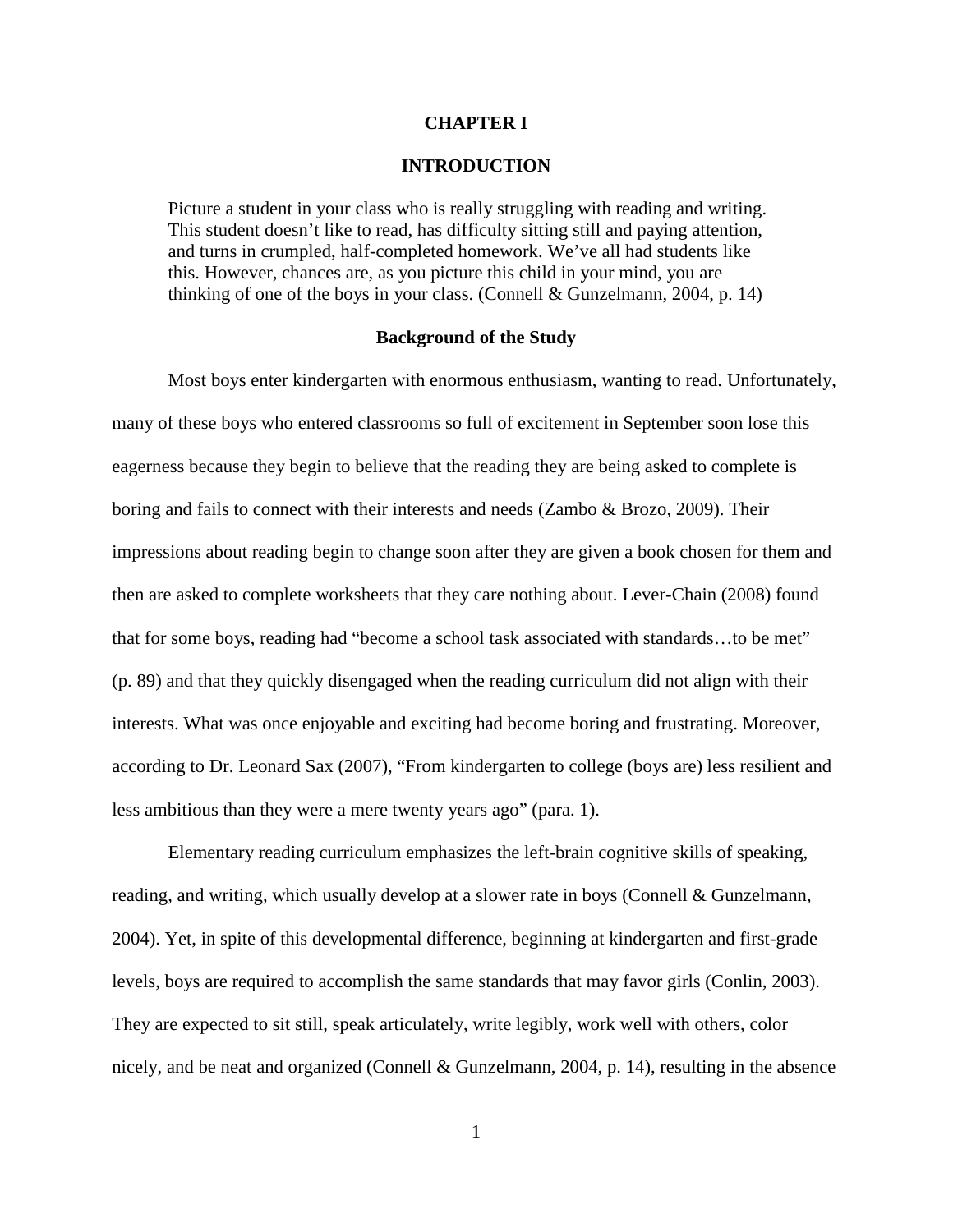of *goodness-of-fit,* a pattern of smooth interaction between the individual and social surroundings, including family, school, and community (Berger, 2003). All too often, the boys who have repeated difficulties in the classroom begin to believe that they do not measure up socially or academically. They assume that they are "bad" and that school is not a fun place to be. While it is true that many boys continue to enjoy school and become great readers, many others leave aliterate, completely uninterested in reading.

The lack of enthusiasm, developmentally appropriate instruction and curriculum, and *goodness of fit* are evidenced in boy's academic performance when reading assessment results are disaggregated. Current data from the National Center for Education Statistics (Snyder & Dillow, 2012) revealed that girls are consistently outperforming boys in reading assessments at all levels tested, in every state. Whitmire (2006) found boys were 50% more likely to be retained in elementary school than girls. In high school, the retention rate for boys was about 10 percentage points higher than for girls (Snyder & Dillow, 2010) and the retention gap was even larger for minority males. A study released by the Council of Great City Schools, a committee of leaders from the nation's largest urban school districts, brought a great deal of attention to the state of the Black male student in the United States (Lewis, Simon, Uzzell, Horwitz, & Casserly, 2010). This study found that only 12% of Black fourth-grade boys were proficient in reading, compared with 38% of White boys. And, while the NCES report found that the dropout rates in high school had decreased from 10 years before, the 5% dropout rate for minorities was more than twice the 2% rate for White students (Chapman, Laird, & KewalRamani, 2010).

In an effort to ensure the public was informed about just such trends in achievement, the Nation's Report Card was established by Congress in 1969 (NCES, 2011). The Report Card, a program under the U.S. Department of Education, communicates the findings of the National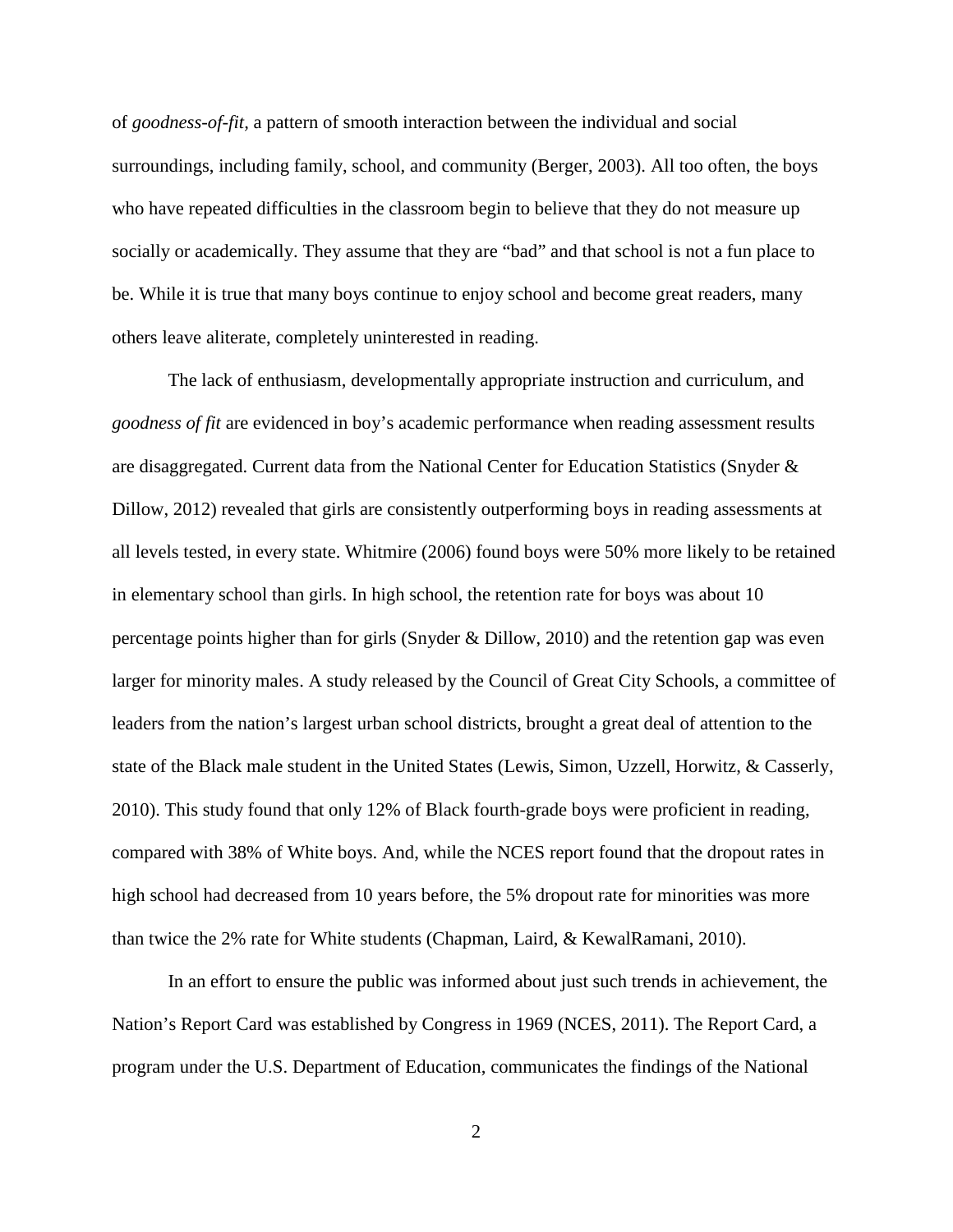Assessment of Educational Progress (NAEP). NAEP is responsible for grade and state testing, reporting by achievement levels. Participation in these assessments is required to receive Title I funds. NAEP assessments are uniformly administered and the results serve as a common measure between states. The assessment materials used remain essentially the same from yearto-year, allowing NAEP to provide a clear picture of student academic progress over time (NCES, 2011). Utilized as a "common yardstick," the assessments measure achievement within all 50 states. NAEP reports assessment results as scale scores that summarize student group performance per subject area. NAEP's scale for reading ranges from 0-500.

The 2012 NAEP Report Card revealed that  $4<sup>th</sup>$  grade girls and boys scored slightly higher on the reading assessment than in 1992, but that the gap between sexes continued to remain fairly constant, between six and eight points (Table 1).

|                          | ັ    |      | ັ    |             |      |      |      |      |      |      |
|--------------------------|------|------|------|-------------|------|------|------|------|------|------|
| 4th<br>Grade<br>Students | 1992 | 1994 | 1998 | <b>2000</b> | 2002 | 2003 | 2005 | 2007 | 2009 | 2011 |
| All                      | 217  | 214  | 215  | 213         | 219  | 218  | 219  | 221  | 221  | 221  |
|                          |      |      |      |             |      |      |      |      |      |      |
|                          |      |      |      |             |      |      |      |      |      |      |
| Male                     | 213  | 209  | 212  | 208         | 215  | 215  | 216  | 218  | 218  | 218  |
|                          |      |      |      |             |      |      |      |      |      |      |
|                          |      |      |      |             |      |      |      |      |      |      |
| Female                   | 221  | 220  | 217  | 219         | 222  | 222  | 222  | 224  | 224  | 225  |
|                          |      |      |      |             |      |      |      |      |      |      |
|                          |      |      |      |             |      |      |      |      |      |      |

Table 1. Average NAEP Reading Scale Scores of 4<sup>th</sup> Graders by Gender, 1992-2011

The gender reading achievement gap increased in  $8<sup>th</sup>$  grade. Current  $8<sup>th</sup>$  grade trends from Snyder and Dillow (2012) indicate that female students were scoring approximately nine points higher than male students. While each group had improved their performance slightly from 1992, reading performance differences between the sexes continued to remain flat at an approximate 9- 10 point difference and the gap was wider than at grade 4 (Table 2).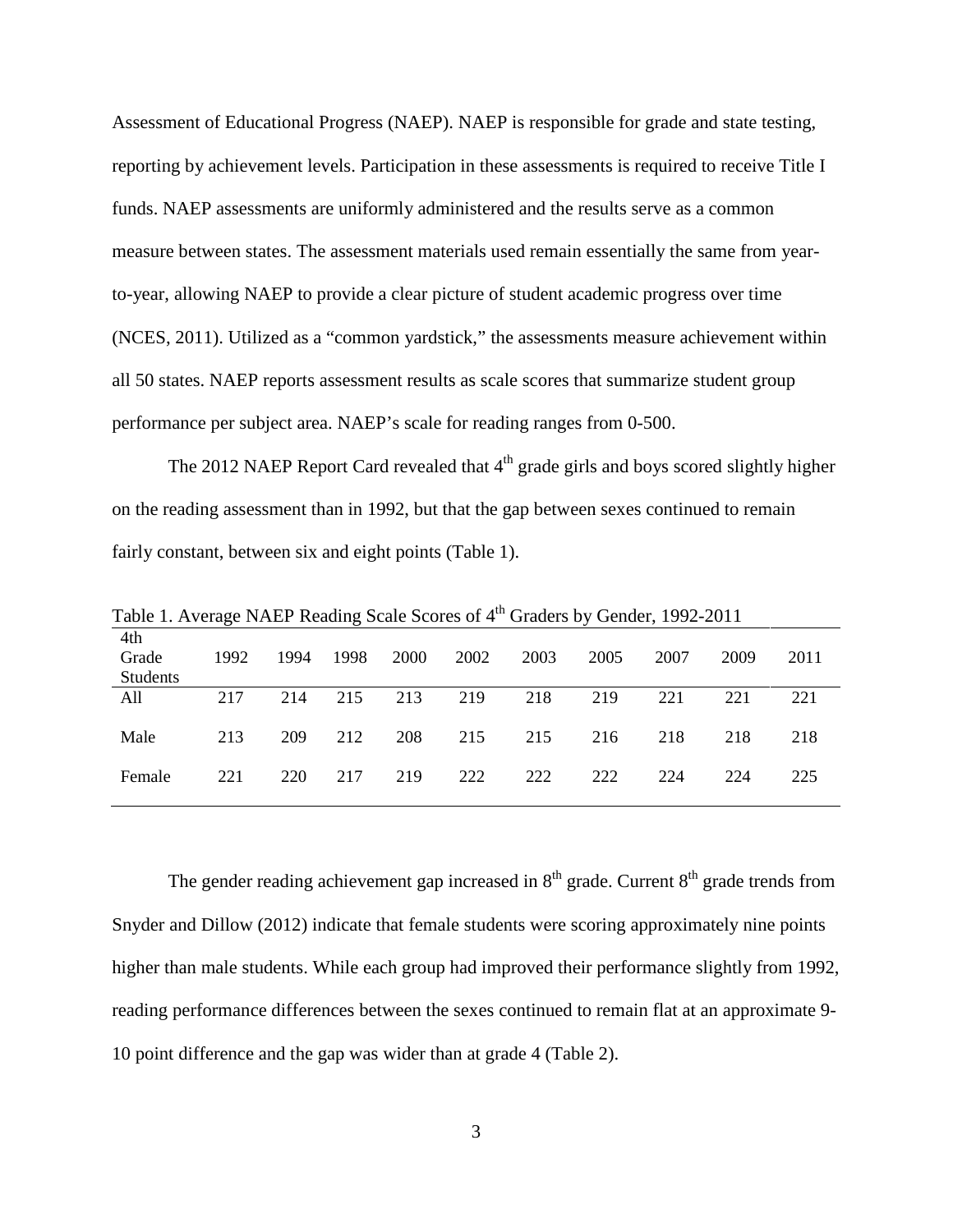| 1992 | 1994 | 1998 | 2002 | 2003 | 2005 | 2007 | 2009 | 2011 |
|------|------|------|------|------|------|------|------|------|
| 260  | 260  | 263  | 264  | 263  | 262  | 263  | 264  | 265  |
| 254  | 252  | 256  | 260  | 258  | 257  | 258  | 259  | 261  |
| 267  | 267  | 270  | 269  | 269  | 267  | 268  | 269  | 270  |
|      |      |      |      |      |      |      |      |      |

Table 2. Average NAEP Reading Scale Scores of 8<sup>th</sup> Graders by Gender, 1992-2011 (Data Not Available for 2000)

Boys' reading achievement levels continued to decline in high school. Data from the Snyder and Dillow (2010) report, the last time data were available for this level, indicated that the reading achievement gap between boys and girls had decreased slightly when compared to the 1992 scores but had increased from 2005 scores (Table 3).

Available for 2011) 12<sup>th</sup> Grade 1992 1994 1998 2002 2005 2009 All 292 287 290 287 286 288

Male 287 280 282 279 279 282

Female 297 294 298 295 292 294

Table 3. Average NAEP Reading Scale Score of 12<sup>th</sup> Graders by Gender, 1992-2009 (Data Not

This achievement trend phenomena has also been examined by the Center on Education Policy (CEP, 2010), a national, independent advocate for public education who collects assessment results from every state. The Center's goal is to help Americans better understand the role of public education in a democracy and the need to improve the academic quality of public schools. CEP (2010) looked at reading achievement trends from 2002 through 2008 and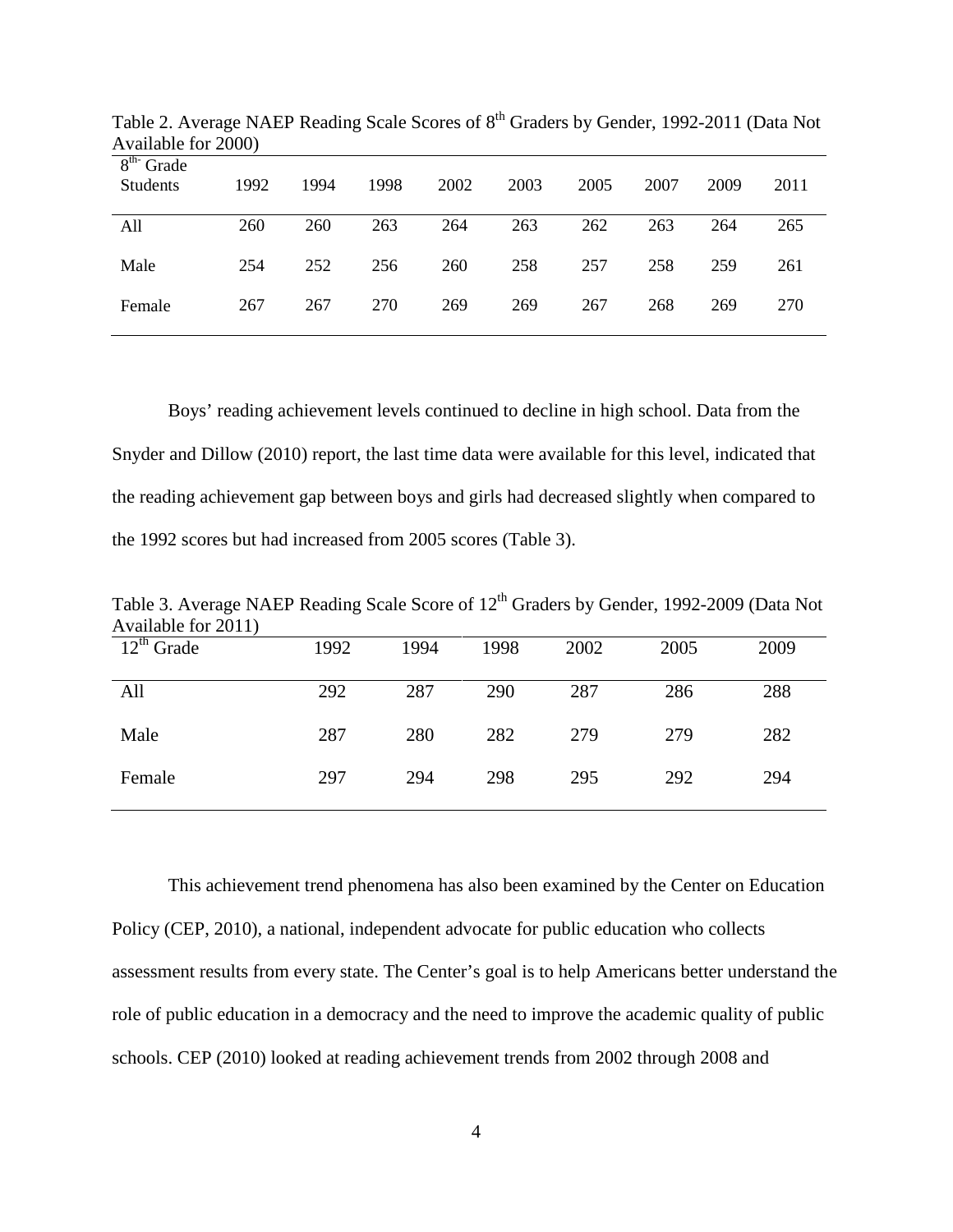confirmed boys trailing in all states. Former CEP president Jack Jennings (as cited in Claiborne

& Siegel, 2010) wrote that

The cause for concern is that this is an unmistakable and clear trend, a national trend. Mainly, we found no state in which boys did not lag behind girls in reading at the elementary level, the middle level and the high school level. So, it is clear: boys are not doing as well as girls in reading. (para. 6)

In the past, boys did not do better in the first couple of years of school, [girls](http://abcnews.go.com/Health/Healthday/confidence-helps-boost-teenage-girls-math-skills/story?id=9534390) did better but then boys caught up. The difference now is we're finding that boys are not catching up. (para. 8)

CEP analysis of 2010 Texas Assessment of Knowledge and Skills (TAKS) results

revealed that the gender gap in reading proficiency not only failed to narrow but actually

widened at the  $4<sup>th</sup>$  and  $8<sup>th</sup>$  grade levels. This gendered achievement gap was also noted in the

number of students commended in reading (Table 4).

| Gender | Grade Level | Number  | Average            | % Meeting | % Commended |
|--------|-------------|---------|--------------------|-----------|-------------|
|        | Tested      | Tested  | <b>Scale Score</b> | Standard  |             |
| Male   | 4           | 166,843 | 647                | 84        | 34          |
| Female | 4           | 163,963 | 658                | 87        | 38          |
| Male   | 8           | 167,622 | 803                | 87        | 41          |
| Female | 8           | 164,337 | 825                | 91        | 49          |
|        |             |         |                    |           |             |

Table 4. Texas Grades 4 and 8 TAKS Summary Data by Gender for Reading, 2010

Gender reading achievement trends have also been examined at the international level. Findings from a study conducted in the United Kingdom (Mullis, Martin, Gonzalez, & Kennedy, 2003) reported reading assessment results for 10-year-olds from more than 35 countries using the Progress in International Reading Literacy Study (PIRLS) results. PIRLS studies the reading achievement, behaviors, and attitudes of  $4<sup>th</sup>$ -grade (10 years old) students both in the United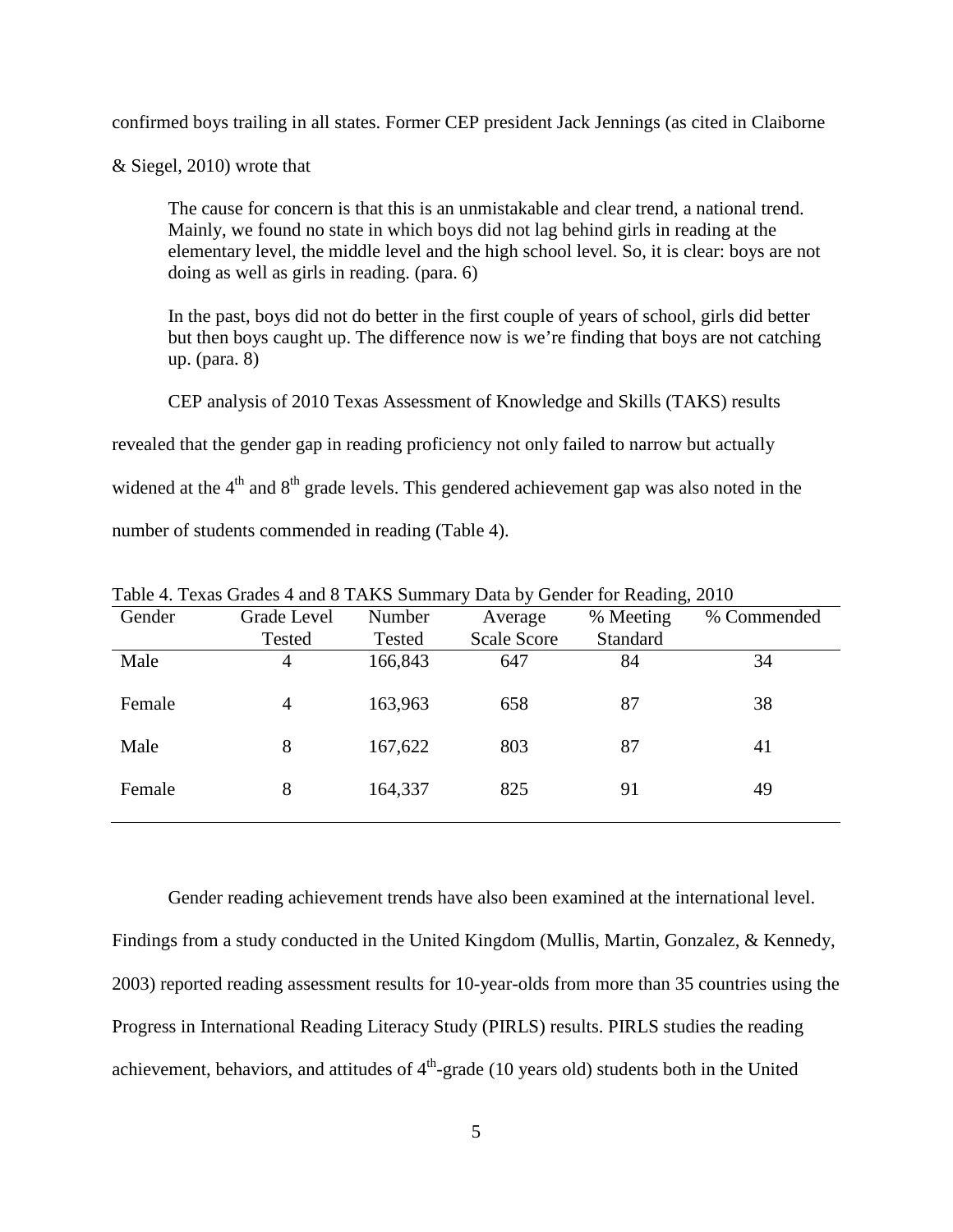States and other participating countries. Assessment results found that girls scored higher in reading achievement than boys in every country assessed. The 2010 PIRLS results confirmed that girls not only outperformed boys in reading but that the gap had actually widened by more than one-fifth from the 1998 results (Organization for Economic Co-operation and Development [OECD], 2010). In their 2004 study, Twist, Gnaldi, Schagen, and Morrison reanalyzed a portion of the 2003 PIRLS data, looking specifically at students' reading attitudes. The United States and the Netherlands were identified as the two countries that had the highest percent of students with low attitudes toward reading and the United States had more 10-year-old students with negative reading attitudes than 33 other countries (Wozniak, 2010).

The Program for International Student Assessment (PISA) is the United States' source for internationally comparative information for reading in the upper grades (age 15). A special task force established in 2003 by the International Reading Association (IRA), was given the task of analyzing PISA's cross-national literacy studies (Brozo, Shiel, & Topping, 2008). One portion of the study that received a great deal of attention was the committee's findings in the area of reading engagement. PISA (as cited in Brozo et al., 2008) defined reading engagement as "the time students report reading a diversity of materials for pleasure and their interests and attitudes towards reading" (p. 307). Results confirmed a gendered relationship between reading engagement and achievement. In all countries, females viewed reading more positively, read more often, and outperformed males on reading assessments. United States teens placed  $20<sup>th</sup>$ among the 32 participating countries for engagement in reading with American boys' engagement levels falling well below the PISA average and American girls' rating slightly higher than average (Brozo et al., 2008, p. 309).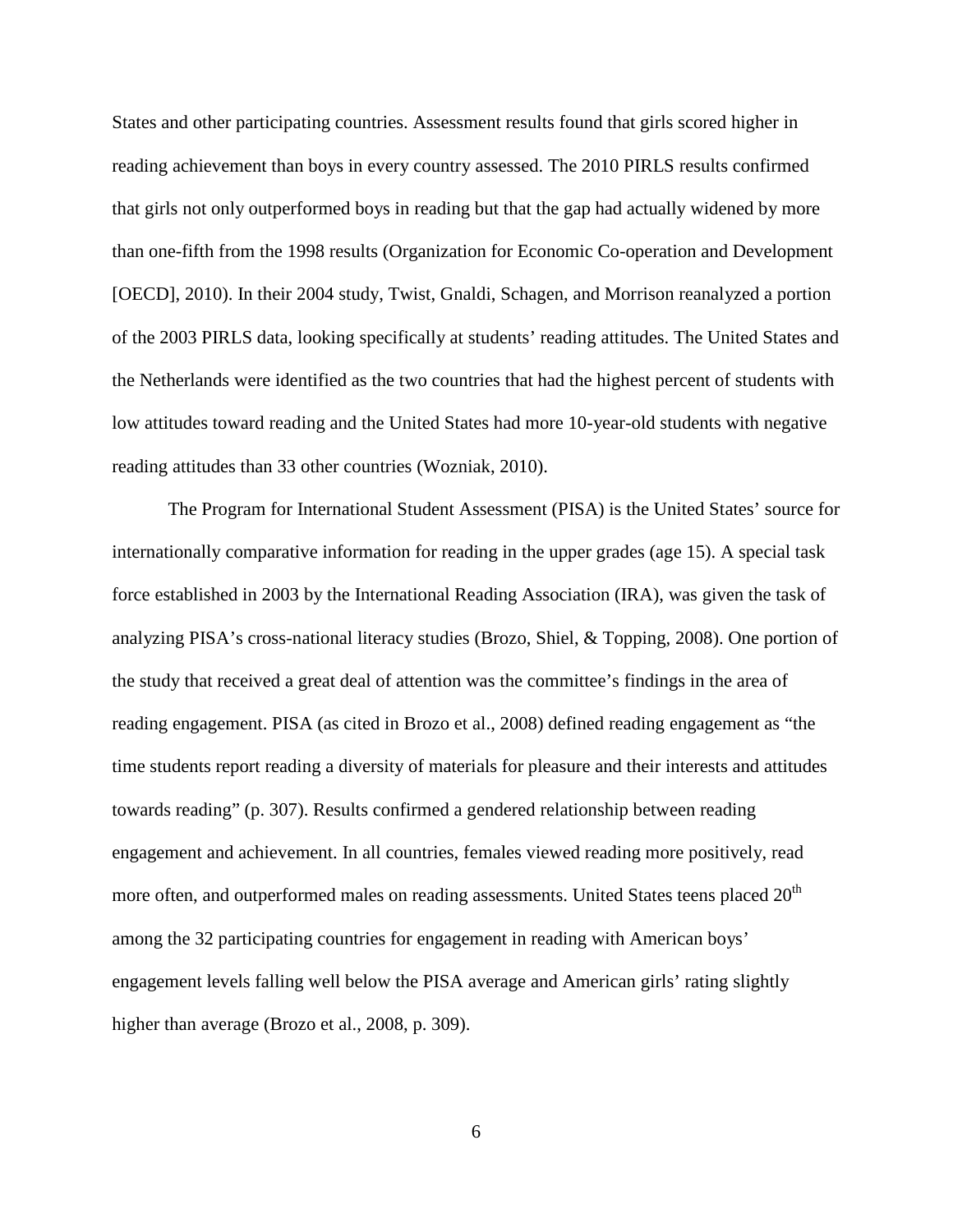As documented, statistics indicated that boys continue to fall behind girls for reading achievement (Sax, 2005). The Education Alliance (2007) reported the majority of available evidence suggested that there is a "crisis in terms of the literacy achievement of boys" (p. 9). Reading ability is a key factor for overall academic success and those lacking literacy skills often find themselves powerless in today's society (Brozo, 2002). Why are so many boys indifferent when it comes to the printed word? Why are girls continuing to outperform boys on reading assessments from kindergarten through high school? This issue regarding boys and their reading habits and reading achievement should cause educators to pause and question how elementary classroom teachers are addressing the struggles and disconnect of boys in reading.

#### **Significance of the Study**

Researchers continue to search for causes regarding gender gaps in reading achievement. While studies of this nature historically have focused on adolescent boys, research interest has begun to shift to the elementary level (Zambo & Brozo, 2009). What is happening in elementary schools that is causing some boys to struggle in reading matters, have low reading motivation and/or low achievement? Are beginning elementary school teachers entering their literacy classrooms with expectations of success for all and the knowledge tools to make it happen? Teachers who begin their careers with the knowledge about the differences in gender learning needs in the classroom and positive beliefs and attitudes regarding their students will be more effective in using instructional practices that motivate boys to learn.

Moyers' (2010) dissertation study, *Perspectives on Young Boys' Reading: A Survey and Conversations with Early Childhood Teachers*, examined 31 early childhood teachers' perceptions concerning male readers in primary classrooms. She determined that many primary teachers are not looking at the role boys' interests and needs play in the reading classroom.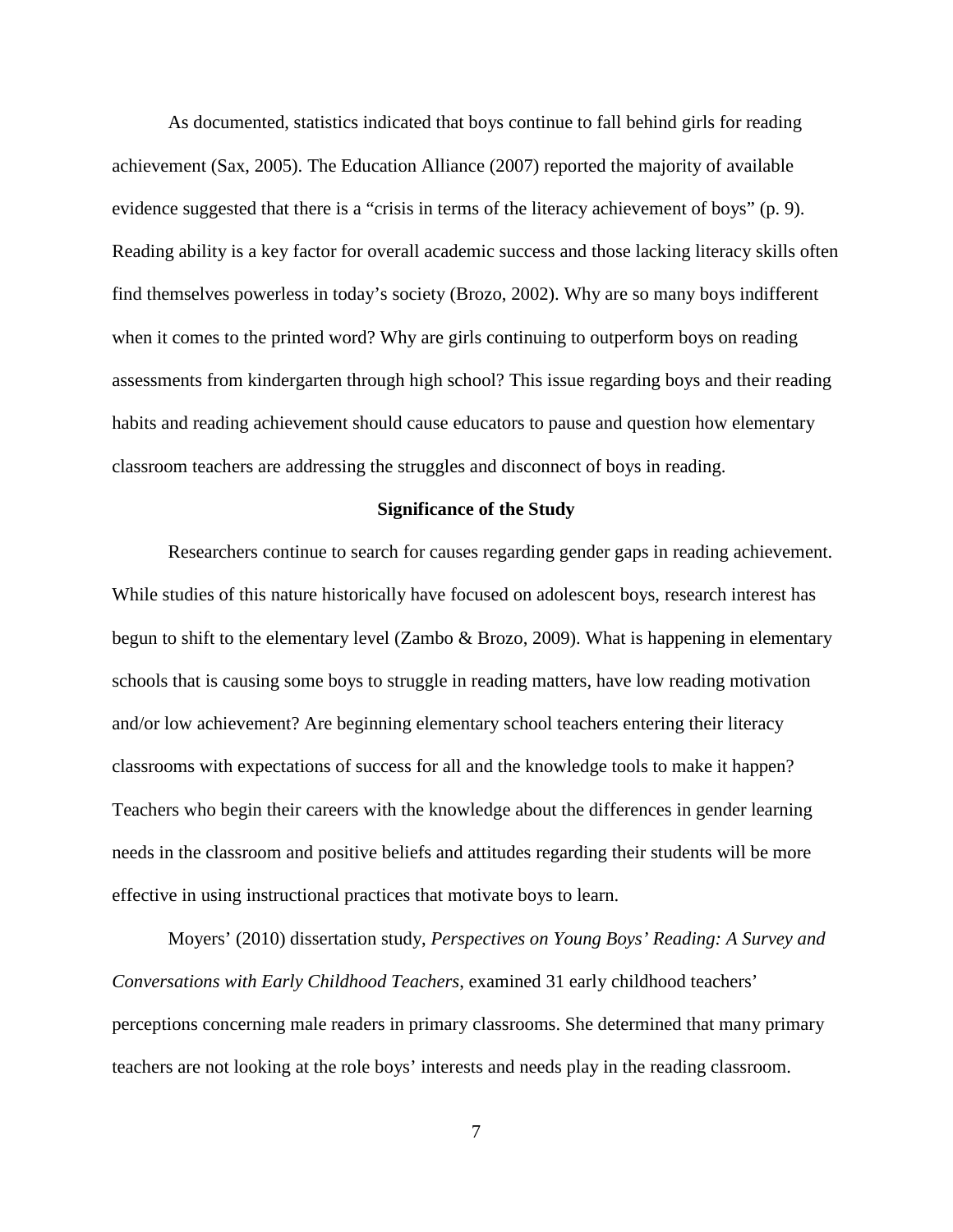Citing Merisuo-Storm, Moyers (2010) suggested that because attitudes toward reading develop early, an elementary teacher can potentially have a very strong positive or a very strong negative effect on a child's decision to become a reader. Stating that classrooms will only be effective if teachers are prepared to work with boys, she called for an examination of teachers' competencies as they pertained to boys' instructional needs and the teaching of reading (p. 19). Moyers suggested that teacher education programs look for biases that might lead teacher candidates to treat boys differently. She also recommended an examination of elementary teacher education programs, taking a closer look at preparing students for teaching boys. Moyer's study found that elementary teachers are overwhelmingly female and may not have a familiarity with the needs of boys if they teach from experience.

Research on the development of teacher knowledge indicates that it depends, at a certain level, upon an individual's prior beliefs regarding teaching. Studies have also found that the educational beliefs that preservice teachers developed over time had an impact on how they respond to the various experiences they have while enrolled in a teacher education program and their receptiveness to future professional development opportunities (Stoube, 2009). Preservice teachers entering teacher education programs are not likely to change their preexisting beliefs about teaching, and these beliefs can serve as a "filter" when the teachers are exposed to new knowledge, both in their university courses and during their practicum experiences (Kagan, 1992). There was a need to understand the belief systems that preservice teachers bring with them about boys and reading instruction as they entered their student teaching experience. This study contributed to the existing body of knowledge regarding teachers' reading behaviors as they relate to boys reading instruction by focusing on preservice student teachers, a population that had not been examined in previous research.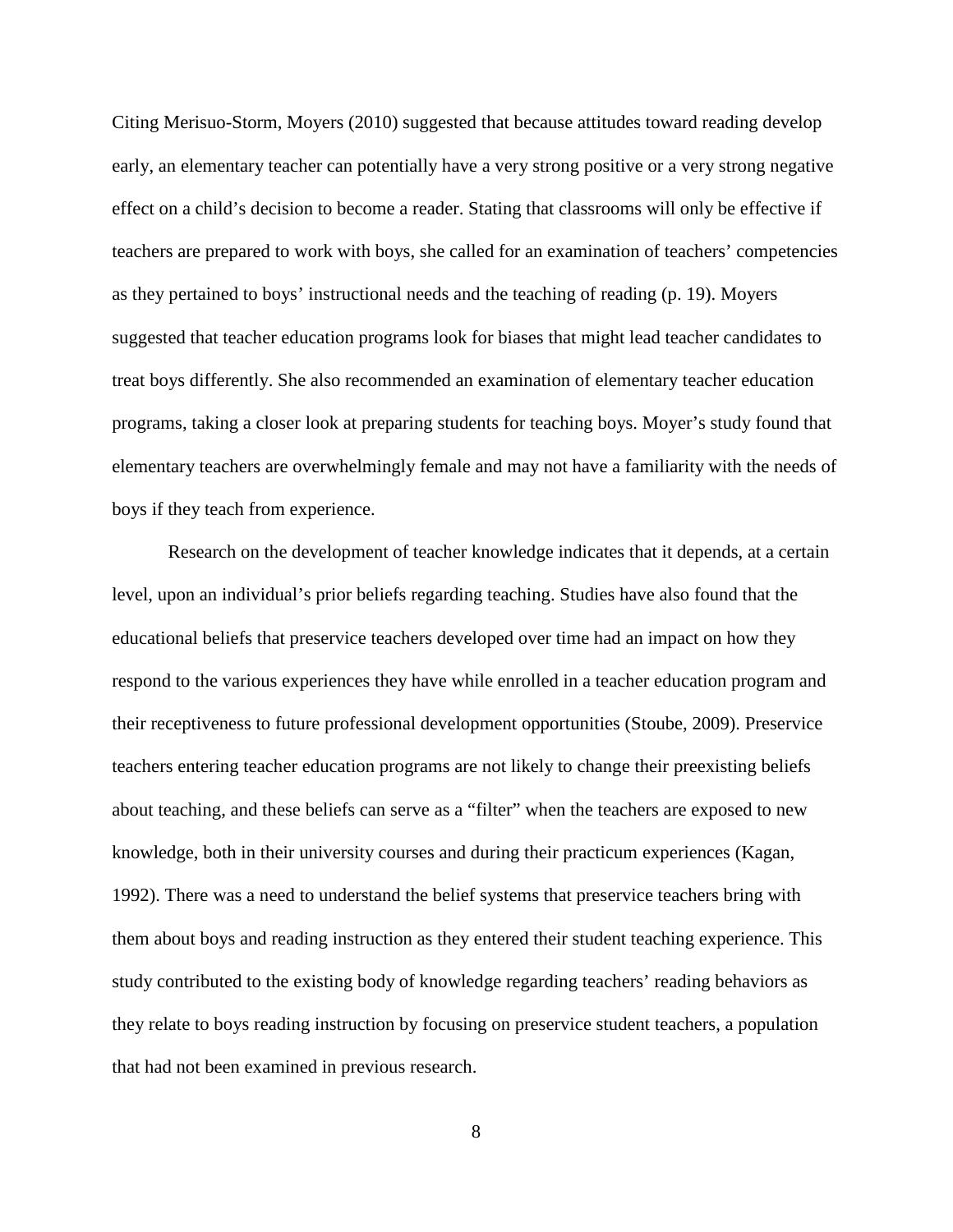#### **Theoretical Framework**

This study investigated student teachers' formal teacher knowledge, their beliefs, and their teacher sense of efficacy as it related to reading instruction for boys. The theoretical framework for examining the preservice teachers' knowledge about boys and reading instruction was Lee Shulman's (1986, 1987) seminal work on teacher knowledge that he contended was a distinctive form of teachers' professional knowledge that he referred to as *pedagogical content knowledge* (PCK). Shulman believed that while this form of knowledge built upon subject matter knowledge or knowledge of general principles of pedagogy, it was also different. For Shulman, pedagogical content knowledge was a form of *practical* knowledge that was used by teachers to guide their actions in highly contextualized classroom settings (Rowan, Schilling, Ball, & Miller, 2001).

Shulman's (1986) study posited that general pedagogical knowledge was broad and unattached to specific knowledge. He believed that general pedagogical knowledge included classroom management techniques and instructional theories, but not particular instructional strategies. Shulman (1987) defined pedagogical content knowledge as teachers' interpretations and transformations of subject-matter knowledge in the context of facilitating student learning. He suggested that there were six key elements of pedagogical content knowledge: (a) knowledge of representations of subject matter (content knowledge); (b) understanding of students' conceptions of the subject and the learning and teaching implications that were associated with the specific subject matter; and (c) general pedagogical knowledge (or teaching strategies). To complete what he called the knowledge base for teaching*,* he included three other elements: (d) curriculum knowledge; (e) knowledge of educational contexts; and (f) knowledge of the purposes of education.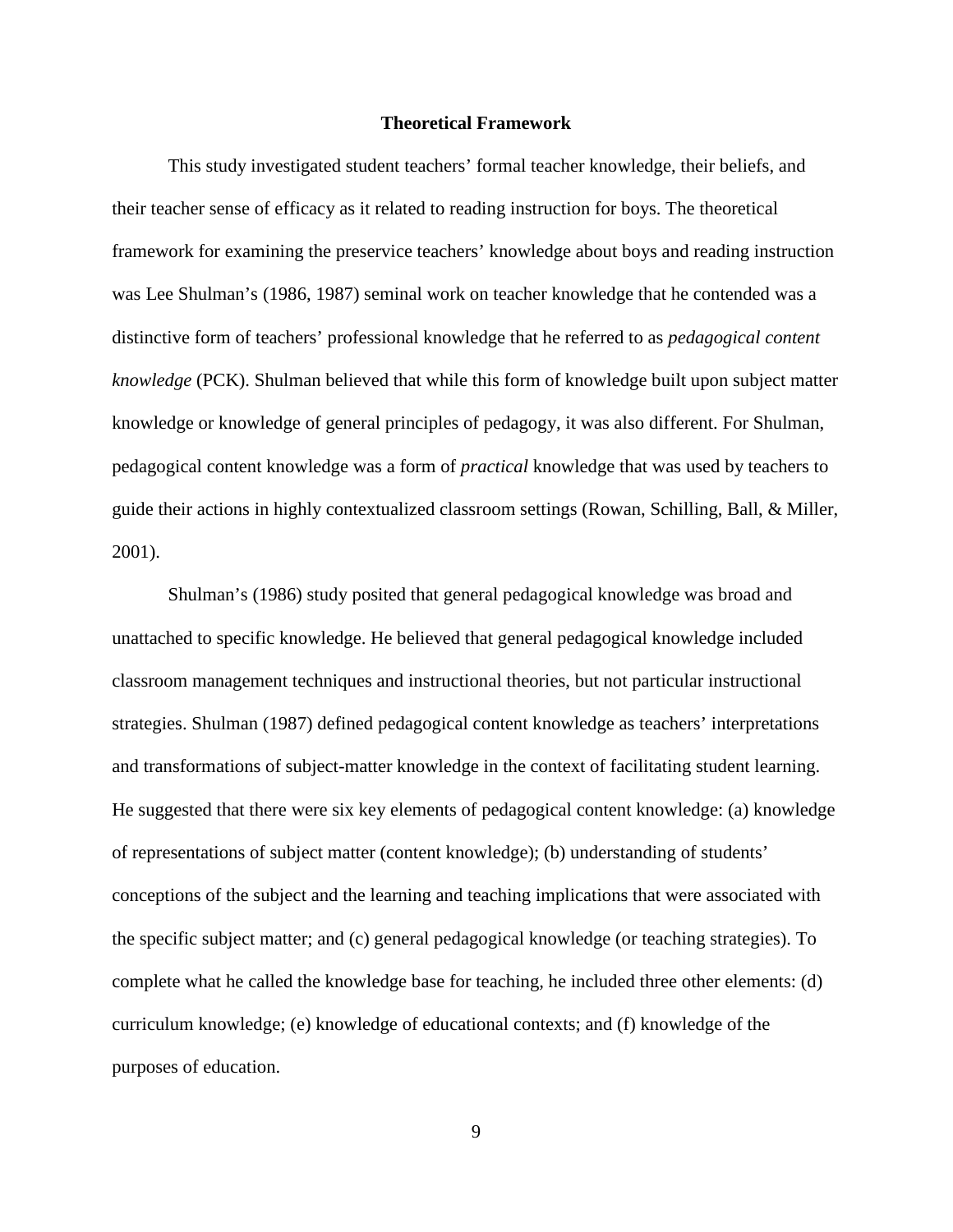Also relevant to the theoretical foundation framing this study is Bandura's (1977) social cognitive theory and his theory on self-efficacy. His social cognitive theory suggested that personal factors (including self-efficacy beliefs) and behaviors interact with the environment to influence each other through a process of reciprocal determinism (Tschannen-Moran & Woolfolk-Hoy, 2007). Bandura's (1997) self-efficacy theory had its foundation in social cognitive theory (Valadez, 2006) and focused on reciprocal interactions between personal, behavioral, and environmental factors (Schunk & Zimmerman, 2007). As an example, classroom learning could be shaped by factors found within the academic environment, especially the reinforcements experienced by oneself and by others. In his seminal work, *Self-Efficacy: Toward a Unifying Theory of Behavioral Change*, Bandura (1997) defined self-efficacy as "beliefs in one's capabilities to organize and execute the courses of action required to produce given attainments" (p. 3). Goddard, Hoy, and Hoy (2000) suggested that teacher efficacy is a type of self-efficacy defined as "the outcomes of cognitive process in which people construct beliefs about their capacity to perform at a given level of competence" (p. 481). Bandura maintained that an individual's beliefs had an effect on his/her efforts, especially their determination when encountering problems, and the ways they cope with the anxiety they experience in dealing with these problems.

#### **Purpose of the Study**

This study had two main purposes: to examine and describe preservice student teachers' knowledge, beliefs, and teacher sense of efficacy concerning elementary school boys and reading instruction and to investigate the relationship between the preservice teachers' knowledge, beliefs, and teacher sense of efficacy concerning elementary boys and reading instruction.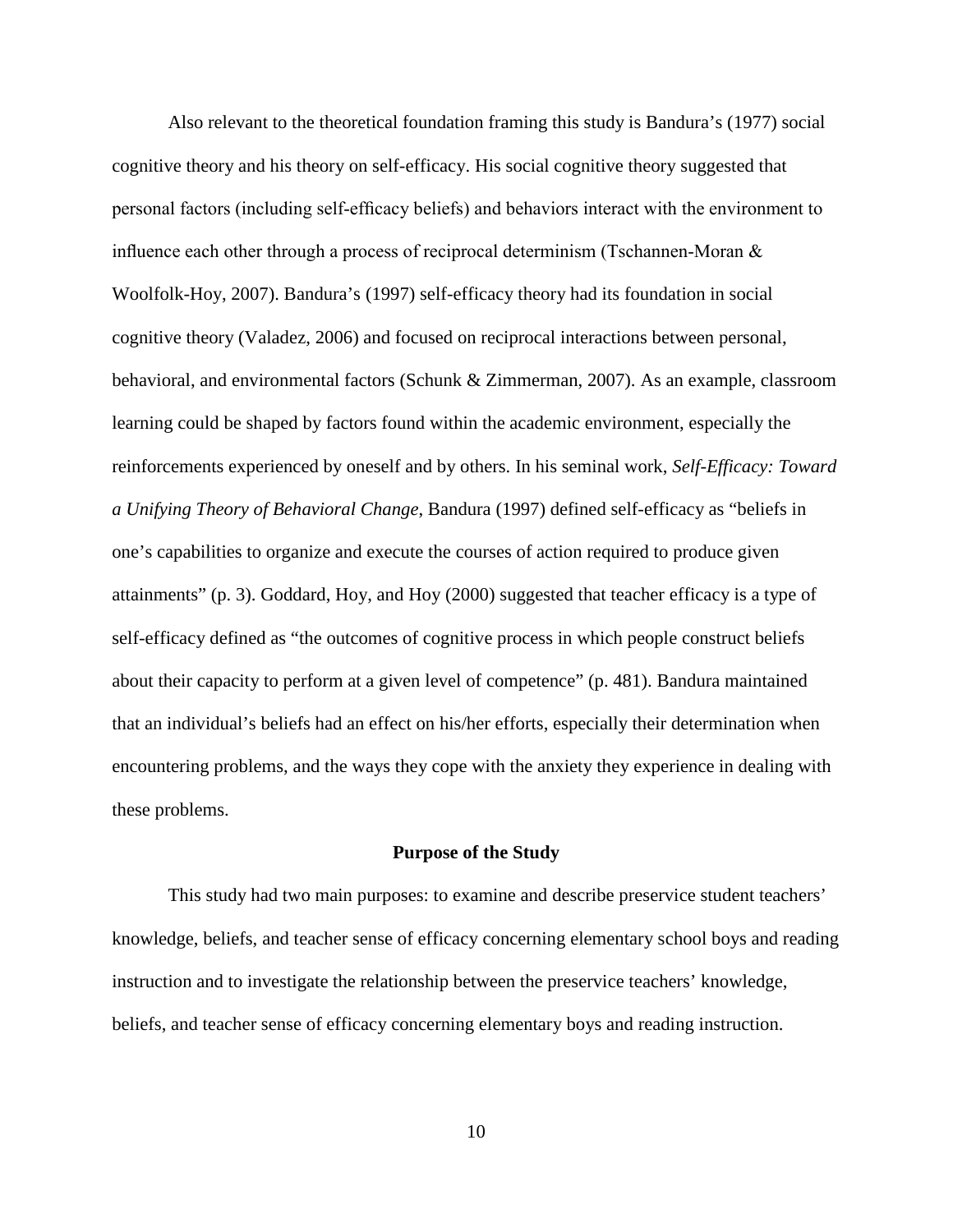#### **Research Questions**

The study was guided by the following research questions:

- 1. What are preservice student teachers' knowledge levels regarding reading instruction for elementary boys?
- 2. What are preservice student teachers' beliefs regarding reading instruction for elementary boys?
- 3. To what extent do preservice student teachers' knowledge and beliefs regarding reading instruction for elementary boys relate to their teacher sense of efficacy for literacy instruction?

## **Definition of Terms**

*Education courses* are the set of college or university courses for those students who plan to teach. Preservice teachers are required to complete both subject-area-specific courses and courses that focus on developing their knowledge of teaching skill, assessment, and educational philosophy and learning theory. As part of their coursework, potential teachers usually spend time in actual classrooms observing students and their teachers.

*Gender* is the behavioral, cultural, or psychological traits typically associated with the sex of an individual, as defined in the 2012 Merriam-Webster Online dictionary.

*Preservice teachers* are students enrolled in programs of teacher education. This term encompasses both preservice teachers involved in coursework and field experiences.

*Self-efficac*y is defined by Bandura (1997) as "one's capabilities to organize and execute the courses of action required to produce given attainments" (p. 3). Mastery experiences, vicarious experiences, verbal persuasions, and psychological states contribute to the development of self-efficacy judgments.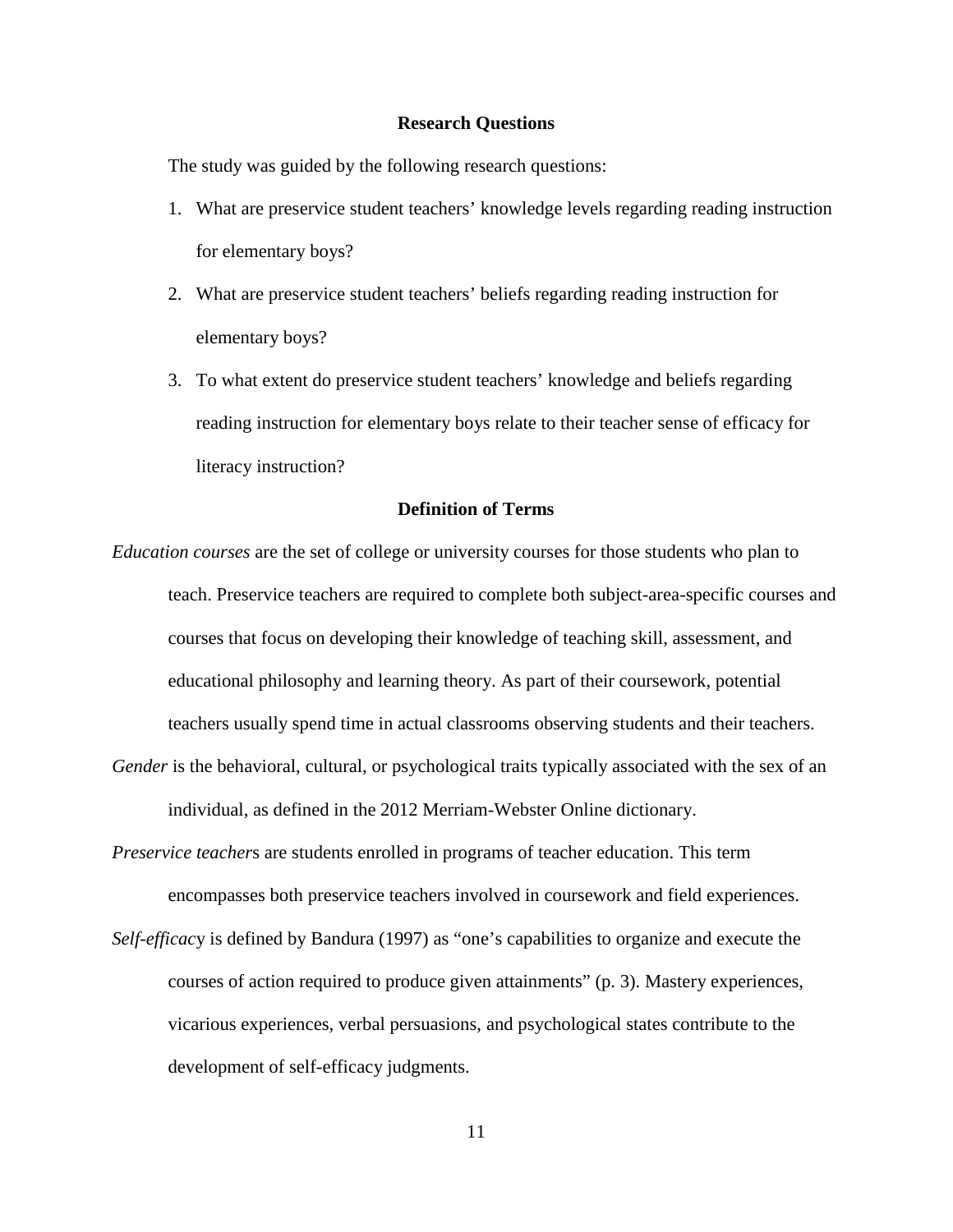- *Student teacher* is defined as a preservice teacher in the final year of a degree program, who is working in schools under the guidance of classroom teachers and supervisors from their university.
- *Teacher efficacy* is defined as the extent to which teachers believe that they have the ability to have a positive impact on student learning (Bandura, 1997).
- *Teacher's sense of efficacy for literacy instruction* refers to the self-beliefs that a teacher possesses regarding his or her ability to teach literacy effectively. This is a self-reported measure using the Teacher Sense of Efficacy for Literacy Instruction Scale (TSELI) (Tschannen-Moran & Johnson, 2011).

#### **Limitations of the Study**

There were several limitations to the study. First, the participants of the study were preservice teachers enrolled at one university and in three educational programs. Second, in examining the knowledge, beliefs, and teacher sense of efficacy for these preservice teachers, the study utilized the following variables: (a) gender, (b) ethnic background, (c) age, (d) teaching experience, and (e) teacher area of certification. Representative of the demographics found in most South Texas elementary schools, gender representation was unbalanced with only two male responses. Additionally, both the ethnicity and age variables were highly weighted with only two subgroups.

Limitations in survey research must also be discussed. This study attempted to measure the participants' knowledge and beliefs about gender roles in reading instruction and related educational practices using a self-administered questionnaire rather than face-to-face interviews. The following are limitations and concerns in using questionnaires or survey methodology: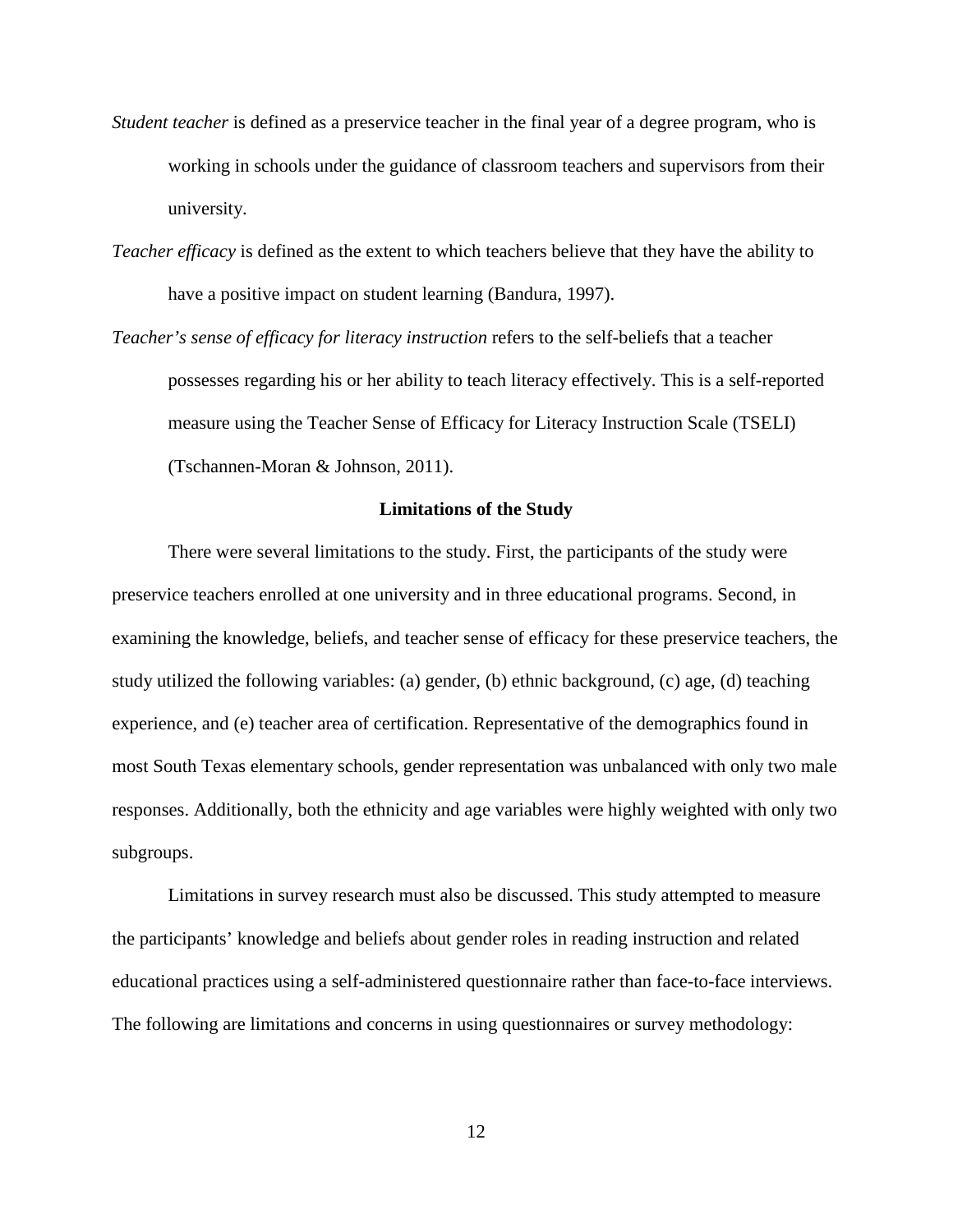- 1. There is the possibility of misunderstanding the questions by the participants. Question phrasing can have an effect on how the respondents comprehend and answer the questions. Because surveys are self-administered and anonymous, the researcher cannot correct most misunderstandings.
- 2. Questionnaires can be too long, complicated, or boring for the participants to fill out accurately.
- 3. Questionnaires usually seek responses to pre-determined choice-answers developed by the researcher and participants' opinions might not be reflected on the range of choices on the questionnaires (Gay & Airasian, 2000; Gillham, 2000).
- 4. Student teachers' responses to questionnaires occurred during class time and may carry some biases in the data because the students might feel obligated to respond in a way that did not necessarily reflect their real opinions.

#### **Summary**

Existing studies related to boys and reading have been almost exclusively qualitative in nature, focusing on student responses regarding their interests in reading rather than examining teachers' perspectives on their students as readers. This quantitative study expands the body of knowledge by focusing on preservice student teachers' perceptions regarding boys and reading instruction at the elementary level. The study is organized into five sections and includes references and appendices. Chapter I provides a rationale for the investigation of elementary level preservice student teachers' beliefs and knowledge concerning boys and early literacy instruction. Research questions concerning these perceptions and understandings about gender differentiation are submitted. Chapter II reviews literature that is relevant to the study, Chapter III outlines the research method, including data collection and analysis of strategies, Chapter IV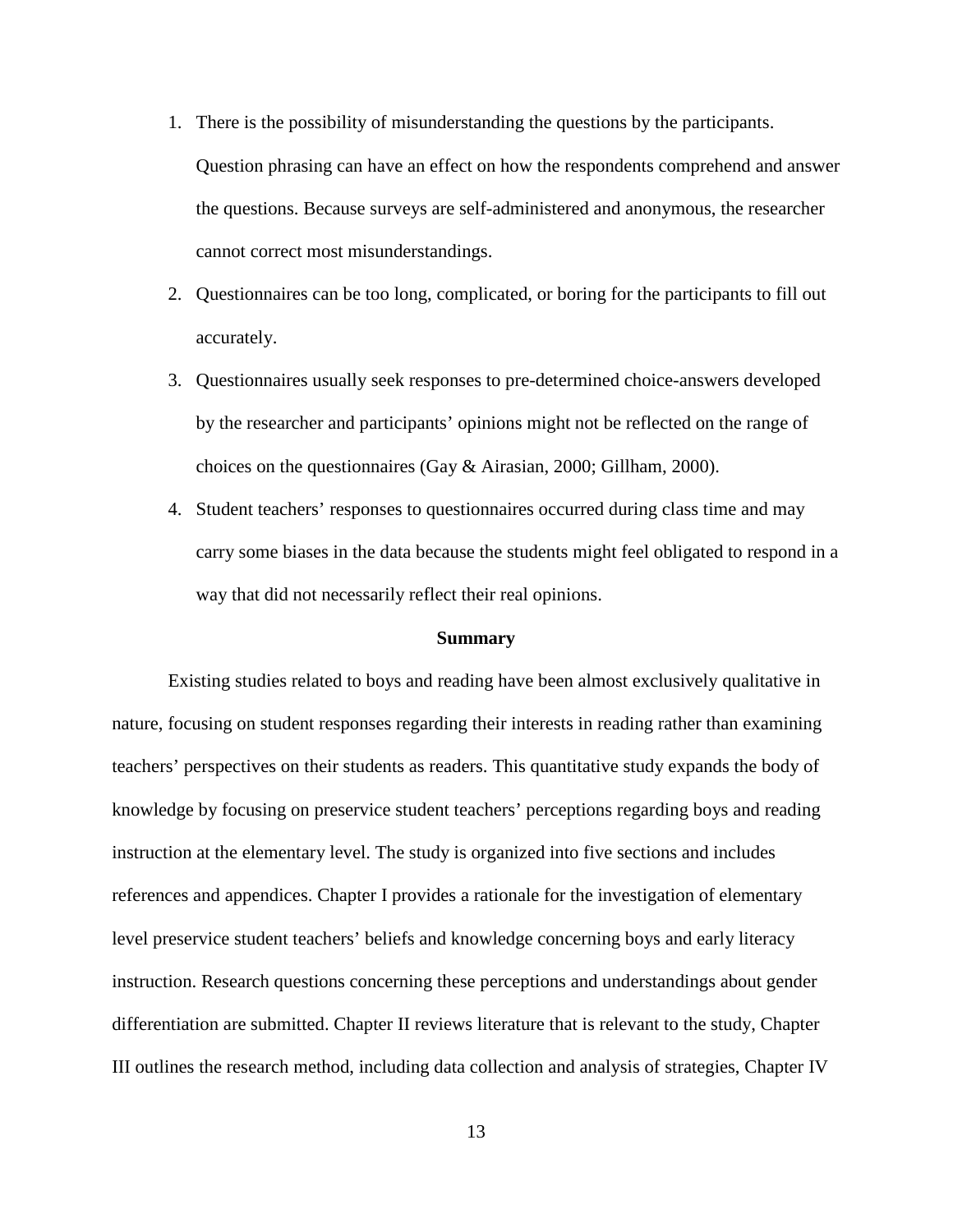presents the results from the study, and Chapter V contains a discussion of the study's findings, implications of the study, and recommendations for future research.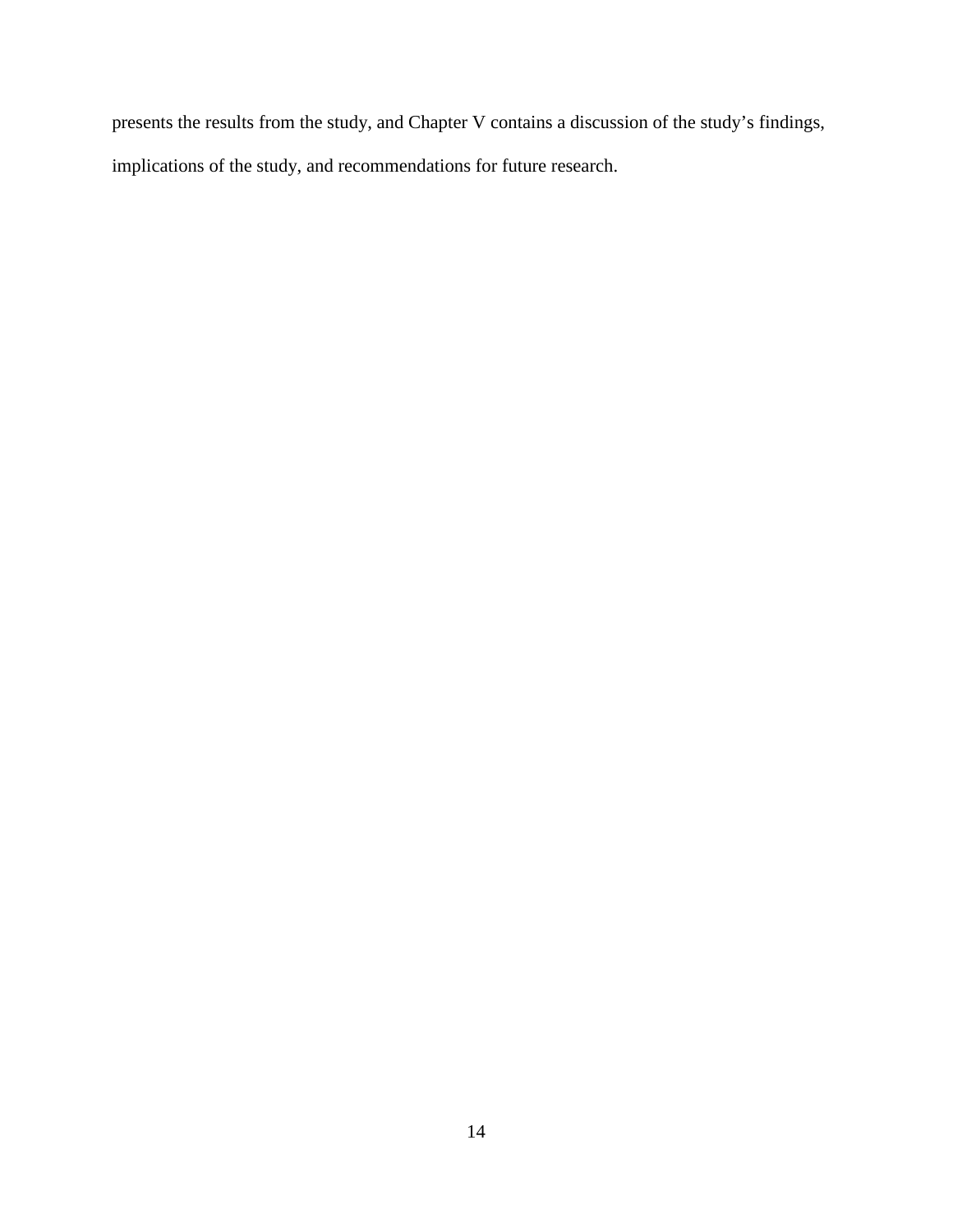#### **CHAPTER II**

#### **REVIEW OF LITERATURE**

Ideas about how boys and girls are "supposed to be" are planted early. The messages boys receive about what it means to be male in this society are connected to their social-emotional and academic development. If we focus on boys' school experience early on, we will improve education for all children, (Froschl & Sprung, 2005, p. 3)

To clarify and bring up-to-date the theoretical frameworks that guided this examination of preservice teachers' knowledge, beliefs, and teacher sense of efficacy concerning gender differences in reading instruction and achievement, a look into previous research was necessary. This section reviews literature relevant to the study and is organized into the following sections: boys and reading, teacher knowledge, teacher beliefs, teacher sense of efficacy, and reading teacher preparation.

#### **Boys and Reading**

Gender gaps in academic achievement have long held the attention of educational researchers. More than a century ago, Ayres (1909) wrote *Laggards in Our Schools*, in which he expressed a concern about male deficits in reading achievement. Ayres (1909) recognized the tendency for boys to repeat early grades and attributed it to the dominance of female teachers:

In the current discussion of what has been termed the feminization of our schools much has been made of the alleged bad effects of too exclusively feminine instruction on the moral fiber and character of the boys but little evidence has been brought forward to substantiate these claims. Here, we have indisputable evidence that there is more retardation among our boys than among our girls in the elementary schools. (p. 157)

Kagan (1962) reawakened interest in this "sex-of-teacher" hypothesis. He suggested that children's view of school as feminine resulted from an introduction to school by a teacher who was probably female and who approved of traditionally "feminine" behaviors, such as obedience and good manners. Kagan (1962) suggested "the introduction of men into the primary grades,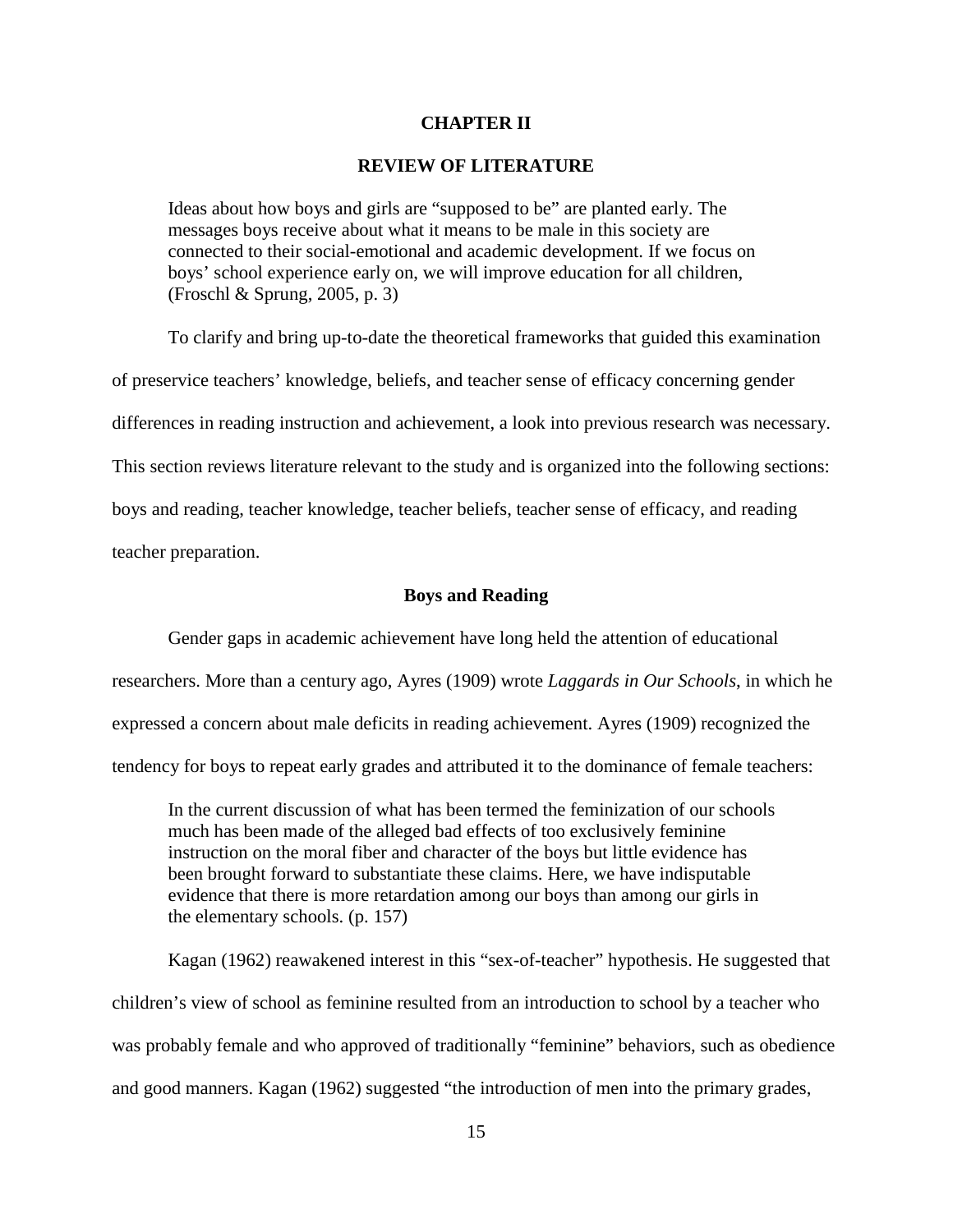and an appreciation of the importance of creating a masculine atmosphere in the primary grades, may reduce the frequency of reading problems in young boys" (p. 160).

Gates' (1961) findings were the first to popularize the idea of female reading superiority in the elementary classroom. His study established that the reading abilities of girls exceeded those of boys at the elementary school level. He measured the performances of 13,114 school children in grades 2-8 with his Gates Reading Survey that was comprised of three assessments designed to measure fluency, vocabulary, and comprehension. Gates evaluated and compared scores between sexes at each grade level for all three of the reading measures. Girls performed significantly better on 18 of the 21 comparisons. Differences in fluency and vocabulary measures rose slightly as the grade levels increased, with comprehension remaining more constant (Below, Skinner, Fearrington, & Sorrell, 2010). Gates (1961) proposed that the information included in his study indicated that girls demonstrated "superiority" in reading performance that did not decline as the students matured but instead that girls continued to outperform boys throughout their school years (p. 432).

What does current research reveal about the reading achievement gap for boys? According to a study by Taylor and Lorimer (2003), in every demographic group, girls surpassed boys academically in reading. A meta-analysis of 139 research studies demonstrated significant reading achievement gaps favoring adolescent girls over adolescent boys (Lietz, 2006). In these studies, boys and girls displayed differences in their achievement in reading, their attitudes about reading, their engagement in reading, and their motivation to read, all of which impact reading performance. The statistics that speak to the severity of the problem are clear, however, the answers are not. Boys and girls are different and educators must acknowledge these differences in order to provide the best education for all.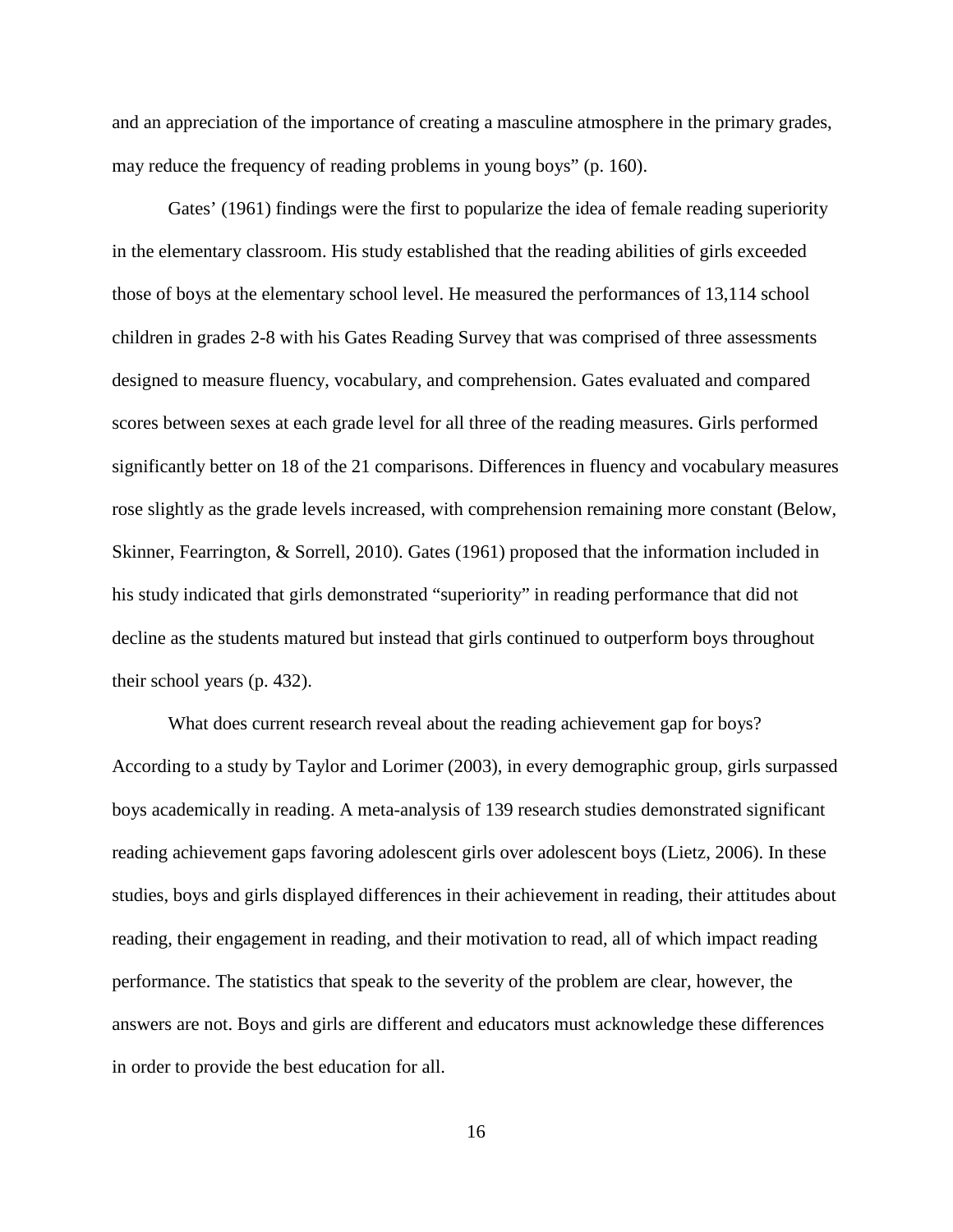### **Gender and Science**

A new understanding of some of these differences has been provided by research in the areas of child development and neuropsychology. This research acknowledged the discrepancy between the cognitive and emotional development of boys and girls, both in rate and sequence. These differences are most pronounced in the areas of language, spatial memory, motor coordination, and relational skills (Sax, 2005). Gurian (2007) noted in his book, *The Minds of Boys,* that the female brain "utilized more neural pathways and brain centers for word production and expression of experiences; and for emotion and cognition through words" (p. 10). It is believed that as a result of these brain variations, girls learn more words sooner, remember their meanings longer, and use them more (James, 2009). Biological differences can have implications for educational practice; however, the extent to which these biological differences manifest themselves and the resulting implications for teaching practices is still undetermined. Eliot (2010b) maintained that "brain differences are indisputably biological, but they are not necessarily hardwired. The often-overlooked fact is that experience itself changes brain structure and function" (p. 22). Stating that almost all "sex differences start out small—as mere biases in temperament and play style," Eliot (2010b) maintained that gender differences strengthened as the children's "pink- or blue-tinted brains" met a gender-infused culture. (p. 23).

#### **Gender and Society**

Eliot (2010a) believed that when it came to gender gaps, boys and girls begin their lives a little bit different, but that differences were soon magnified by a society that encouraged them to see themselves as fundamentally different creatures. Differences in boys' social/emotional development and school performance have raised questions about the impact of gender expectations on academic well-being. Pollack's (1998) book *Real Boys: Rescuing Our Sons*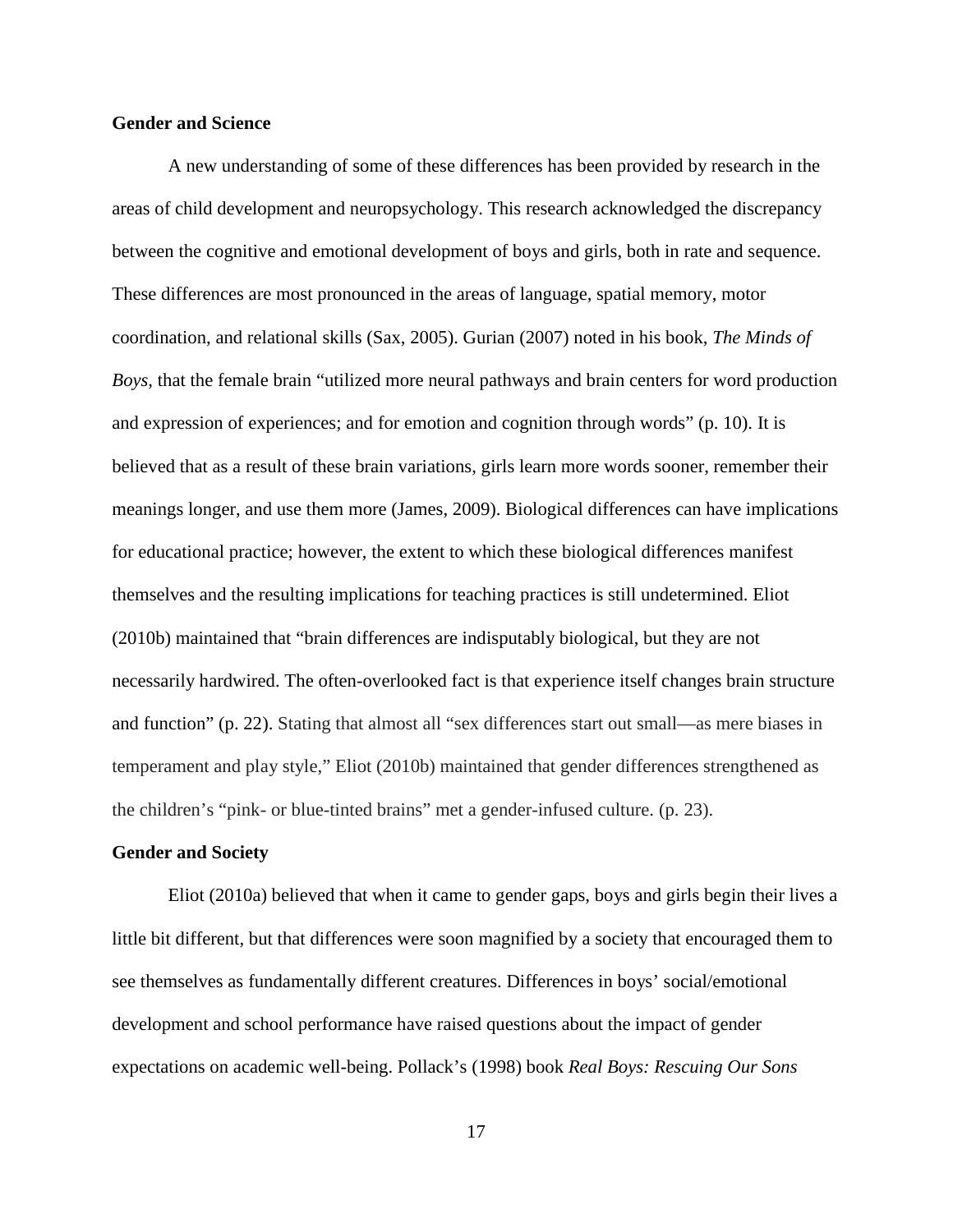*From the Myths of Masculinity* and Kindlon and Thompson's (1999) *Raising Cain: Protecting the Emotional Life of Boys*, both focused on the ways in which boys were socialized from early childhood forward to conform to the societal conception of what it meant to be a man. Pollack (1998) coined the phrase the *Boy Code* to express the constraints on boys' emotional development and the resulting inner emotional pain that many boys carry around under the façade of being "normal" and "fine." Kindlon and Thompson (1999) labeled this "emotional illiteracy."

In 1998, Pollack studied what he called the *Boy Code*, which he asserted was an unrecorded inventory of social norms cataloging how boys should behave. Pollack contended that boys learned this unspoken code everywhere – from their parents, their teachers, their coaches, and their peers. He proposed this code made it clear that boys were supposed to act tough even when they were suffering emotionally from academic, social, or family problems. At school boys were expected to act cool, be strong, and not display their true feelings in a feminine manner, whether inside or outside of the elementary classroom, and to never cry in public (Eliot, 2009; Pollack, 1998). Consequently, boys were less likely to share their opinions about literature, less likely to articulate when they were having difficulties with assignments, when they were frustrated, or when they did not understand the material. Instead, boys fidgeted, got distracted, got in trouble, and many times just quit (Connell & Gunzelmann, 2004; Pollack, 1998). Labeling this "mis-education," Kindlon and Thompson (as cited in Murray, 1999) wrote that schools were "antiboy," beginning at the early elementary level by emphasizing reading and restricting physical activity. For boys who generally learn to read later and were usually more physically active, this can become an action plan for academic decline.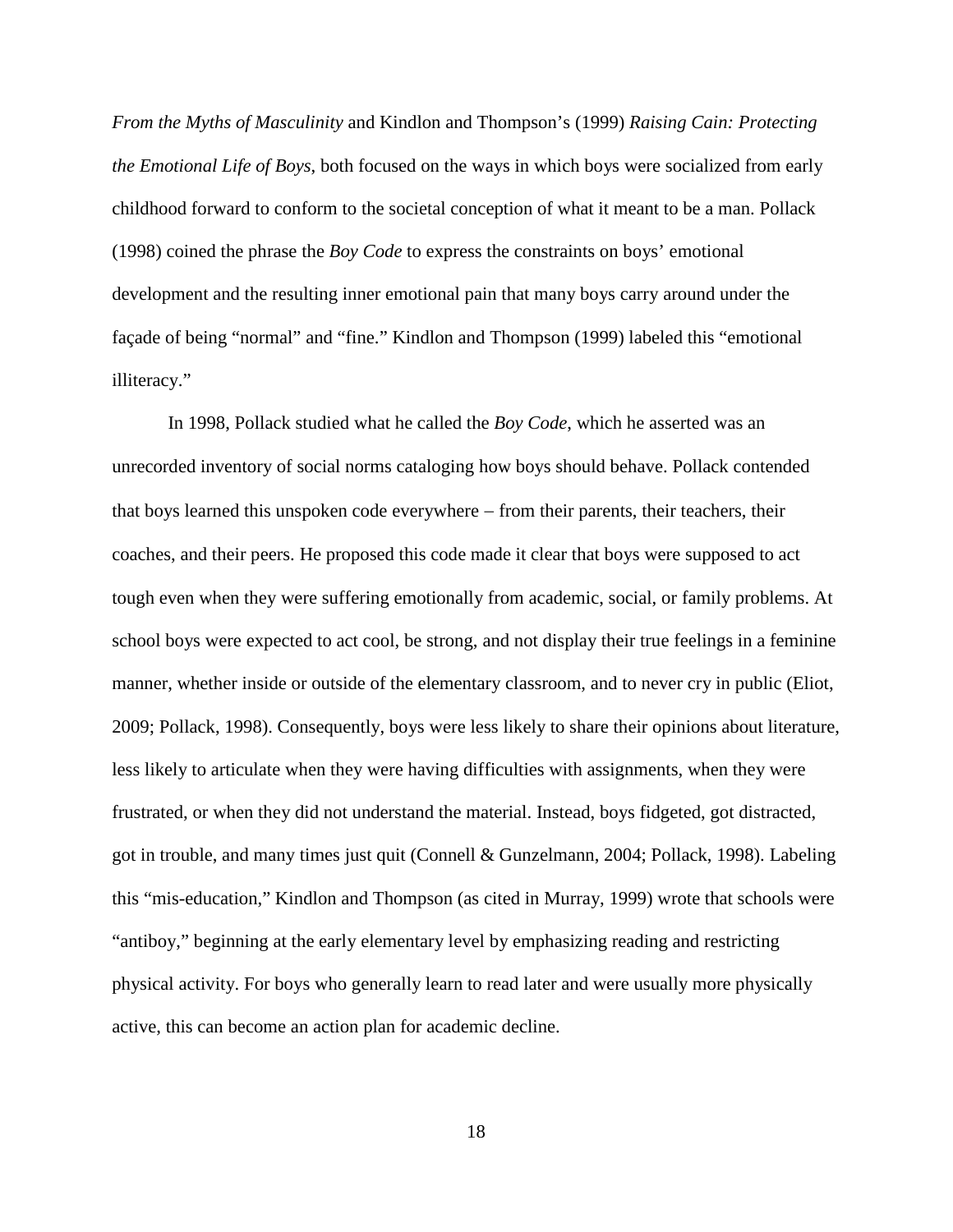### **Gender and the Teacher**

"I would argue strongly that the critical factor for boys succeeding at school is the relationship between them and their teachers" (Irwin, 2009, p. 70). Another theory posited as to why some boys fall behind girls academically was that teacher attitudes, classroom norms, and instructional styles favor girls. It has been argued that factors such as women's dominance in elementary-level teaching and as the primary caregivers of children lead boys to view literacy as a feminine activity (Newkirk, 2002). This theory attributed boys' failure in reading and writing to the belief that they perceived these activities as feminine (Dutro, 2002; Tenenbaum & Leaper, 2002; Whitmire, 2010).

Teachers vary in their point of view concerning the role human gender differences play in reading success. Some teachers believe these differences are rooted in purely biological factors, while others attribute classroom gender differences to the process of socialization. Many teachers believe that gender achievement differences result from a combination of both these factors. The depth of teachers' knowledge and the strength of their convictions concerning this key issue determines the extent to which they believe that they can and should attempt to impact gender roles in their classrooms and to what extent they take the steps to do so (Singh, 1998). Previous research has indicated that a teacher's beliefs about his/her students' knowledge and abilities varied by gender and were important influences of classroom processes (Beilock, Gunderson, Ramirez, & Levine, 2010). The classroom teacher continues to be cited as a major factor in gender achievement gap studies.

In a 2008 study, Koch, Steelman, Mulkey, and Catsambis examined behavior, gender and classroom placement in ability groups for kindergartners and found that "early placement decisions may influence, with some permanency, what comes next in a student's academic life"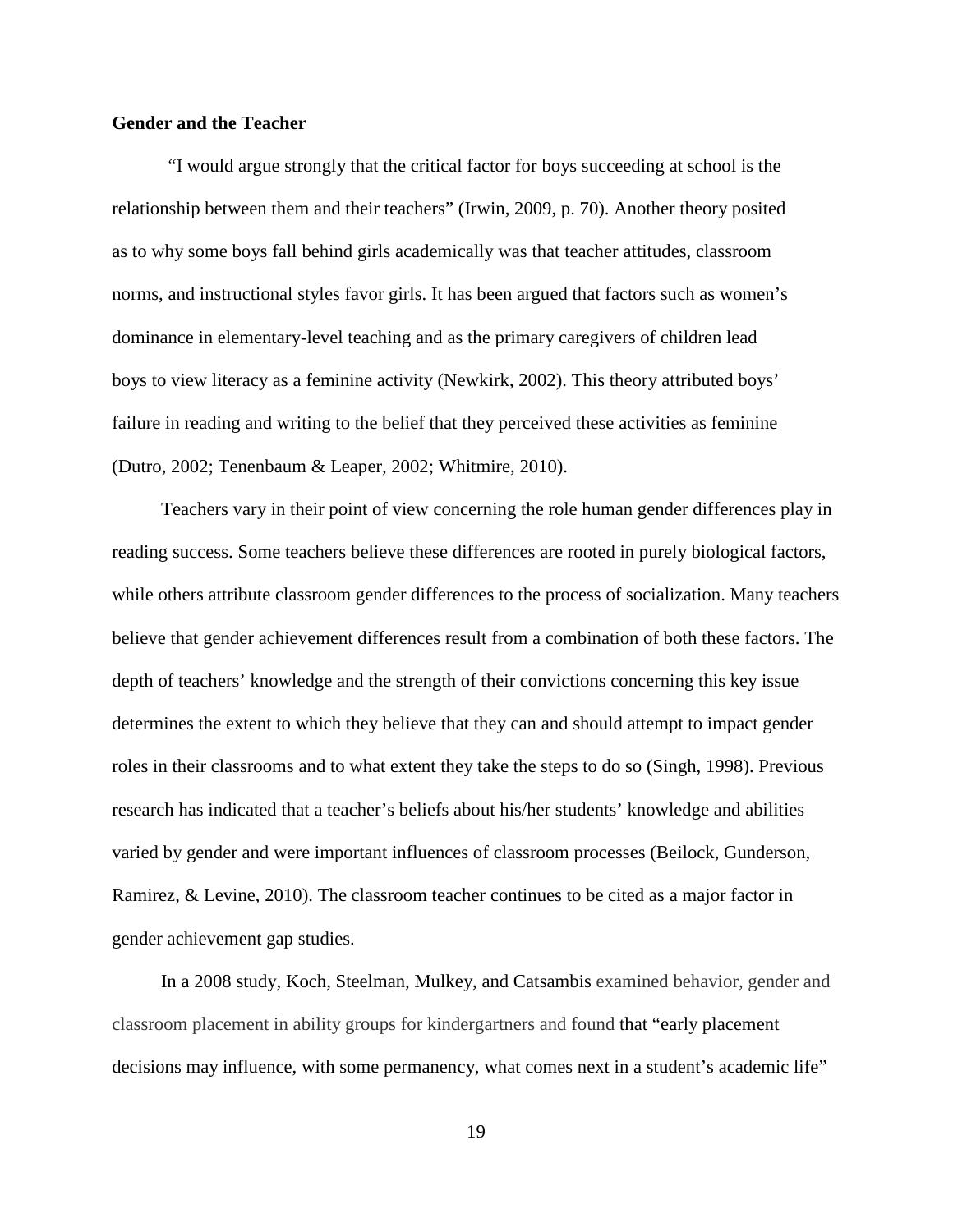(p. 411). This qualitative study submitted by Koch et al. (2008) created vignettes designed to examine the influences of behavior and gender on reading group placement. The researchers wanted to explore the influence that teachers' gender stereotyping played when assigning kindergarteners to ability reading groups. In the vignettes, each student had scored within the average range for reading achievement, but the teachers were required to place the gender neutral students in either high or low ability groups based on their depicted behavior. For well-behaved subjects, the teachers inferred 57.9% be female compared to only 42.1% inferred to be male. The bad behavior vignettes resulted in extreme results with only one evaluator concluding that the student was female and "a staggering 97.4 percent believing the naughtiest child male" (Koch et al., 2008, p. 421).

The Early Childhood Longitudinal Study (ECLS) was launched in 1999 by the U.S. Department of Education to investigate ongoing reading trends. The Early Childhood Longitudinal Study for Early School Experiences (ECLS-K) collected information from a nationally representative sample of kindergartners, parents, teachers, and schools all across the United States. This program is comprised of three longitudinal studies that examined child development, school readiness, and early school experiences. ECLS-K measured children's ability to identify uppercase and lowercase letters of the alphabet by name, associate the letters with sounds, both at the beginning and the ending of words, recognize common sight words, and to read words in context.

Tach and Farkas' (2006) research utilized data from the *Early Childhood Longitudinal Survey of Kindergarten Children (*ECLS-K) study. They examined the consequences of placement in ability-divided reading groups in kindergarten and 1<sup>st</sup> grade. Tach and Farkas' (2006) determined that placement in kindergarten class reading groups was impacted by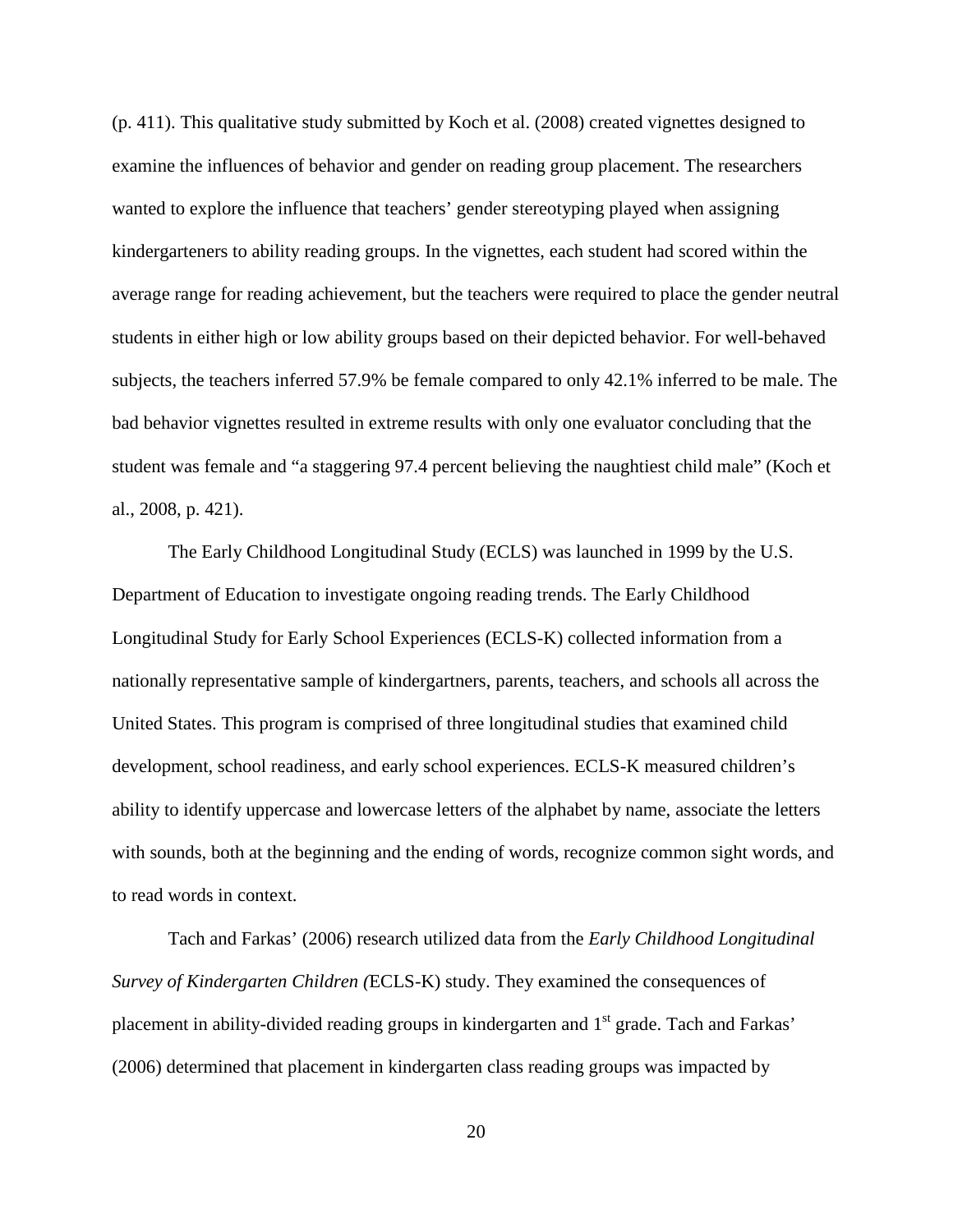incoming levels of reading and math ability as well as preschool behavioral problems that were "more commonly observed among males and among children from lower socioeconomic status" (p. 1059). They found that when teachers underestimated males' reading abilities, it negatively affected their learning and particularly if ability grouping is used.

Robinson and Lubienski (2011) examined ECLS-K data from the class of 1998-1999, a cohort sample of children they followed from kindergarten through the  $8<sup>th</sup>$  grade. Using the ECLS-K longitudinal [data, Robinson](http://education.illinois.edu/frp/r/jpr)and [Lubienski](http://education.illinois.edu/frp/l/stl) investigated male and female achievement in math and reading, examining the data to identify when gender gaps first occurred, and where the gaps in achievement were most prevalent. Results from their 2011 study using the ECLS-K longitudinal information found that on all measures tested, girls consistently measured more proficient than boys in school reading readiness (Robinson & Lubienski, 2011). In a paper presented at the 2011 Society for Research in Educational Effectiveness Conference (SREE), Robinson and Lubienski discussed this gap in reading achievement favoring girls and although the gap narrowed over time, it eventually widened among low-achieving boys who struggled to keep up with their classmates.

Clearly, the boys start out behind girls in reading achievement. In general, the mid-achieving boys eventually catch up, but the lowest-achieving boys don't. In other words, if you're a boy and you're really struggling to read, you most likely won't catch up with your peers. It's those boys at the bottom that teachers should be most concerned about when it comes to reading. (Robinson & Lubienski, 2011, para 10)

Additionally, the teachers' own evaluations of males and females were compared to the gender patterns on the assessments. The contrast in the teacher perspectives and the assessment results were suggested as one possible cause of the gender gap, signifying the importance of an improved awareness of the needs of particular student groups. "Our results suggest that there is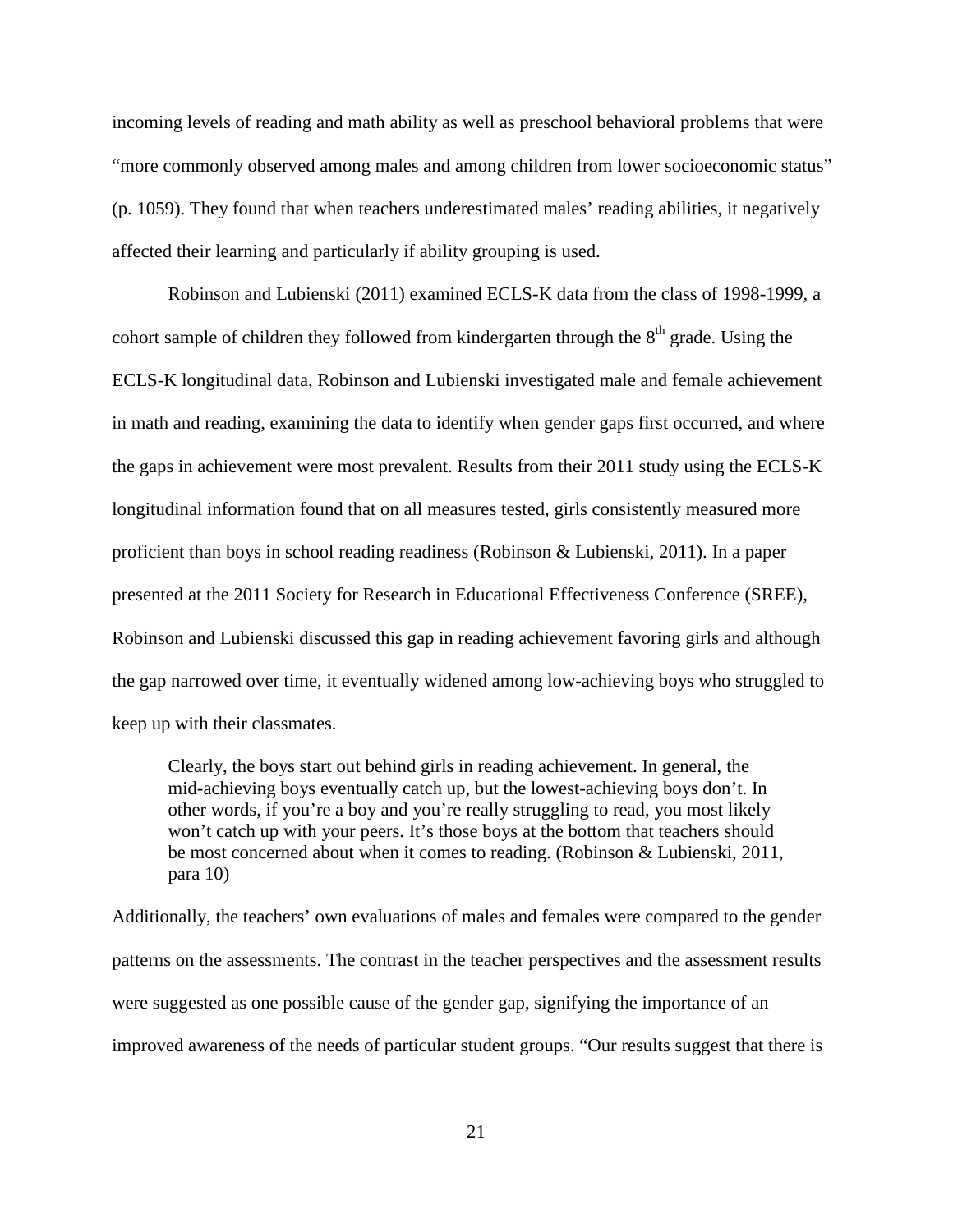still a gender gap, not only with achievement, but with teachers' perceptions" (Robinson  $\&$ Lubienski, 2011, para 5).

American children's author John Coy connected boy's reading issues to an educational and library culture dominated by women and their reading interests (Knight, 2007). When he visited schools and talked with teachers, Coy (as cited in Knight, 2007) observed that when the teachers identified students who did not like to read, it was often skewed toward boys. He discovered that boys were usually the most reluctant readers in the classrooms and they frequently did not like the literary classics they were assigned to read. Coy (as cited in Knight, 2007) observed: "All the people telling boys what to read or what was good to read were women" (para. 11).

#### **Gender and the Curriculum**

Many teachers mention boys' responses to curriculum topics as a factor in their underachievement (National Literacy Trust, 2012). When asked what would make the most difference in raising boys' reading levels, one teacher reported "Freedom in the curriculum for children to pursue more child-led interests which would necessitate independent reading and encourage them to read more and more widely" (National Literacy Trust, 2012, p. 21). The Commission also found that many teachers had a very limited knowledge of contemporary and attractive texts for boys. Another study, conducted by the United Kingdom Literacy Association, surveyed 1,200 primary-level teachers and asked them to name six writers of fiction for children and only one teacher named a significant writer for boys (National Literacy Trust, 2012).

Smith and Wilhelm (2002) found that boys differ from girls in the choices they made for reading material, choosing from a variety of non-traditional texts. Newkirk (2002) investigated "what counts in literacy?" (p. 169). He questioned the limited definition that schools used to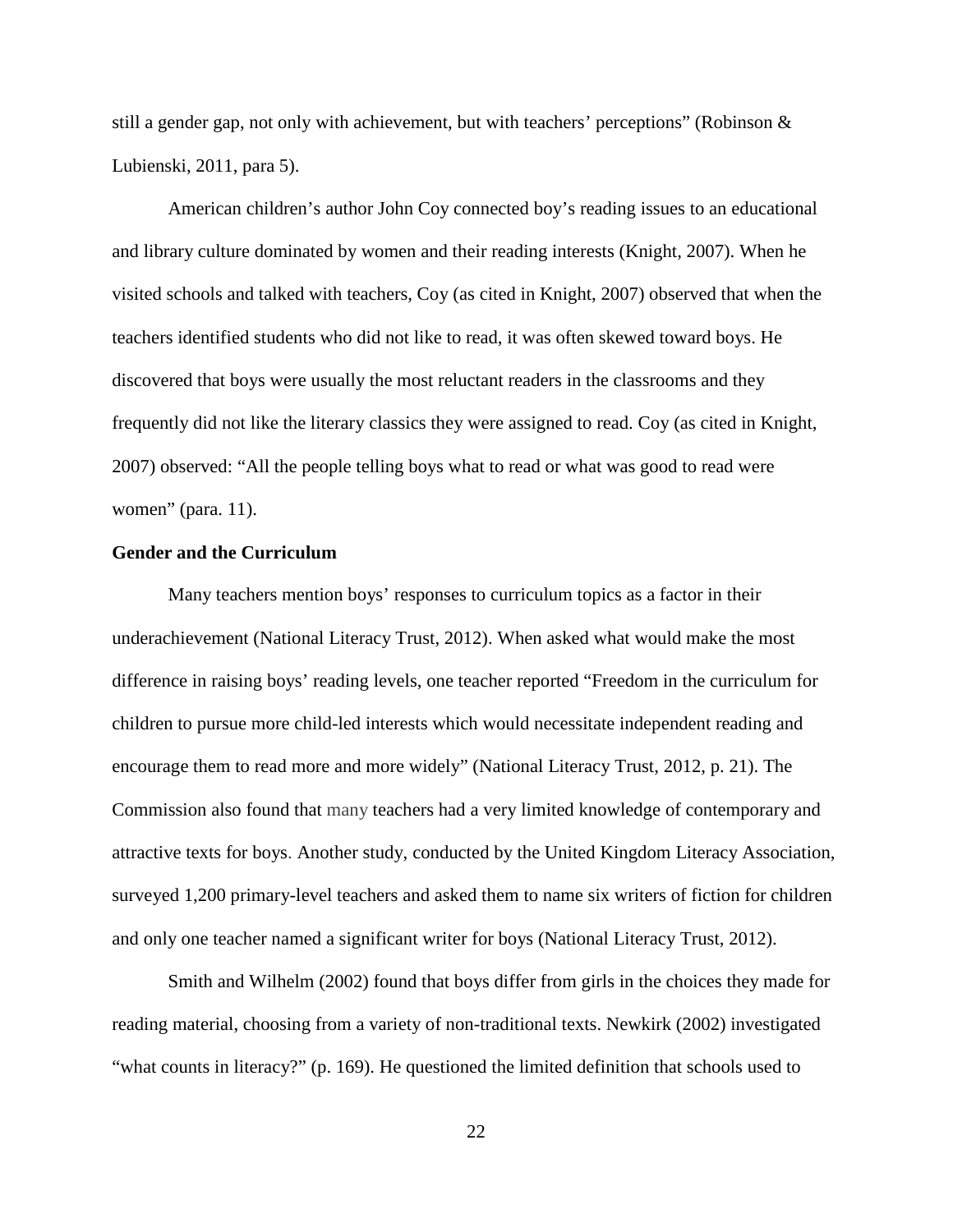rationalize the use of some reading materials, predominantly fiction, while excluding others genres such as popular culture. Newkirk (2002) wrote that "that more tightly we draw the circle of acceptability, the more students are left out" (p. 172). Smith and Wilhelm (2002) believed that redefining literacy allowed one to explore the power that different types of texts had on engaging an audience of readers, particularly boys. They suggested that by expanding the definition of literacy, credibility could be given not only to the reading interests of boys but also to classroom instruction that used multiple forms of literacy and that this would help students to develop into more functionally literate members of today's society (Wozniack, 2010). Texts can be either print or non-print and involve popular culture, media, and new technologies (Alloway & Gilbert, 1997; Blair & Sanford, 2004; Marsh, 2006; Smith & Wilhelm, 2002). Many boys have literacy skills not recognized in the classroom but that are potentially powerful and useful in technologies of the future. Surfing the net, reading video screens, and engaging in computers all demand levels of literate competencies that do not figure highly in school measurement of literacy (Alloway & Gilbert, 1997).

Reading interests are closely connected to learning as it can make everything meaningful for the student. For boys, there appears to be a connection between their engagement in reading and their interests in the subject (Zambo & Brozo, 2009). It is important for teachers to be aware of what motivates boys to read (Brozo, 2002; Merisuo-Storm, 2006). Boys are often not interested in what is offered through the traditional reading programs in school because they are looking for meaningful experiences with books that are relevant to their experiences (Dyson, 2007) and they must have a cognitive and emotional investment in their learning process if education is to be meaningful for them (Clay, 2003).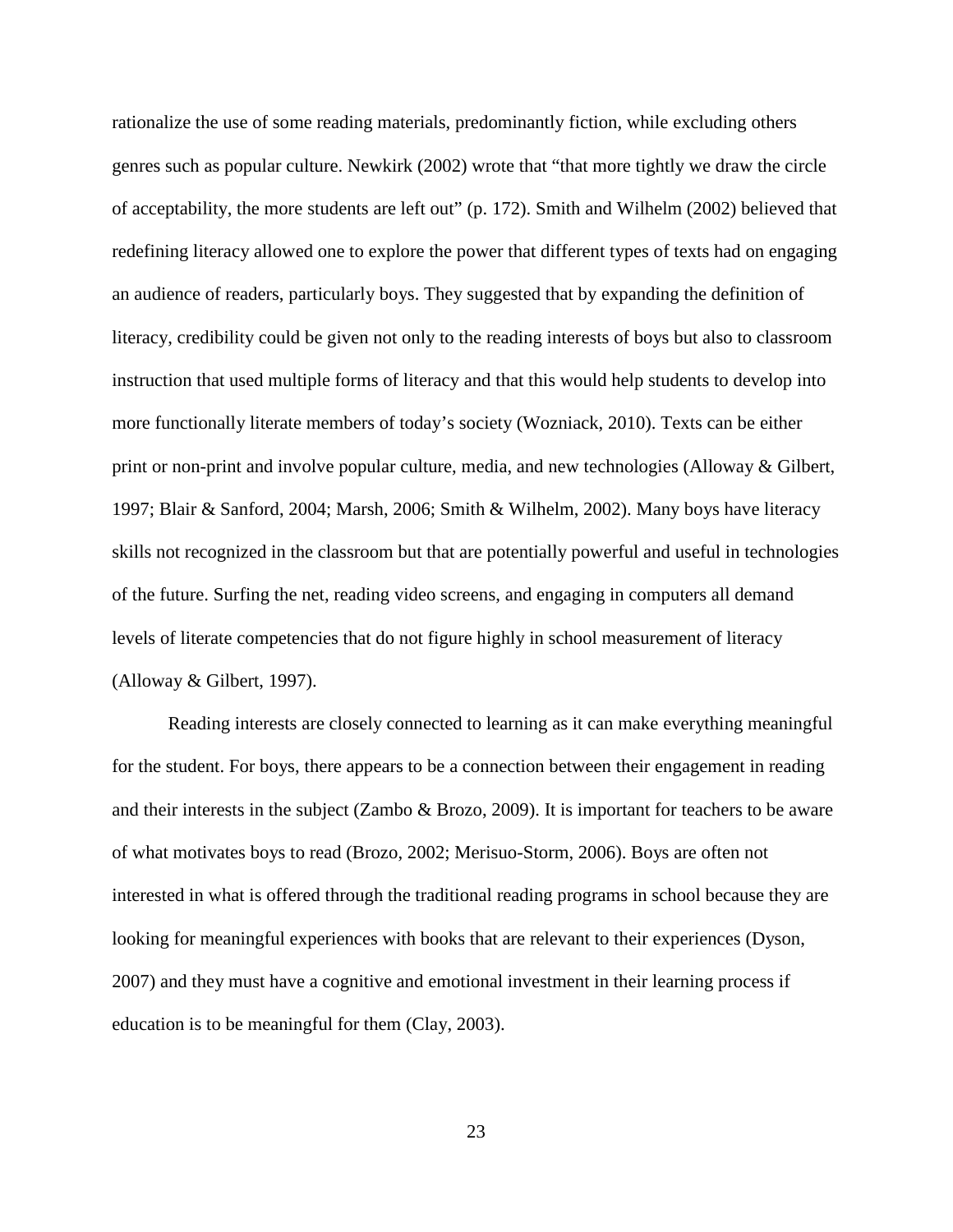## **Gender and Motivation**

In addition to the well-publicized academic issues connected to male readers are the more significant but less recognized differences between boys and girls in reading motivation (Guthrie & Greaney, 1991; Lever-Chain, 2008; Merisuo-Storm, 2006). Reading research has found motivation to be a major element in reading success (Gaffney & Anderson, 2000; Guthrie & Wigfield, 2000; Lever-Chain, 2008). Reading motivation can affect readers' success even more than socioeconomic status (Guthrie & Wigfield, 2000). The influence of reading motivation is especially significant for boys. Boys demonstrate lower levels of reading motivation and experience a decreasing attitude toward reading as they get older (Guthrie & Greaney, 1991; Pitcher et al., 2007).

It has been recognized for a number of years that adolescent boys reported decreased motivation to read (McKenna, Kear, & Ellsworth, 1995; Wigfield & Guthrie, 1997); however, recent investigations have revealed that gender differences related to attitude and motivation are also present in younger readers (Durik, Vida, & Eccles, 2006; Mohr, 2006; Pecjak & Peklaj, 2006; Smith & Wilhelm, 2002). Marinak and Gambrell (2010) examined 288 average third-grade readers in their study, *Reading Motivation*: *Exploring the Elementary Gender Gap*. They determined gender to be one of the most powerful factors related to reading motivation when they examined the self-concept of the reader and the value the reader placed on reading. Marinak and Gambrell discovered that while both the average male and female  $3<sup>rd</sup>$  grade readers were equally self-confident about their reading abilities, boys tended to value reading less. These findings brought a new light to the topic of motivation and gender and suggested that by  $3<sup>rd</sup>$ grade, boys were reporting less value for the act of reading itself. Marinak and Gambrell (2010) asserted that for boys, school was often seen as a "means of achieving something else" (p. 131)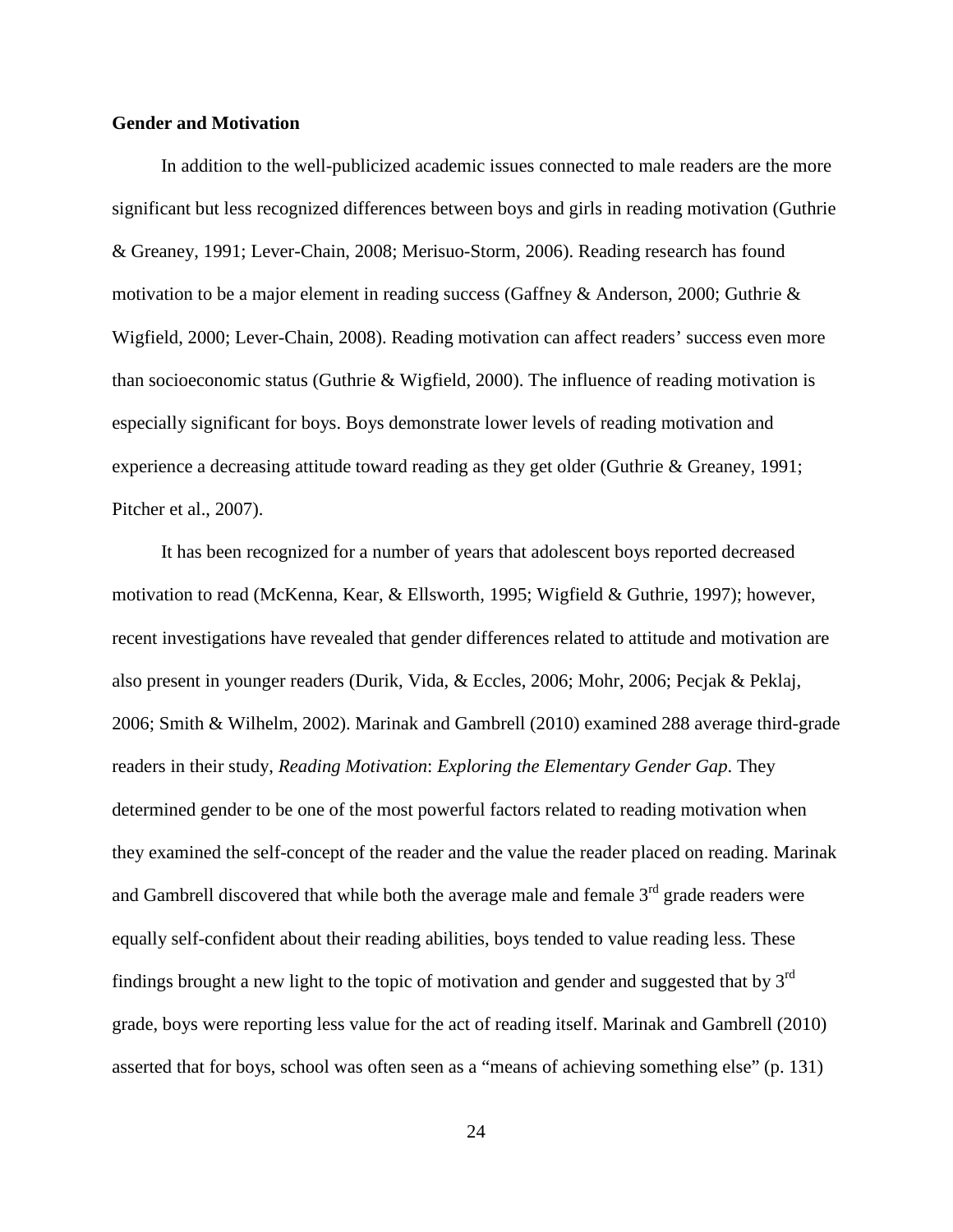and that boys viewed reading as something done at school and not as an activity for their future lives.

Reichert and Hawley (2009) also examined the topic of boys and reading motivation in their 2009 article*, Reaching Boys: An International Study of Effective Teaching Practices.* They determined that boys quickly disengage from a lesson when the delivery was not "right" for them, and that the boys who became disengaged soon developed negative motivational orientations toward literacy tasks. Motivated readers engage in reading more often and possess a more positive attitude toward reading (Baker & Wigfield, 1999). Recommendations suggested by researchers, with respect to motivating boys, include introducing them to series books, providing safe spaces within the classroom for reading, and the use of reading material that is meaningful and relevant (Dutro, 2002; Merisuo-Storm, 2006 ).

Understanding and addressing gender-based differences would help to ensure that all students have equal opportunities to learn. For educators, the goal must be to meet the diverse learning needs of each student in the classroom and to create an educational system that has the courage and the wisdom to value, encourage, and celebrate the innate gender differences, while creating an equal educational opportunity for every child (Sax, 2005).

# **Teacher Knowledge**

First, teachers need to understand subject matter deeply and flexibly, so that they can help students create useful cognitive maps, relate ideas to one another, and address misconceptions. Teachers need to see how ideas connect across fields and to everyday life. This kind of understanding provides a foundation for pedagogical content knowledge (Shulman 1987), which enables teachers to make ideas accessible to others. The audience is also key: A skillful teacher figures out what students know and believe about a topic and how learners are likely to "hook into" new ideas. (Darling-Hammond, 1998, p. 6)

Historically, the knowledge bases for teacher education focused on the content knowledge of the teacher (Shulman, 1986). Dewey was the first to express his beliefs about the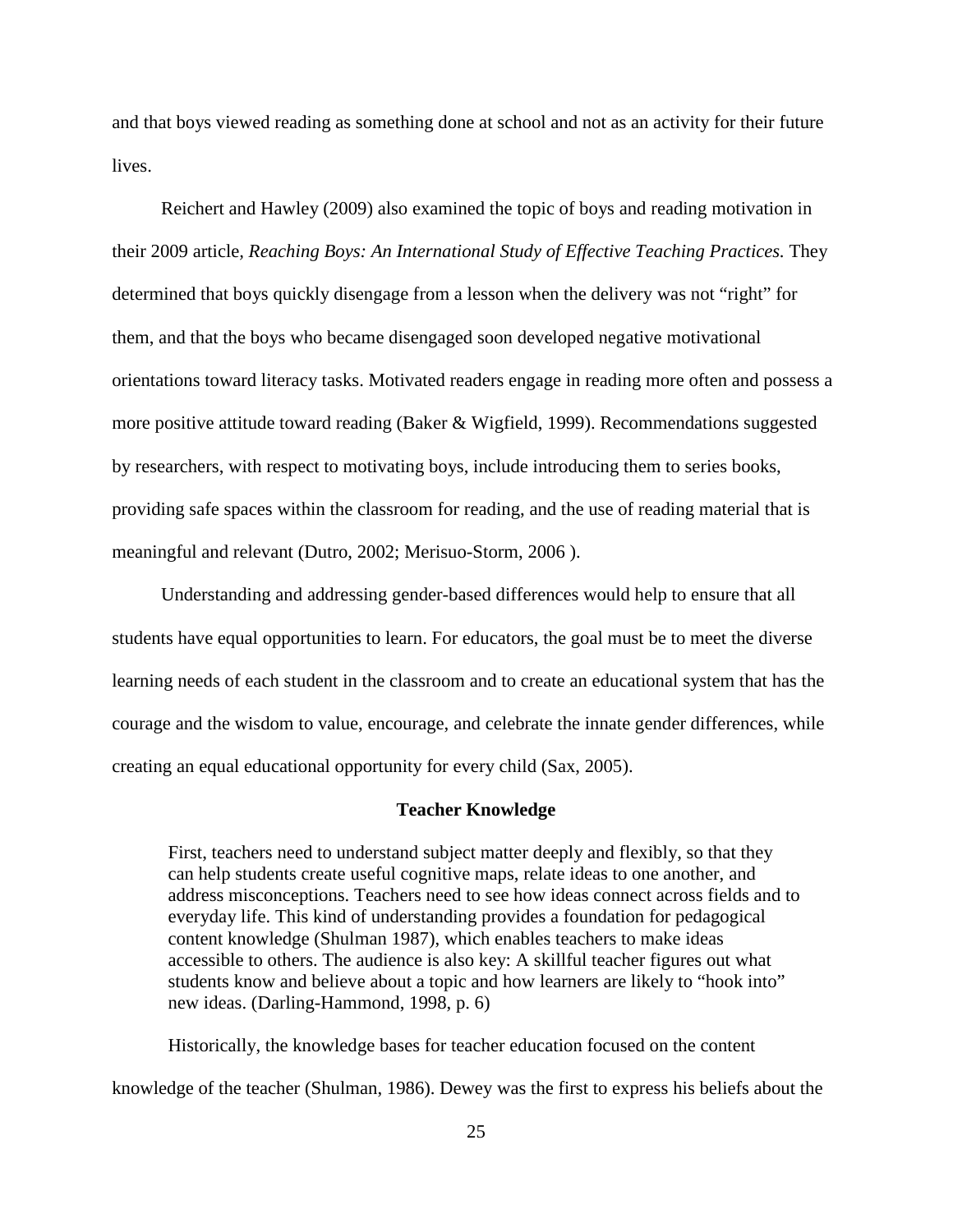false contrasts made between the two constructs of method and subject matter. Dewey (1916) posited, "Method means that arrangement of subject matter which makes it the most effective in use. Never is method something outside of the material" (p. 165). Schwab (1964) defined teacher knowledge as an emphasis on one or more of the commonplaces of education, which included subject matter, the learner, the teacher, and the environment. He believed that while issues in a study could be interconnected, educators should choose to focus on just one.

In 1986, Shulman transformed the way teacher knowledge was viewed by introducing the idea of *pedagogical content knowledge* (PCK). He maintained that the emphasis on teachers' subject knowledge and pedagogy was being treated as mutually exclusive and had resulted in teacher education programs where either subject matter or pedagogy dominated (Shulman, 1987). Shulman (1986) suggested that general pedagogical knowledge such as classroom management techniques and instructional theories were too broad and unattached to specific subject knowledge and the instructional strategies that would support that subject. To address this separation, he suggested that by introducing the notion of PCK, the necessary relationship between the two would be considered. Pedagogical content knowledge represented an effort to capture the instructional strategies teachers use when they teach specific subject matter content (Friedman & Lee, 2010).

Pedagogical content knowledge includes:

the most useful forms of representation …, the most powerful analogies, illustrations, examples, explanations, and demonstrations—in a word, the most useful ways of representing and formulating the subject that make it comprehensible to others….Pedagogical content knowledge also includes an understanding of what makes the learning of specific topics easy or difficult (Shulman, 1986, p. 7)

Pedagogical content knowledge provided the intellectual impetus for new studies that investigated how teachers need to know the subject they teach (Ball, 1988). Delpit (1995)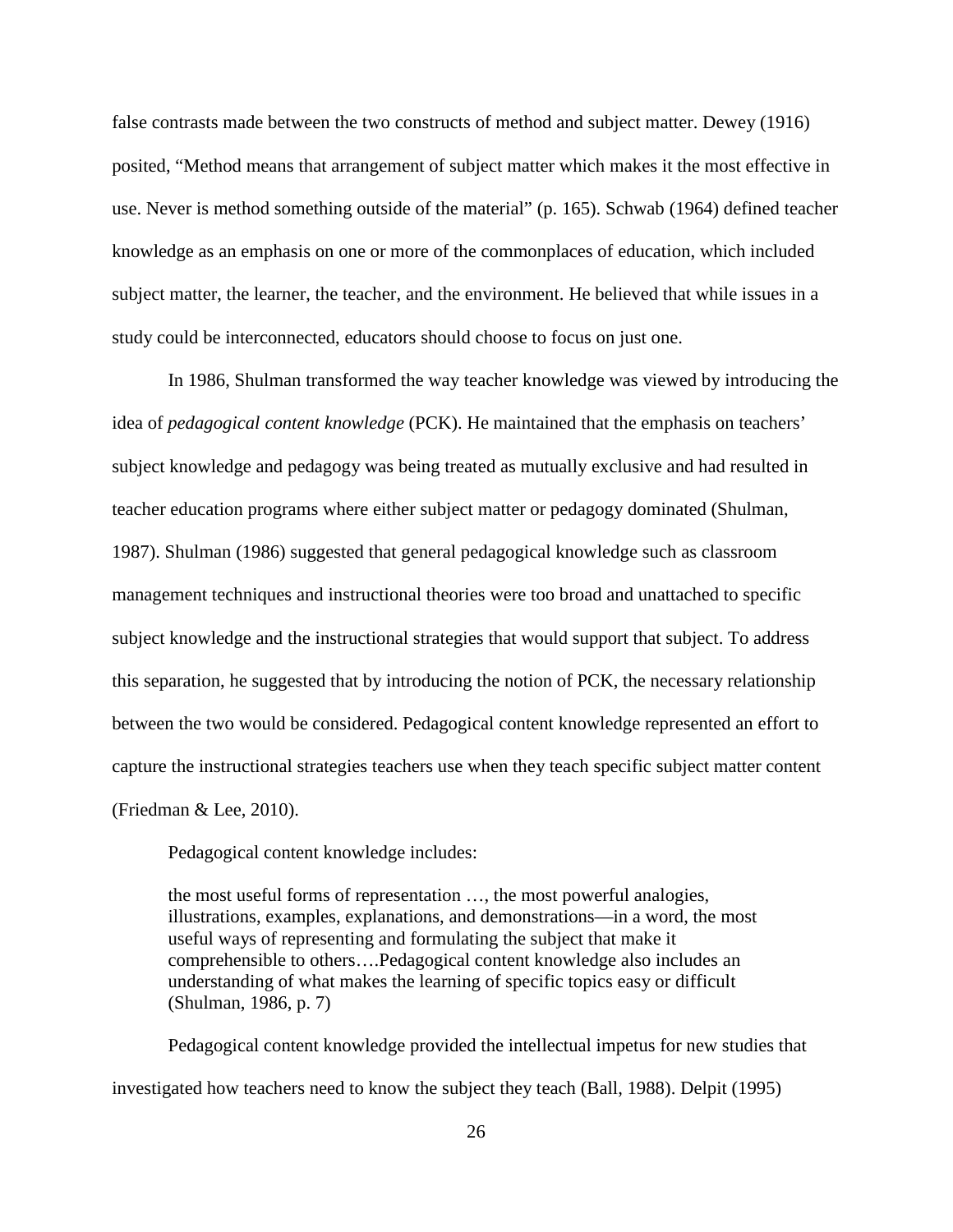suggested that the relationship between knowledge of the learners and pedagogical content knowledge might be more significant than the relationship between subject matter content knowledge and pedagogical content knowledge. She believed that attention to cultural influences on teaching styles should accompany teaching strategies. In her 2006 article, *Constructing 21st Teacher Education,* Darling-Hammond wrote about the things that teachers should know and be able to do in their work. These involved understanding how people learn and how to teach effectively, including the aspects of the pedagogical content knowledge that incorporate language, culture, and community contexts for learning. Darling-Hammond (2006) believed "Teachers also need to understand the person, the spirit, of every child and find a way to nurture that spirit" (p. 300).

Shulman's perspective of subject matter knowledge in teaching has had far-reaching consequences for teacher education programs (Ben-Peretz, 2011). Teachers' knowledge bases must include opportunities for the reexamining of subject matter content from the perspective of student learning and the student. At the core of PCK is the method in which the subject matter is transformed for teaching (Mishra & Koehler, 2006), that is when the teacher interprets the subject matter and finds various ways to represent it in order to make it accessible to every learner.

#### **Teacher Beliefs**

Shulman's (1987) construct of pedagogical content knowledge (PCK) does not, however, frame all investigations into teacher knowledge. Teacher knowledge can also be looked at through the teacher's personal practical knowledge and experiences (Butt & Raymond, 1987; Connelly & Clandinin, 1988; Elbaz, 1983). Teacher practical knowledge is described as the "kinds of knowledge, as integrated by the individual teacher in terms of personal values and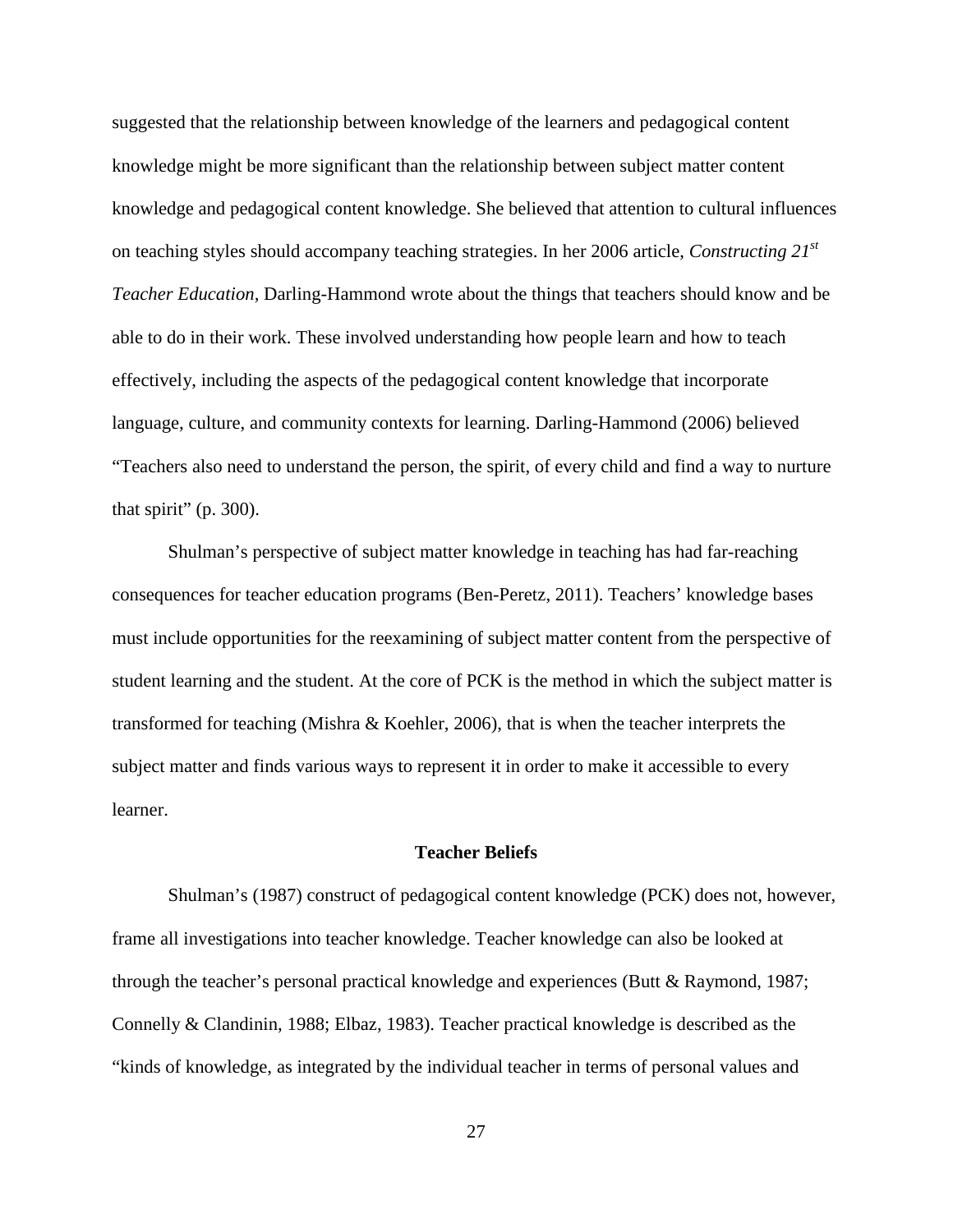beliefs and as oriented to the practical situation" (Elbaz, 1983, p. 5). There is data to support that what a teacher knows is defined in highly subjective terms. Kagan (1992) believed that "the more one reads studies of teacher beliefs, the more strongly one suspects that this piebald of personal knowledge lies at the very heart of teaching" (p. 85). What differentiates knowledge from beliefs is that knowledge can be tested and validated.

While described as the most valuable psychological construct to teacher education, beliefs have been acknowledged as being notoriously difficult to define (Pintrich 1990). Pajares (1992) labeled beliefs as a "messy construct [that] travel in disguise and often under alias" (p. 2). He believed that the main confusion with the concept revolved around the distinction between knowledge and beliefs, that knowledge could be equated with facts that were given and shared and that beliefs were contestable. Nespor (1987) maintained that while the two constructs were different in many ways, and often conflicted with each other, beliefs could be considered a form of knowledge. He asserted that whereas knowledge was conscious and often changed, beliefs were unconsciously held, often tacit and resistant to change. Furthermore, when they did change, it was not "argument or reason that alters them, but rather a conversion or gestalt shift" (Pajares, 1992, p. 311).

Beliefs develop during early stages of life. They occur because of experiences and determine an individual's ideas about the world. Beliefs represent the various attributes that an individual links to an object. The object of a belief can "be a person, a group of people, an institution, a behavior, a policy, an event, etc., and the association attribute may be any object, trait, property, quality, characteristics, outcome, or event" (Fishbein & Ajzen, 1975, p. 12).

Beliefs can also be defined as existential presumptions that are the personal truths everyone holds and are characterized by making judgments and evaluations about phenomena,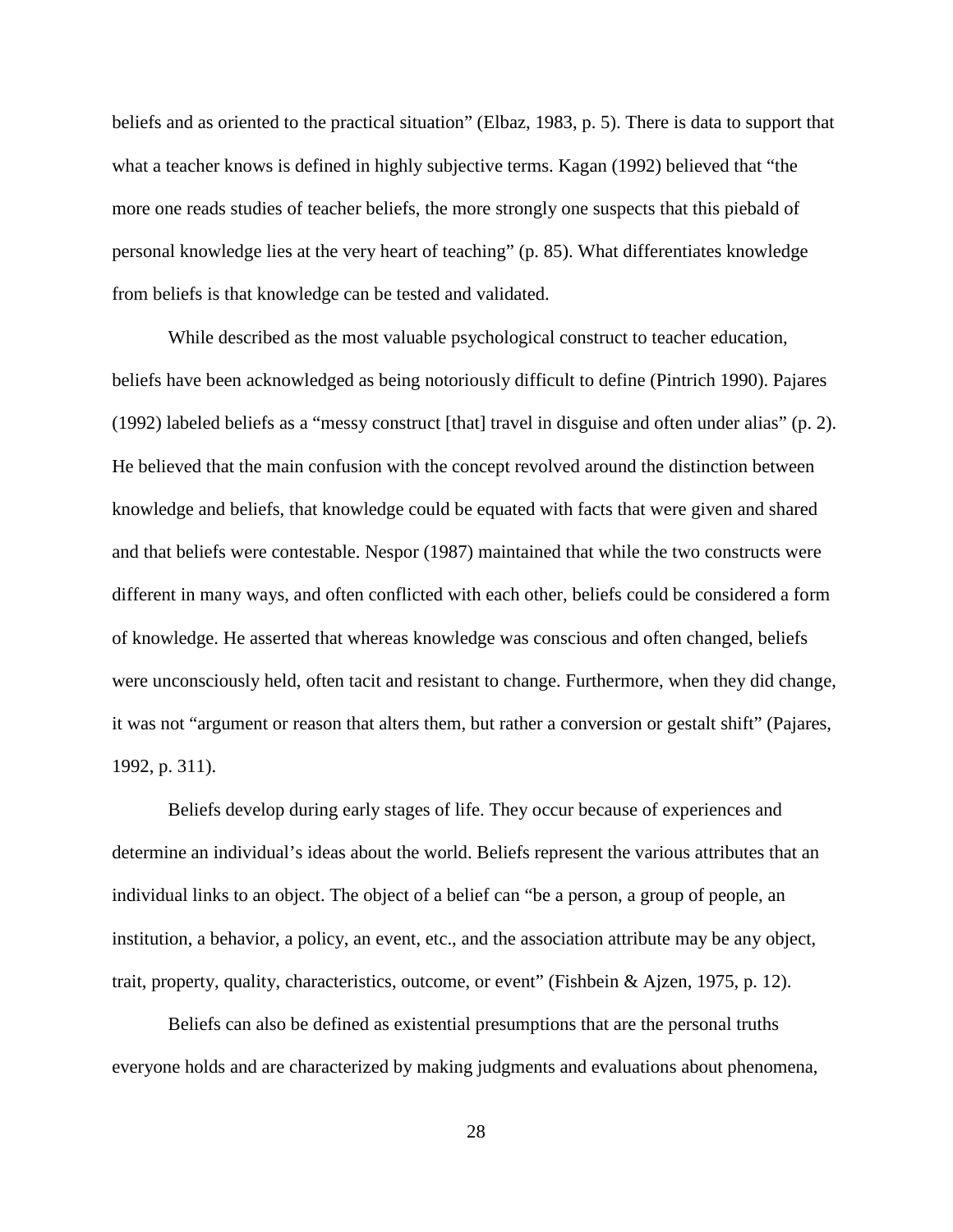subject matter, and individuals (Pajares 1992). Pajares speculated that individual beliefs endured even when challenged by reason, evidence, or experience.

Lortie (1975) argued that beliefs about teaching were acquired early and established well before education students entered college. He wrote of an "apprenticeship of observation" that he argued was largely responsible for any preconceptions that preservice teachers had about teaching. Richardson (1996) found in his studies that teacher beliefs came from three categories of experience: (a) personal experience, (b) experience with schooling and instruction, and (c) experience with formal knowledge.

Numerous studies have confirmed that teachers possess theoretical beliefs about reading and writing and that these beliefs shape the nature of their instructional practices (Fang, 1996). Wray, Medwell, Poulson, and Fox (2002) found that effective teachers of literacy had a consistent set of beliefs regarding the nature and learning of reading and that they were more coherent in their beliefs and tended to favor activities that corresponded to these beliefs.

Preservice teachers' belief systems can influence their learning (Collinson, 1996) and affect how they obtain knowledge, interpret course content, and integrate it into their teacher education experiences (Anderson & Holt-Reynolds, 1995). Pajares (1992) contended that preservice teachers' beliefs could be changed if they had a "conversion experience." As Pajares (1993) concluded, "We ought to be interested in the beliefs of preservice teachers not because we wish these future educators to share similar, appropriate conceptions, but because the nature and importance of individuals' beliefs is such that they must be a focus of the dialogue in teacher education" (p. 52).

More recent research has shown the impact of teacher education programs on teacher beliefs (Grisham, 2000; Grossman et al., 2000). Preservice teachers' understanding of their own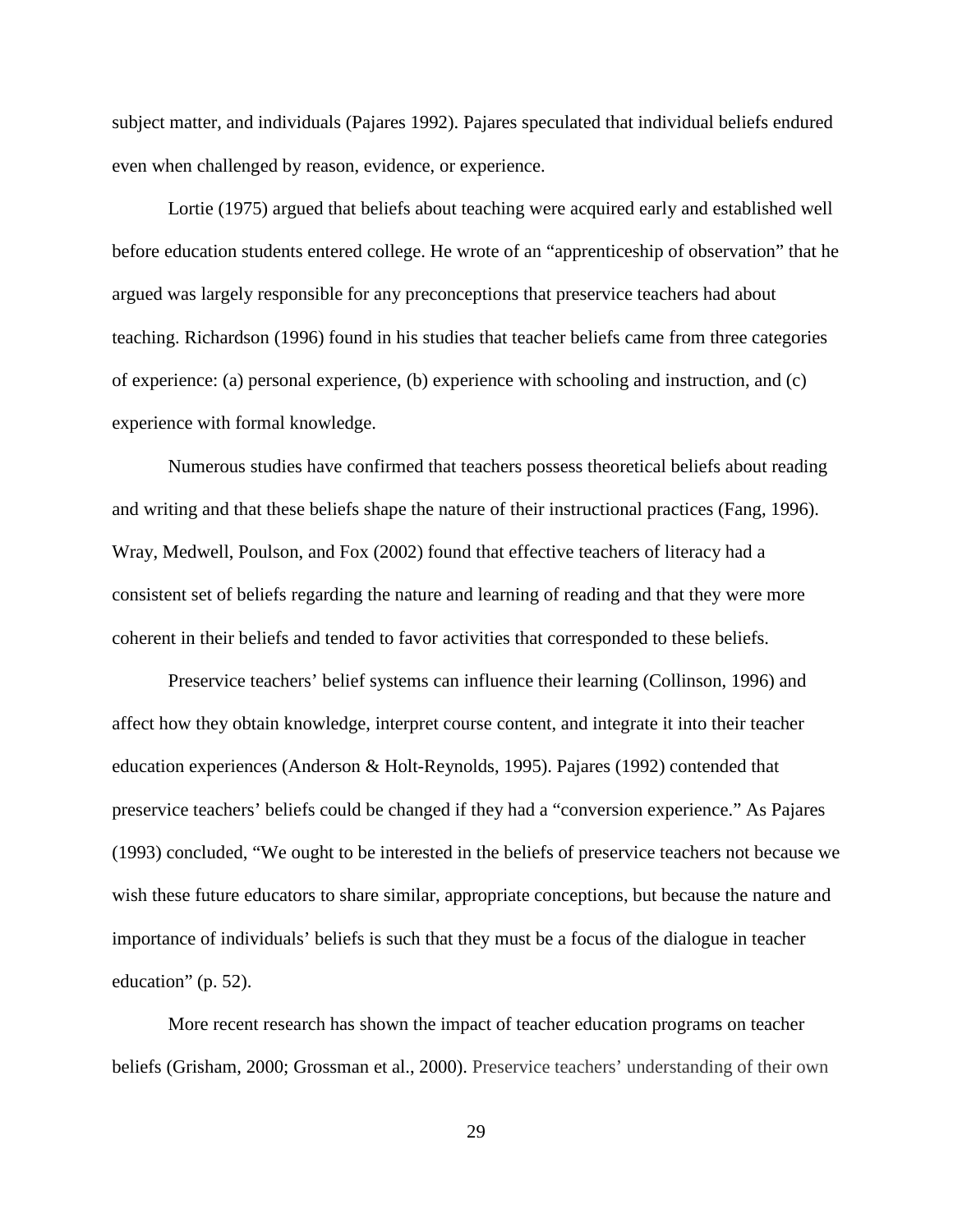beliefs is an important step in learning to teach and apply practices (Lin & Gorrell, 1998). For preservice teachers, the awareness of their own beliefs is essential for knowledge restructuring when learning to teach. While it may be difficult to change beliefs, finding self-awareness about beliefs regarding teaching and learning is a critical factor in becoming an effective teacher (Bennett, 1995, 1997). This study looked at preservice teachers' beliefs about boys and reading and examined whether professional knowledge gained from texts and coursework were related to these beliefs (Connell, 1996; Pajares, 1992).

# **Teacher Efficacy**

Efficacy is a concept that was first discussed more than 30 years ago when Bandura (1977) published his research on this topic. Bandura presented self-efficacy as a mechanism of behavioral change and self-regulation and connected it to his social cognitive theory. Bandura's social cognitive theory added a social element, arguing that people can learn new information and behaviors by watching other people. For Bandura, the learner was viewed as being integrated with the environment in which he/she was learning and that the learner's cognitive responses, behaviors, and environment all worked together to create learning (Bandura, 1986). He found that learners observed work modeled and built their self-efficacy, which was their belief that they can accomplish the work modeled. Bandura (1977) defined self-efficacy as "a belief in one's capabilities to organize and execute the course of action required, producing given attainments" (p. 3). He proposed that efficacy beliefs were powerful predictors of behavior because they were ultimately self-referential in nature and directed toward specific tasks. He believed self-efficacy was the faith in one's capabilities to make plans for and conduct activities to produce certain outcomes, as well as the perception that the surrounding context was controllable (Bandura, 1993, 2004). Self-efficacy is not a measure of skill; rather, it reflects what individuals believe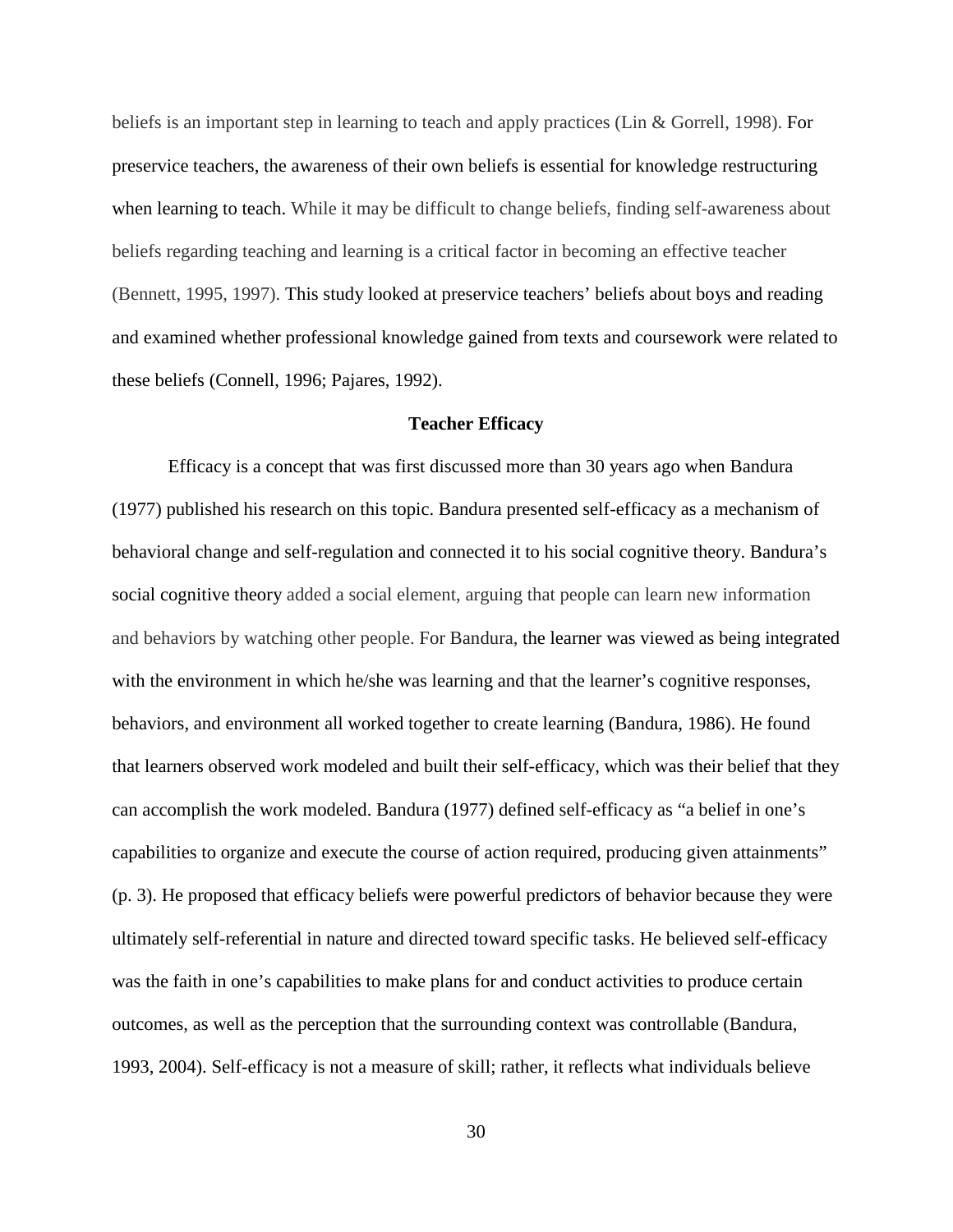they can do with the skills they possess. In the last few decades, research revealed that selfefficacy was interconnected to work performance because it affected the amount of effort expended, persistence at the task, resilience when facing with obstacles, and perceived stress. Individuals who have high self-efficacy put in sufficient effort that produces successful outcomes, whereas those who have low self-efficacy are more likely to give up too soon and then fail at the task (Durgunoglu & Hughes, 2010). In short, people adjust their efforts in agreement with the effects that they expect their actions to have.

Bandura (1993) maintained that individuals who are high in self-efficacy were more successful and mastery-oriented, viewed failures as the result of insufficient effort, and that they changed strategies and performed better to get a more positive outcome. In contrast, those individuals with low self-efficacy usually attached failure to low ability and gave up rather than trying alternate plans. High self-efficacy is linked with better goal setting, trying to meet challenges, and experiencing less anxiety when facing a barrier because there is trust in one's abilities to overcome obstacles (Durgunoglu & Hughes, 2010).

The study of teachers' sense of efficacy began in the middle of the 1970's with the RAND Corporation study of reading instruction among minority and low-income students in urban areas (Armor et al., 1976). Researchers for this group were looking for variables to explain differences in the effectiveness of certain methods and certain teachers. The RAND researchers assessed the extent to which the teachers believed they could control students' motivation and performance and whether the teachers thought environmental factors could overwhelm any of powers they could exerted at school (Tschannen-Moran & Johnson, 2011). They found teacher self-efficacy positively related to reading achievement among minority students (Tschannen-Moran & Johnson, 2011, p. 751) and that the teachers who believed that they could significantly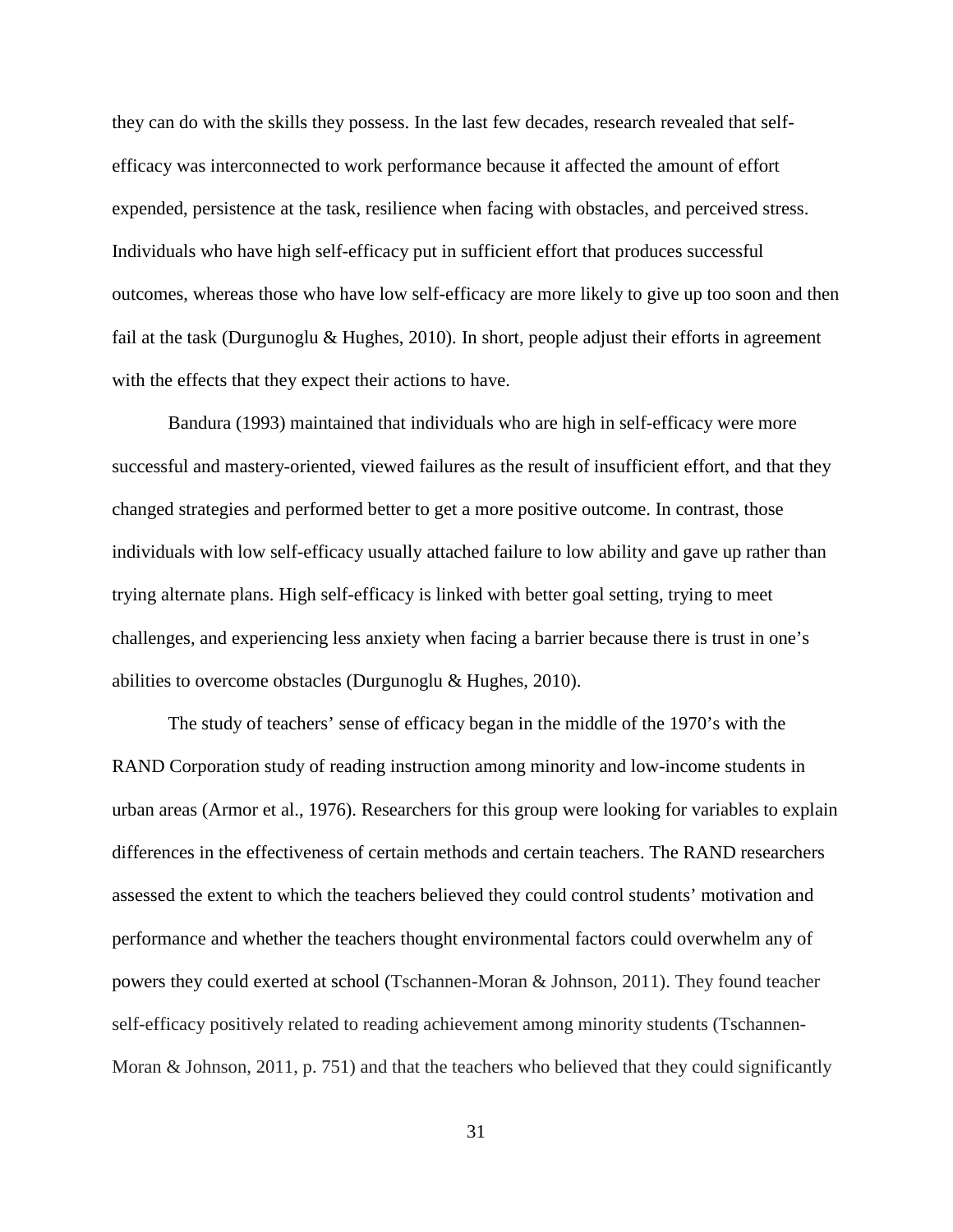influence their students' motivation and learning produced students who had higher reading achievement than those teachers who believed that they could do little because of the problems imposed by the student environment.

Tschannen-Moran and McMaster (2009) described teacher self-efficacy as a perceived capability to impart knowledge and to influence student behavior, even that of the unmotivated or challenging students. Tschannen-Moran and McMaster stated that there was a growing body of empirical evidence supporting Bandura's (1977) theory that teachers' self-efficacy beliefs were related to the effort they invested in teaching, in the goals they set, in their persistence when things did not go smoothly, and in their resilience in the face of setbacks. A teacher's sense of efficacy has been shown also to have a powerful correlation to teaching and learning (Tschannen-Moran & Woolfolk-Hoy, 2001; Tschannen-Moran, Woolfolk-Hoy, & Hoy, 1998). Highly efficacious teachers are more sensitive to the needs of students, less critical of student mistakes, more willing to work longer with students who had problems, and make a greater contribution to the learning experiences of students (Tschannen-Moran & Woolfolk-Hoy, 2001). Self-efficacy scores have also been related to teacher commitment, teacher strategies and teacher practice (Durgunoglu & Hughes, 2010). Additionally, teachers with high expectations worked harder and dealt with the needs of low-performing students (Ross & Gray, 2006). In summary, teachers with high efficacy beliefs positively affect the quality of teaching and student learning (Cerit, 2010).

Literature on preservice teachers and efficacy (Narang, 1990; Walker, 1992) indicates that most education majors begin their university education courses with a very high level of self-efficacy. Narang (1990) wrote that novice teachers had positive beliefs in their teaching skills, but that there was evidence that as the preservice teachers moved forward through their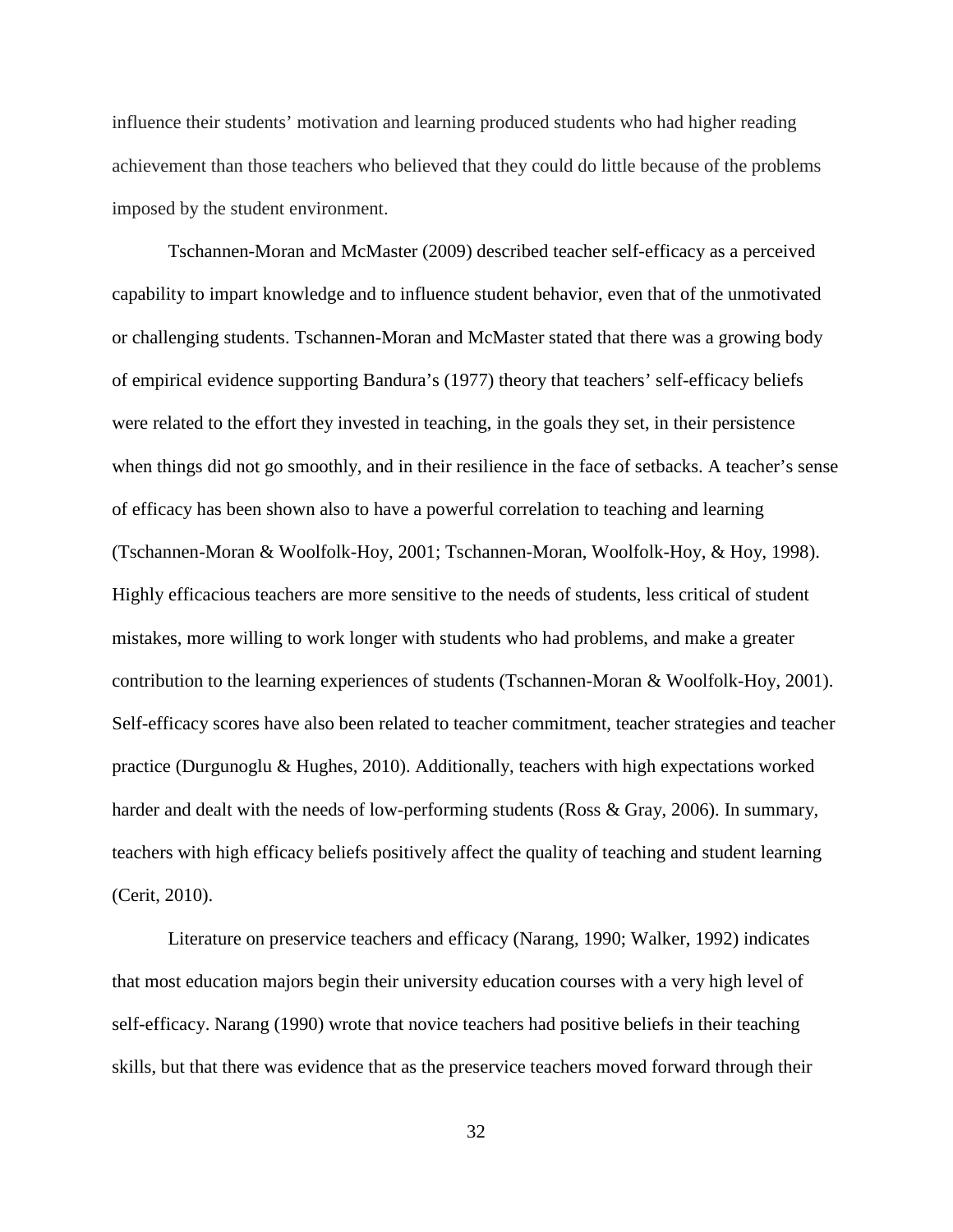program their level of teaching self-efficacy began to change. These levels of efficacy frequently declined as the preservice teacher progressed through the curriculum and made their transition into teaching (Barnes, 1998). Furthermore, this decline was connected to the level of understanding that the novice teacher held concerning the intricacies of the teaching process. Highlighting the importance of student teachers' perceived preparedness, Smylie (1988) reported that the confidence preservice teachers' posessed for their teaching methodology and skills was a major factor related to their teacher sense of efficacy.

In a conference paper presented at the annual meeting of the American Educational Research Association, Hoy (2000) described an ongoing study documenting the changes a new teacher's efficacy takes from entry into the teacher preparation program to their first year of teaching. What Hoy found was that efficacy tended to rise during teacher preparation but then fell during the actual first year teaching experience. Novice teachers showed a significant drop in their efficacy scores as they experienced real classrooms. Raudenbush, Rowan, and Cheong (1992) argued that the level of self-efficacy within a teacher depends on how well prepared a teacher perceived himself/herself.

A teacher's belief in his/her ability to instruct students and to influence their performance is a strong indicator of instructional effectiveness (Bandura, 1997). In addition, preservice teachers' beliefs and attitudes affect the way they learn to teach and their perceptions, judgments, decision-making, and actions in the classroom (Johnston, 1992).

## **Reading Teacher Preparation**

Putting a quality teacher in every classroom is key to addressing the challenges of reading achievement in schools. Knowledgeable, strategic, adaptive, and reflective teachers make a difference in student learning. (International Reading Association, 2007, p. 1)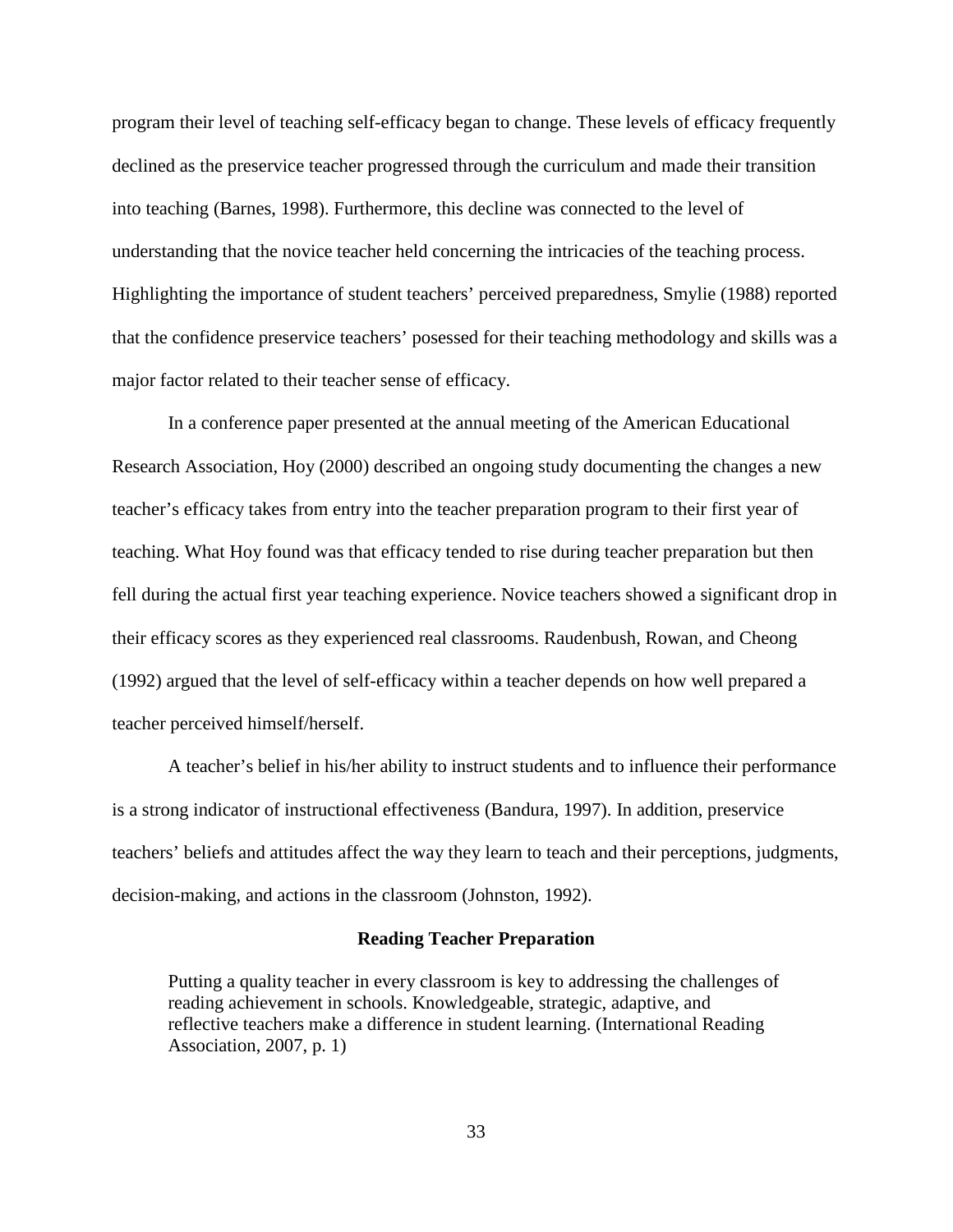While research in reading has increased considerably in the last 30 years, research in reading teacher preparation has not matched the pace. Anders, Hoffman, and Duffy (2000) asserted that research on reading teacher preparation accounted for less than 1% of reading studies conducted since the 1980's. More recently, however, there has been an increase in studies concerning what effective teachers of reading must know. In 2007, the International Reading Association (IRA) compiled research data on teacher preparation for reading instruction. The IRA posited that newly graduated classroom teachers entering the classroom must have the following content knowledge: (a) conceptual understandings about the foundations of language development, (b) proficiency with formal and informal assessment tools to determine readers' reading strengths and weaknesses, and (c) expertise with instructional strategies and materials for readers of all backgrounds and abilities. The IRA report indicated that teacher preparation programs that provide this content knowledge will produce teachers who are better prepared to teach reading. However, a college degree in education and content knowledge alone does not automatically equate to a highly effective reading teacher just as having the necessary knowledge and skills to perform a task does not ensure that the task will be performed successfully (Bandura, 1986). Often overlooked is the interaction between teachers' skills and knowledge and their beliefs. Additionally, a teacher's sense of efficacy can determine how much motivation, effort, and persistence he or she puts into this process.

Building on earlier studies that examined preservice teachers' knowledge about teaching and learning, preservice teachers' beliefs about teaching and learning, and preservice teachers' sense of efficacy about teaching and learning, the purpose of this research was to study preservice educational knowledge, their beliefs and, the impact they have on their sense of efficacy as it relates to boys and reading.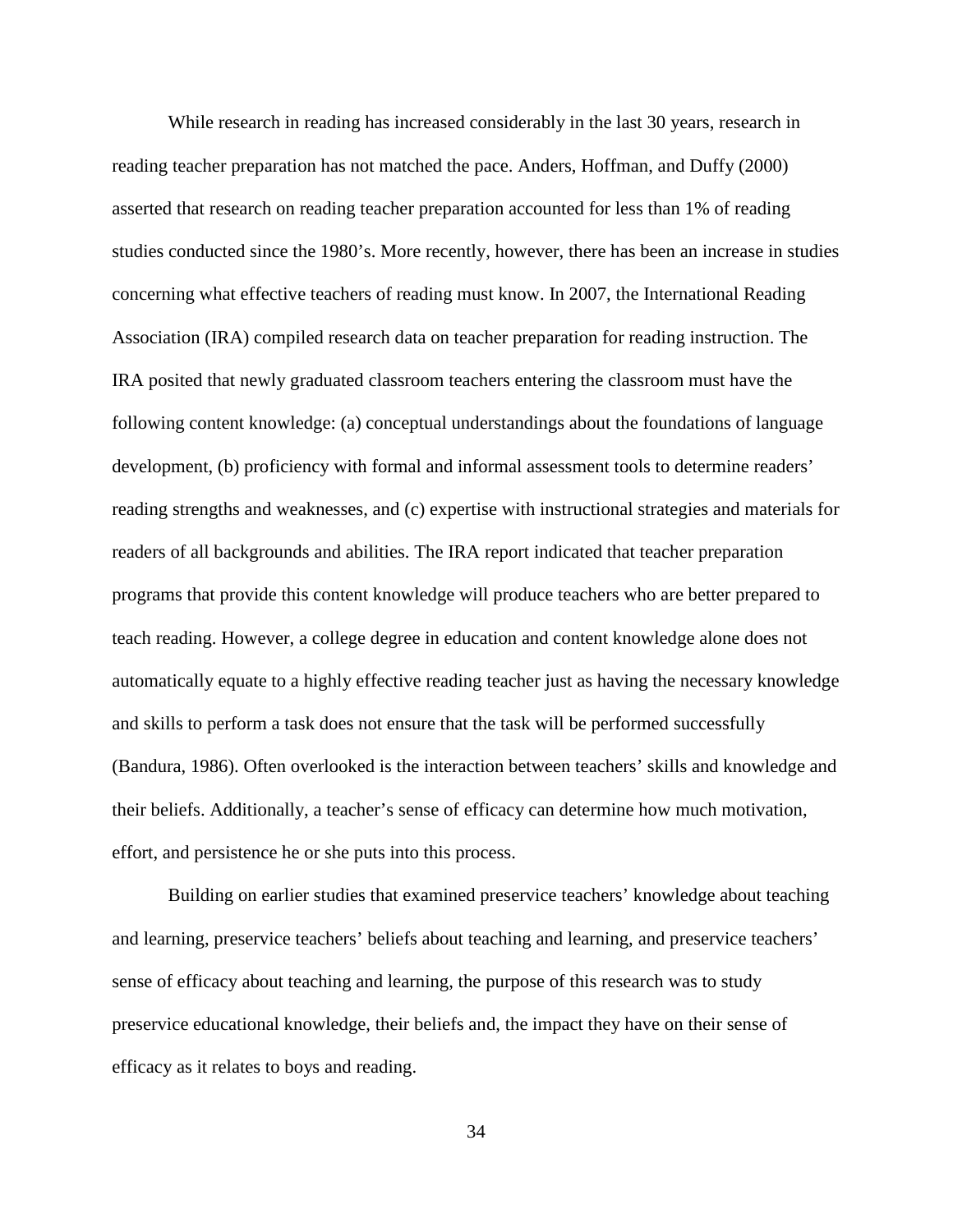## **CHAPTER III**

# **METHODOLOGY**

Chapter III is organized into the following subsections: (a) purpose, (b) research questions, (c) research design, (d) instrumentation, (e) research setting, (f) study population, (g) data collection, (h) data analysis, and (i) chapter summary.

## **Purpose**

This descriptive study was designed to identify and describe the depth of knowledge, the beliefs, and teacher sense of efficacy for boys' reading instruction that Texas A&M University-Corpus Christi (TAMU-CC) preservice student teachers' possessed and to measure the relationship among the three. Gender, age, ethnicity, experience, and teacher certification areas in the teacher education program were also reviewed in relationship to the three research questions. The study contributes to the existing body of knowledge regarding reading teacher behavior as it relates to boys and reading, with the focus on preservice student teachers in postsecondary education, a population that had not been examined in previous research.

## **Research Questions**

- 1. What are preservice student teachers' knowledge levels regarding reading instruction for elementary boys?
- 2. What are preservice student teachers' beliefs regarding reading instruction for elementary boys?
- 3. To what extent do preservice student teachers' knowledge and beliefs regarding reading instruction for elementary boys relate to their teacher sense of efficacy for literacy instruction?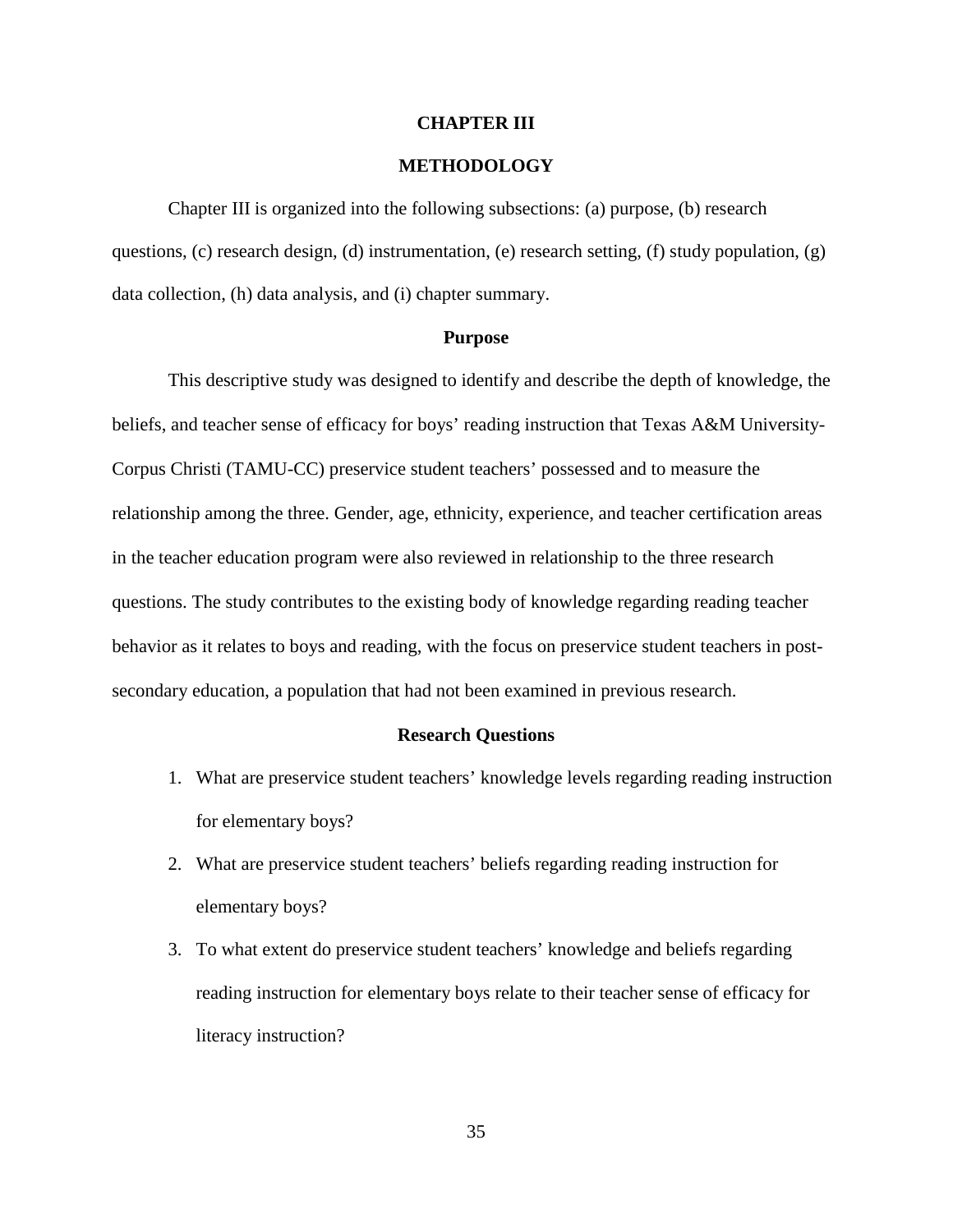## **Research Design**

A quantitative research approach was employed for this study. Creswell (2003) described a "quantitative approach as one in which the investigator primarily uses post-positivist claims for developing knowledge…employs strategies of inquiry such as experiments and surveys, and collects data on predetermined instruments that yield statistical data" (p. 18). Quantitative design methods are also called statistical research. Quantitative methods collect and analyze numerical data acquired from formal instruments. The main objective for this type of research is to describe the data and characteristics of the subjects studied.

Survey research involves the collection of information from a sample population in order to understand or describe a larger population of interest. Surveys typically ask people about attitudes, images, decisions, behavior, affiliations, and basic demographic information (Alreck & Settle, 1995). Versatility, efficiency, and generalizability make surveys advantageous for data collection (Schutt, 2004). The most common scale used for attitude surveys is the Likert scale. Likert scales ask respondents to indicate their level of agreement or disagreement with particular statements and typically consist of four or five points and are labeled from "strongly agree" to "strongly disagree" (Alreck & Settle, 1995).

Descriptive research provided information for this study as it related to what preservice teachers knew about reading instruction for boys, what they believed about reading instruction for boys, and whether in effect, these aligned with their teacher sense of efficacy about boys reading instruction. The study used a non-experimental design to investigate the stated problem as it described something that has occurred and examined the relationships between things.

Convenience samplings of undergraduate elementary education preservice teachers, registered in the student teaching program at Texas A&M University-Corpus Christi, were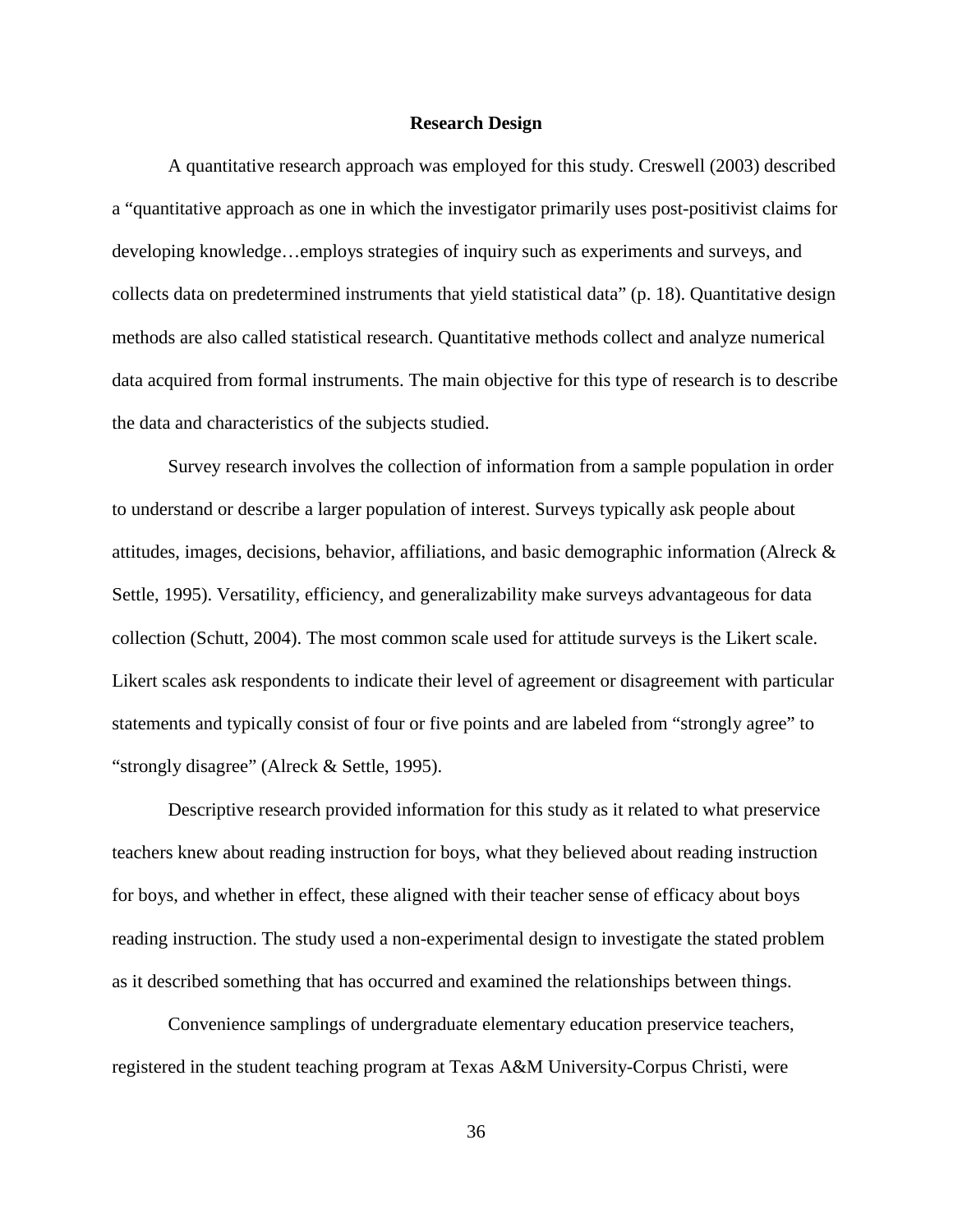completed during the Fall of 2012 and Spring 2013. Prior to a class meeting, elementary-level student teachers were asked in a cover letter to respond to a questionnaire containing three individual surveys regarding boys and reading instruction (Appendix A). This study was reviewed and granted approval through an exempt review by the Institutional Review Board for Texas A&M University-Corpus Christi (Appendix B).

## **Instrumentation**

The instrument utilized, the Student Teachers' Knowledge, Beliefs and Teaching Sense of Efficacy Concerning Boys and Reading Questionnaire, contained a demographic section intended to gather descriptive data from the student teachers and three specific surveys designed to address the three research questions presented regarding boys and reading (Appendix C).

## **Demographic Data**

The initial section of the questionnaire was the demographic information section. This section was comprised of a series of statements that asked respondents to report descriptive data about themselves. The statements addressing demographic information included:

- 1. Please indicate your sex.
- 2. Which of the following categories best describes your age?
- 3. Which of the following best describes your racial background?
- 4. Which BSIS program are you enrolled in?
- 5. Do you have any of the following teaching experiences in a school?
	- a. Teacher (taught in a private school or preschool counts)
	- b. Teacher Aide
	- c. Reading Tutor
	- d. Reading Intervention Teacher or Aide
	- e. No experience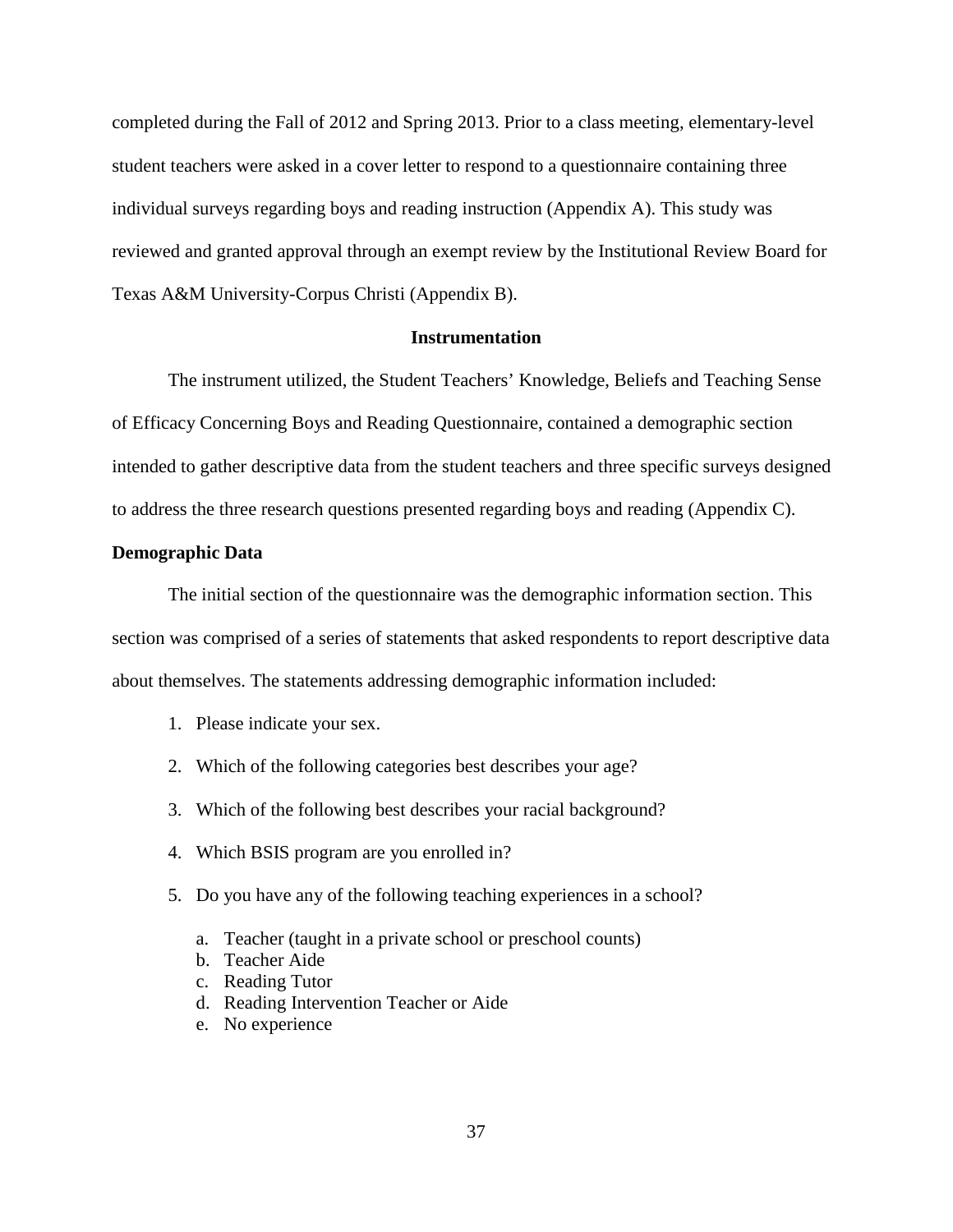## **Knowledge About Boys and Reading Instruction Survey (KBRI)**

The first section of the questionnaire, the KBRI, was a researcher-designed survey instrument, intended to measure the depth of knowledge that preservice student teachers possess in relation to reading achievement and reading instruction for elementary boys. The researcher developed the instrument after reviewing literature and related research on the same issues. The KBRI survey items were derived from research that examined gender learning needs, differences in reading and reading instruction, and the perspectives of teachers concerning these topics. In developing the KBRI survey**,** the knowledge survey component of the questionnaire, items were modified from several studies that investigated teacher knowledge, teacher knowledge about reading instruction, and teacher knowledge concerning boys and reading (Elbaz, 1983; Gilbert-Whitner, 2009; Moyers, 2010; Phelps & Schilling, 2004; Rowan et al., 2001).

Based on established survey methods and high-quality literacy surveys, the survey items were developed in three phases: (a) drafting, (b) review from a panel of experts, and (c) finalizing. The questions were designed with a close-ended format (e.g., true/false and multiplechoice items). After drafting, the KBRI survey items were shared with a panel of experts, four literacy experts, and one survey research consultant. The questionnaire was also communicated to the University's Associate Dean of the College of Education, who examined the questions from the student teaching program viewpoint. The assessment of the KBRI by both the panel of experts and the student teacher director led to the dropping of some items, improvement of the survey format, simplifying patterns in the survey, and the reordering of some items. Editing based on the responses from the panel was completed and the questionnaire received a final review from the researcher's dissertation committee.

The Knowledge About Boys and Reading Instruction survey was designed with the purpose of measuring preservice student teachers' depth of knowledge regarding the elementary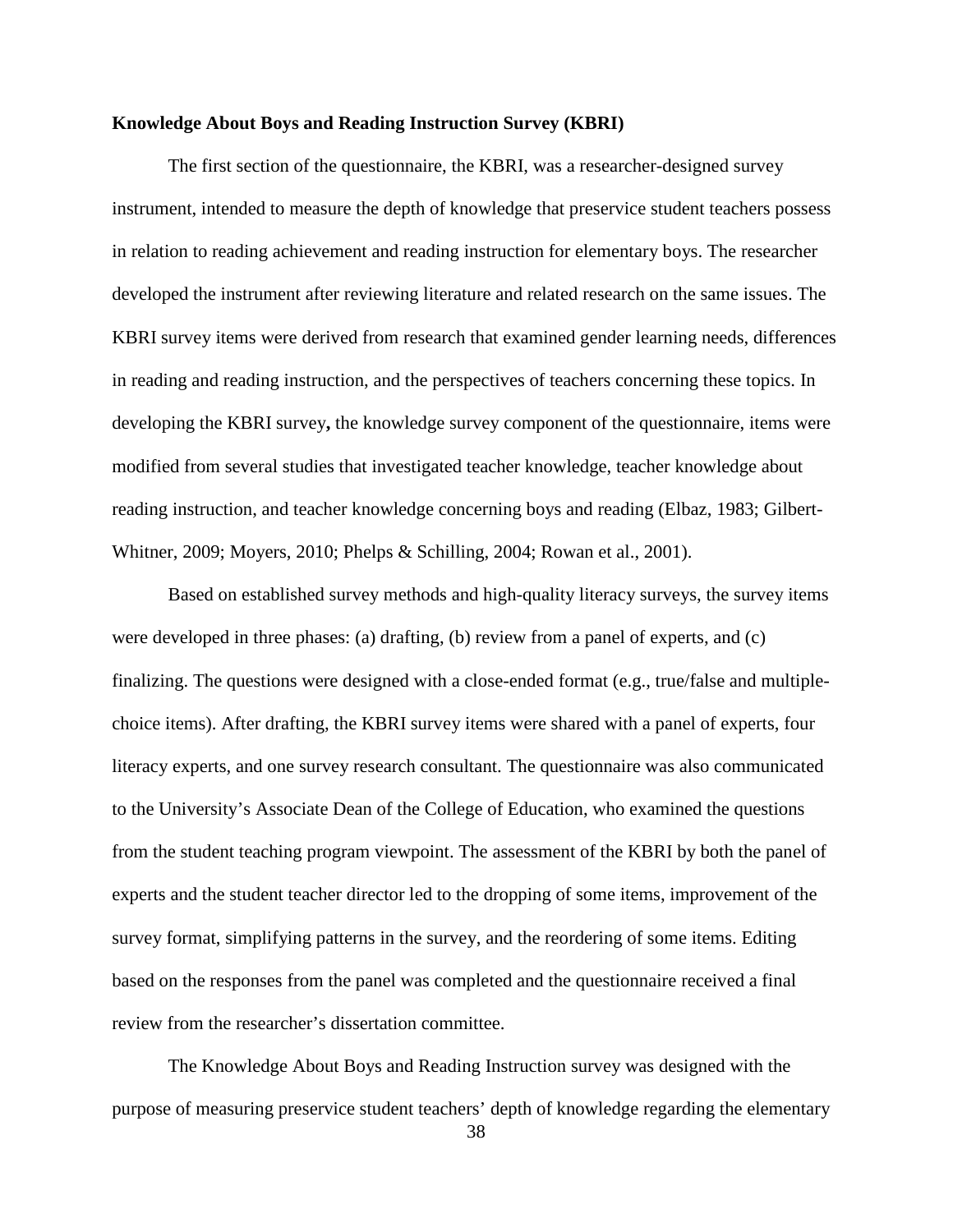male and reading instruction and reading achievement. The KBRI survey contained 20 items generally classified into three categories: (a) gender and achievement, (b) gender and reading instruction, and (c) gender identities in school (Table 5).

## **Validity of the Knowledge About Boys and Reading Instruction survey (KBRI).**

Validity was established through a peer review. The 20-item KBRI survey was submitted to a panel of four experts in the field of reading and literacy instruction and a survey research consultant who reviewed the items for content validity.

| Category                       | Sample Item                                                                                               |
|--------------------------------|-----------------------------------------------------------------------------------------------------------|
| Gender and Achievement         | "Gender Achievement tends to equal out in high<br>school." $(T/F)$                                        |
| Gender and Reading Instruction | "Boys will resist reading stories about girls,<br>more than girls resist reading about boys." $(T/F)$     |
| Gender Identities at School    | "_students tend to "call out" and participate the<br>most in the reading classroom." (multiple<br>choice) |

Table 5. Question Samples for the Knowledge About Boys and Reading Instruction Survey (KBRI)

## **Beliefs About Boys and Reading Instruction Survey (BBRI)**

To measure the preservice student teachers' beliefs regarding reading achievement and instruction for elementary boys, a survey employed by the Commonwealth of Australia's Department of Education, Science and Training, was selected (see Table 7 for sample items). This survey explored the Australian teachers' beliefs concerning the reasons for boys' poorer literacy achievement and included their views of appropriate and effective programs, strategies, and classroom organization (Alloway, Freebody, Gilbert, & Muspratt, 2002). Containing 15 items, the survey used a 5-point Likert response scale that asked teachers to indicate the degree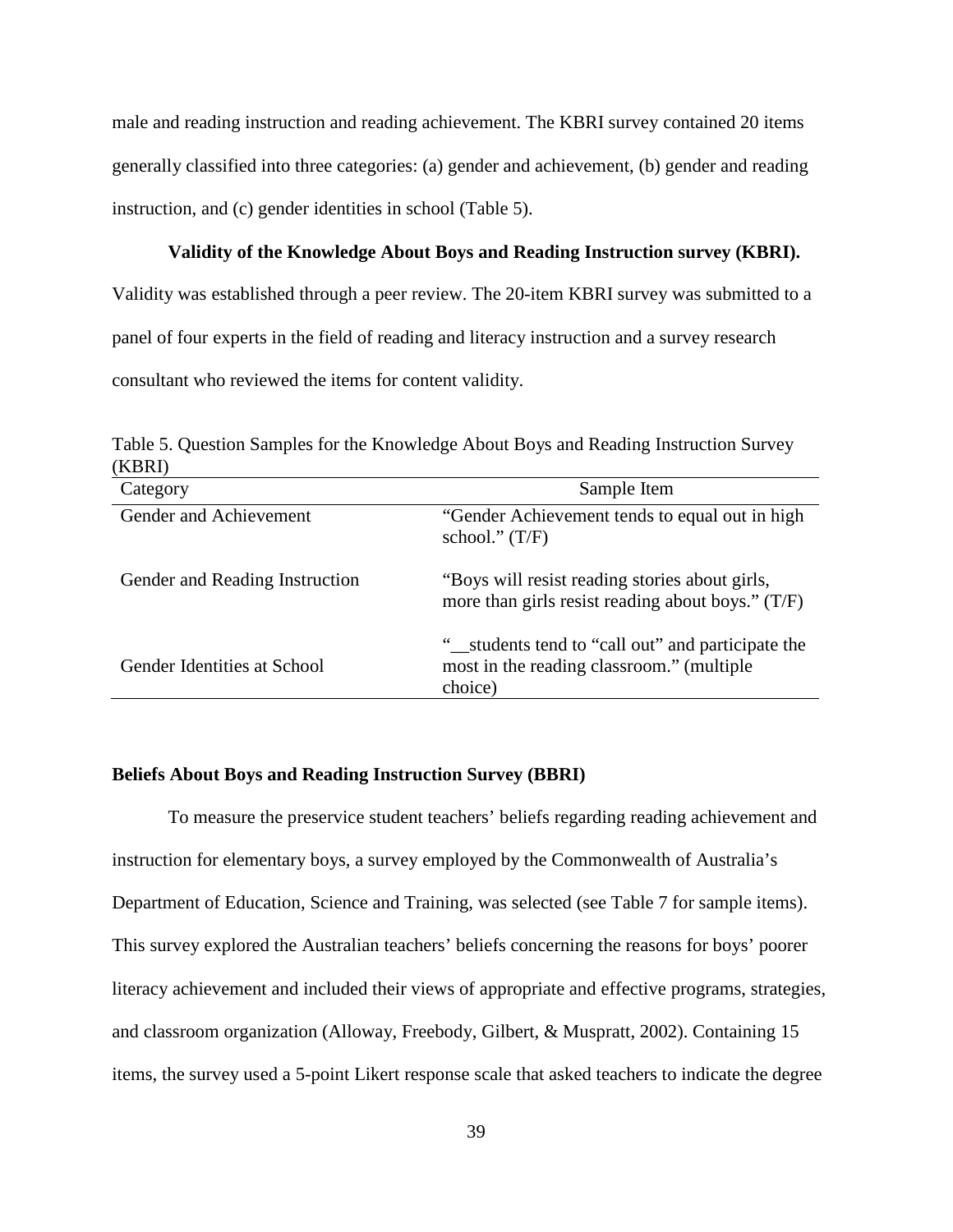to which they agreed or disagreed with statements that included a broad range of issues related to boys' literacy performance at school. The Australian survey was modified for this study, replacing three questions concerning gender-segregated schools and classrooms with questions classified under the remaining three themes: maleness, development and pedagogy, and literacy interests (Table 6).

| Sample Items                                                                                       |  |  |
|----------------------------------------------------------------------------------------------------|--|--|
| "Teachers need to understand more about male"<br>culture to improve reading instruction for boys." |  |  |
| "The way that boys' brains develop accounts"<br>for literacy learning differences."                |  |  |
| "Boys prefer technological forms of literacy"<br>to print-based forms of literacy."                |  |  |
|                                                                                                    |  |  |

Table 6. Question Samples for the Beliefs About Boys and Reading Instruction Survey Question Samples (BBRI)

#### **Validity of the Beliefs About Boys and Reading Instruction survey (BBRI).** A

confirmatory factor analysis was performed to verify concurrent validity with the Australian Department of Education survey.

## **Reliability of the Beliefs About Boys and Reading Instruction survey (BBRI).**

Reliability of the internal consistency of the BBRI was determined by using Cronbach's alpha (Cronbach, 1951). This test produced a reliability coefficient of 0.84. A coefficient alpha with a value above 0.7 is generally considered a sufficient indication of internal consistency and should be considered reliable (DeVellis, 2003).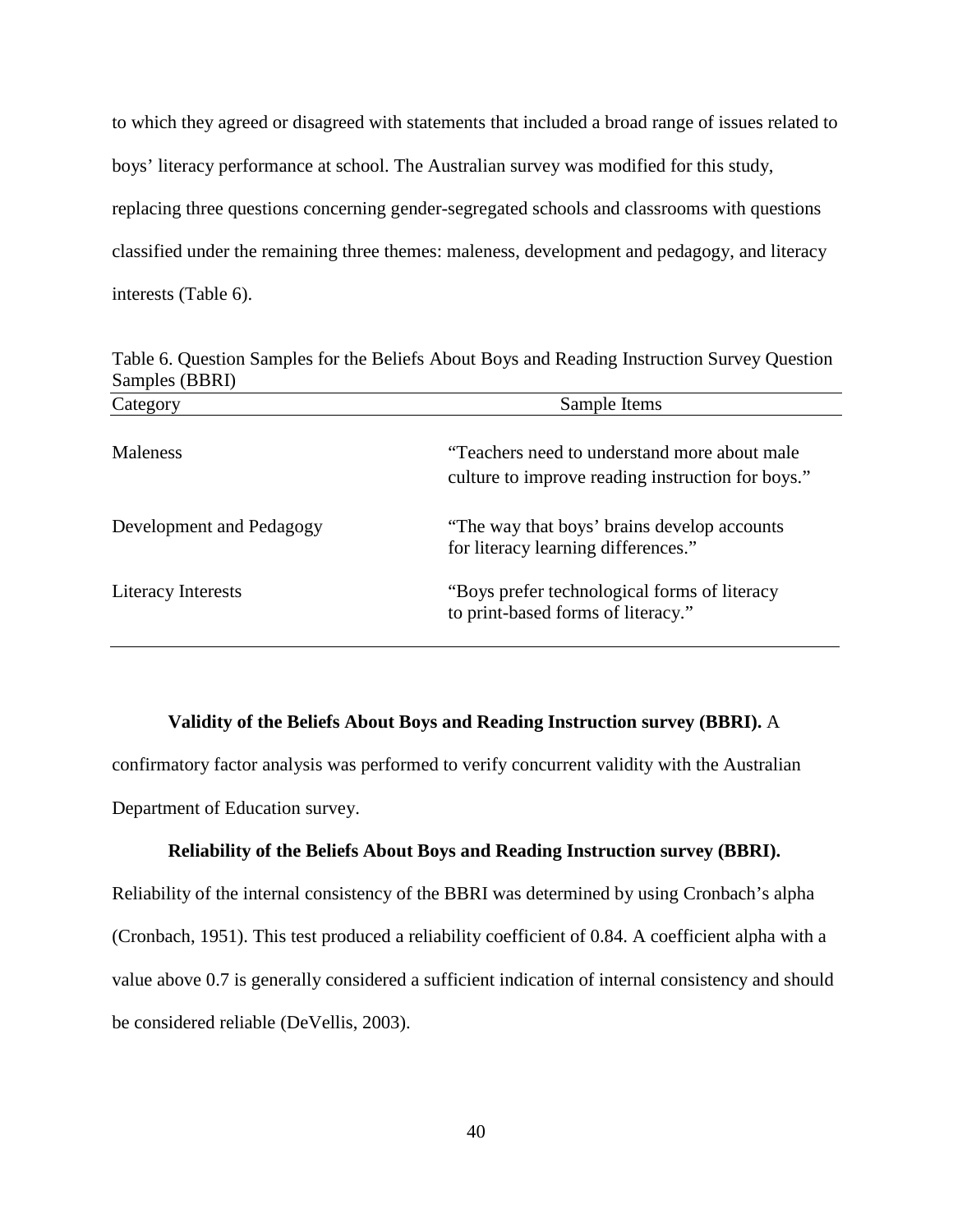## **Teacher Sense of Efficacy for Boys and Reading Instruction (TSEBRI)**

In 2004, Tschannen-Moran and Johnson constructed a new measure for a Teachers' Sense of Efficacy for Literacy Instruction (TSELI), and in 2011 they re-tested its relationship to demographic factors and contextual variables in teacher preparation and professional development experiences, and general teaching self-efficacy beliefs (Tschannen-Moran & Johnson, 2011). Bandura (1997) wrote of the relationship of perceived efficacy and contextspecific domains and Pajares (1996) warned of measures that were too context specific and lose predictive power for anything beyond that context. Heeding them both, Tschannen-Moran and Johnson delivered an instrument that was neither too specific nor too general.

A modification of the TSELI instrument was used in section three of the Teacher Sense of Efficacy for Boys and Reading Instruction (TSEBRI) questionnaire to measure the preservice student teachers' efficacy levels in teaching elementary boys to read. The Teacher Sense of Efficacy for Boys and Reading Instruction (TSEBRI) was a 20-item survey that used a Likert response scale with a 5-point continuum range with 1 indicating "None at All," and 5 indicating "A Great Deal." Sample items included:

- How well can you meet the needs of struggling boy readers?
- To what extent can you help your male students monitor their own use of reading strategies?

Dr. Johnson and Dr. Tschannen-Moran approved the modification of this instrument (Appendix D).

## **Validity of the Teacher Sense of Efficacy for Boys and Reading Instruction**

**instrument.** A confirmatory factor analysis assessment was performed to verify concurrent validity with Tschannen-Moran and Johnson's original TSELI.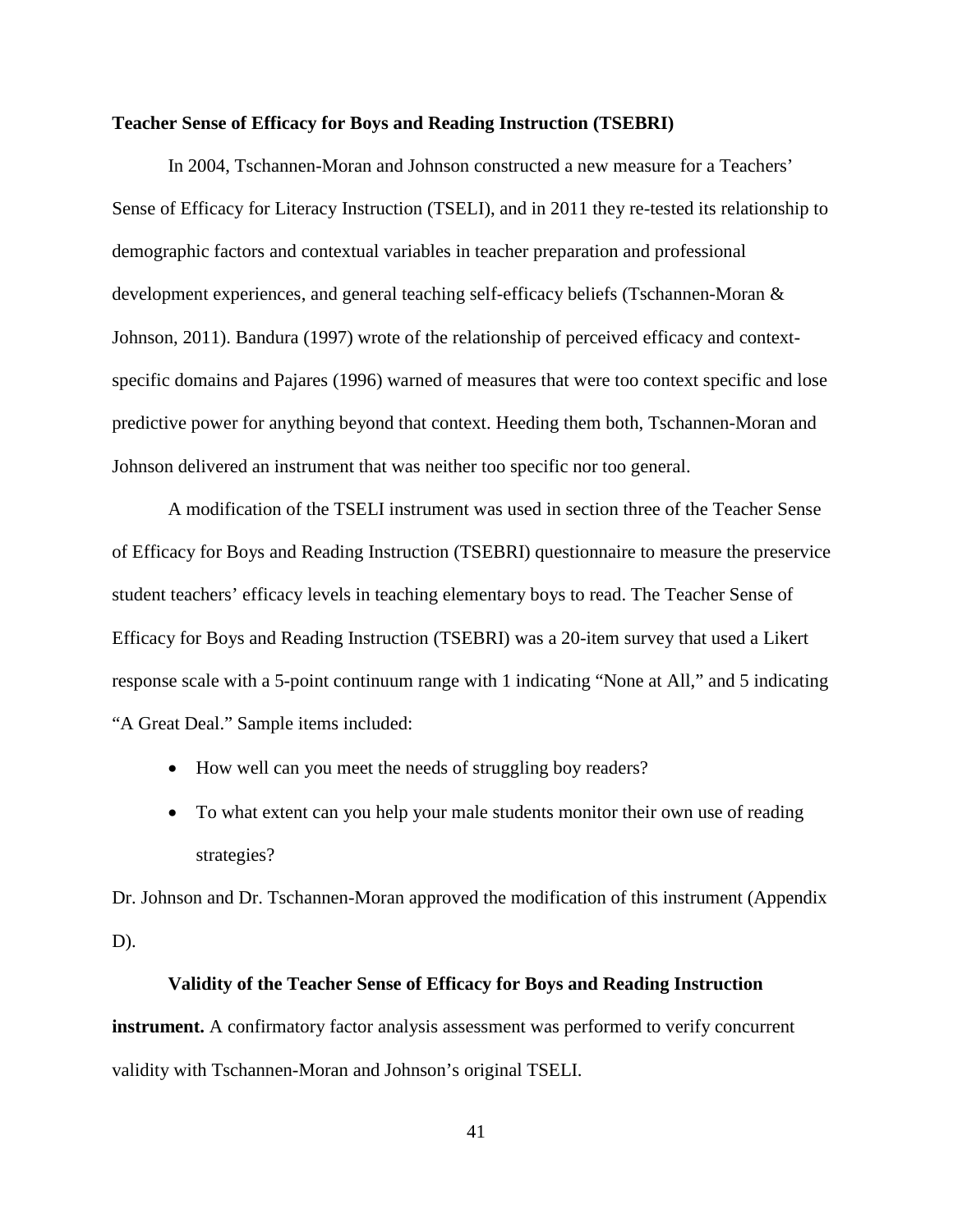#### **Reliability of the Teacher Sense of Efficacy for Boys and Reading Instruction**

**instrument.** Reliability and internal consistency of the Teacher Sense of Efficacy for Boys and Reading Instruction survey was determined by using Cronbach's alpha method (Cronbach, 1951) and produced a reliability coefficient of 0.96. All items contributed to the reliability. Any Cronbach's alpha coefficient with a value above .7 is assumed to have good internal consistency and should be considered reliable (DeVellis, 2003).

#### **Research Setting**

The target population, preservice student teachers, were enrolled in the teacher education program offered by Texas A&M University-Corpus Christi (TAMU-CC). TAMUCC is a Master's College and University, as designated by the Carnegie Classification standards. At the time of this study, TAMUCC was identified as an urban, public, and comprehensive university serving more than 10,000 students representing 48 states and 67 foreign countries. In addition, TAMUCC has been designated a Hispanic-Serving Institution and named one of the top 100 colleges serving Hispanic populations by the May 2011 *Hispanic Outlook in Higher Education Magazine* ("Top 100 Colleges," 2011). Finally, *U.S. News and World Report* (2011) has ranked TAMU-CC 21<sup>st</sup> among regional public universities in the Western United States.

#### **Study Population**

The population included in this study were EC-6 Generalist preservice teachers who were enrolled in the Texas A&M University-Corpus Christi student teacher program, pursuing a BSIS degree. The Bachelor of Science in Interdisciplinary Studies (BSIS) degree is an interdisciplinary major that consists of an academic or delivery system specialization and a combination of supporting fields. One hundred and twenty-seven (127) EC-6 student teachers were eligible to take part in the study, and 97 completed the questionnaire. This represented a participation rate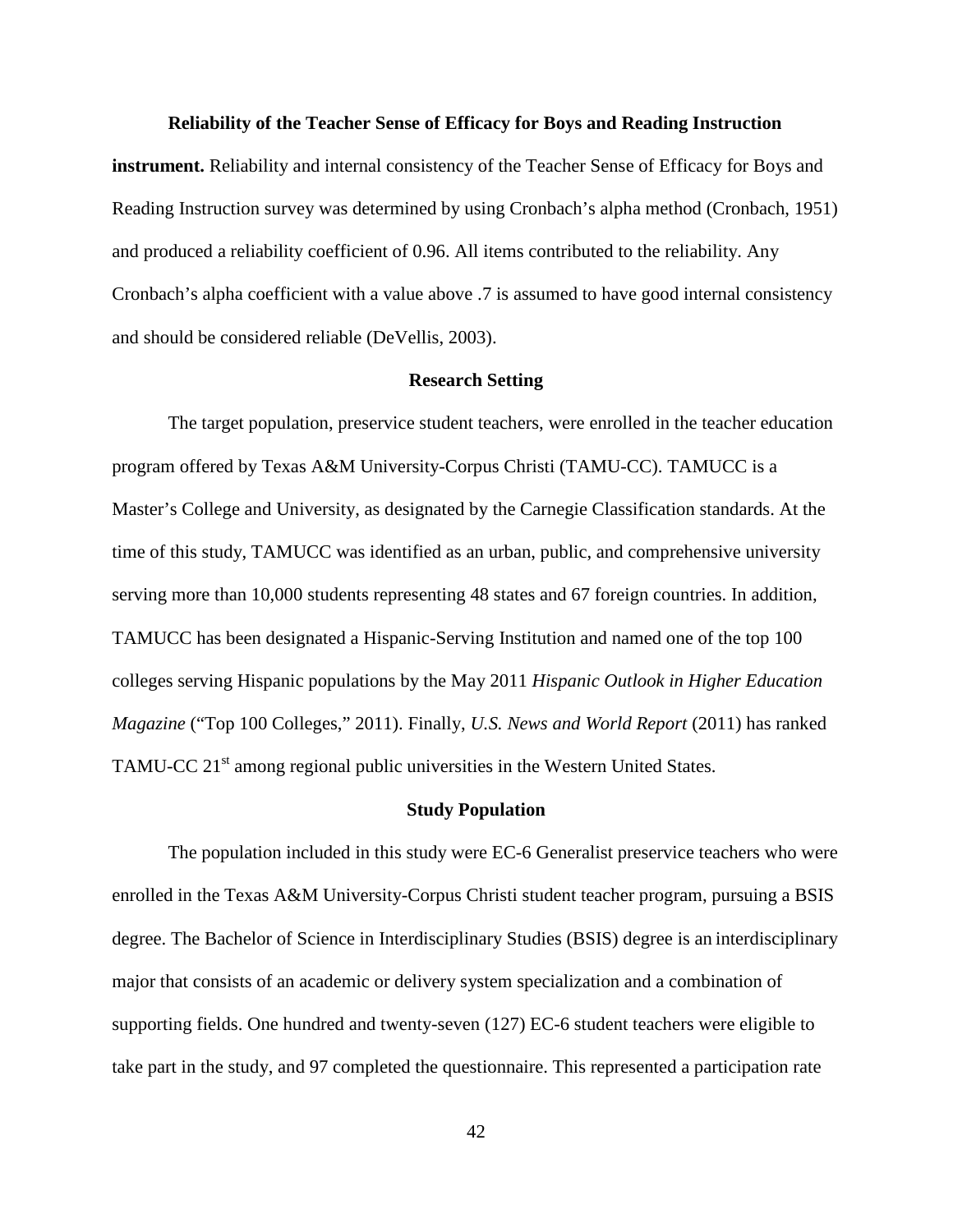of 76%. Of these 97 participants, 61 were enrolled as Early Childhood Generalists (ECE), 22 were enrolled as Reading Generalists (RDG), and 14 were enrolled as Bilingual Generalists. Demographic information for the student teachers was collected through the Student Teachers' Knowledge, Beliefs, and Teaching Sense of Efficacy Concerning Boys and Reading Questionnaire.

# **Data Collection**

Before collecting data, approval was given by the Texas A&M University-Corpus Christi Review Board (IRB) (Appendix B). Next, the Director of Student Teaching was approached regarding the student teachers' participation in the study. This involved a personal meeting, during which the researcher described the study and provided copies of the surveys to be used.

Surveys were administered in the students' natural environment, regular course meetings held at Texas A&M University-Corpus Christi. Data were collected over two semesters, the Fall of 2012 and the Spring of 2013. This researcher met with all student teachers at the meeting explaining the purpose of the study and informing the students that survey completion was voluntary and survey completion would imply teacher consent. Students were also told their response forms would be anonymous, coded to preserve confidentiality, and the results would be available for viewing upon request.

#### **Data Analysis**

The Student Teachers' Knowledge, Beliefs and Teaching Sense of Efficacy Concerning Boys and Reading Questionnaire provided the quantitative data used for this study. Data from the three surveys were collected, coded, and analyzed through the Statistical Package for the Social Sciences (SPSS) computer software.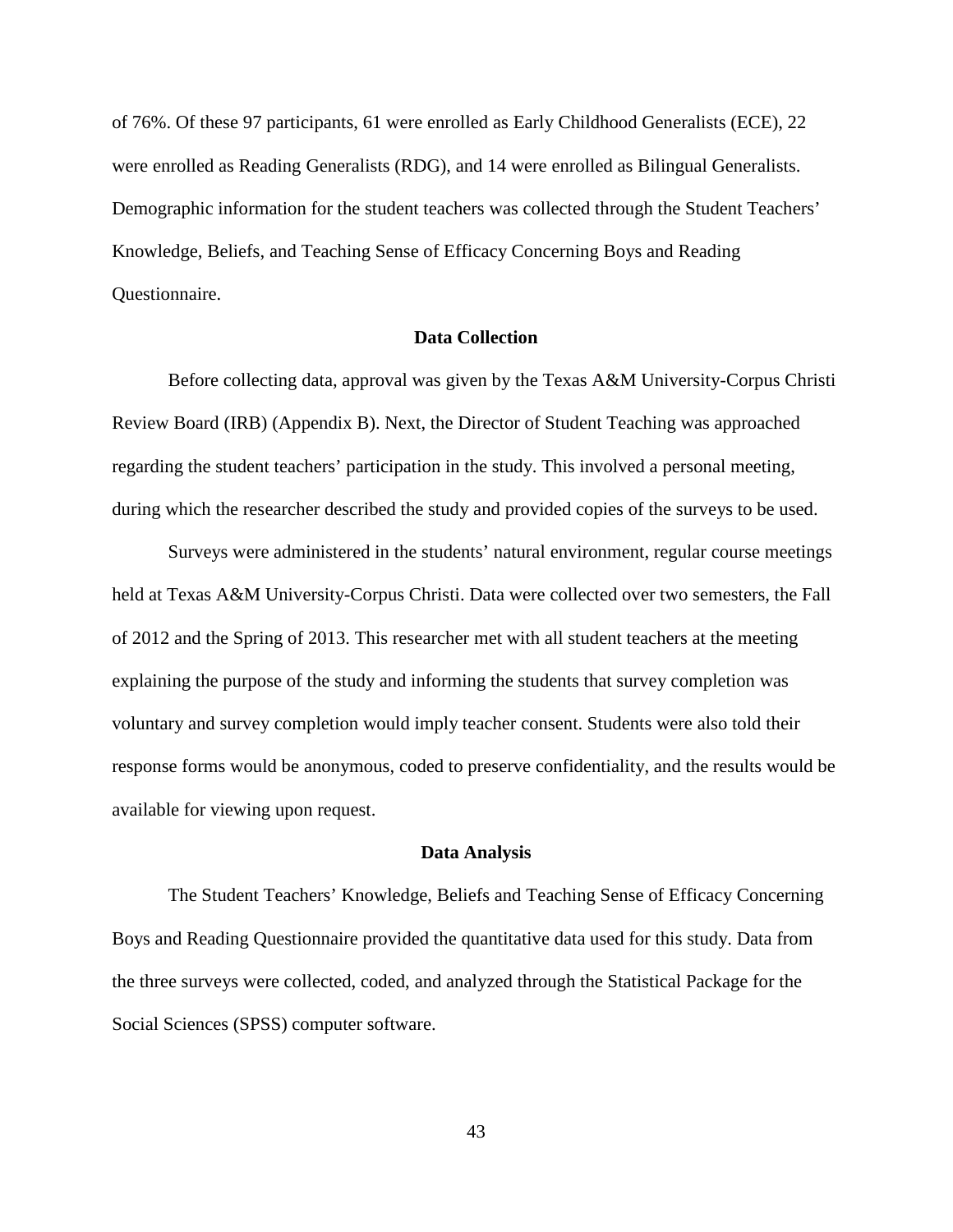# **Research Question 1**

What are preservice student teachers' knowledge levels regarding reading instruction for elementary boys?

Data collected from Part 1 of the questionnaire, labeled the Knowledge About Boys and Reading Instruction Survey (KBRI), provided the information necessary for a comparative analysis between student teachers enrolled in each Bachelor of Science in Interdisciplinary Studies (BSIS) degree programs. Additionally, Cross Tabulations with Chi-Square Test of Statistical Significance were run to identify any significant differences for correct answer responses among the three BSIS groups.

# **Research Question 2**

What are preservice student teachers' beliefs regarding reading instruction for elementary boys?

Part 2 of the questionnaire, labeled the Beliefs About Boys and Reading Instruction (BBRI) Survey, provided the data necessary to answer Research Question 2. Confirmatory analysis was performed to create factors identifying categories for the belief questions. Means and standard deviations for these factors were compared to identify the beliefs that the student teachers held the strongest. In addition, a comparison between the students' beliefs and the students' BSIS major was performed.

## **Research Question 3**

To what extent do preservice student teachers' knowledge and beliefs regarding reading instruction for elementary boys relate to their Teachers' Sense of Efficacy for Literacy Instruction?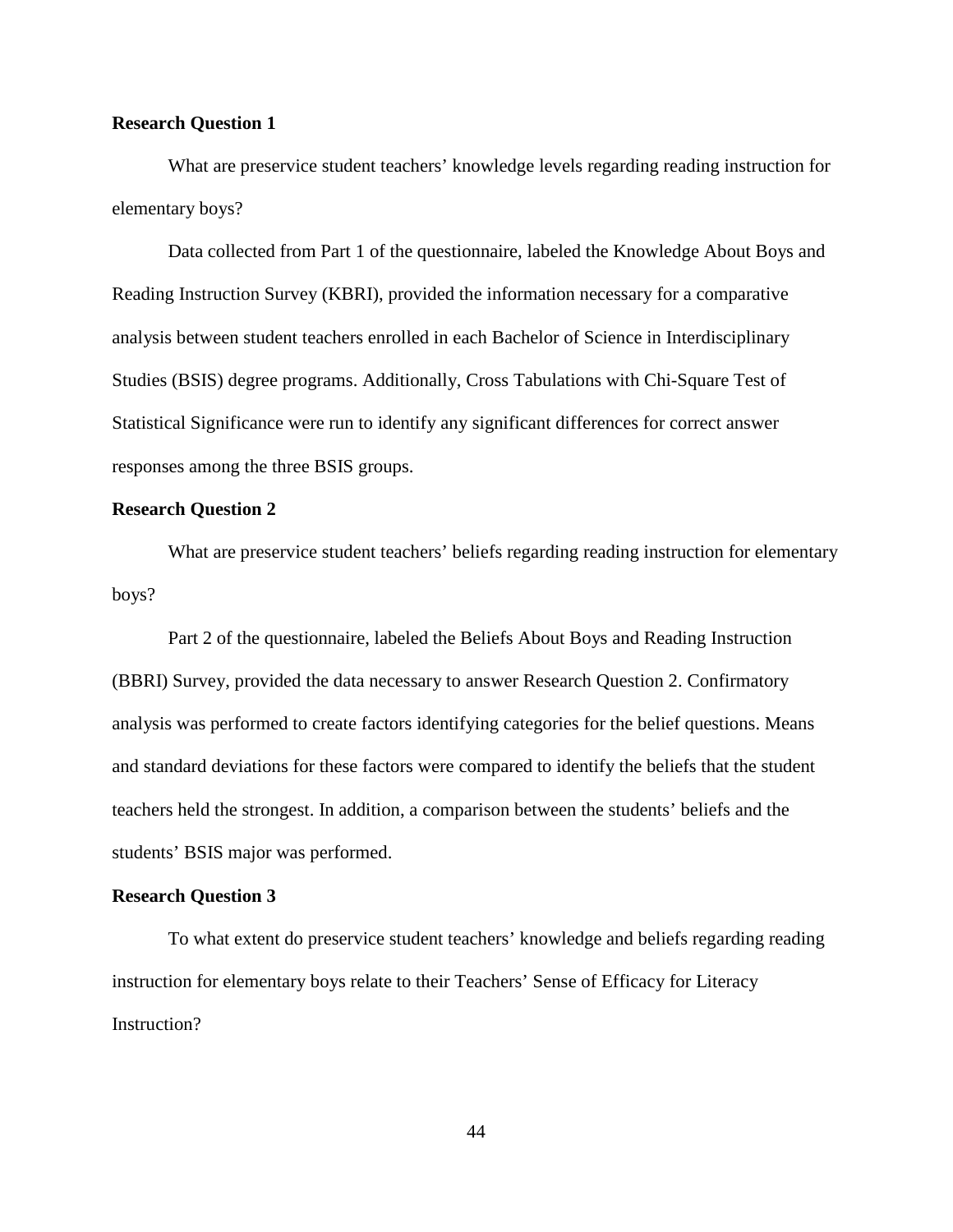Part 3 of the questionnaire, labeled the Teacher Sense of Efficacy for Boys and Reading Instruction (TSEBRI), provided the data necessary to answer the first part of Research Question 3. Confirmatory analysis was performed to create factors identifying categories for the teacher efficacy responses. Means and standard deviations for these factors were compared to identify the efficacy statements about which the student teachers felt the strongest. A comparison was performed between the preservice student teachers' sense of efficacy results and their BSIS degree plan.

The last step in the analysis was to perform a multiple regression, which was used to examine the extent to which student teachers' literacy knowledge and beliefs correspond with their efficacy levels for teaching elementary boys to read.

# **Chapter Summary**

This chapter described the sample demographics for the preservice student teachers participating in this research study and the three instruments used to capture information on the preservice teachers' depth of knowledge, beliefs, and teacher sense of efficacy concerning boys and reading. The procedures used to collect data and the techniques utilized to analyze the data were also detailed.

The next chapter will provide the findings from the data collected. This data are presented in three sections: (a) characteristics of the participants, (b) a presentation of the findings, and (c) a discussion of the findings and conclusions.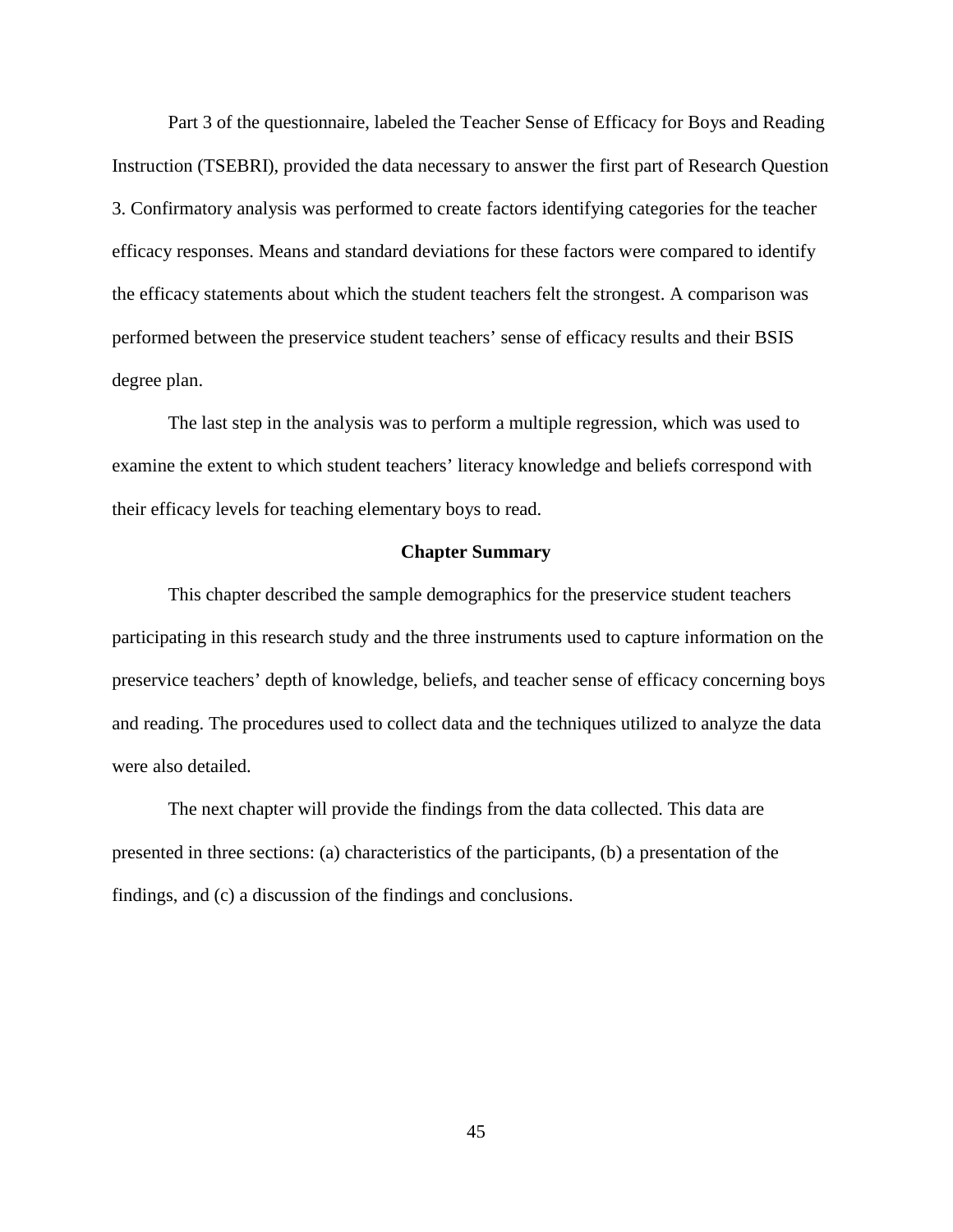## **CHAPTER IV**

## **RESULTS**

Chapter III described the methodological framework of this study; this included information on research procedures, instrumentation, and data collection. In this chapter, the findings for the preservice teachers' survey responses concerning the depth of their knowledge, beliefs, and teacher sense of efficacy for boys reading instruction are presented. This data are presented in three sections: (a) characteristics of the participants, (b) a presentation of the findings, and (c) a discussion of the findings and conclusions.

#### **Characteristics of the Participants**

The data-gathering instrument utilized in this survey was the Student Teachers' Knowledge, Beliefs and Teaching Sense of Efficacy Concerning Boys and Reading Questionnaire, which consisted of three separate surveys. The questionnaire was distributed to all elementary level (EC-6) preservice teachers, enrolled at the Texas A&M University-Corpus Christi (TAMU-CC) student teacher program during the Fall semester of 2012 or Spring semester, 2013. Ninety-seven (97) respondents completed and returned questionnaires to the researcher during a given classroom period. The participants varied to some extent in their demographic descriptors such as sex, age, race, teaching experience, and degree focus for their Bachelor of Science in Interdisciplinary Studies (BSIS) degree. Demographic characteristics of the participants are presented in the next section.

Ninety-seven (97) participants were distributed among the three Bachelor of Science in Interdisciplinary Studies degree programs for the elementary level teacher: BSIS Early Childhood (EC), Reading (RDG), and Bilingual (BIL). Of the 97 participants, 61 (63%) were EC students, 22 (23%) were RDG students, and 14 (14%) were BIL.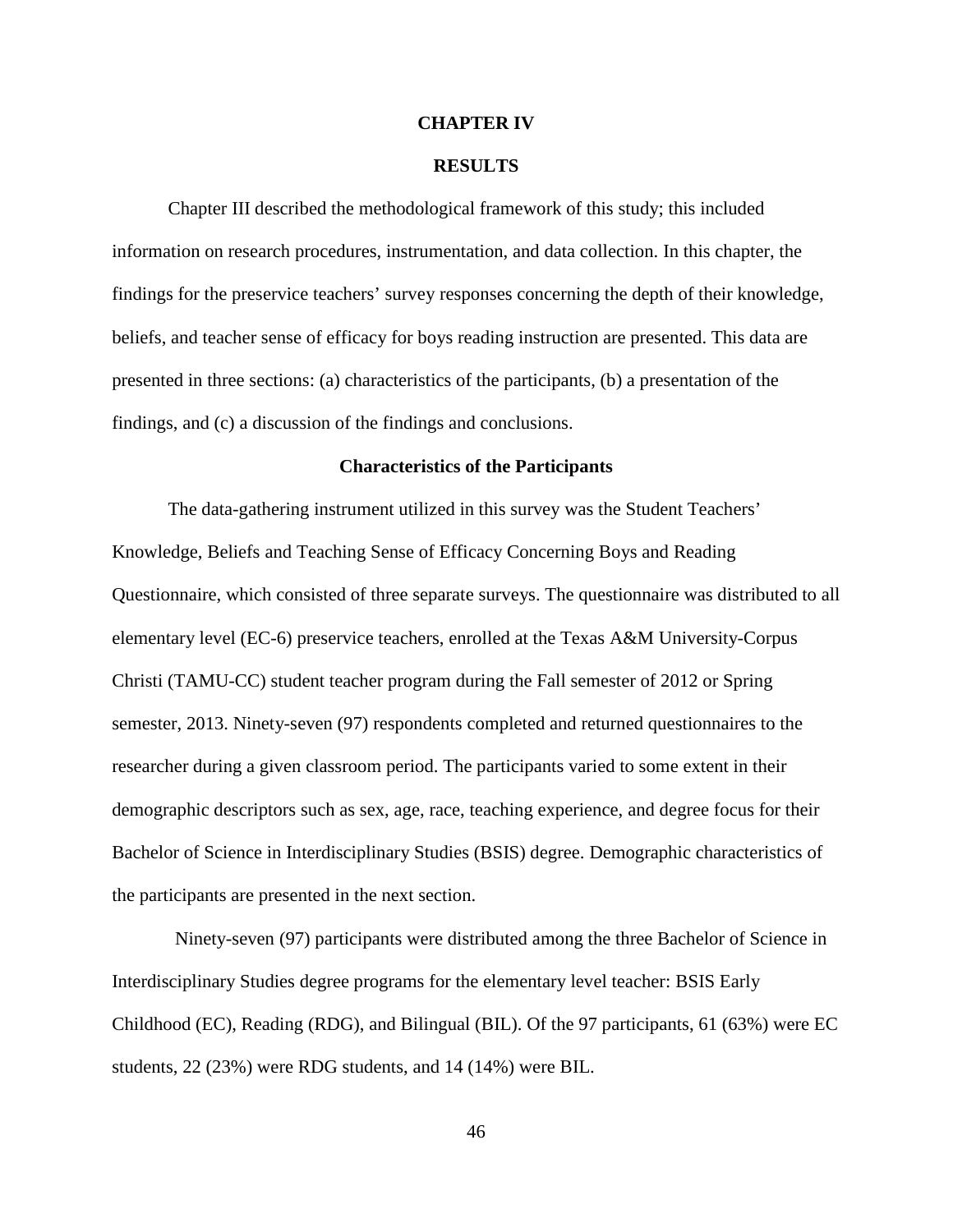The majority of the 97 participants, 95 (98%), were female and 2 (2%) were males. The participants were also relatively young with the majority of student teachers less than 30 years old. Distribution of participants' ages as follows: 67 (69.1%) of the 97 participants were 30 years old or younger, 18 (18.6%) were 31-40 years old, and 12 (12.4%) of the students were 41 years old or older.

Most of the participants were either Caucasian or Hispanic. Out of the 97 participants, 49 (51%) were Caucasian, 42 (44.8%) were Hispanic, 2 (2.1%) participants were Asian American, and 2 (2.1%) student teachers coded their ethnicity as other. One participant did not respond to this question, leaving the sample number as 96.

More than one-half of the 97 participants, 50 (51.5%), stated that they did not have any teaching experience, and 47 (48.5%) reported some form of previous teaching experience (either formal or informal). Six of the participants reported multiple types of classroom teaching experiences.

## **Findings**

The purpose of this study was twofold: (a) to identify student teachers' knowledge, beliefs, and teacher sense of efficacy as it connected to boys reading instruction and achievement and (b) to determine if there was a relationship between the three. To fulfill this purpose, the following three questions were developed.

- 1. What are preservice student teachers' knowledge levels regarding reading instruction for elementary boys?
- 2. What are preservice student teachers' beliefs regarding reading instruction for elementary boys?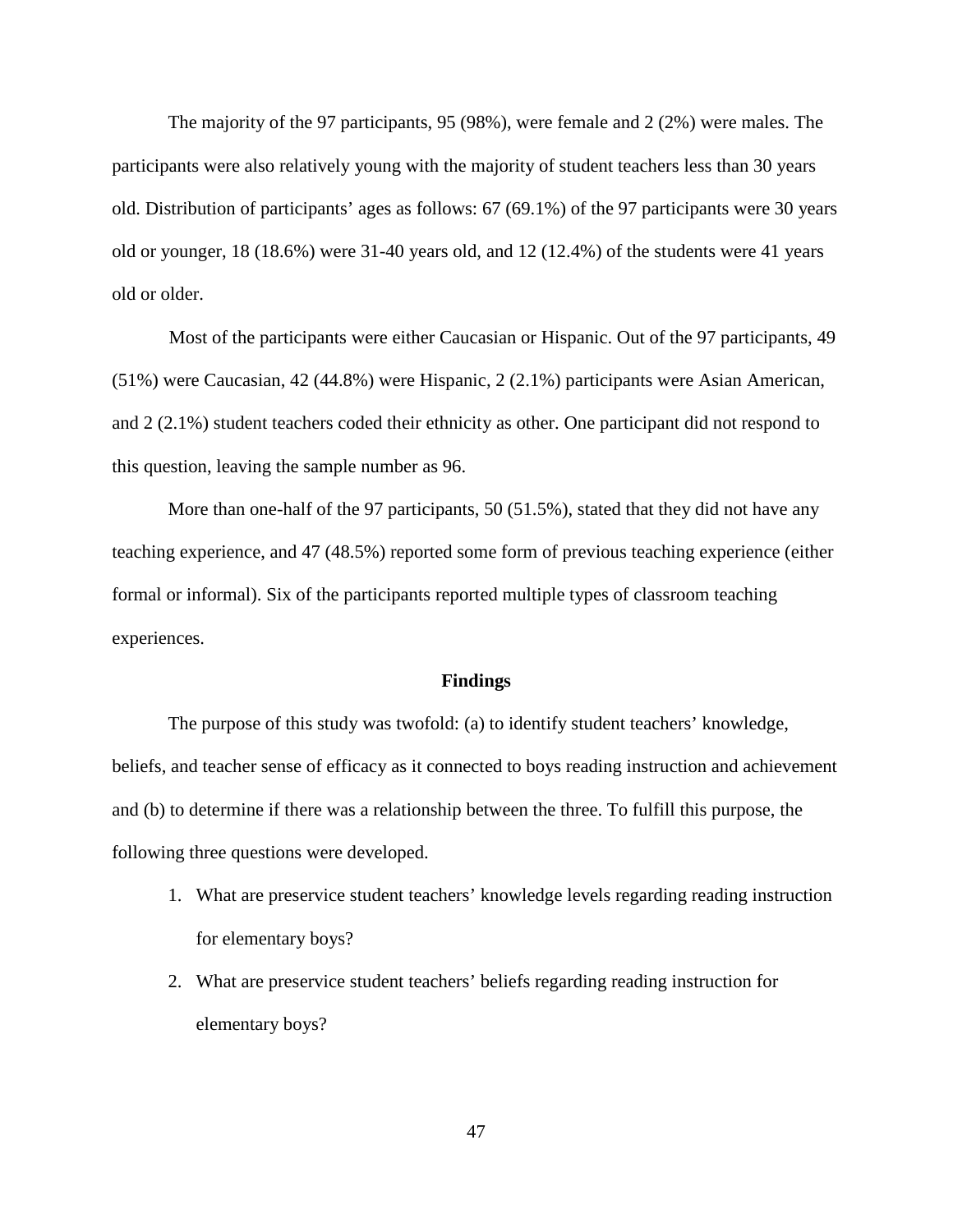3. To what extent do preservice student teachers' knowledge and beliefs regarding reading instruction for elementary boys relate to their teacher sense of efficacy for literacy instruction?

What follows is a presentation of the findings as they relate to each research question. Section Three will provide a discussion of the findings and conclusions are presented.

# **Research Question Results**

The Student Teachers' Knowledge, Beliefs, and Teaching Sense of Efficacy Concerning Boys and Reading questionnaire provided the quantitative data used in this study. Data from each of the three surveys in the questionnaire were collected, checked for accuracy, coded, and analyzed through Statistical Package for the Social Sciences (SPSS) computer software and data information explored to answer each of the research questions.

## **Research Question 1**

What are preservice student teachers' knowledge levels regarding reading instruction for elementary boys?

Part 1 of the questionnaire, the Knowledge about Boys and Reading Instruction Survey (KBRI), was designed to assess the knowledge that student teachers possess in association with reading instruction and reading achievement for elementary age boys. The survey contained 20 closed-response questions, 15 true/false, and 5 multiple choice (Appendix C).

A frequency distribution table was prepared to organize the knowledge data. Data were collected from the KBRI and used for a comparative analysis of question responses from each Bachelor of Science in Interdisciplinary Studies (BSIS) degree program group (Table 7).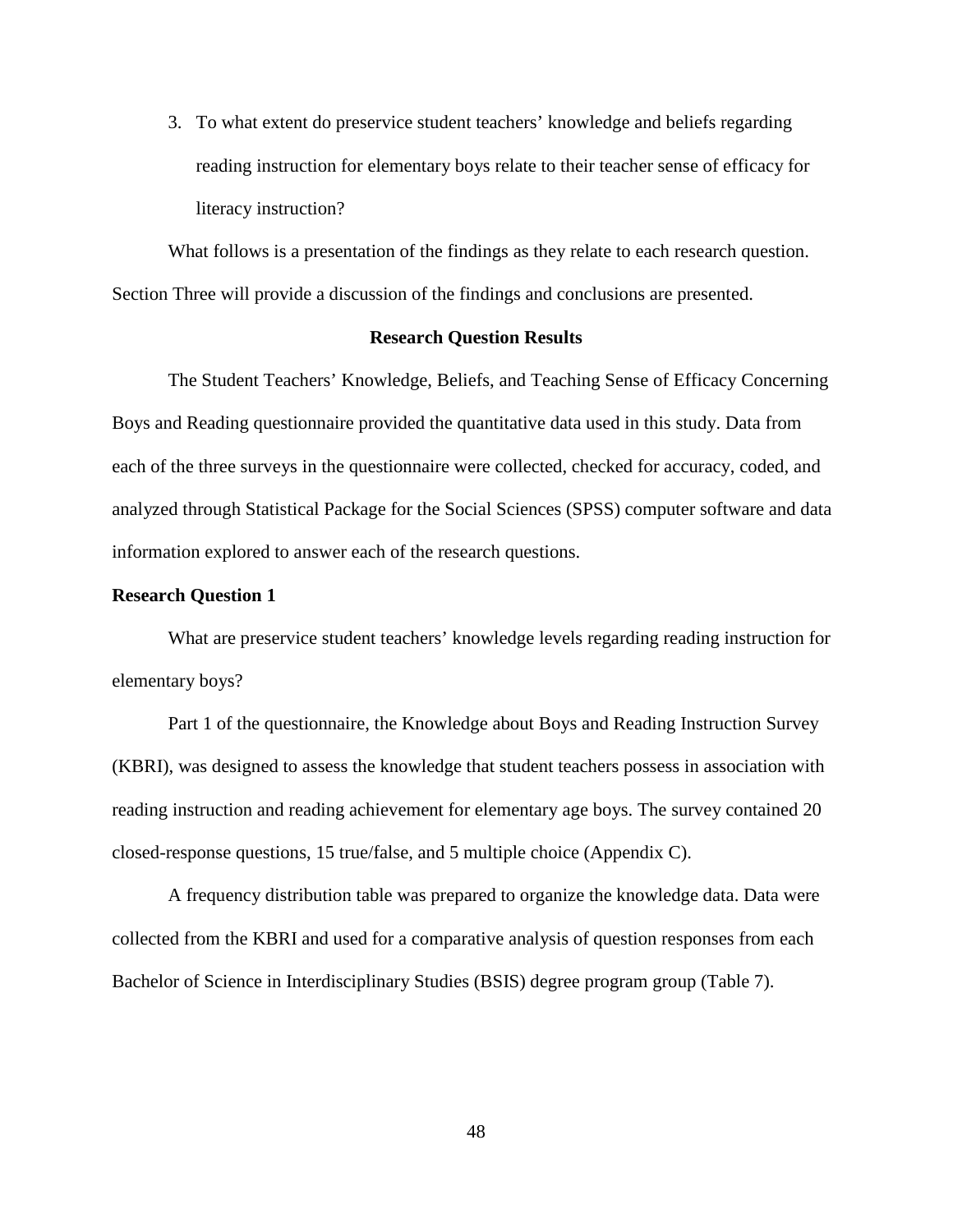|                 | $\rm EC$<br>$(n=61)$ |                | <b>BSIS</b> Groups<br><b>RDG</b><br>$(n=22)$ |                | $\operatorname{BIL}$<br>$(n-14)$ |                |           | Total Sample (n=97) |
|-----------------|----------------------|----------------|----------------------------------------------|----------------|----------------------------------|----------------|-----------|---------------------|
| question<br>#   | # correct            | # incorrect    | # correct                                    | # incorrect    | # correct                        | # incorrect    | # correct | # incorrect         |
| TF1             | 43                   | 18             | 17                                           | 5              | 10                               | $\overline{4}$ | 70        | 27                  |
| TF <sub>2</sub> | 50                   | 11             | 19                                           | 3              | 13                               | $\mathbf{1}$   | 82        | 15                  |
| TF3             | 54                   | $\overline{7}$ | 18                                           | 3              | 12                               | $\overline{2}$ | 84        | 12                  |
| TF4             | 15                   | 46             | 6                                            | 16             | $8\,$                            | 6              | 29        | 68                  |
| TF <sub>5</sub> | 27                   | 34             | 8                                            | 14             | 6                                | 7              | 41        | 55                  |
| TF <sub>6</sub> | 49                   | 12             | 20                                           | $\overline{2}$ | 13                               | $\mathbf{1}$   | 82        | 15                  |
| TF7             | 40                   | 21             | 17                                           | 5              | 11                               | $\overline{c}$ | 68        | 28                  |
| TF8             | 46                   | 15             | 16                                           | 6              | 12                               | $\sqrt{2}$     | 74        | 23                  |
| TF9             | 42                   | 19             | 18                                           | $\overline{4}$ | $\sqrt{6}$                       | $8\,$          | 66        | 31                  |
| <b>TF10</b>     | 47                   | 14             | 17                                           | 5              | 10                               | $\overline{4}$ | 74        | 23                  |
| <b>TF11</b>     | 23                   | 38             | 10                                           | 12             | $\sqrt{2}$                       | 12             | 35        | 62                  |
| <b>TF12</b>     | 13                   | 48             | 9                                            | 13             | $\overline{4}$                   | 10             | 26        | 71                  |
| <b>TF13</b>     | 53                   | 8              | 18                                           | $\overline{4}$ | 11                               | 3              | 82        | 15                  |
| <b>TF14</b>     | 40                   | 21             | 16                                           | 6              | 12                               | $\overline{2}$ | 68        | 29                  |
| <b>TF15</b>     | 39                   | 22             | 17                                           | 5              | 13                               | $\mathbf{1}$   | 69        | 28                  |
| MC1             | 49                   | 11             | 19                                           | 3              | 8                                | 6              | 76        | 20                  |
| MC <sub>2</sub> | 10                   | 49             | $\mathbf{1}$                                 | 21             | $\overline{2}$                   | 12             | 13        | 82                  |
| MC <sub>3</sub> | 11                   | 49             | $\mathbf 1$                                  | 21             | $\overline{4}$                   | 10             | 16        | 80                  |
| MC4             | 51                   | 10             | 20                                           | $\overline{2}$ | 9                                | 5              | 80        | 17                  |
| MC5             | 24                   | 36             | 9                                            | 13             | $\overline{c}$                   | 12             | 35        | 61                  |

Table 7. Comparative Analysis of Answer Selections by Bachelor of Science in Interdisciplinary Studies (BSIS) Degree Program Focus

A chi-square test was then performed to determine if there was a significant relationship between the response number ratios (correct/incorrect) and the student teachers' BSIS degree paths (Table 8). Results uncovered no statistical significance (p=.518).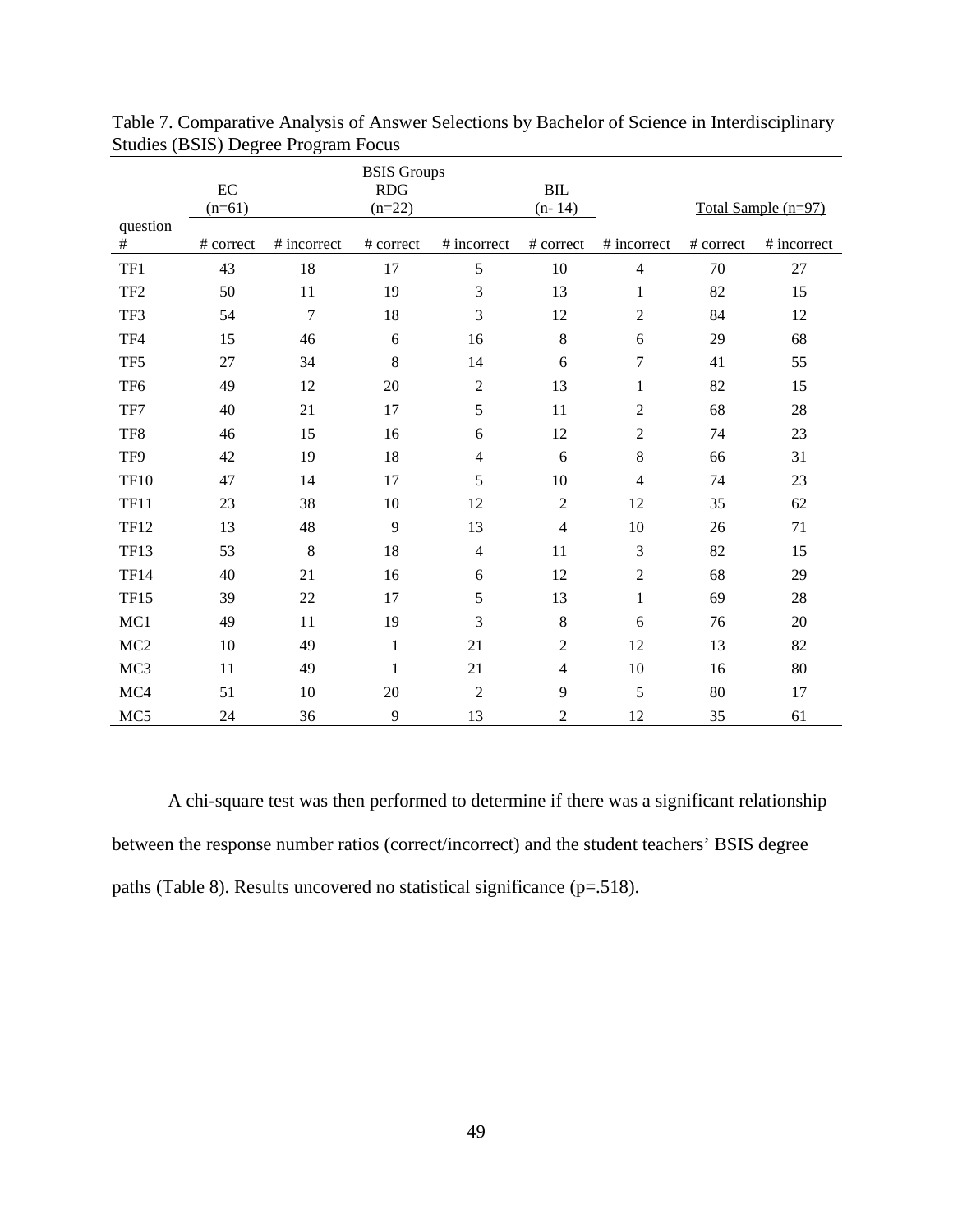| <b>BSIS</b>      | Correct | Incorrect | Total |
|------------------|---------|-----------|-------|
| EC               | 726     | 489       | 1215  |
| % within BSIS    | 59.8    | 40.2      | 100.0 |
| Reading          | 276     | 163       | 439   |
| % within BSIS    | 62.9    | 37.1      | 100.0 |
| <b>Bilingual</b> | 168     | 110       | 278   |
| % within BSIS    | 60.4    | 39.6      | 100.0 |
| Total            | 1170    | 762       | 1932  |
| % within BSIS    | 60.6    | 39.4      | 100.0 |

Table 8. Overall Differences Between BSIS Responses for the KBRI Knowledge Assessment Survey

There was not a statistically significant difference in overall results for correct answers among the three BSIS groups. Early Childhood student teachers (EC) had an overall percentage of 59.8% correct answers on the KBRI, the Reading BSIS group's scores were 3 percentage points higher with 62.9% correct, and the Bilingual BSIS group's scores fell at 60.4%. Results indicated that both as a whole and by each BSIS group, preservice student teachers' knowledge level regarding current research for brain-based gender differences and gender-specific instructional strategies in the classroom was minimal.

# **Research Question 2**

What are preservice student teachers' beliefs regarding reading instruction for elementary boys?

Part 2 of the questionnaire, the Beliefs About Boys and Reading Instruction Survey (BBRI), provided the necessary data to answer Research Question 2. A set of 15 belief statements were provided to participants to explore their perceptions regarding boys' literacy learning. The student teachers' were asked to rate their degree of agreement or disagreement for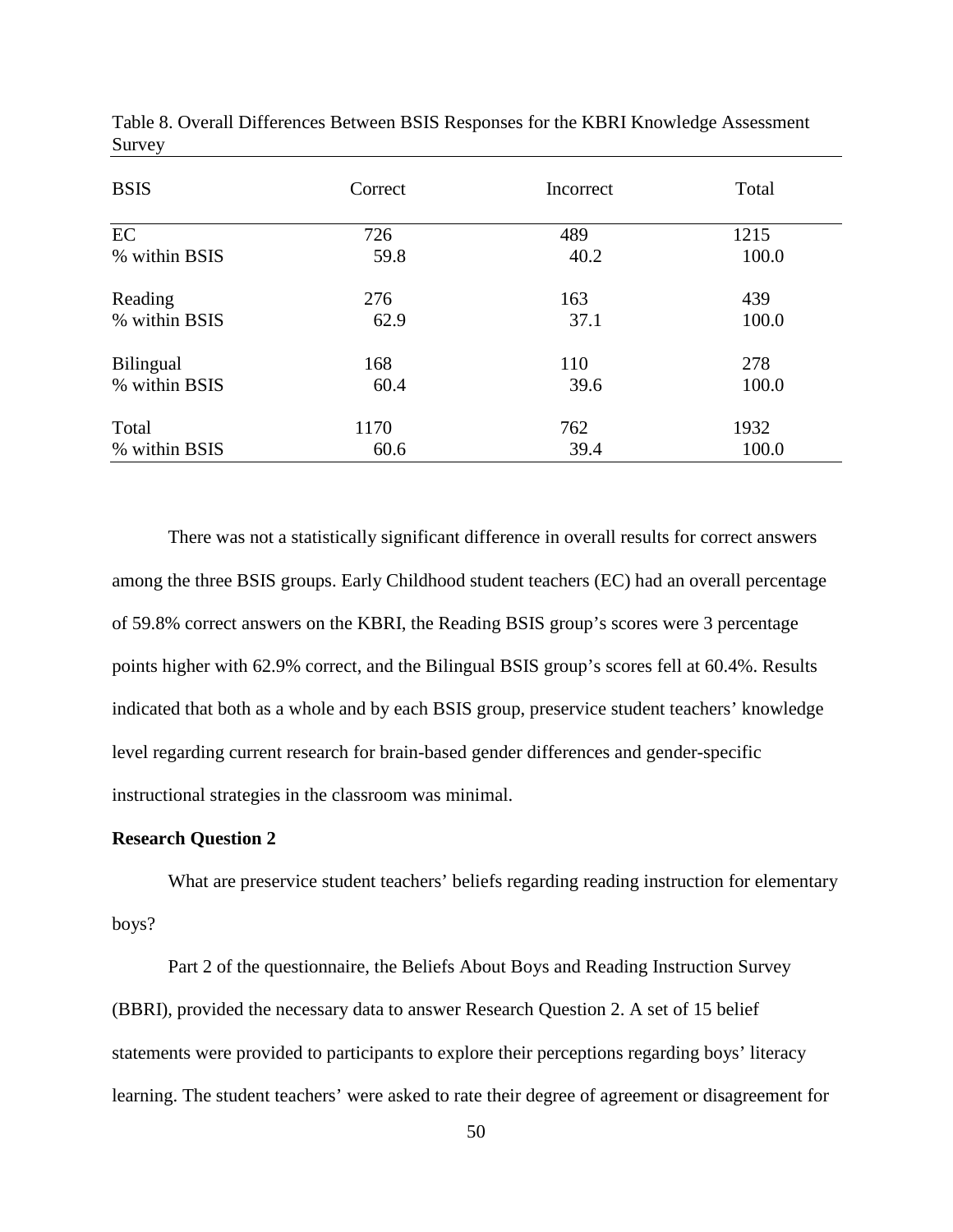each statement (Appendix C) on a 5-point Likert scale with 1 equaling strongly disagree and 5 equaling strongly agree and 3 being neutral. A total of 97 participants rated these statements with one set of responses being excluded due to survey incompletion, leaving the sample number 96. Means and standard deviations for this survey are shown in Table 9. Cronbach's (1951) alpha test for reliability produced a reliability coefficient of 0.84. According to Pallant (2010), the closer Cronbach's coefficient alpha is to 1.0, the greater the internal consistency of the items in the scale.

It is notable that the means for most statements were on the "agree" side of the scale (greater than 3.0). Two statements that received particularly high mean ratings (greater than 3.6) were items 3 and 14, dealing with boys' behavior and gender as a factor to a student's approach to reading. On average, participants disagreed slightly with statements 6 and 7, which dealt with the lack of high-interest books geared for boys' interest in school and compulsory entry age for school as it relates to boys.

To explore the patterns of association among these items and to provide a simpler set of issues for later discussion, an Exploratory Factor Analysis using Principal Axis factoring was conducted. This procedure took into account the correlations among the 15 items and reduced the dimensionality of the total set by forming a smaller set of underlying components. The 15 belief item loading is shown in Table 10. Three distinct factors emerged and were identical to those identified in the *Australian Department of Education Study: Boys and Literacy* (Alloway et al., 2002). As a result, Concurrent Validity was established. The three names chosen by the Australian Department of Education to label the subscales in the *Boys and Literacy* study were Maleness, Development and Pedagogy, and Literacy Interests and this study kept the same scale labels.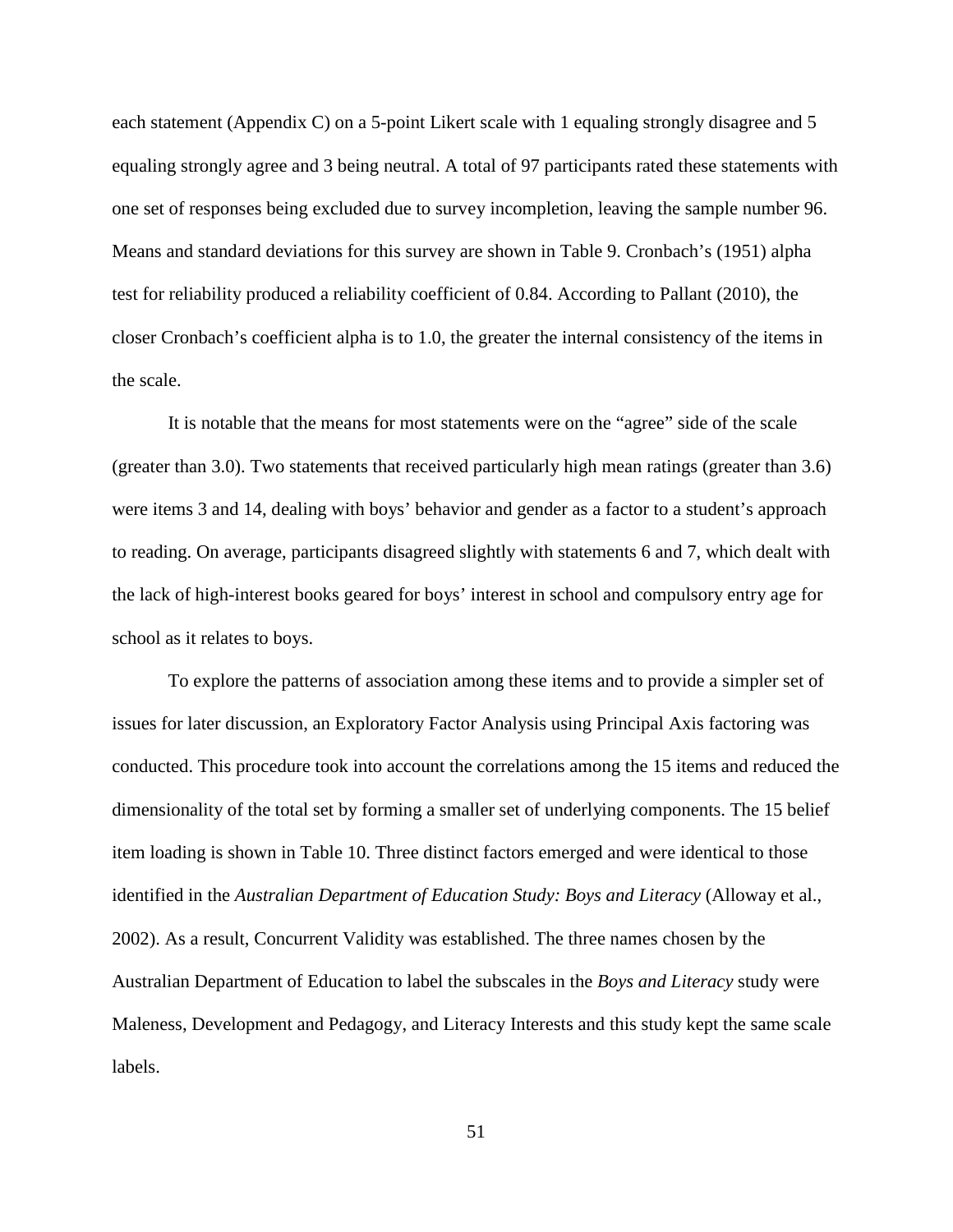|    | Statement                                                        | Mean | <b>SD</b> | N  |  |
|----|------------------------------------------------------------------|------|-----------|----|--|
| 1. | If there were more male teachers in primary schools,             | 3.42 | .89       | 96 |  |
|    | boys' literacy learning would improve.                           |      |           |    |  |
| 2. | Teachers need to understand more about male culture              | 3.52 | .91       | 96 |  |
|    | to improve reading instruction for boys.                         |      |           |    |  |
| 3. | Boys' behavior at school significantly affects their levels of   | 3.71 | 1.00      | 96 |  |
|    | literacy achievement.                                            |      |           |    |  |
| 4. | There has been a lack of focus on boys' education over the       | 3.06 | 1.00      | 96 |  |
|    | last two decades.                                                |      |           |    |  |
| 5. | The way that boys' brains develop accounts for boys' literacy    | 3.23 | .89       | 96 |  |
|    | learning.                                                        |      |           |    |  |
| 6. | There are not enough books of high-interest value to boys        | 2.72 | 1.03      | 96 |  |
|    | available in schools.                                            |      |           |    |  |
| 7. | Boys are not ready for school at the compulsory entry age,       | 2.45 | 1.10      | 96 |  |
|    | which is six years old in Texas.                                 |      |           |    |  |
| 8. | Boys prefer to read non-fiction to fiction.                      | 3.11 | 1.06      | 96 |  |
| 9. | If schools adopted different assessment practices, boys'         | 3.22 | .78       | 96 |  |
|    | literacy results would improve.                                  |      |           |    |  |
|    | 10. Boys often think that reading and writing activities         | 3.22 | .92       | 96 |  |
|    | are more appropriate for girls and women.                        |      |           |    |  |
|    | 11. Boys prefer technological forms of literacy to print-based   | 3.54 | .89       | 96 |  |
|    | forms of literacy.                                               |      |           |    |  |
|    | 12. Some groups of boys have lower reading levels than others.   | 3.59 | .87       | 96 |  |
|    | 13. Many current teaching practices in literacy classrooms are   | 3.18 | .91       | 96 |  |
|    | not conducive to boys' literacy learning.                        |      |           |    |  |
|    | 14. Gender can be a factor in a student's approach to reading.   | 3.60 | .92       | 96 |  |
|    | 15. Boys often tend to be less engaged than girls during reading | 3.54 | .89       | 96 |  |
|    | instruction.                                                     |      |           |    |  |
|    | 16. Total                                                        | 3.27 | .52       | 96 |  |

# Table 9. Means and Standard Deviations for the 15 Beliefs About Boys and Reading Instruction Survey (BBRI) Statements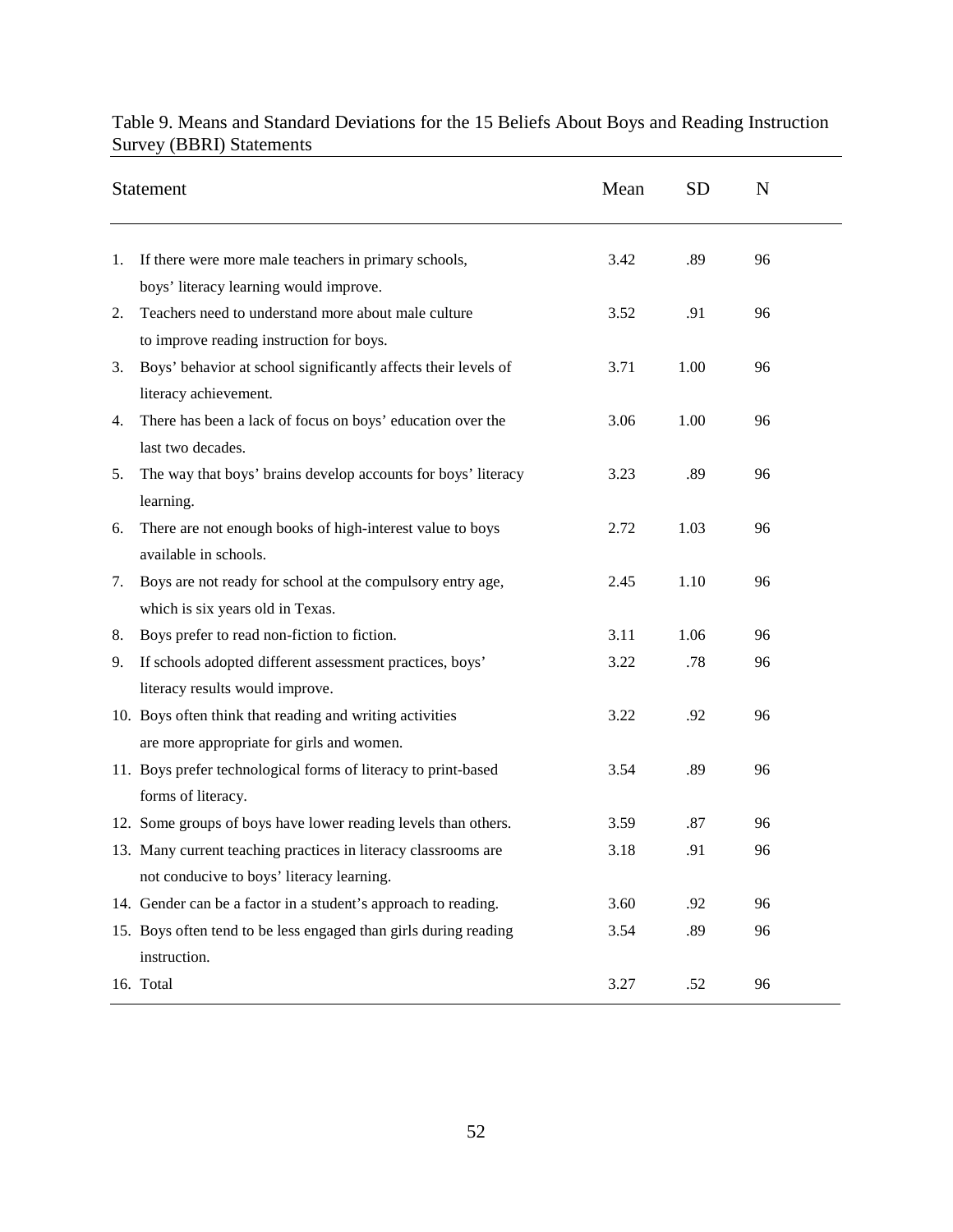| Belief            |              |                |      |
|-------------------|--------------|----------------|------|
| <b>Statements</b> | $\mathbf{1}$ | $\overline{2}$ | 3    |
|                   |              |                |      |
|                   |              |                |      |
| $\mathbf 1$       | .601         | .300           | .049 |
| $\overline{2}$    | .628         | .231           | .117 |
| 3                 | .722         | .054           | .087 |
| $\overline{4}$    | .320         | .246           | .422 |
| 5                 | .497         | .097           | .311 |
| 6                 | .216         | .136           | .646 |
| $\boldsymbol{7}$  | $-.080$      | .095           | .730 |
| 8                 | $-.133$      | .541           | .117 |
| 9                 | .277         | .247           | .482 |
| 10                | .229         | .495           | .218 |
| 11                | .184         | .654           | .115 |
| 12                | .241         | .378           | .063 |
| 13                | .499         | .245           | .425 |
| 14                | .266         | .586           | .205 |
| 15                | .257         | .499           | .101 |

Table 10. Rotated Factor Analysis Indicating the Loadings for the 15 BBRI Statements

At this point, the statements from each factor were arranged together and interpretive labels were added to reflect a definition for of each group factor. The three new groups were renamed scales and the resulting three scale groups are presented in Table 11 with the corresponding questions.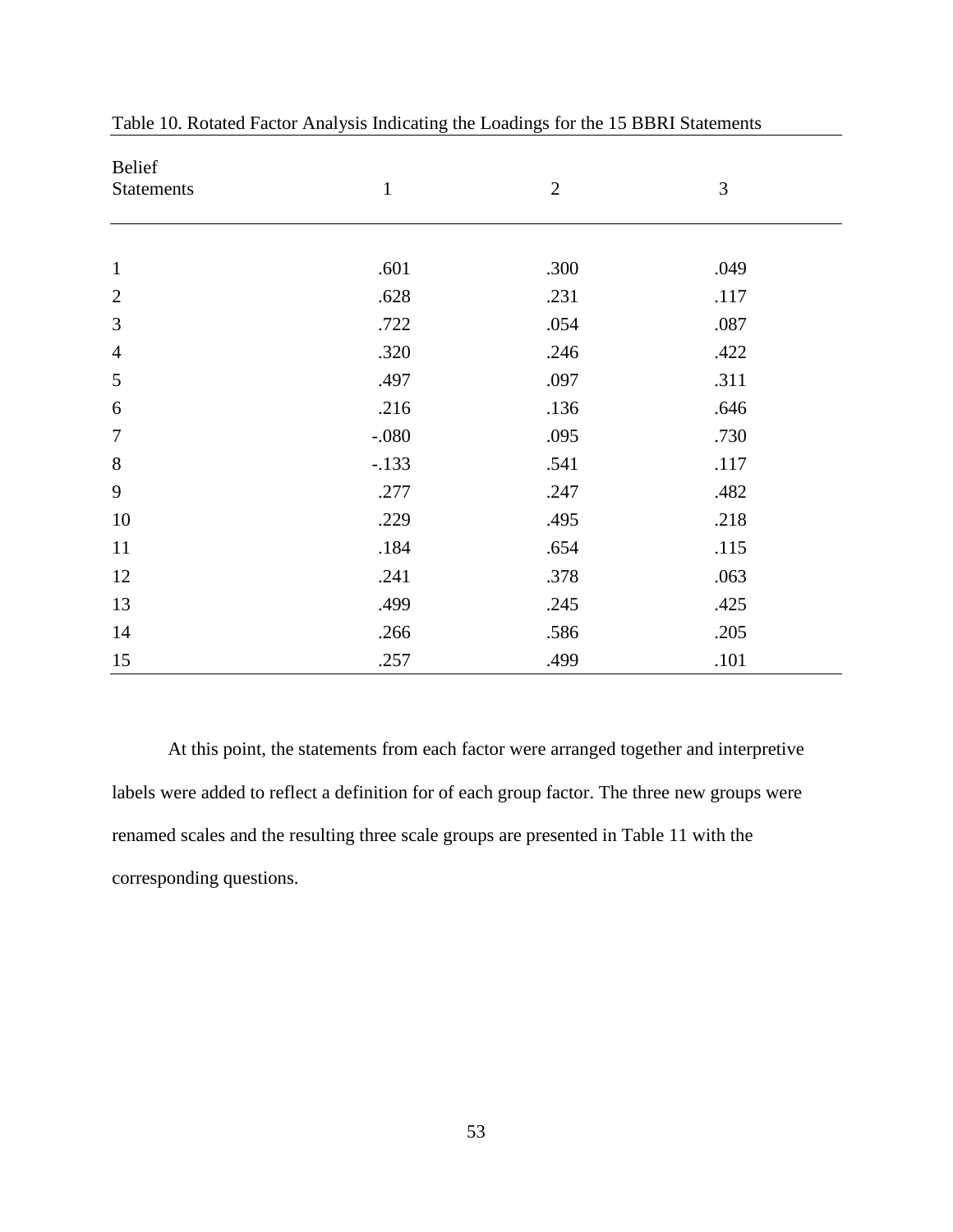| Subscale                                                                                                    | Mean | <b>SD</b> |  |
|-------------------------------------------------------------------------------------------------------------|------|-----------|--|
| <b>Maleness</b>                                                                                             |      |           |  |
| 1. If there were more male teachers in primary schools,<br>boys' literacy learning would improve.           | 3.42 | .89       |  |
| 2. Teachers need to understand more about male culture<br>to improve boys' literacy learning.               | 3.52 | .91       |  |
| 3. Boys' behavior at school significantly affects their levels<br>of literacy achievement.                  | 3.71 | 1.00      |  |
| 5. The way that boys' brains develop accounts for boys' literacy<br>learning.                               | 3.23 | .89       |  |
| 13. Many current teaching practices in literacy classrooms<br>are not conducive to boys' literacy learning. | 3.18 | .91       |  |
| <b>Literacy Interests</b>                                                                                   |      |           |  |
| 8. Boys prefer to read non-fiction to fiction.                                                              | 3.11 | 1.06      |  |
| 10. Boys often think that reading and writing activities are<br>more appropriate for girls and women.       | 3.22 | .92       |  |
| 11. Boys prefer technological forms of literacy to print-based<br>forms of literacy.                        | 3.54 | .89       |  |
| 12. Some groups of boys have lower reading levels than others.                                              | 3.59 | .87       |  |
| 14. Gender can be a factor in a student's approach to reading.                                              | 3.60 | .92       |  |
| 15. Boys often tend to be less engaged than girls during reading<br>instruction.                            | 3.54 | .89       |  |
| <b>Pedagogy and Development</b>                                                                             |      |           |  |
| 4. There has been a lack of focus on boys' education<br>over the last two decades.                          | 3.06 | 1.03      |  |
| 6. There are not enough books of high-interest value to<br>boys available in schools.                       | 2.72 | 1.00      |  |
| 7. Boys are not ready for school at the compulsory entry<br>age, which is six years old in Texas.           | 2.45 | 1.10      |  |
| 9. If schools adopted different assessment practices, boys'<br>literacy results.                            | 3.22 | .78       |  |

# Table 11. Labeled BBRI Subscales With the Corresponding Questions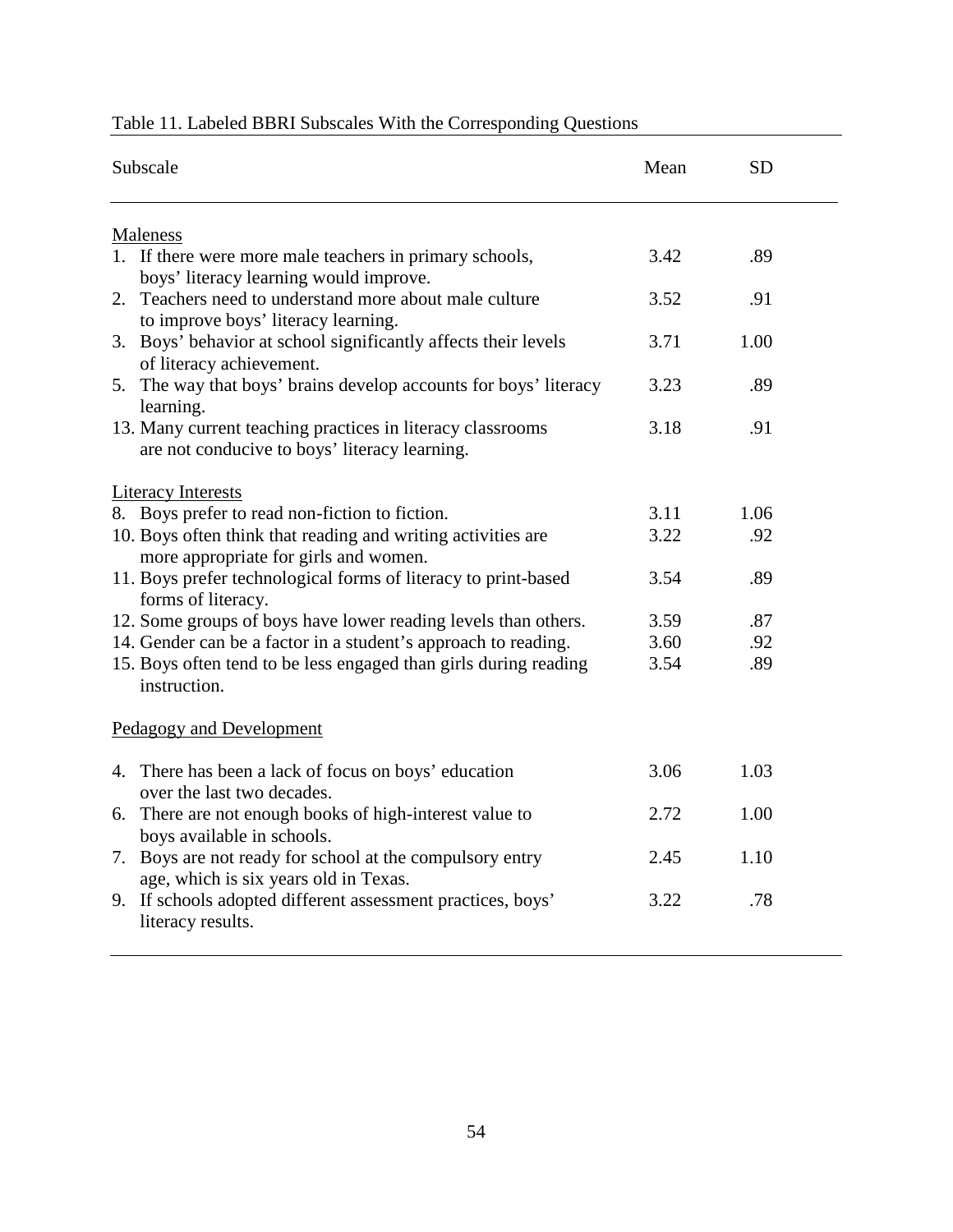Reliability for each scale was determined, as measured by Cronbach's Alpha (Table 12). All three scales were within the acceptable reliability range (George & Mallery, 2003).

| Table 12. Reliability Coefficients for the Three Belief Scales |                  |                        |  |  |  |
|----------------------------------------------------------------|------------------|------------------------|--|--|--|
| Scale                                                          | Cronbach's Alpha | Number of Items $(n=)$ |  |  |  |
| Scale 1: Maleness                                              | 77               |                        |  |  |  |
| Scale 2: Literacy Interests                                    | .74              | <sub>6</sub>           |  |  |  |
| Scale 3: Development and<br>Pedagogy                           | .71              | 4                      |  |  |  |

Means of agreement were calculated for the three Beliefs About Boys and Reading Instruction Survey (BBRI) scales, recalling that the higher the mean (closer to 5), the more overall agreement for the statement indicated by the respondent and the lower the mean (closer to 1), the more overall disagreement for the statement by the respondents (Table 13).

| Mean | <b>Standard Deviation</b> |  |  |  |
|------|---------------------------|--|--|--|
| 3.41 | 0.67                      |  |  |  |
| 3.44 | 0.61                      |  |  |  |
| 2.86 | 0.72                      |  |  |  |
|      |                           |  |  |  |

Table 13. Mean and Standard Deviation for the Three BBRI Scales

On the 5-point Likert scale utilized, 1 equaled strongly disagree and 5 equaled strongly agree, and 3 was considered neutral. The "Literacy Interests" scale had the highest score of agreement with a mean score of 3.44. This was followed very closely by the "Maleness" scale, whose mean score was 3.41. Both of the two scales' means fell above neutral 3 mark. The scale group with the least agreed upon statements was boys' "Development and Pedagogy" with a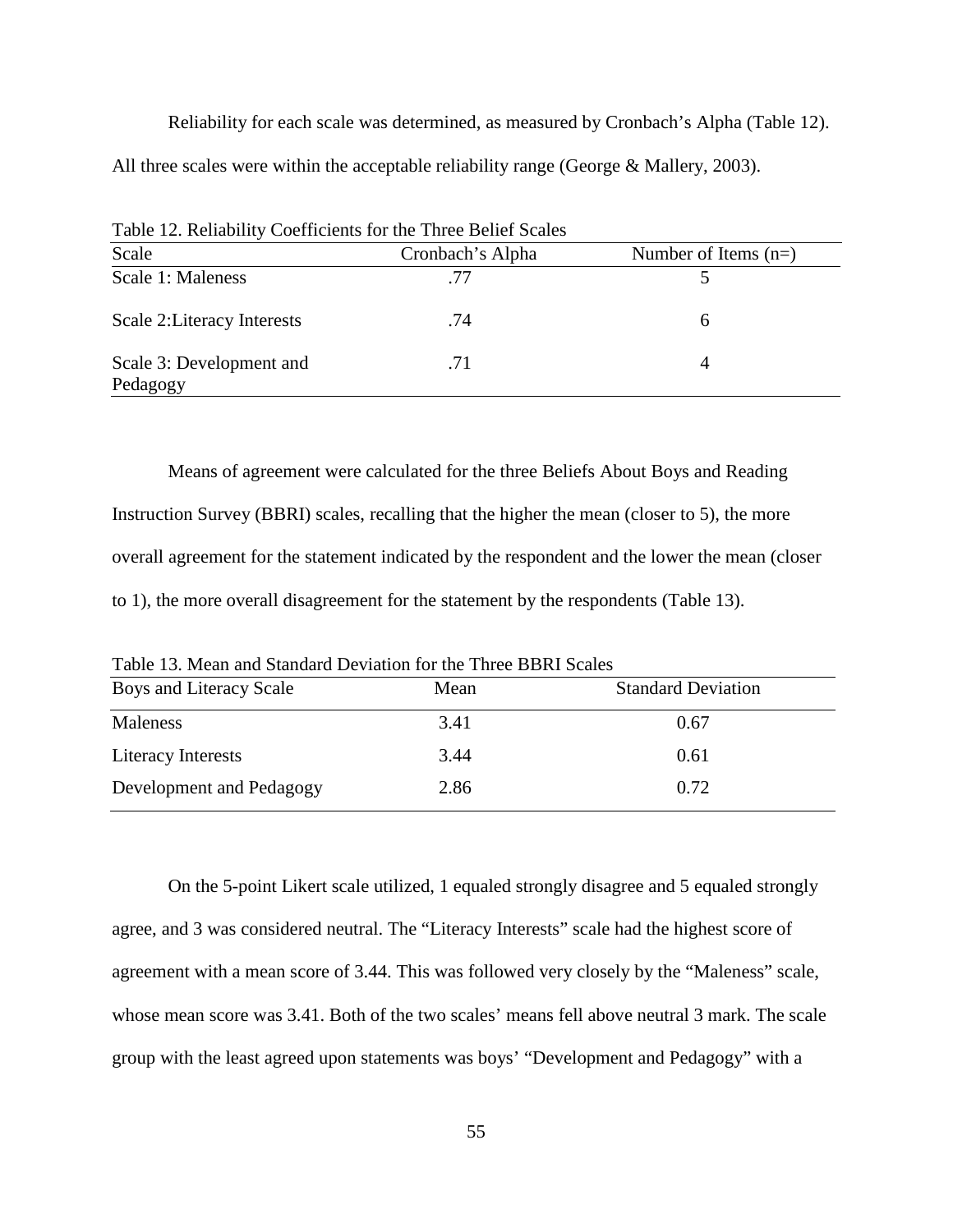mean score of 2.85. However, this mean score was still only slightly on the disagree side of the rating.

Finally, to allow for comparisons between the Bachelor of Science in Interdisciplinary Studies (BSIS) degree programs, mean values were standardized. Standard normal distribution or z- scores allow for raw scores to be transformed into standard deviations units (Johnson & Christensen, 2004). Subsequently, the mean becomes zero and its standard deviation becomes 1. This permits the comparison of data obtained at different scales and allowed for the analysis of patterns of agreement among the three BSIS groups, using the three scales for belief statements (Table 14).

|                    | Tuble I is build will be the unb for Dono Oroups for the DDRI but it |            |                  |
|--------------------|----------------------------------------------------------------------|------------|------------------|
| <b>BBRI</b> scales | Early Childhood                                                      | Reading    | <b>Bilingual</b> |
|                    | $(n = 60)$                                                           | $(n = 22)$ | $(n = 14)$       |
| Maleness           | $-.0306$                                                             | $-1383$    | .3485            |
|                    |                                                                      |            |                  |
| Literacy Interests | .0143                                                                | $-1434$    | .1642            |
|                    |                                                                      |            |                  |
| Dev. & Pedagogy    | $-.0225$                                                             | $-.0293$   | .1423            |

Table 14. Standardized Means for BSIS Groups for the BBRI Survey

# **Research Question 3**

To what extent do preservice student teachers' knowledge and beliefs regarding reading instruction for elementary boys relate to their teacher sense of efficacy for literacy instruction?

The Teacher Sense of Efficacy for Boys and Reading Instruction (TSEBRI), Part 3 of the questionnaire, supplied the data necessary to answer the first part of this question. A set of 20 Likert-scale statements were presented to explore the respondents' teaching self-efficacy beliefs about reading instruction for boys. The survey was adapted from several Likert-scale selfefficacy instruments, including the Teacher Sense of Efficacy for Reading Instruction, developed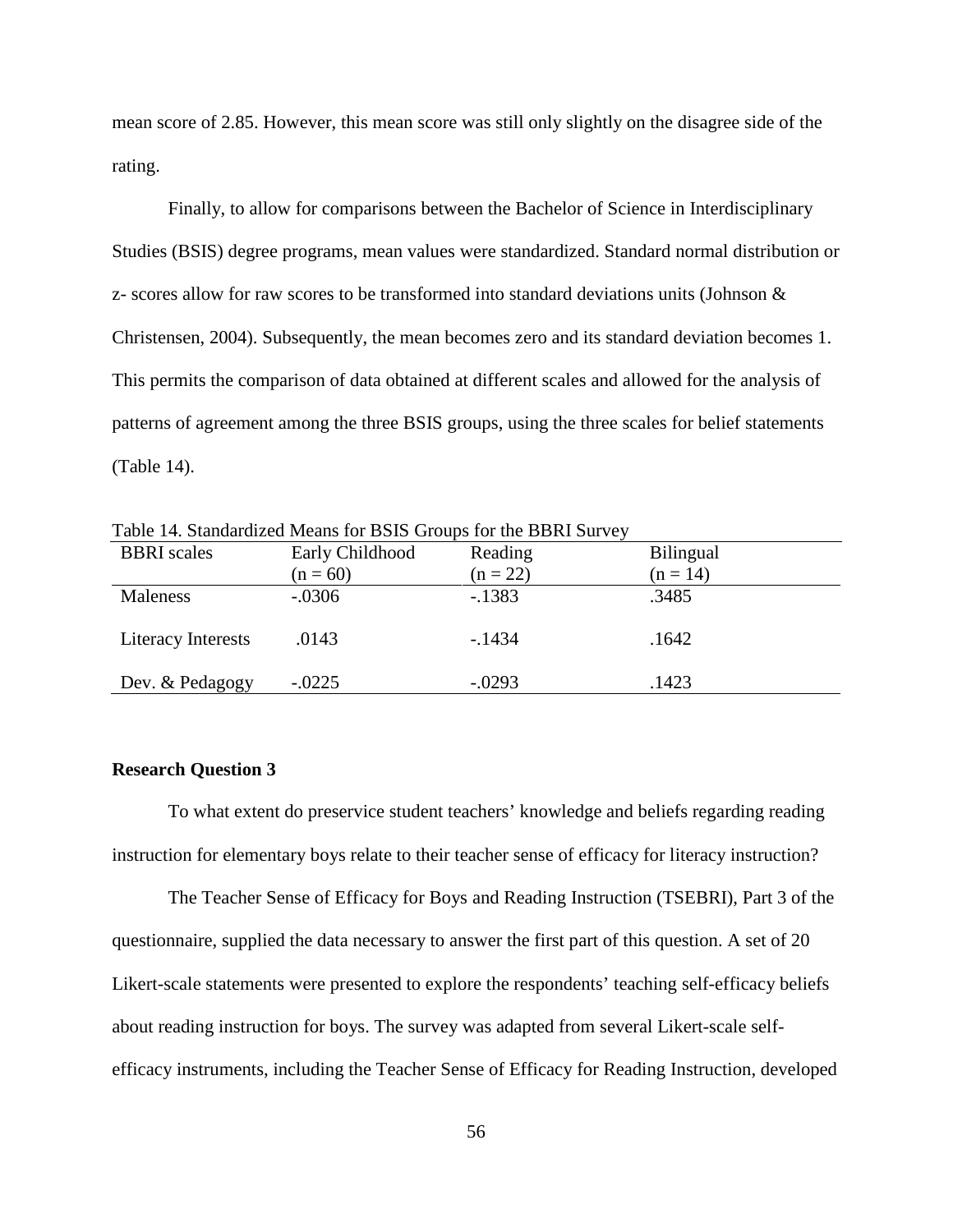by Dr. Tschannen-Moran and Dr. Johnson (2011). All surveys had demonstrated high reliability and validity. The language of the questions for the TSEBRI was modified to reflect the nature of the project as it referred to the student teachers' attitudes and beliefs about reading instruction and reading achievement for boys. As an example of an adaptation, an item such as: "To what extent can you recommend a variety of quality children's literature to the students in your room?" was changed to "To what extent can you recommend a variety of quality children's literature to the male students in your room?"

Ninety-seven (97) participants rated these statements; however, six sets of responses were excluded due to non-completion of this part of the questionnaire, resulting with a sample number of 91. A reliability analysis of the Teacher Sense of Efficacy for Boys Reading and Instruction (TSEBRI) and Cronbach's alpha test (Cronbach, 1951) produced a reliability coefficient of 0.93. Reliability values can range from 0 to 1, with higher values indicating greater reliability (Pallant, 2010, p. 6). Therefore, a reliability factor of 0.93 is considered excellent reliability. The original 2011 TSELI study findings revealed Cronbach's alpha= 0.96. A Confirmatory Factor Analysis using Principal Axis Factoring followed, examining items from the TSEBRI to determine whether results were consistent with the 2011 TSELI findings by Tschannen-Moran and Johnson (p. 756). Consistency was then determined between the study's modified TSELI, the Teacher Sense of Efficacy for Boys and Reading Instruction (TSEBRI) and Tschannen-Moran and Johnson's Teacher Sense of Efficacy for Literacy Instruction, the TSELI.

An Exploratory Factor Analysis was conducted to explore patterns of associations among the 20 TSEBRI items. Finding the one factor solution as the best choice, the results supported Tschannen-Moran and Johnson's 2011 study and a 2012 follow-up study, *A Study of Factors That Contribute to Preservice Teachers' Sense of Efficacy for Literacy Instruction* (Martin,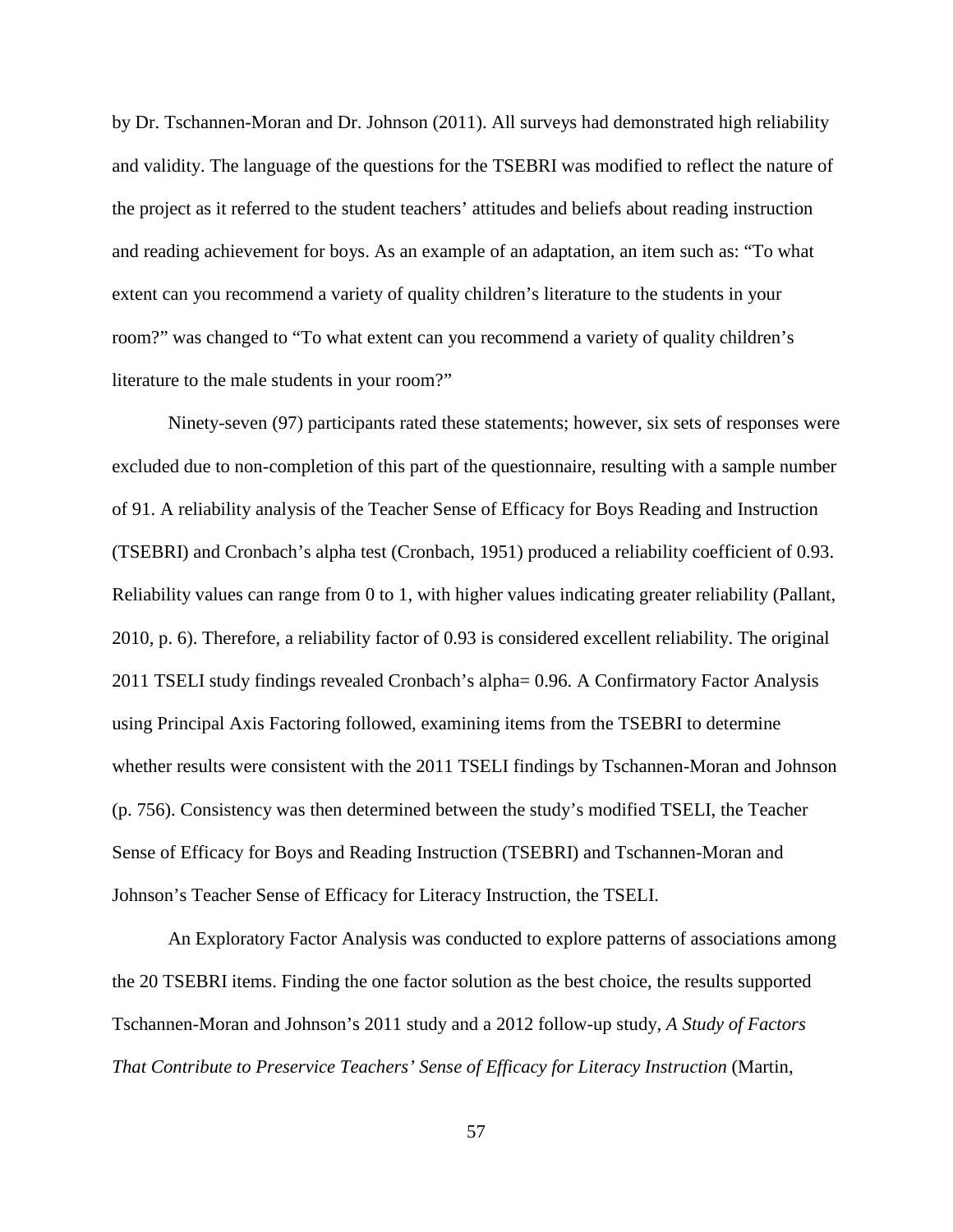2012). Tschannen-Moran and Johnson (2011) wrote that their findings suggest that "teacher selfefficacy is a multifaceted construct based on multiple subskills" (p. 756). Furthermore, Tschannen-Moran and Johnson (2011) determined that teacher self-efficacy in literacy instruction "can be considered an important set of skills that contribute to an overall set of selfefficacy beliefs among elementary teachers" (p. 756). Loadings from the one factor solution are presented in Table 15. All but three of the 20 items (factors 1, 3, 4) showed strong factor coefficients when the one factor analysis was performed. The remaining factor coefficients all fell within the range of .519 to .765 and explained 43% of the variance in the TSEBRI.

| Factor           | <b>Factor Coefficient</b> |  |
|------------------|---------------------------|--|
| $\mathbf{1}$     | .325                      |  |
| $\overline{2}$   | .519                      |  |
| $\mathfrak{Z}$   | .429                      |  |
| $\overline{4}$   | .470                      |  |
| $\mathfrak{S}$   | .562                      |  |
| 6                | .649                      |  |
| $\boldsymbol{7}$ | .684                      |  |
| $8\,$            | .558                      |  |
| 9                | .667                      |  |
| 10               | .649                      |  |
| 11               | .675                      |  |
| 12               | .725                      |  |
| 13               | .702                      |  |
| 14               | .763                      |  |
| 15               | .717                      |  |
| 16               | .765                      |  |
| 17               | .680                      |  |
| 18               | .585                      |  |
| 19               | .622                      |  |
| 20               | .754                      |  |
|                  |                           |  |

Table 15. Confirmatory Factor Analysis for the Teacher Sense of Efficacy for Boys and Reading Instruction (TSEBRI) – One Factor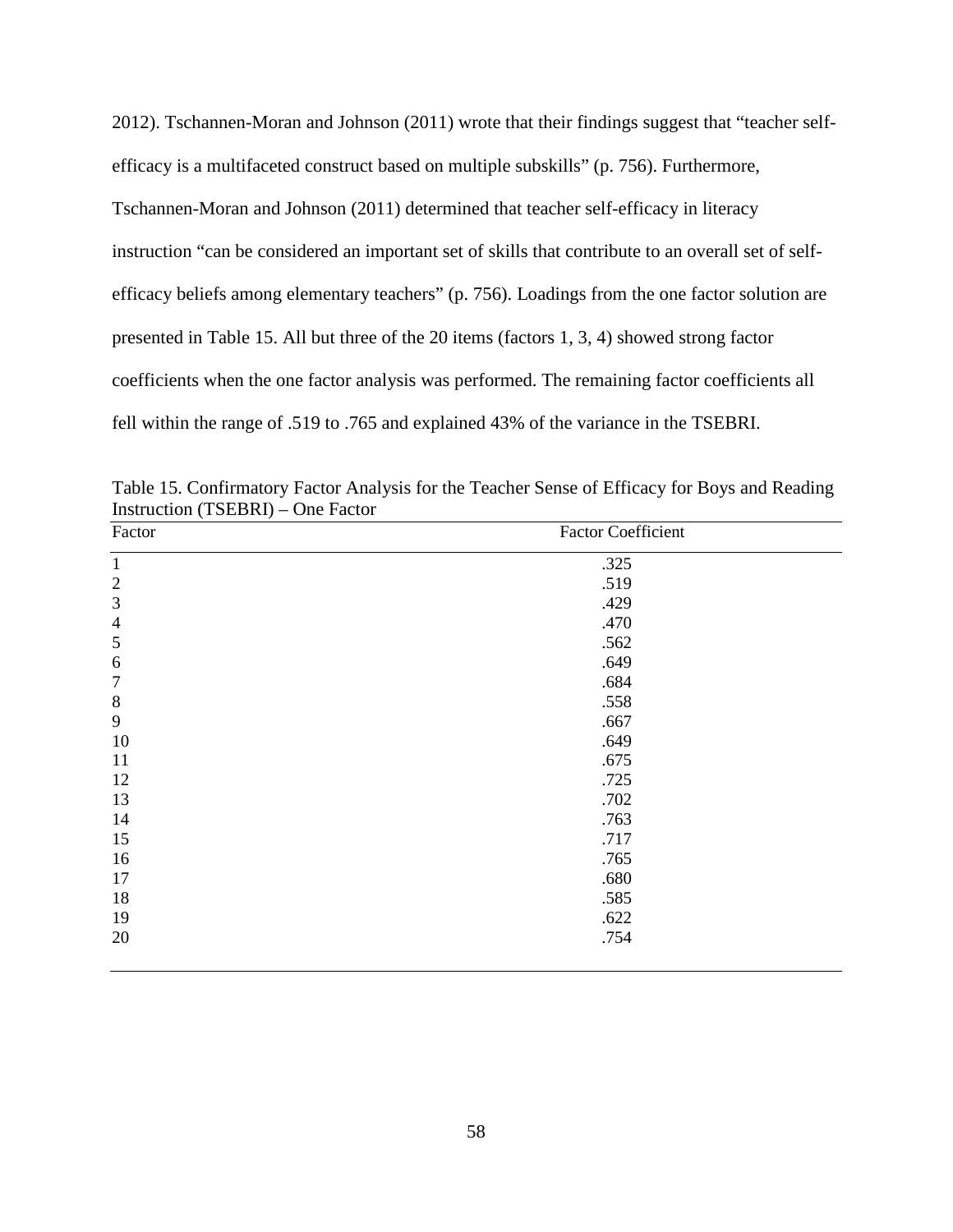Descriptive statistics, mean and standard deviation, were then calculated for each of the

20-item statements (Table 16). This allowed for a closer look at individual item ratings. The student teachers' agreement levels were the highest for TSEBRI statement number 10, "To what extent can you model effective reading strategies?" The mean average response to this question was 4.37. The statements that rated the lowest response means were items 3 and 4. These items asked, "To what extent can you adjust your reading strategies that you are using with your male students, based on ongoing formal assessments?" and "To what extent can you adjust your reading strategies you are using with your female students, based on ongoing formal assessments?" The response ratings mean for the male student statement was 3.67 and the response ratings mean for the female students were 3.64.

|    | <b>Statement</b>                                                                                                                        | <b>SD</b> | $\mathbf N$ | Mean |  |
|----|-----------------------------------------------------------------------------------------------------------------------------------------|-----------|-------------|------|--|
| 1. | To what extent can you use a student's oral reading                                                                                     |           |             |      |  |
|    | mistakes as an opportunity to teach effective reading<br>strategies?                                                                    | 3.84      | .87         | 91   |  |
| 2  | How much can you do to control a student who is                                                                                         | 3.65      | .77         | 91   |  |
|    | dominating a literary discussion.                                                                                                       |           |             |      |  |
| 3. | To what extent can you adjust your reading strategies<br>you are using with your male students, based on ongoing<br>formal assessments? | 3.67      | .90         | 91   |  |
| 4. | To what extent can you adjust your reading strategies you                                                                               | 3.64      | .86         | 91   |  |
|    | are using with your female students, based on ongoing<br>formal assessments?                                                            |           |             |      |  |
| 5. | How well can you meet the needs of struggling female<br>readers?                                                                        | 4.12      | .73         | 91   |  |
| 6. | How well can you meet the needs of struggling male<br>readers?                                                                          | 4.02      | .82         | 91   |  |
| 7. | To what extent can you provide your students with<br>opportunities to apply their prior knowledge to reading<br>tasks?                  | 4.05      | .84         | 91   |  |
| 8. | To what extent can you help your male students monitor<br>their own use of reading strategies?                                          | 3.89      | .72         | 91   |  |
| 9. | To what extent can you help your female students monitor<br>their own use of reading strategies?                                        | 3.88      | .79         | 91   |  |
|    | 10. To what extent can you model effective reading strategies?                                                                          | 4.37      | .73         | 91   |  |
|    | 11. To what extent can you provide specific, targeted feedback                                                                          | 4.18      | .78         | 91   |  |
|    | to students' during oral reading?                                                                                                       |           |             |      |  |

Table 16. Means and Standard Deviations for the 20 Teacher Sense of Efficacy for Boys and Reading Instruction (TSEBRI) Statements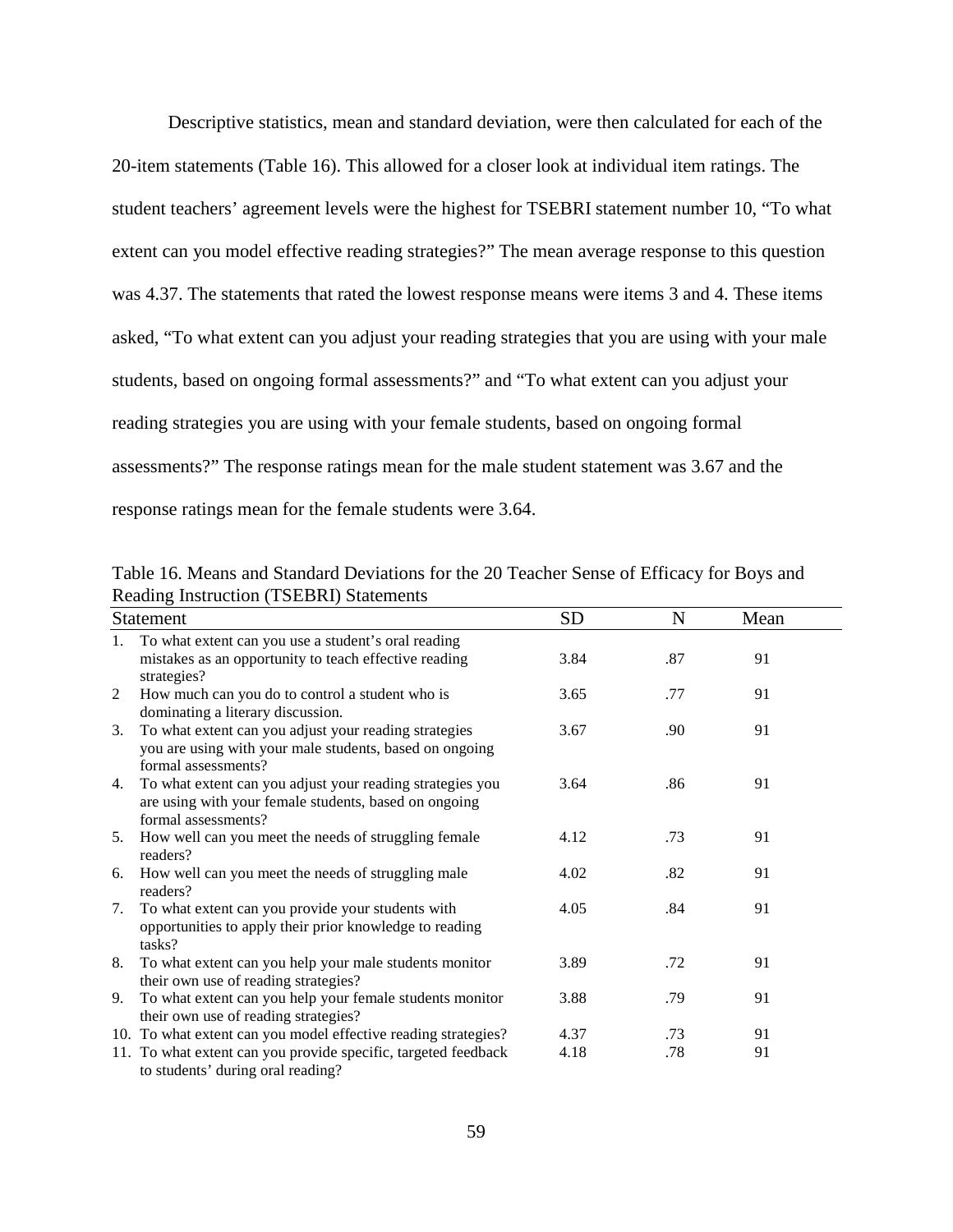Table 16 (continued)

| <b>Statement</b>                                                                                                                        | <b>SD</b> | N   | Mean |  |
|-----------------------------------------------------------------------------------------------------------------------------------------|-----------|-----|------|--|
| 12. To what extent can you recommend a variety of quality<br>children's literature to the male students in your room?                   | 4.04      | .83 | 91   |  |
| 13. To what extent can you recommend a variety of quality<br>children's literature to the female students in your room?                 | 4.15      | .77 | 91   |  |
| 14. How well can you motivate the male students in your<br>room who show low interest in reading?                                       | 4.04      | .80 | 91   |  |
| 15. How well can you motivate the female students<br>in your room who show low interest in reading                                      | 4.12      | .79 | 91   |  |
| 16. How well are you able to adjust your reading<br>materials to the proper reading level for individual<br>students?                   | 4.11      | .80 | 91   |  |
| 17. To what extent can you get the male students in your room<br>to talk with each other in class about books they are reading?         | 4.03      | .81 | 91   |  |
| 18. To what extent can you get the female students in your<br>room to talk with each other in class about books they<br>are reading?    | 4.08      | .75 | 91   |  |
| 19. How well are you able to adjust your reading instructional<br>materials to ensure your male students see the value<br>in reading?   | 3.91      | .85 | 91   |  |
| 20. How well are you able to adjust your reading instructional<br>materials to ensure your female students see the value in<br>reading? | 3.99      | .81 | 91   |  |
| <b>TOTAL</b>                                                                                                                            | 3.99      | .52 | 91   |  |

Next, a comparison involving the three Bachelor of Science in Interdisciplinary Studies (BSIS) degree programs was performed to allow analysis for each BSIS group's overall item ratings for the efficacy statements (Table 17). Interpretation for Table 17 was as follows: The overall mean for the student teachers' responses for the TSEBRI survey was 3.99. For those student teachers participating in the Early Childhood (EC) BSIS delivery system, response scoring for their teacher sense of efficacy beliefs about reading instruction for boys placed their mean scores at 4.01. For those student teachers participating in the Reading (RDG) BSIS delivery system, response scoring for their teacher sense of efficacy beliefs about reading instruction for boys also placed at 4.01. For those student teachers participating in the Bilingual (BIL) BSIS delivery system, the response scores fell slightly below the overall mean at 3.86. This group's ratings had a slightly less positive level than the first two groups. However, all three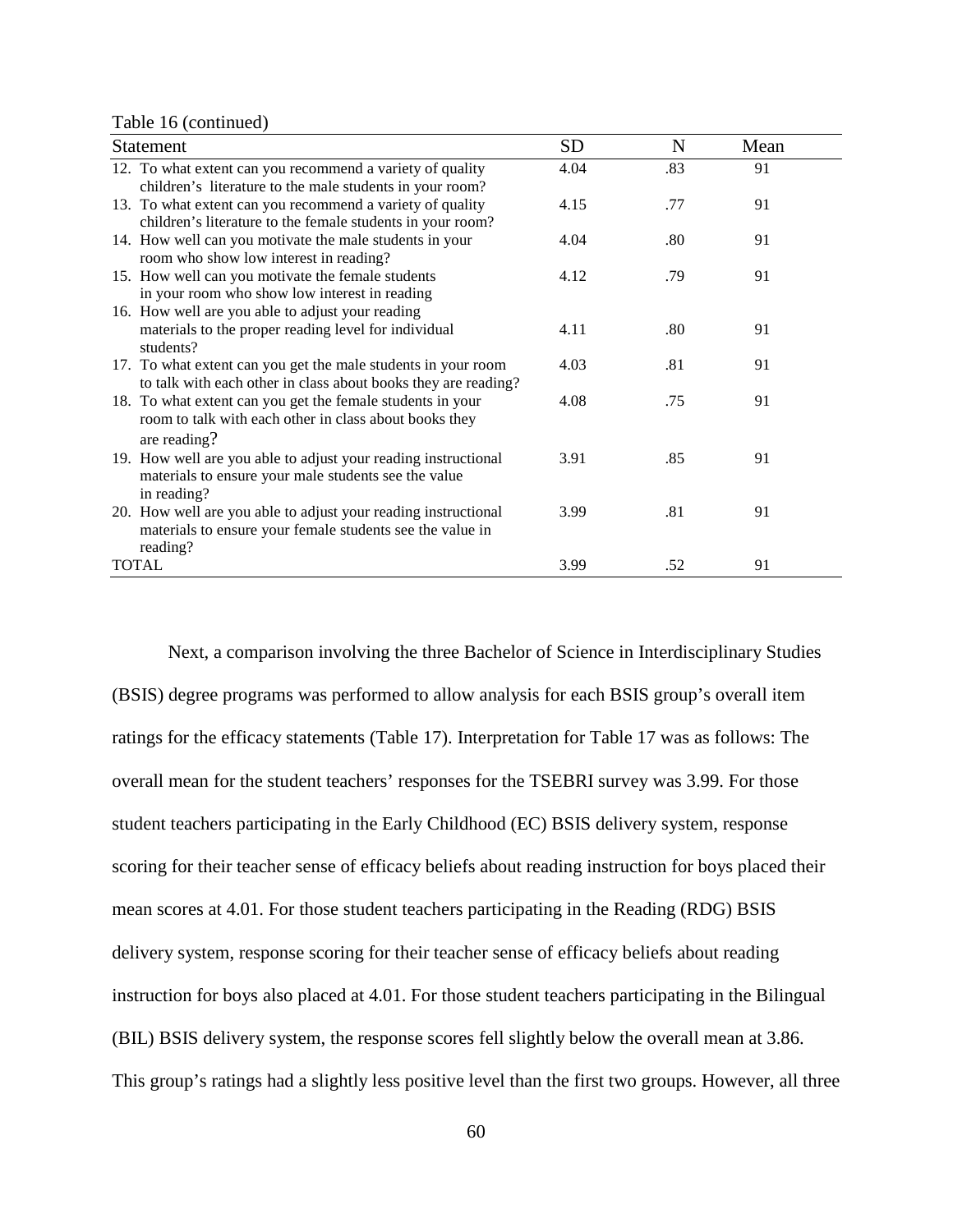BSIS groups response means fell higher than the neutral 3, indicating a higher degree of perceived self-efficacy for reading instruction for boys.

| Table 17. Means and Standard Deviations for BSIS Groups for the TSEBRI Survey |    |      |     |  |  |
|-------------------------------------------------------------------------------|----|------|-----|--|--|
| <b>BSIS</b>                                                                   | N  | Mean | SD  |  |  |
| Early Childhood                                                               | 56 | 4.01 | .46 |  |  |
| Reading                                                                       | 22 | 4.01 | .54 |  |  |
| <b>Bilingual</b>                                                              | 13 | 3.86 | .71 |  |  |
| Total                                                                         | 91 | 3.99 | .52 |  |  |

Table 17. Means and Standard Deviations for BSIS Groups for the TSEBRI Survey

## **Multiple Regression Analysis**

The last step in the data analysis process was to perform a multiple regression analysis. Multiple regression analysis research permits the examination of the influence of each of the predictor variables on a criterion variable in a given model (Field, 2009). Multiple regression analyses do not, necessarily, imply causation; however, relationships and associations may be used for predictive purposes. A Hierarchical Multiple Regression analysis was conducted to examine potential factors that predict the student teacher sense of efficacy for literacy instruction for boys (Table 18). The regression analysis was used to examine the extent that student teachers' literacy knowledge and beliefs corresponded with their teaching self-efficacy levels for teaching elementary boys to read. The measure of the teachers' sense of efficacy for literacy instruction (SE) was the dependent variable. Besides knowledge and beliefs, the following predictor variables were considered: BSIS Instructional Delivery Systems, age, ethnicity, and experience. Instead of the measure of Beliefs, the three beliefs subscales, Maleness, Literacy Interests, and Development and Pedagogy, were considered as predictor variables (Figure 1).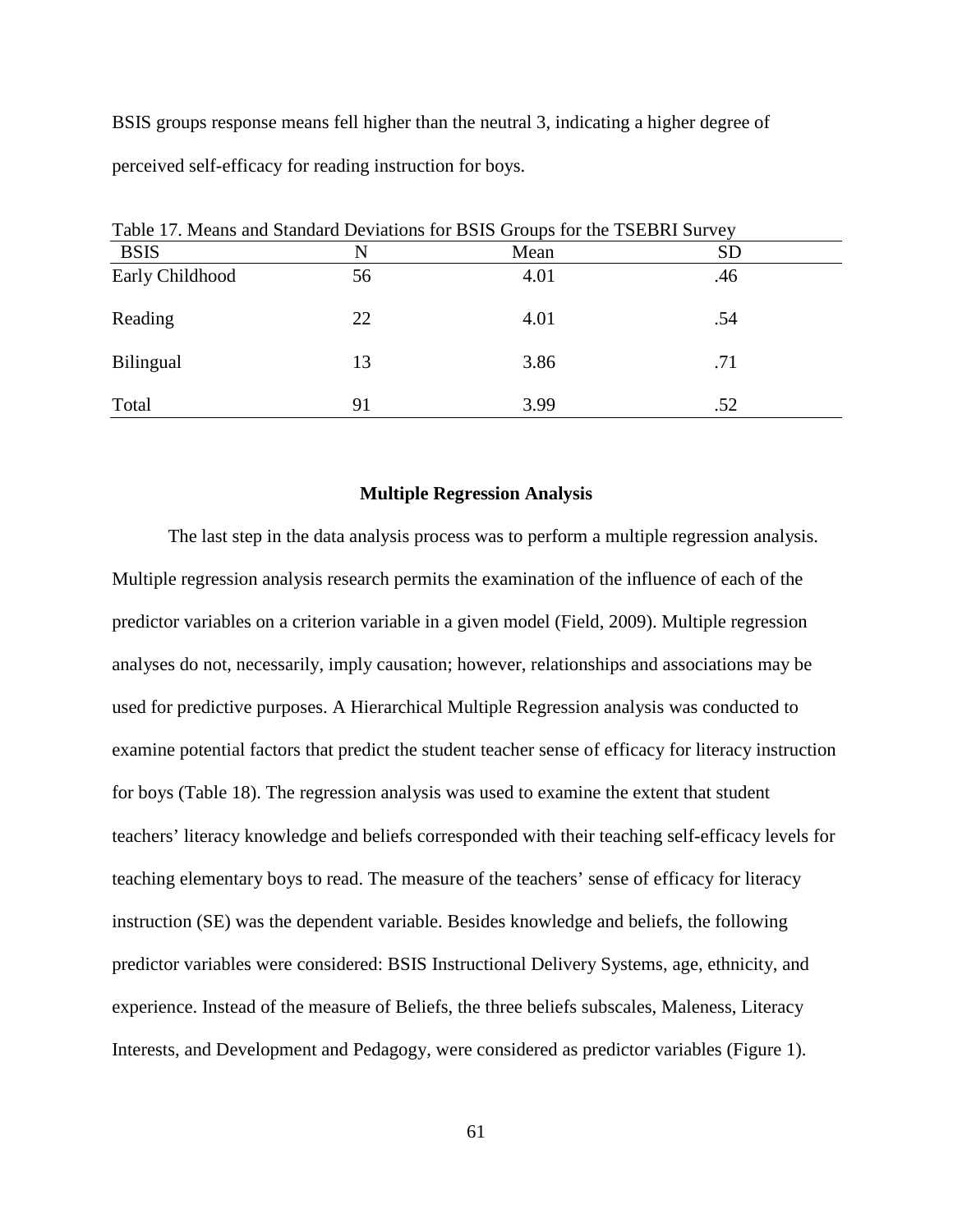# **Predictor Variables**



*Figure 1*. Initial Multiple Regression Predictor Variables Model for the Teacher Sense of Efficacy for Literacy Instruction for Boys' Relationship Comparison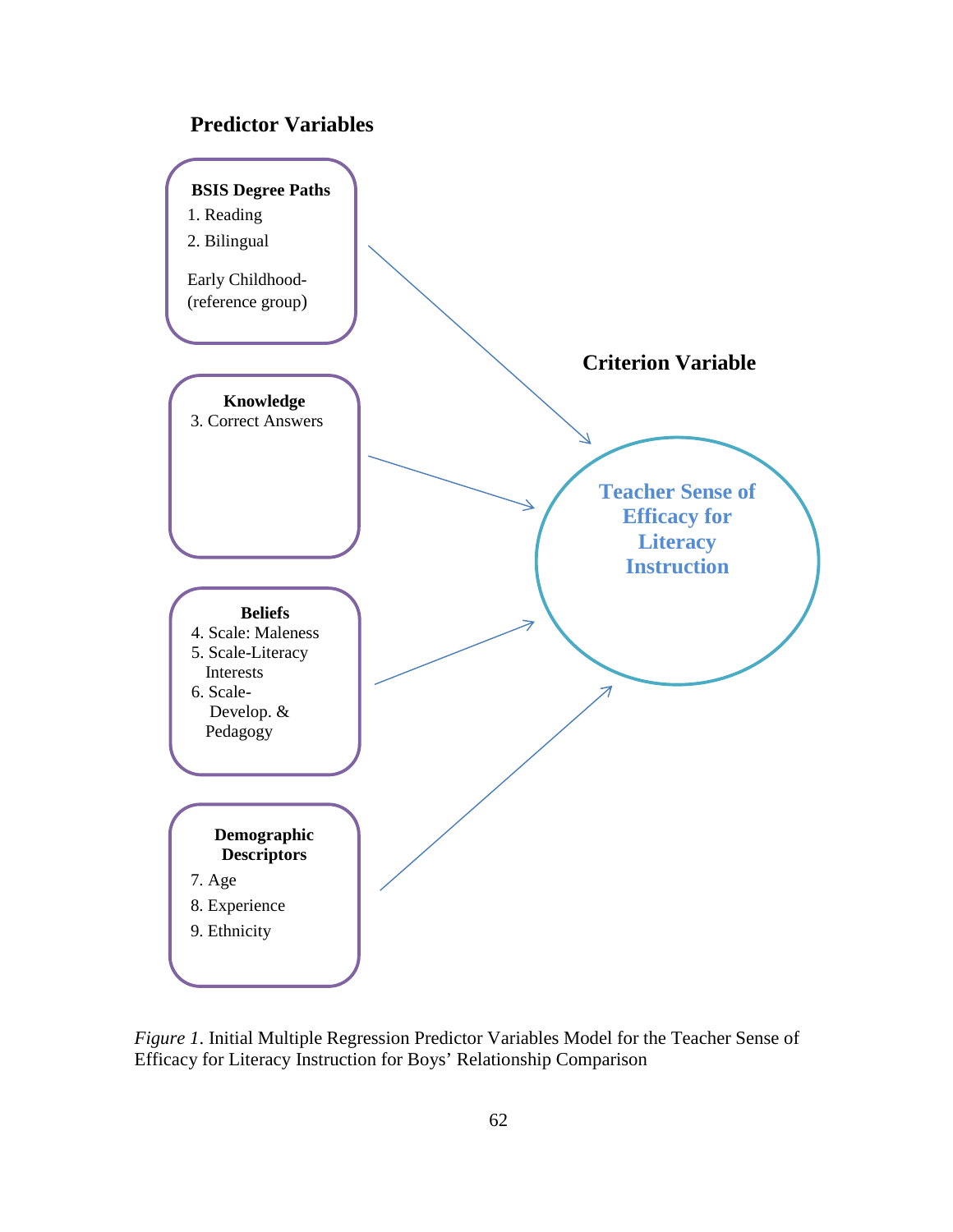The original sample of 97 participants was reduced to 91 because of missing values. A sample of 90 participants allowed for, at the most, six predictor variables. An acceptable standard requires 15 participants per predictor variable (Field, 2009). Of the nine possible predictor variables, six were chosen. These six predictors were selected based on the information required to answer Research Question 3. The six predictors were: correct knowledge scores, beliefs scales (maleness, literacy interests, and development and pedagogy), and two BSIS variables (Figure 2).



*Figure 2*. Final Multiple Regression Predictor Variables Model for the Teacher Sense of Efficacy for Literacy Instruction for Boys' Relationship Comparison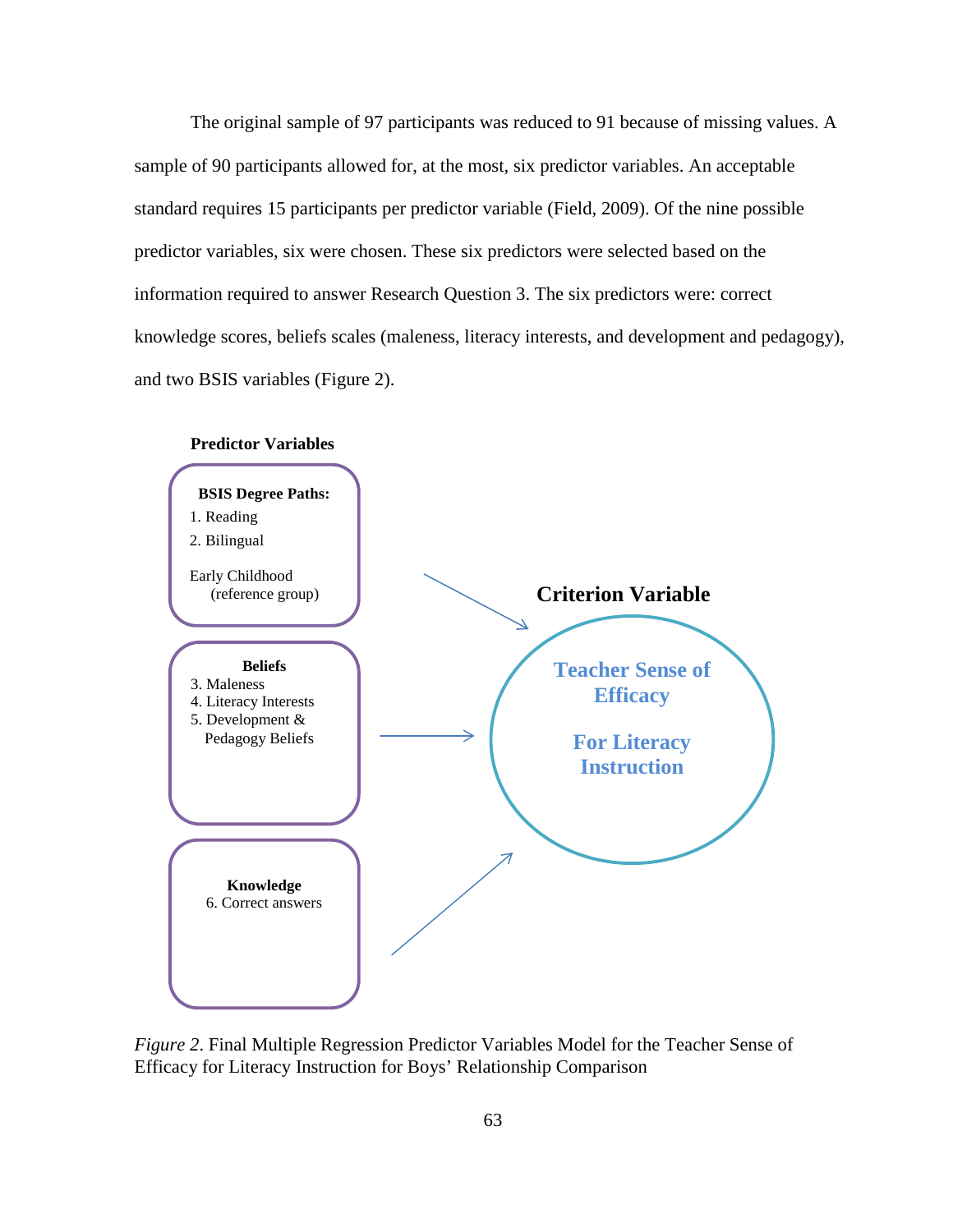The predictor variables were examined before entry into the regression analysis. First, two transformations of predictor variables were performed. Two dummy variables were created from the three BSIS Instructional Delivery Systems variable (EC, Reading, and BIL). The first dummy variable (BSIS 1) was coded as  $EC = 0$ , Reading  $= 1$ , and BIL  $= 0$ . Similarly, the second dummy variable (BSIS 2) was coded as  $EC = 0$ , Reading = 0, and BIL = 1. Summed scores were used for all continuous predictor variable scores. The summed scores for correct knowledge and beliefs scales (maleness, literacy interests, and development and pedagogy) were examined for normality. Based on normality plots and the Shapiro-Wilk test for normality, the distribution of the correct knowledge scores was found to violate the normality assumption. A Square Root reflective transformation of the correct knowledge scores was performed. The normality plots and the Shapiro-Wilk test indicated that the distribution of the transformed correct knowledge scores was acceptable. Therefore, the two BSIS dummy variables and the transformer summed correct knowledge scores replaced the BSIS and the summed correct knowledge scores in the regression analysis.

Second, bivariate correlations between the outcome measure (SE) and each of the predictor variables were computed and ranked from highest to lowest. Table 18 presents the ranked bivariate correlations between the nine predictor variables and self-efficacy.

Third, the data were examined for influential cases and outliers. Influential cases are suspected when Cook's Distance values are greater than 1.00. For this data, the range of the Cook's Distance values was 0.00 to 0.14. Therefore, no influential cases were detected. The critical Centered Leverage Value (CLV) was computed using the following formula:  $[(3*P)/n]$ , where P = number of predictors plus one and n = 90. For this data, critical Centered Leverage Value  $(CLV) = [(3*7)/90] = 0.23$ . The actual CLV ranged from .01 to 0.30.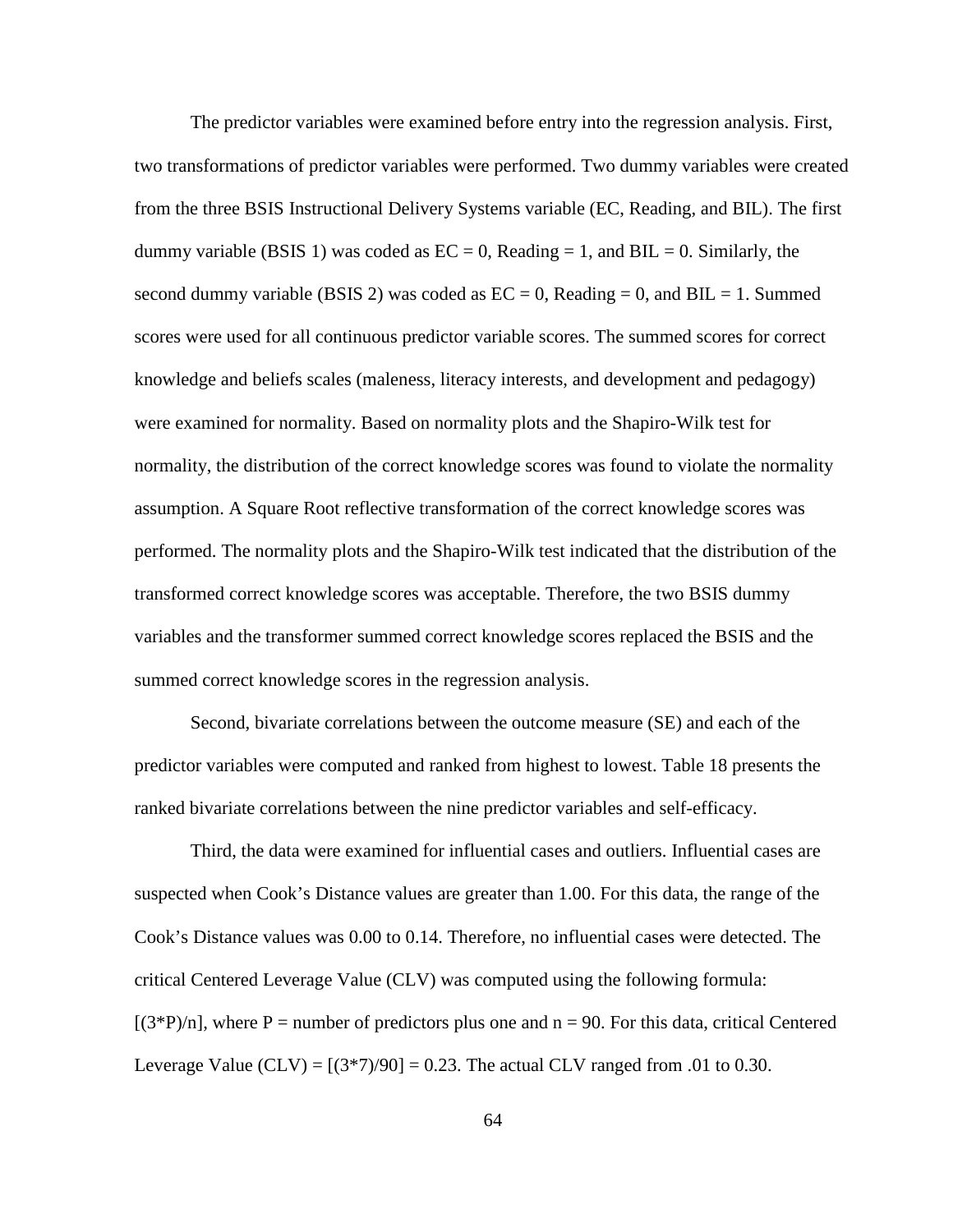Therefore, at least one outlier on the set of predictors was detected. Futher examination of the data indicated that only one case was identified as an outlier. This case was not removed because one case out 90 cases is a very small percentage and should not adversly influence the results. Cases were examined for outliers on the outcome measure (SE). The range of the standardized residuals was -2.22 to 2.16. Because no standardized residual was smaller than -3.00 or larger than 3.00, no outliers on the outcome measure were detected.

| Variable                                              | $\mathbf{r}$ | $\boldsymbol{P}$ | $r_{pb}$ | $\boldsymbol{p}$ |  |
|-------------------------------------------------------|--------------|------------------|----------|------------------|--|
| $Sum -$<br>Transformed<br>Knowledge<br>Correct scores | $-.280**$    | .004             |          |                  |  |
| Sum -Maleness                                         | $.213*$      | .022             |          |                  |  |
| Ethnicity                                             |              |                  | $-.204$  | .060             |  |
| Sum-Literacy<br><b>Interests Beliefs</b>              | .134         | .103             |          |                  |  |
| Experience                                            |              |                  | .111     | .293             |  |
| BSIS-2 (BIL/EC)                                       |              |                  | $-.105.$ | .163             |  |
| Age                                                   |              |                  | .057     | .589             |  |
| BSIS <sub>1</sub><br>(RDG/EC)                         |              |                  | .015     | .445             |  |
| Sum-<br>Development &<br>Pedagogy Beliefs             | $-.010$      | .462             |          |                  |  |

Table 18. Ranked Bivariate Correlations Between Predictor Variables and the TSEBRI

\*Correlation is significant at the 0.05 level (2-tailed).

\*\*Correlation is significant at the 0.01 level (2-tailed).

The six predictor variables were entered into the regression equation based on the rankings shown on Table 19. The R Square change is the amount of variance in the outcome measure explained by a predictor, its uniqueness. The transformed correct knowledge scores variable was entered first and accounted for 7.85% of the variation in Teacher's Self-Efficacy (SE) and was statistically significant,  $F(1, 88) = 7.49$ ,  $p < .01$ . Maleness was entered second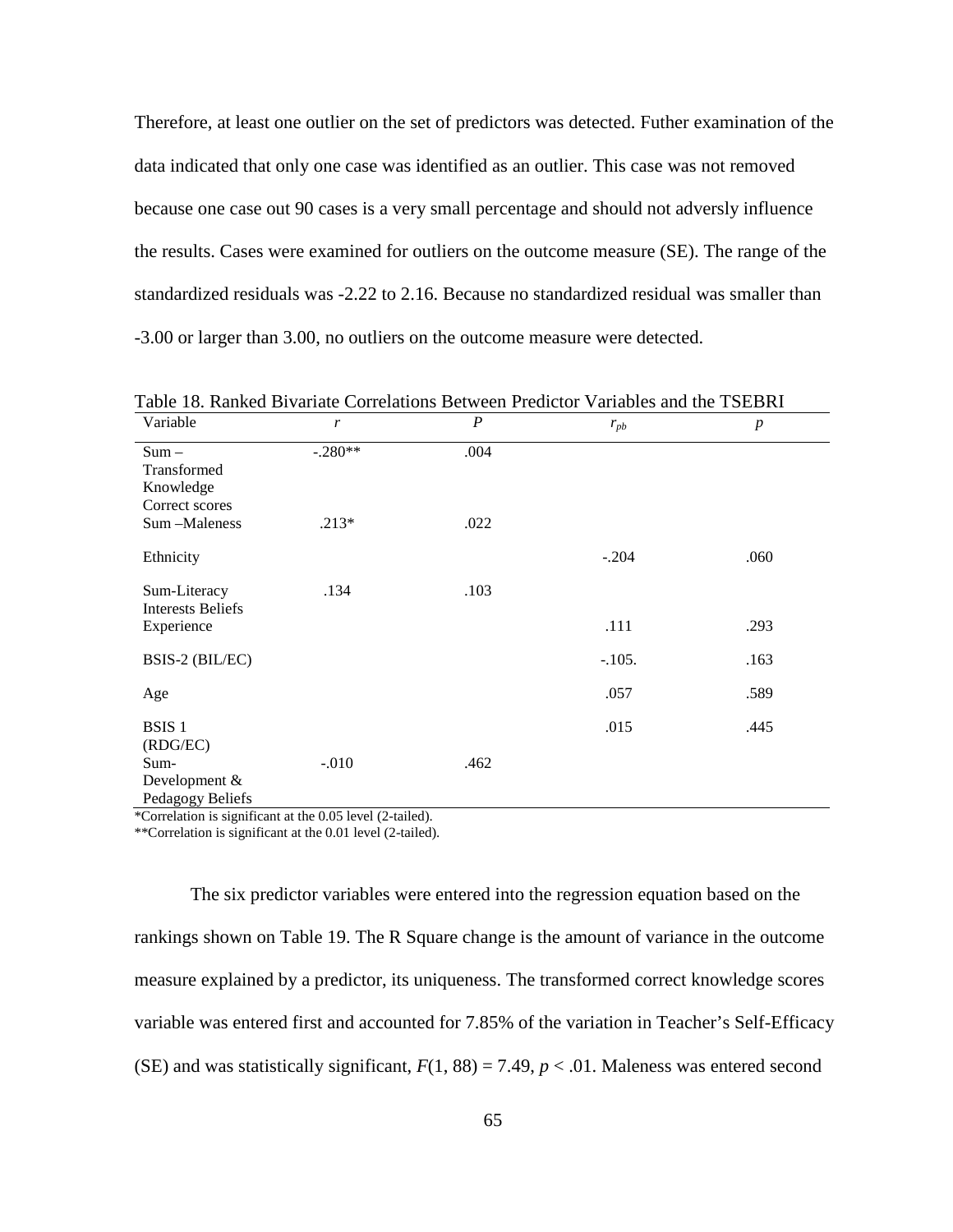and accounted for 1.69% of the variation in SE and was not statistically significant,  $F(1, 87) =$ 1.62,  $p = .21$ . Literacy Interests was entered third and accounted for 0.00% of the variation in SE and was not statistically significant,  $F(1, 86) = 0.00$ ,  $p = .98$ . BSIS 2 (BIL) was entered fourth and accounted for 1.36% of the variation in SE and was not statistically significant, *F*(1,  $85$ ) = 1.30,  $p = 0.26$ . BSIS 1 (Reading) was entered fifth and accounted for 0.08% of the variation in SE and was not statistically significant,  $F(1, 84) = 0.07$ ,  $p = .79$ . Development and Pedagogy was entered last and accounted for 0.83% of the variance in SE and was not statistically significant,  $F(1, 83) = 0.78$ ,  $p = .38$ . The six predictor model accounts for 11.81% of the variation in SE. Table 19 reveals the results of the unique contribution of each predictor variable.

| Teachers Self-Ellicacy |     |       |            |          |        |  |
|------------------------|-----|-------|------------|----------|--------|--|
| Predictor              | R   | $R^2$ | Uniqueness | F Change | p      |  |
| Correct Knowledge      |     |       |            |          |        |  |
| Scores (Transformed)   | .28 | .08   | 7.85%      | 7.49     | < 0.01 |  |
| Maleness               | .31 | .10   | 1.69%      | 1.62     | .21    |  |
| Literacy Interests     | .31 | .10   | $0.00\%$   | 0.00     | .98    |  |
| BSIS (BIL)             | .33 | .11   | 1.36%      | 1.30     | .26    |  |
| <b>BSIS</b> (Reading)  | .33 | .11   | 0.08%      | 0.07     | .79    |  |
| Development and        |     |       |            |          |        |  |
| Pedagogy               | .34 | .12   | 0.83%      | 0.78     | .38    |  |

Table 19. Unique Contributions of the Predictor Variables in Explaining the Variation in Teachers' Self-Efficacy

Results of the regression analysis were then interpreted in a second manner. Table 20 presents the regression coefficient information. The coefficients yield the prediction equations. The coefficients labeled "Estimate" are the unstandardized coefficients and the ones labeled "Beta" are the standardized coeeficients. These coefficients indicate the direction and strength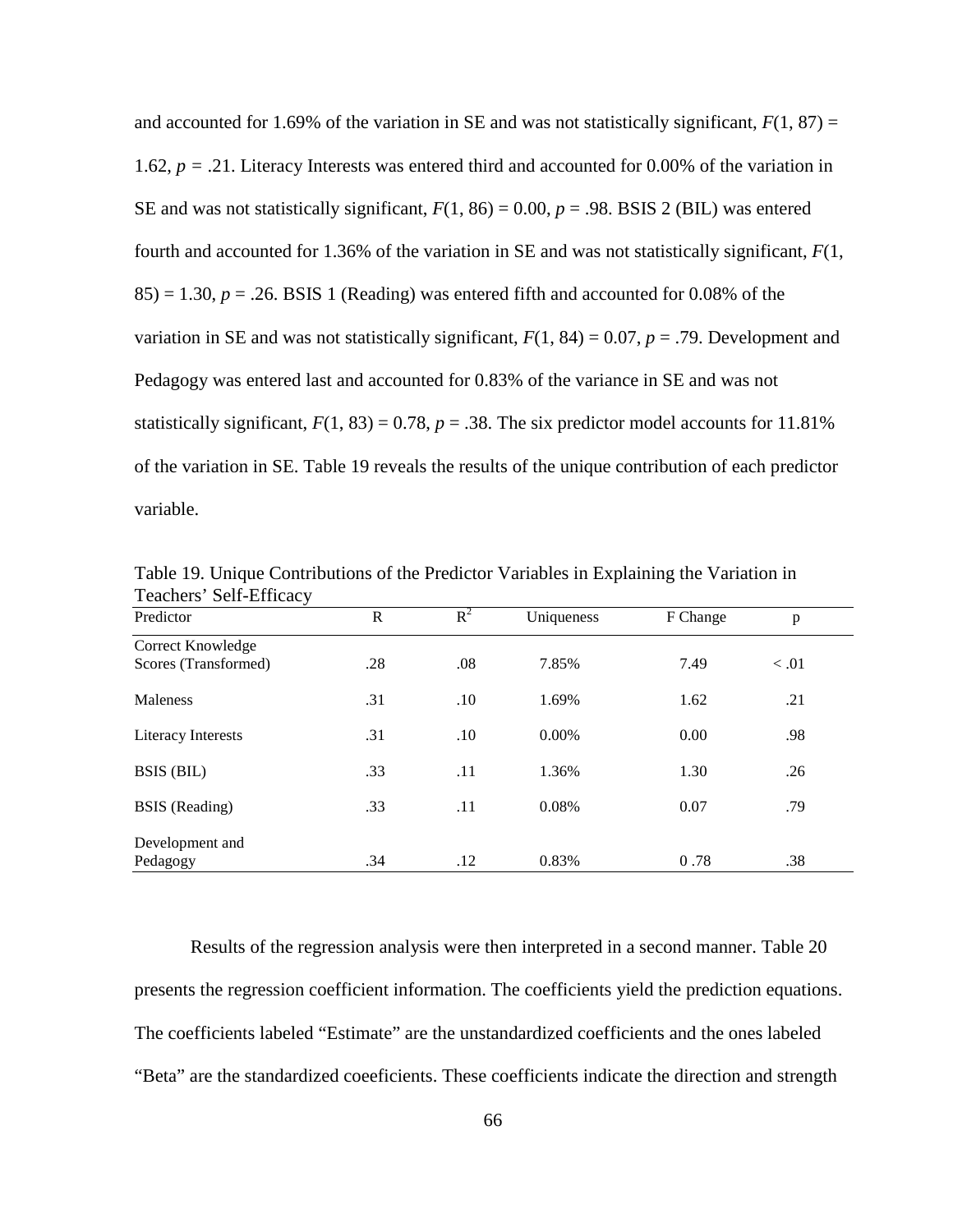of the relationship between each predictor variable and the outcome measure, while controlling the effects of all other predictors. Althougth both set of coefficients predict the outcome measure (SE), the standardized coefficients are more interpretable because the predictor and outcome measure are standardized to a mean of 0 and a standard deviation of 1 (Green & Salkind, 2003).

| Predictor             | Estimate | <b>STD</b> Error | <b>B</b> eta |         | p      | VIF  |
|-----------------------|----------|------------------|--------------|---------|--------|------|
| Constant              | 81.39    | 11.03            |              | 7.38    | < .001 |      |
| Correct Knowledge     |          |                  |              |         |        |      |
| Scores (Transformed)  | $-4.01$  | 2.35             | $-.20$       | $-1.71$ | .09    | 1.28 |
| Maleness              | .64      | .41              | .20          | 1.56    | .12    | 1.56 |
| Literacy Interests    | .11      | .35              | .04          | .31     | .76    | 1.46 |
| BSIS (BIL)            | $-3.83$  | 3.17             | $-.13$       | $-1.21$ | .23    | 1.10 |
| <b>BSIS</b> (Reading) | $-.54$   | 2.58             | $-.02$       | $-0.21$ | .84    | 1.08 |
| Development and       |          |                  |              |         |        |      |
| Pedagogy              | $-.39$   | .44              | $-.11$       | $-0.89$ | .38    | 1.43 |

Table 20. Estimate of Regression Coefficients for the Predictor Variables

Using the single predicted model, the:

*Predicted*  $Z_{SE}$  = -.28  $Z_{Transformed\ Correct\ Knowledge\ Score}$  = -.28 (-1.23) = 0.34 and

Predicted SE = mean + (*Predicted*  $Z_{SE}$ <sup>\*</sup> standard deviation) = 79.87 + (0.34 \* 10.39)

 $= 83.40$ 

Results indicated that for this example, both models yielded a good prediction of the observed SE (80). The single preditor model was not as accurate as the six predictor model, but the simpler model was less complex and avoided having to gather data for the other five predictors.

After reviewing the results of the two regression examples, two final issues should be addressed. First, the issue of multicollinearity could have caused the six predictor model to predict a similar value for SE as the single predictor model. Multicollinearity can adversly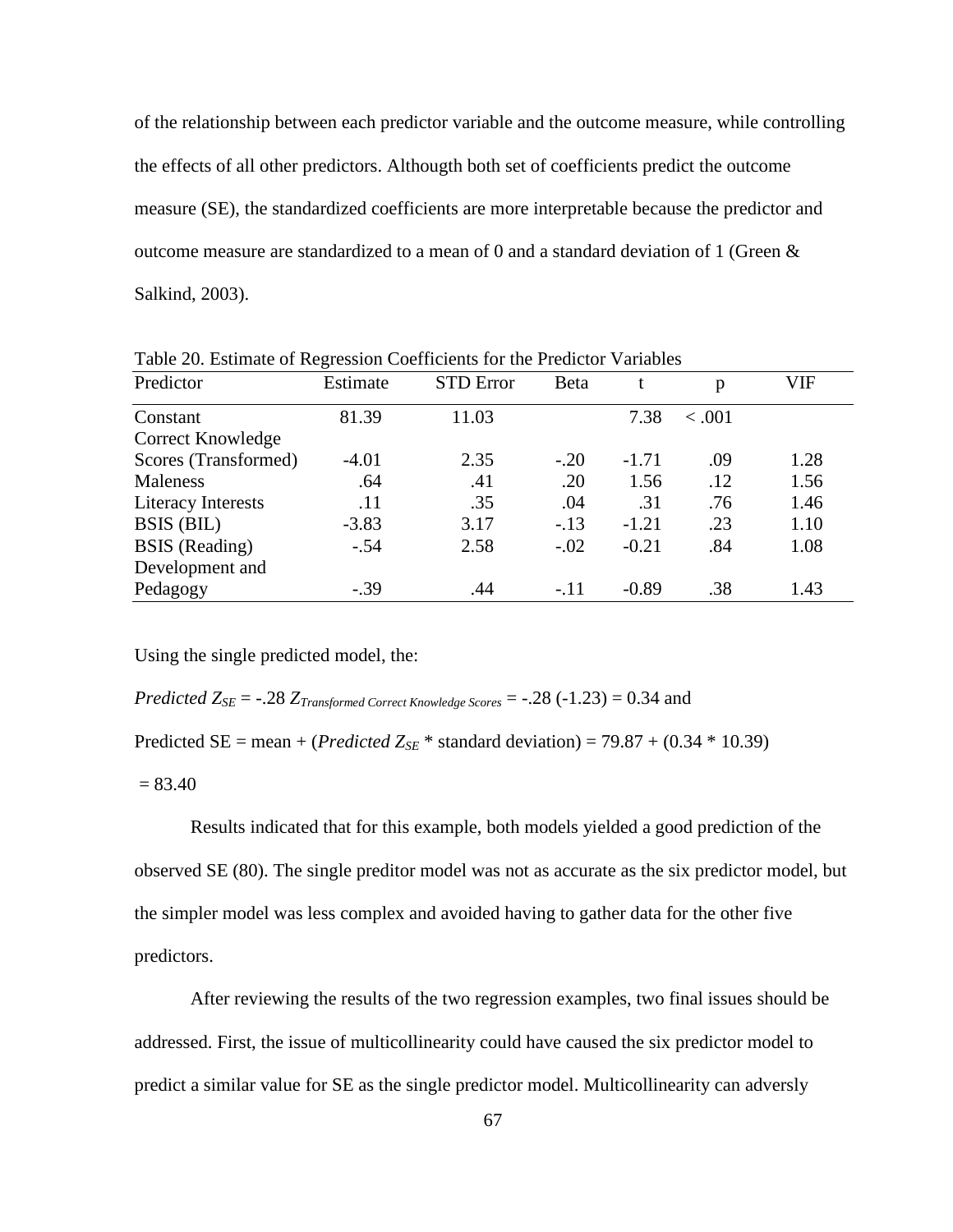affect results of a regression analysis. Multicollinearity can exist when predictor variables are moderately to highly intercorrelated and they may provide the same information about the outcome measure (Mertler & Vannatta, 2005). Variance Inflation Factor indicates the strength of the linear relationship between a given predictor and remaining predictors (Stevens, 1992). The Variance Inflation Factor (VIF) for each predictor variable is shown in Table 20. All predictor variables have VIF values greater than 1.00, but none are close to a value of 10.00, which is considered problematic (Stevens, 1992). The VIF values for Maleness (1.56), Literacy Interests (1.46), and Development and Pedagocy (1.428) are the highest of all predictors. Recall that the unique contribution of Literacy Interests and Development and Pedagogy were only 0.00% and 0.83%, respectively. On the other hand, the unique contribution of Maleness was 1.69%. The possibility exists that Literacy Interests and Development and Pedagogy provided much of the same information that Maleness provided. In addition, as shown on Table 18 the correlations between Literacy Interests and BSIS 2 (BIL), and Self-Efficacy (SE) were .134 and -.105, respectivily, while, the unique contribution of BSIS 2 (BIL) was 1.36%. Second, the issue of parsimony should be addressed. When evaluating and selecting a good set of predictor variables, a parsimonious solution should be given more weight. That is, a simpler solution with fewer variables should be considered better than a more complex solution with many variables (Mertler & Vannatta, 2005). The results of the regression analysis indicated that the student teachers' sense of efficacy for boy's reading instruction could be predicted by the number of correct answers on the Knowledge About Boys and Reading Instruction Survey (KBRI). Additionally, the student teachers' ratings of the Beliefs scale *Maleness* could be considered a small contributor.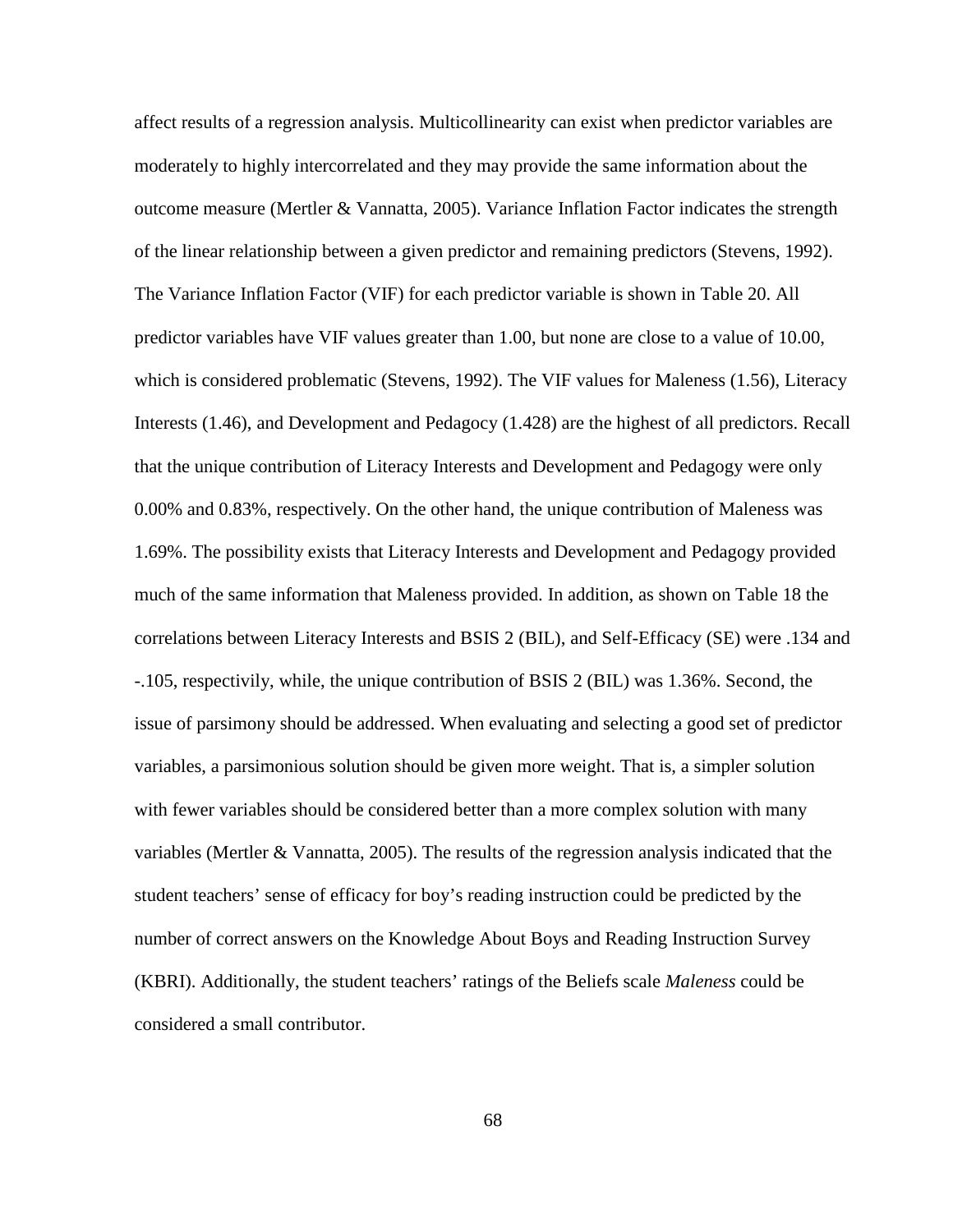#### **Summary**

This study investigated the relationship between preservice teachers' knowledge and beliefs and their teachers' sense of efficacy for literacy instruction for boys as well as the impact of the student teachers' focus for their Bachelor of Science in Interdisciplinary Studies (BSIS) degree. The development of the Student Teachers' Knowledge, Beliefs and Teacher Sense of Efficacy Concerning Boys and Reading Questionnaire was detailed along with a description of the study participants.

Findings from the study indicated that the teacher sense efficacy for literacy instruction did not significantly differ across the three Bachelor of Science in Interdisciplinary Studies (BSIS) degree plans for the elementary level teacher. However, the multiple regression analysis did find that the number of correct answers of the knowledge survey and their beliefs about males in the classroom were an influence on the level of efficacy the preservice teachers assumed about their teaching sense of literacy instruction for boys included.

This chapter presented the results of the study. The next and final chapter presents the research findings and their relationship to previous investigations. In addition, the final chapter discusses the implications of these findings for literacy teaching and learning for elementary boys.

69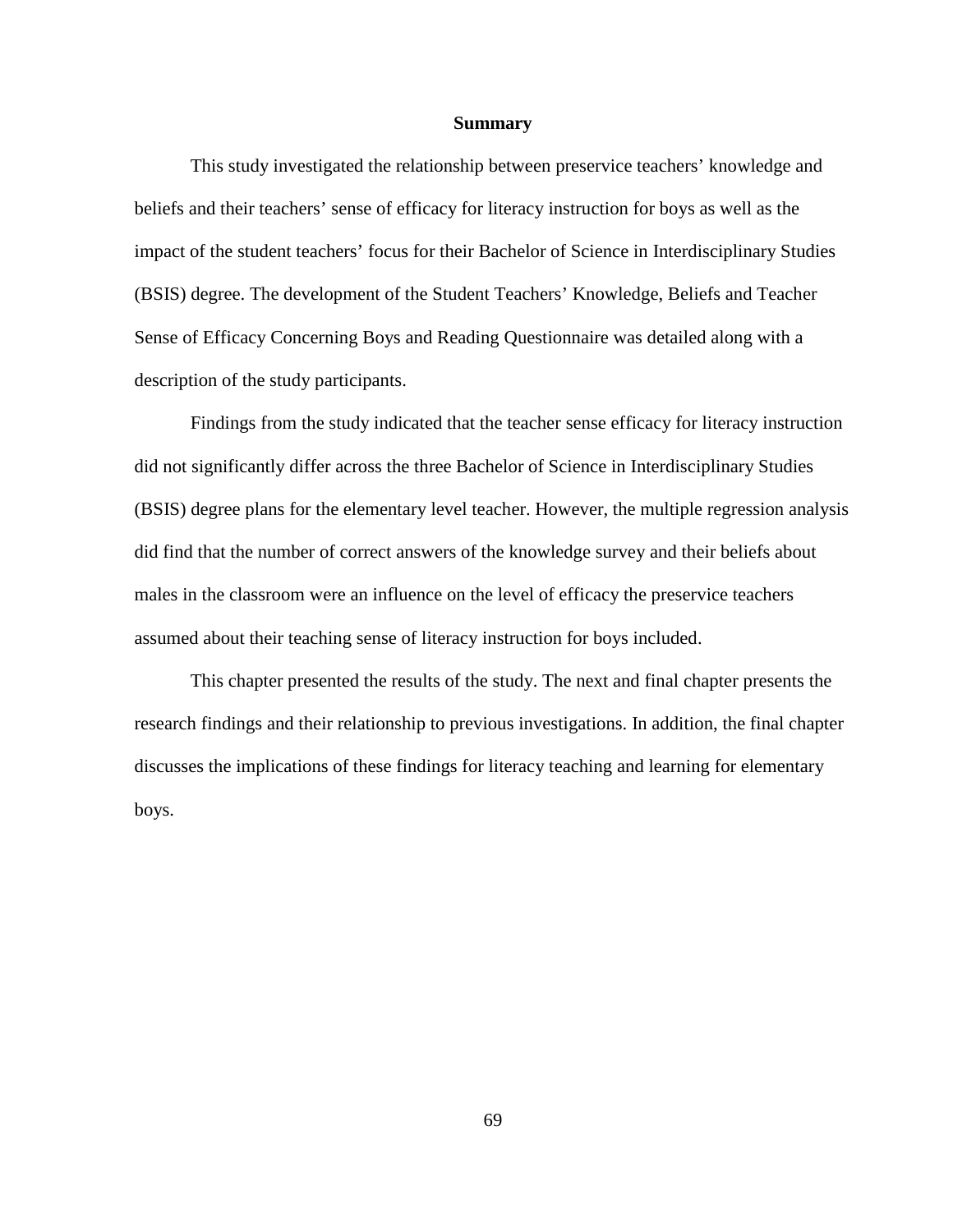#### **CHAPTER V**

# **SUMMARY AND CONCLUSIONS**

## **Introduction**

The persistent debate surrounding the topic of boys' underachievement in reading was the motivation for this study. It is in the elementary grades that the joy for reading begins to develop in children. If, as achievement data indicate, gender does have an effect on literacy acquisition, then gender-specific strategies should have a positive impact on the success rate for boys (and/or girls). And, if gender-specific teaching strategies have an effect on boys' reading achievement and motivation, then failure to consider them could explain the gendered crisis in literacy education. This supposition was borne out of current gender reading achievement differences documented in every state at every level at which reading is assessed (NCES, 2011).

Jack Jennings called the gender gap in reading in the U.S. "an education crisis that is not receiving nearly the attention it ought to" (Jennings, 2011, para. 1). Because national statistics continue to report increasing numbers of underachieving boys, it is vitally important that educators consider the impact of instructional strategies and teacher education programs in the context of gender and student achievement (Sax, 2007). Teacher education faces the daunting task of producing the next generation of reading teachers and these reading teachers must be prepared to meet the needs of the struggling boy (and girl) readers.

Research relating to teachers of reading has revealed that effective teachers own a vast amount of knowledge about literacy and have consistent philosophies about reading instruction (Wray et al., 2002). A teacher's literacy philosophy includes specific beliefs concerning the nature of reading and how it is acquired and is internally consistent with their practices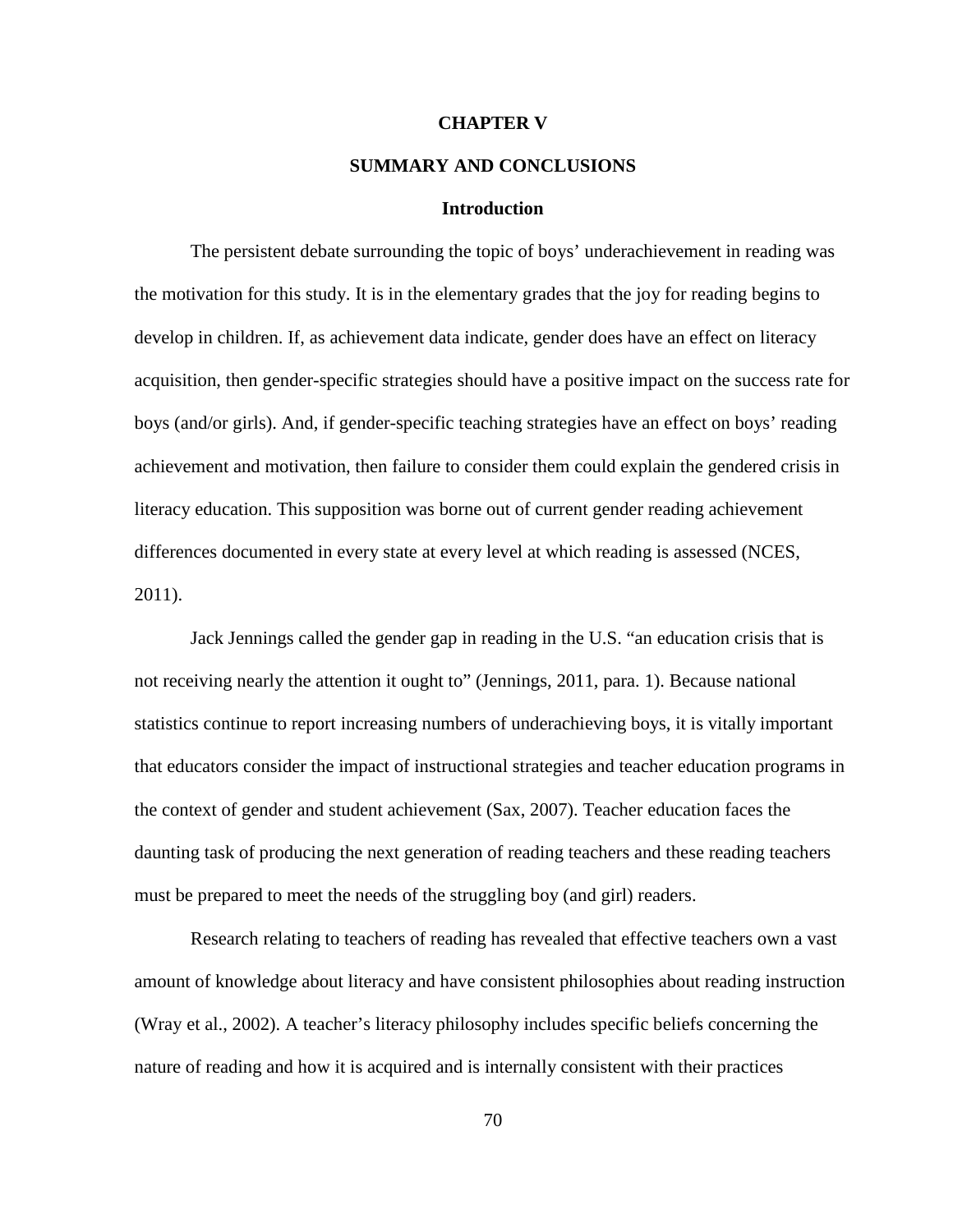(Burgess, Lundgren, Lloyd, & Pianta, 1999). These literacy beliefs play an important role in quality instruction (Poulson, Avramidis, Fox, Medwell, & Wray, 2001). Equally as important is a strong sense of self-efficacy, a key theme among first-year teachers who "exemplified responsive and mindful teaching" (Maloch, Fine, & Flint, 2003, p. 349). This study contributed to the existing body of knowledge regarding teacher knowledge, teacher beliefs and teacher sense of efficacy as they relate to boys and reading by focusing on preservice student teachers, a population that had not been examined in previous research.

Chapter V is divided into four sections with the first section providing a brief description of the study. Section two concentrates on each of the three research questions that framed the study, and section three addresses the findings and the implications for teacher educators and teacher education programs. The chapter concludes by addressing the findings in terms of implications for teacher educators and recommendations for future research.

#### **Description of the Study**

As described in Chapter I, there were two purposes for this study. The first to identify the literacy knowledge, beliefs, and teaching self-efficacy for boys' reading instruction of 97 student teachers (EC-6) at one South Texas University. The second purpose of the study was to determine if there was a relationship between the preservice student teachers' Bachelor of Science in Interdisciplinary Studies (BSIS) degree focus and their teaching efficacy levels regarding boys reading instruction. A quantitative descriptive research design was employed to carry out this investigation and three measurement instruments were utilized: (a) a researcher designed knowledge survey, (b) a beliefs scale created by the Australian Department of Education to measure their primary school teachers' beliefs about boys and literacy, and (c) a modified version of Tschannen-Moran and Johnson's (2011) Teacher Sense of Self-Efficacy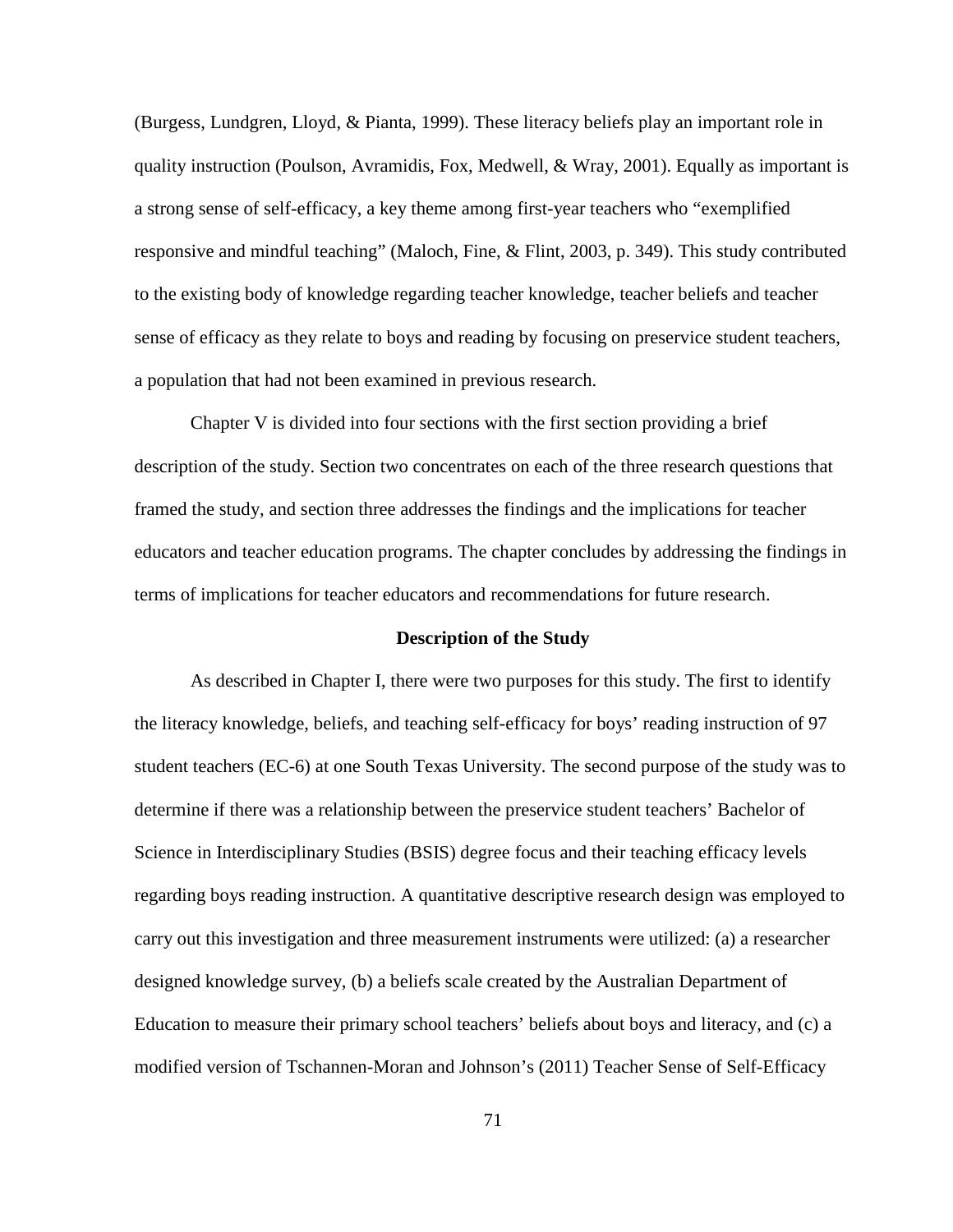for Literacy Instruction (TSELI). Both the beliefs scale, the Beliefs About Boys and Reading Instruction (BBRI) and the modified efficacy instrument, the Teacher Sense of Efficacy for Boys and Reading Instruction (TSEBRI), utilized Likert scales for measurement and the results were reported through means and standard deviation.

Findings from the study indicated that the teacher's sense of efficacy for literacy instruction did not significantly differ across the three Bachelor of Science in Interdisciplinary Studies (BSIS) degree plans. However, multiple regression analysis did find that the number of correct answers on the knowledge survey, the KBRI, and the preservice student teachers' beliefs about males in the classroom were an influence on the level of efficacy the preservice teachers assumed concerning their sense of efficacy for literacy instruction for boys.

#### **Research Questions**

## **Research Question 1**

What are preservice student teachers' knowledge levels regarding reading instruction for elementary boys?

Examination of the results from descriptive data gathered by the first boys and reading survey, the *Knowledge About Boys and Reading Instruction Survey* (KBRI), could lead to the conclusion that the preservice teachers, as a whole, had little-to-no knowledge of brain-based gender differences and gender-specific instructional strategies. Data information was also separated by the BSIS Instructional Delivery System and examined. These findings indicated that there was not a statistically significant difference in assessment results among the three groups. According to Table 14 in Chapter IV, the overall differences between BSIS responses for the KBRI Knowledge Assessment Survey were minimal with each group selecting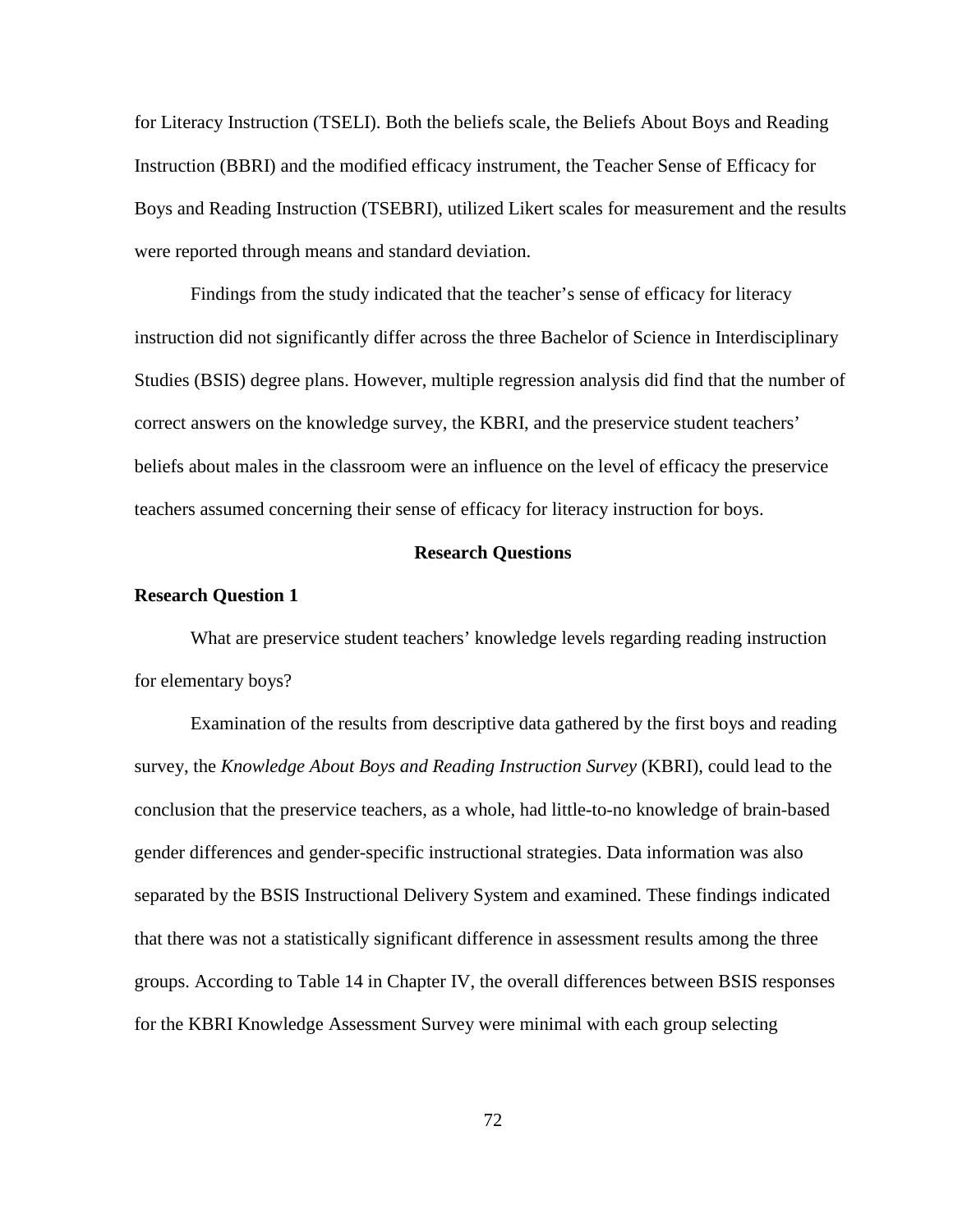approximately 60% correct responses for the 25 KBRI questions. Based upon the findings, BSIS degree focus for the preservice teachers' does not impact knowledge level results.

In 2000, Anders et al. presented the question, "How should teachers be taught to teach reading?" (p. 719). The existing literature suggests teacher knowledge as the largest factor that is consistently associated with teacher education (Coleman et al., 1966; Hanushek, 1997; Metzler & Woessmann, 2012). Preservice teachers need to understand foundational knowledge such as theories of literacy, qualities of proficient readers, and be provided the preparation to enable "a diverse group of students to learn ever more complex material" (Darling-Hammond, 2006, p. 300).

Moreover, as cited in Chapter II, Shulman (1986, 1987) found that teachers need to understand the subject matter deeply and flexibly so they could help students create useful cognitive maps, relate ideas to one another, and address misconceptions. Also included in Chapter II, Singh (1998) found that the depth of knowledge concerning reading-gendered issues usually determined the extent to which teachers believed that they could and did attempt to impact the gender roles in their classrooms and also the extent to which they took the steps to do so. Knowledge of reading gender needs is a valuable component that seems to be missing from the university studied, and access to this information should be considered in future teacher education program.

The small sample size for two of the BSIS groups, Reading (22), and Bilingual (14) is one possible explanation for the finding of no statistical differences in correct score percentage means. Larger sample sizes for these two groups might have led to statistically significant differences. Additionally, the design of the survey, which used only closed-ended questions, might have limited the amount of information attained.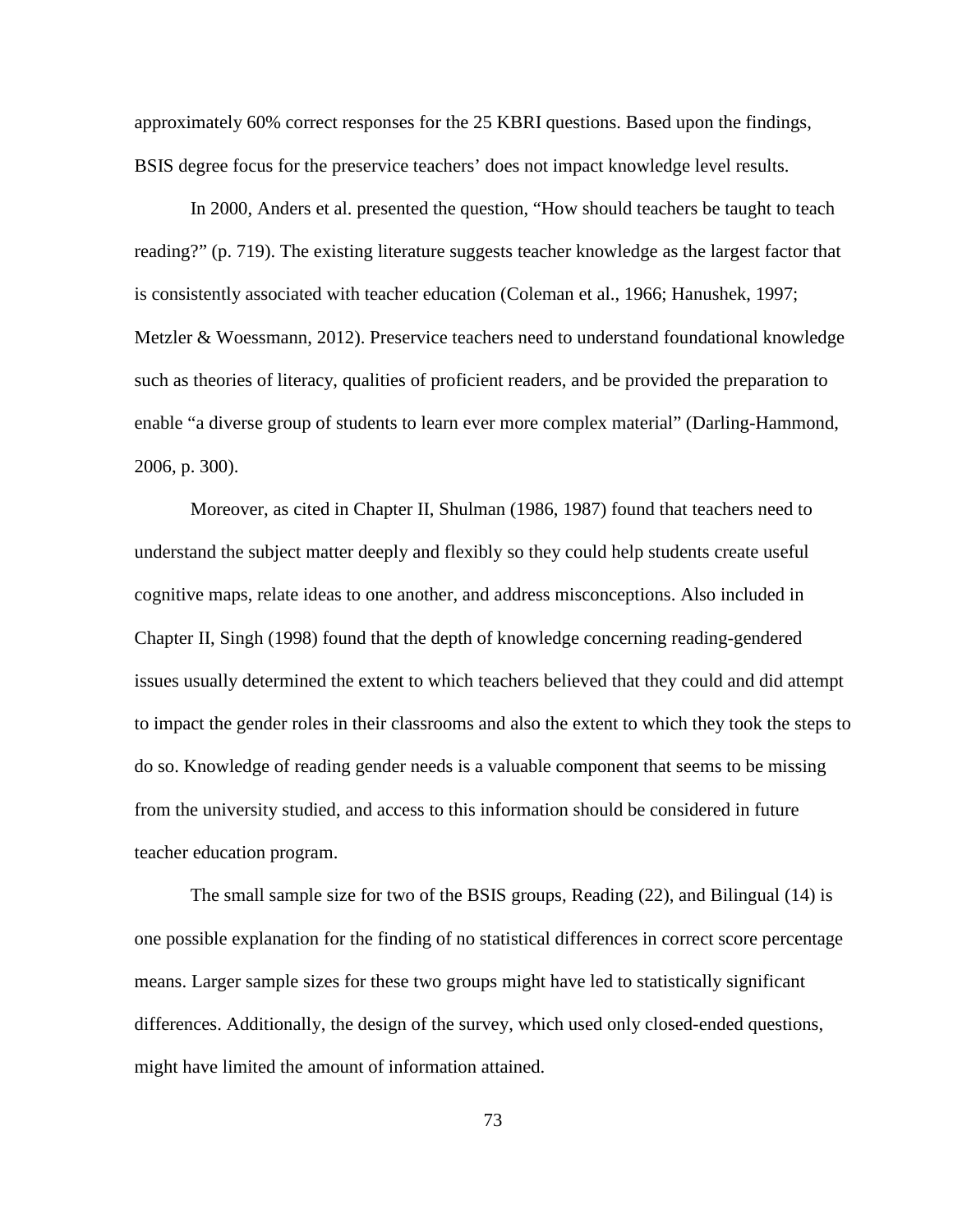## **Research Question 2**

What are preservice student teachers' beliefs regarding reading instruction for elementary boys?

Part 2 of the Boys and Reading questionnaire, the *Beliefs About Boys and Reading Instruction Survey* (BBRI), provided the information necessary to answer Research Question 2. Scores fell at about the overall mean for each of the three scale sets concerning perceptions about boys' literacy learning for those student teachers participating in the Early Childhood BSIS delivery system. The standardized mean score for "Maleness" was -.0306, for "Literacy Interests" .0143, and for "Development and Pedagogy" the standardized mean score was -.0225. These scores placed all three almost exactly at the standardized mean level of zero. For student teachers participating in the Reading BSIS delivery system, the scores were slightly below the overall mean for both the "Maleness" scale (-.1383) and the "Literacy Interests" scale (-.1434), and at about the overall standardized mean of zero for the "Development and Pedagogy" scale (.0293). Data results indicated that this group agreed slightly less with the belief statements than the Early Childhood group. Student teachers participating in the Bilingual BSIS delivery system scored themselves slightly above the overall mean on both the "Literacy Interests" scale (.1642) and the "Development and Pedagogy" scale (.1423) and even more above the overall standardized mean of zero on the "Maleness" scale (.3485). Overall, the Bilingual BSIS group seemed to agree more strongly with the belief statements than the first two groups.

Several major points can be drawn from the examination of the data for the preservice student teachers' views on literacy performance in school and its association with the particular problems of boys. It was notable that the means for most statements were on the "agree" side of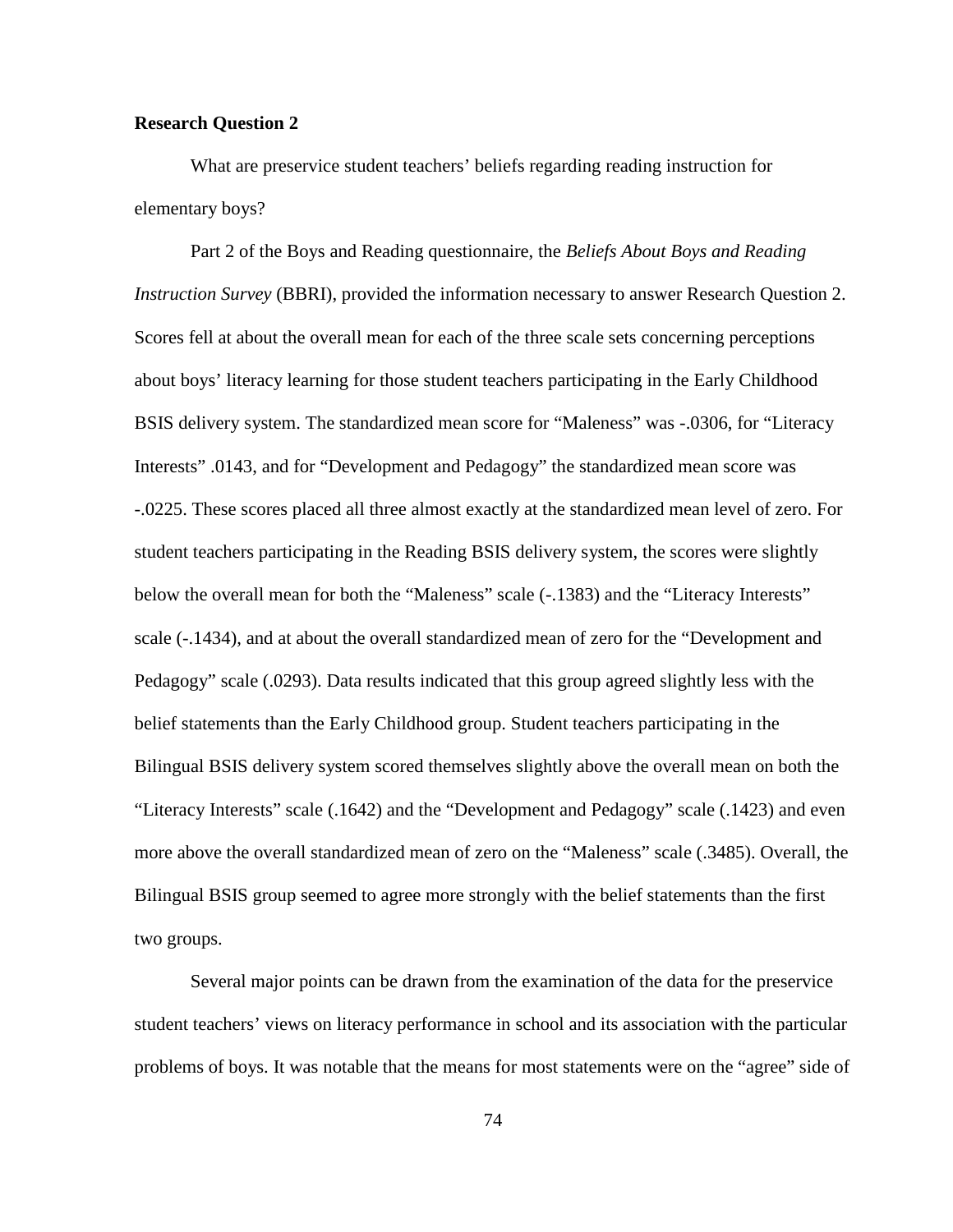the scale (greater than 3.5). Four statements that received particularly high mean ratings were statements 1, 2, 3 and 5, dealing with boys' behavior, a need for greater understanding of male culture, boys' brain development, and the need for more males in the literacy classroom. These all relate to conditions that fell under the subscale "Maleness." This group of factors was shown to have the highest overall mean of approval by the preservice teachers on the Beliefs survey (BBRI). When the multiple regression analysis was performed, "Maleness" was found to be one of two factors seeming to affect preservice teachers' sense of teaching self-efficacy for boys reading instruction.

On the flip side, respondents disagreed slightly with statements that fell under the subscale "Development and Pedagogy." Two of the item statements listed under this subscale were: *There are not enough books of high-interest value to boys available in schools* and *Boys are not ready for school at the compulsory entry age, which is six years old in Texas.* Finally, results of from the first two Boys and Reading surveys, KBRI and the BBRI, indicated that while the student teachers held rather strong beliefs about boys and literacy learning, their level of knowledge concerning the topic would not allow for much support.

As discussed in Chapter II's literature review, belief systems can influence preservice teachers' learning (Collinson, 1996) and affect how they obtain knowledge, interpret course content, and integrate it into their teacher education experiences (Anderson & Holt-Reynolds, 1995). Beliefs are part of a construct that "name, define, and describe the structure and content of mental states that are thought to drive a person's actions" (Richardson, 1996). Beliefs about teaching usually come from personal experience (Clandinin, 1986), prior schooling, instructing experiences (Anning, 1988; Knowles, 1992), and interaction with formal knowledge. A number of studies have shown the resilience of preservice teachers' beliefs and that these strongly-held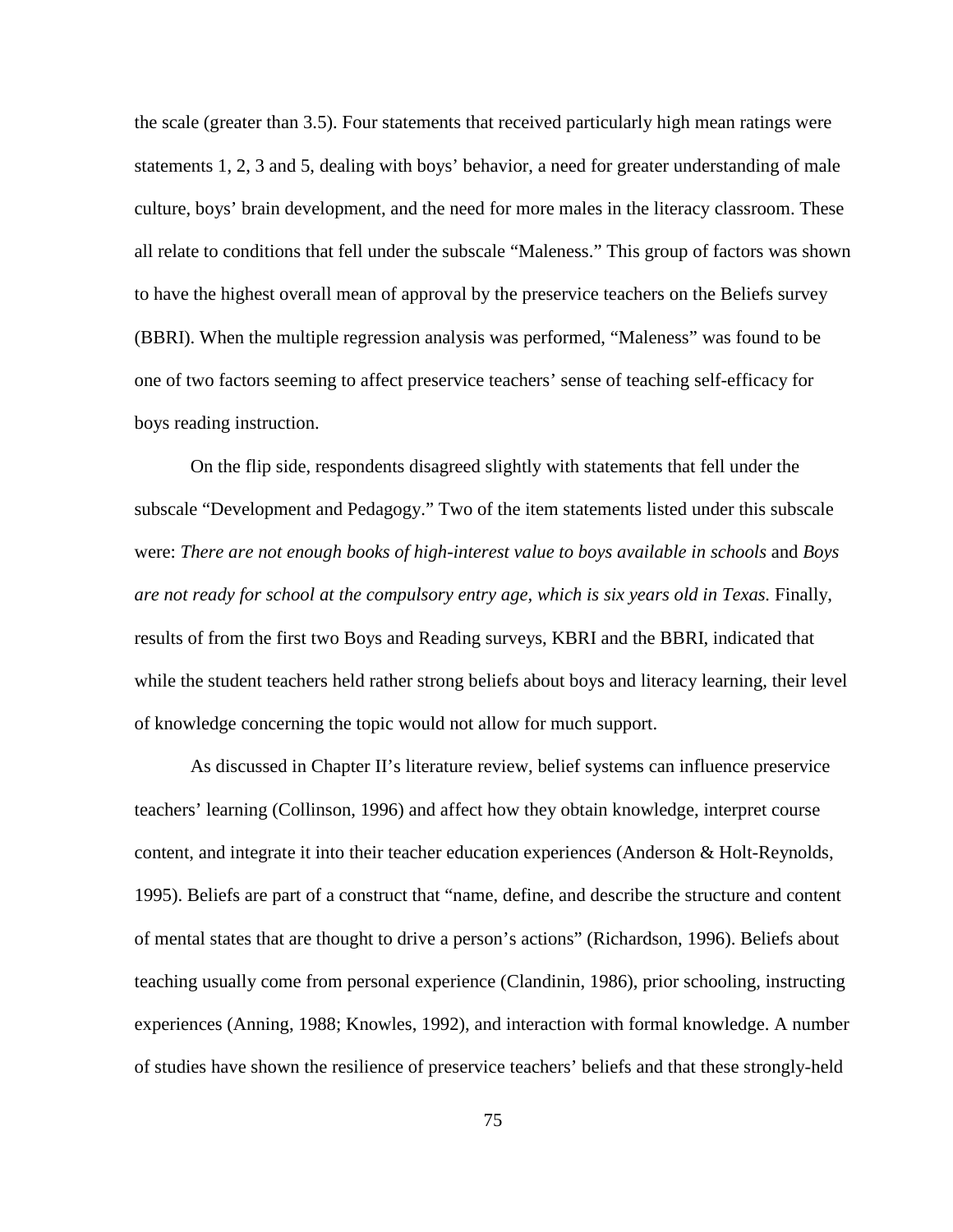ideas can significantly affect what and how the future teachers internalize the content of the teacher education program (Massengill, Mahlios, & Barry, 2005). Pajares (1992) asserted that the lack of consideration of preservice teachers' beliefs was one possible cause for outdated and ineffective teaching practices. Consequently, he recommended that their beliefs should be recognized, valued, and acted upon by teacher educators. Grossman et al. (2000) provided the rationale for teacher educators to strive to impact prior beliefs held by their students as they found that they served as a gold standard against which practices are judged.

#### **Research Question 3**

To what extent do preservice student teachers' knowledge and beliefs regarding reading instruction for elementary boys relate to their teacher sense of efficacy for literacy instruction?

A teacher's self-efficacy level not only impacts his/her behaviors, but it influences his/her ability to engage students and assist them in their learning (Armor et al., 1976). Teachers with positive self-efficacy tend to be less critical of students when they make mistakes (Ashton & Webb, 1986) and persevere longer in their attempts to help a struggling student (Gibson & Dembo, 1984). Table 22 reported the means and standard deviations for the *Teacher Sense of Efficacy for Boys and Reading Instruction* (TSEBRI) statements. The 20 Likert-scale statements explored the respondents' teaching self-efficacy beliefs about reading instruction for boys. Overall total mean results from the survey data for the TSEBRI fell at 3.99, which was almost 1 point above the neutral 3 line, indicating a higher degree of perceived self-efficacy by the preservice teachers for their ability to deliver gender specific reading instruction for boys. Both fall and spring survey timeframes took place at the beginning of the student teaching experience. For this reason, these results seemed to support findings from prior studies that were cited in Chapter II. The research studies cited had found that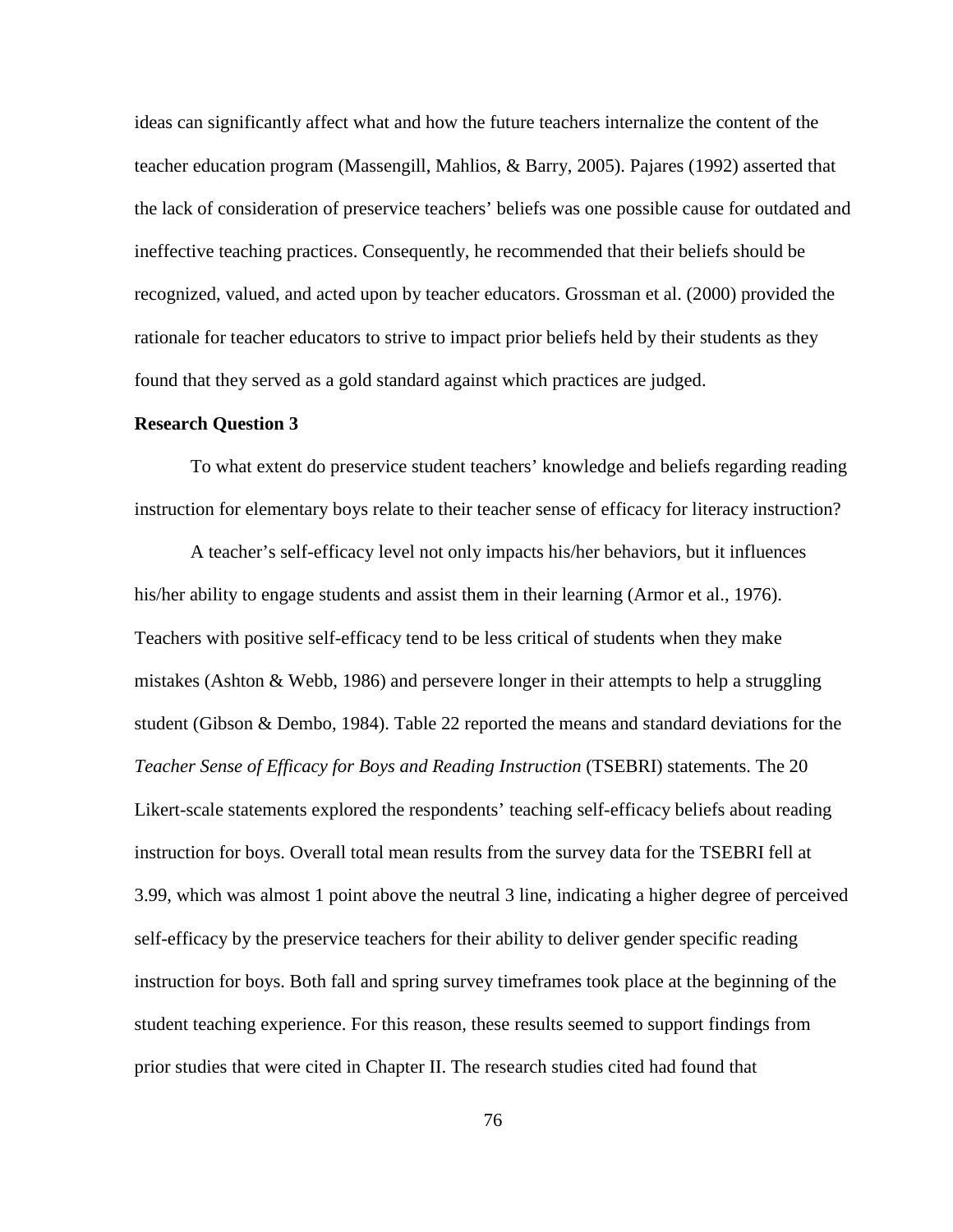undergraduate education majors often began their teacher education programs with high levels of self-efficacy and that these levels of self-efficacy frequently declined as preservice teachers progressed through their curriculum and made the transition into teaching (Barnes, 1998; Hoy, 2000; Narang, 1990; Walker, 1992).

Separate analysis for each BSIS group's overall item ratings for the 20 self-efficacy statements found that for both the Reading and Early Childhood BSIS groups, efficacy ratings fell at about the 3.99 mean, while the Bilingual BSIS group's overall mean fell at a slightly less positive level with 3.86. However, as stated above, all three means were well into the positive side of the Likert scale, indicating the preservice teachers had strong confidence in their abilities to deliver reading instruction designed for gender groups.

Multiple regression analysis was used to analyze the statistical relationship between the preservice teachers' sense of teaching efficacy for boys reading instruction and their Bachelor of Science in Interdisciplinary Studies (BSIS) degree focus. According to the statistical analysis, there was not a statistical relationship between the two (Table 18 and Table 20). The BSIS degree path factor proved to be weak predictors of the preservice student teachers' sense of efficacy for boys and reading instruction, having no significant impact on his or her selfefficacy beliefs for literacy instruction. The largest predictor for the preservice teacher's sense of efficacy for boys' reading instruction was found to be the amount of knowledge on this topic that he/she possessed.

## **Recommendations**

The findings from this study support the recommendation for teacher education programs to take a closer look at the preparation of students for gendered-reading learning differences, especially given the fact that elementary teachers are overwhelmingly female and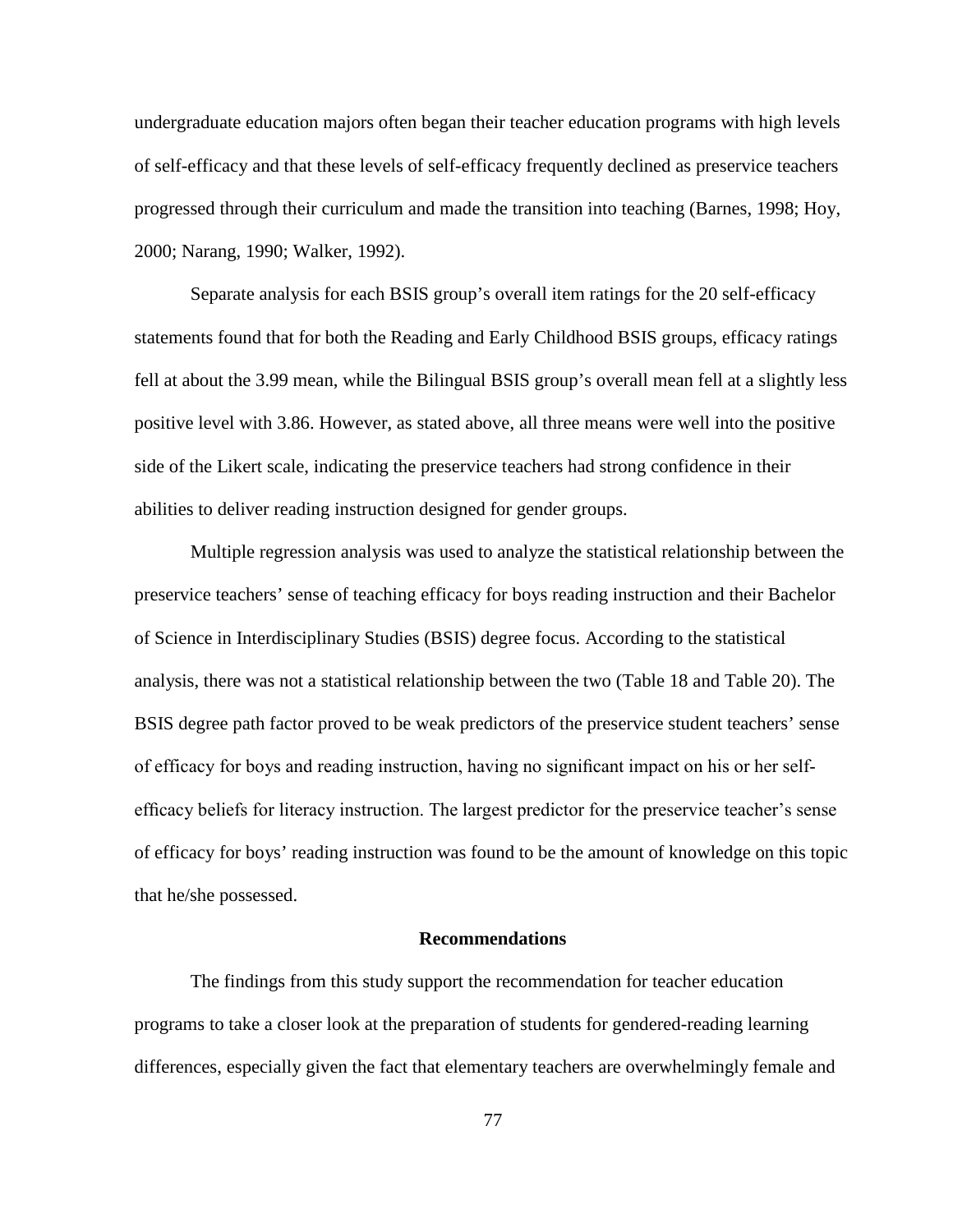may not have a familiarity with the needs of boys if they teach from their experiences and their beliefs. In order to build the students' knowledge core, there is a need for specific, focused instruction on the topic of understanding reading learning differences based on gender. Based on the literature review and results from this study, the following recommendations are made.

- 1. Teacher education programs should provide more emphasis on reading learning differences, including gender specific teaching strategies, taking a closer look at the preparation of their students for teaching boys, especially given the fact that elementary school teachers are overwhelmingly female and may not have an understanding of the needs of boys if they teach from experience.
- 2. Teacher educators must be committed to teaching their students about reading learning differences, including gender specific issues for reading instruction. If the issues are addressed by only a few committed faculty members, then only a portion of preservice teachers will learn about gender equity in reading (Sanders, 2002). Additionally, if only a few teacher educators address gender issues in reading, preservice reading teachers receive mixed messages about its significance.
- 3. When making curriculum choices, teacher education programs must focus on all specific reading learning differences, not just gender specific needs. The curriculum in teacher education literacy classrooms, and the accompanying instructional materials, needs to incorporate information of a variety of identified specific learning issues: whether gender, socioeconomic, or minority-based. Each has shown to be a factor in the success for boys and girls. Content of textbooks and instructional materials throughout all reading education courses is critical.

78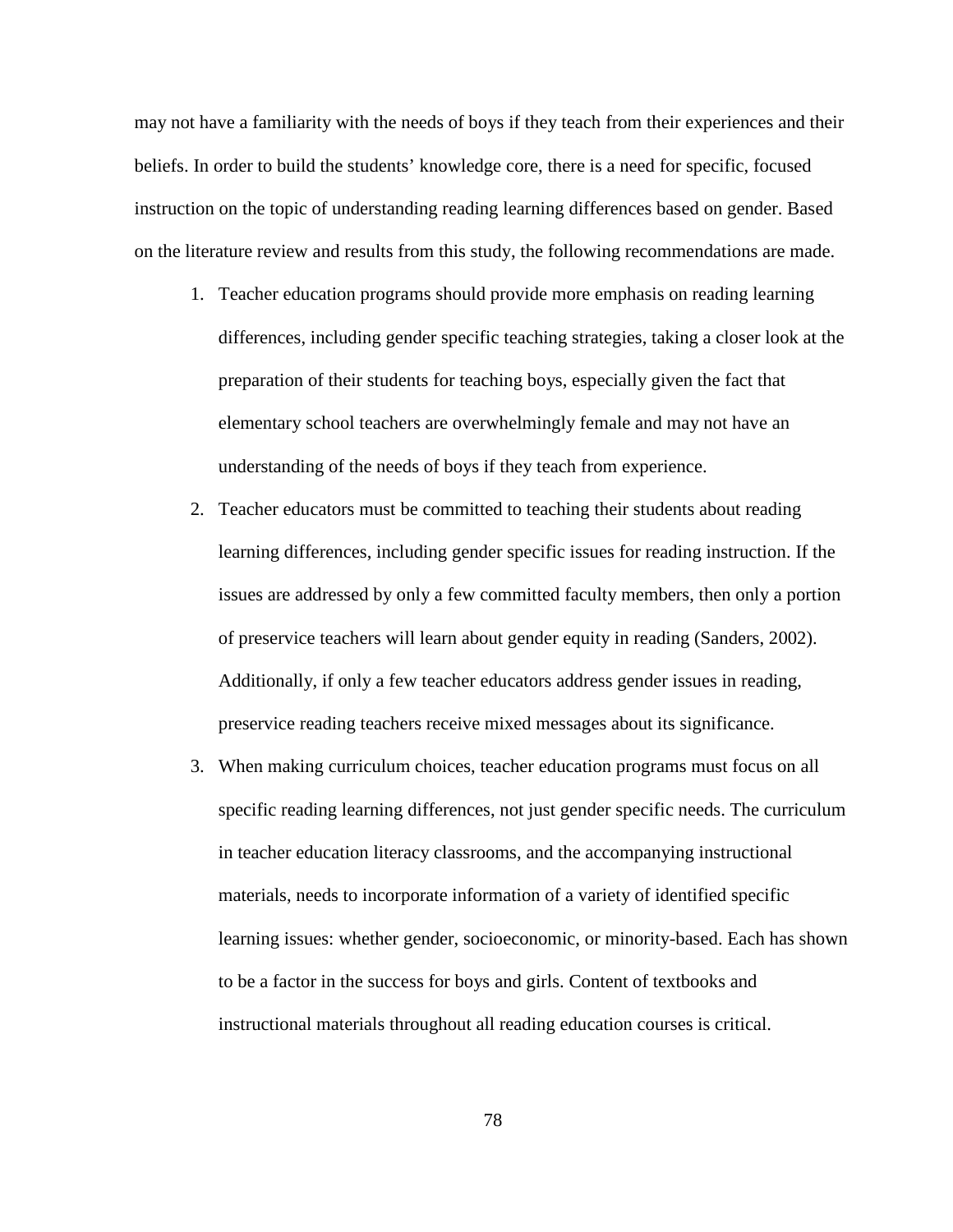4. Preservice teachers' literacy beliefs need to be acknowledged and considered in any attempt to improve literacy instruction. It is important for teacher educators to identify preservice teachers' beliefs and professional knowledge about gender and reading instruction early in their teacher preparation program and provide experiences for the students to understand, reflect, and inform these beliefs as they relate to their professional knowledge.

## **Suggestions for Future Research**

There is still a lot of work to be done to continue this conversation regarding boys and reading. The findings from this study have implications for further research. Suggestions include:

- 1. Replicate this study with a larger population. A larger sample may yield different results and allow for a more diverse sample population. Demographically this study's sample population was overwhelming young and female with only two ethnicities represented, Hispanic and Caucasian.
- 2. Conduct a longitudinal study with the original sample members and resurvey the student teachers at the end of their first year of teaching and again after their third year. Teachers who were preservice teachers at the time of the initial study would have now been practicing classroom teachers and new results could be acquired and compared and contrasted with the original results.
- 3. Expand the study to include elementary teachers ( $EC-6<sup>th</sup>$  grade) from diverse school districts with a focus on diversity in the areas of socio-economic level, ethnic makeup of the school, geographical areas, and the size of the school district.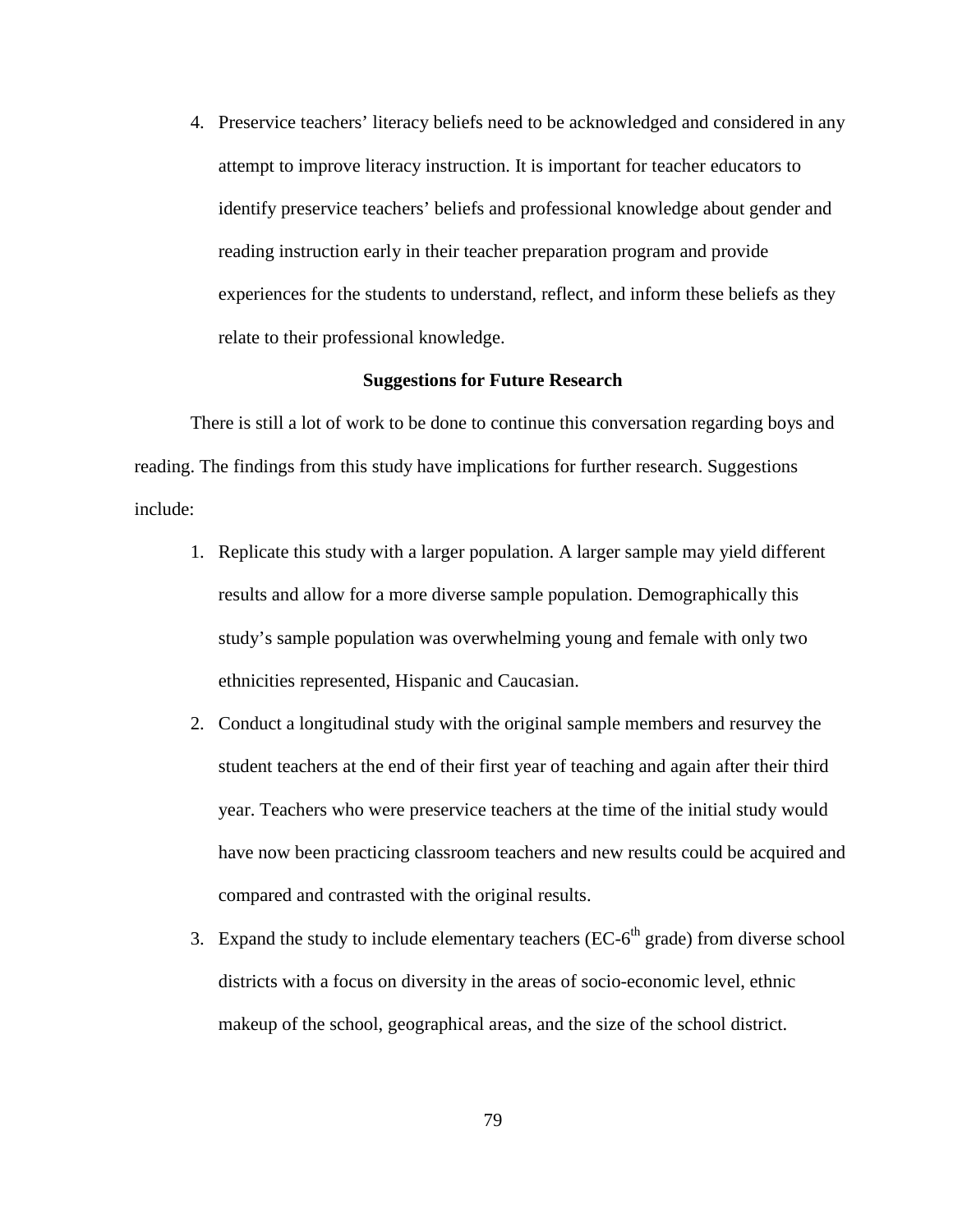- 4. Conduct a study that compares responses from practicing teachers at both the elementary and secondary level. The interactions with different age groups of students might be a factor in teachers having different views regarding the role of gender in reading instruction.
- 5. Modify the study's research design to include both qualitative and quantitative data. Multiple methods for collecting the data could be employed to gain a deeper understanding of the student teachers' beliefs about gender and reading instruction. Teacher interviews would allow the researcher to gain the preservice teachers' views and concerns about boys reading instruction. Classroom visits done during literacy instruction time would allow the researcher to link and compare survey responses with interviews and classroom practice.

#### **Summary and Conclusions**

This study focused on bringing forth the understandings of preservice student teachers to assist in a better understanding of their perspectives in regards to boys' instruction and reading achievement. Underachievement data reports indicate that boys in the United States are more likely to struggle in reading, be served in special education classes, and be disciplined more frequently (Brozo, 2006). As educational reforms and policies stress the significance of teacher quality and reading achievement, it is important that students have teachers who are motivated, committed, and capable of helping all children develop into engaged and skillful readers. Many school children in America are attending schools where instruction is delivered by well-meaning teachers who are unaware of current social and scientific gender research and its importance in the reading classroom.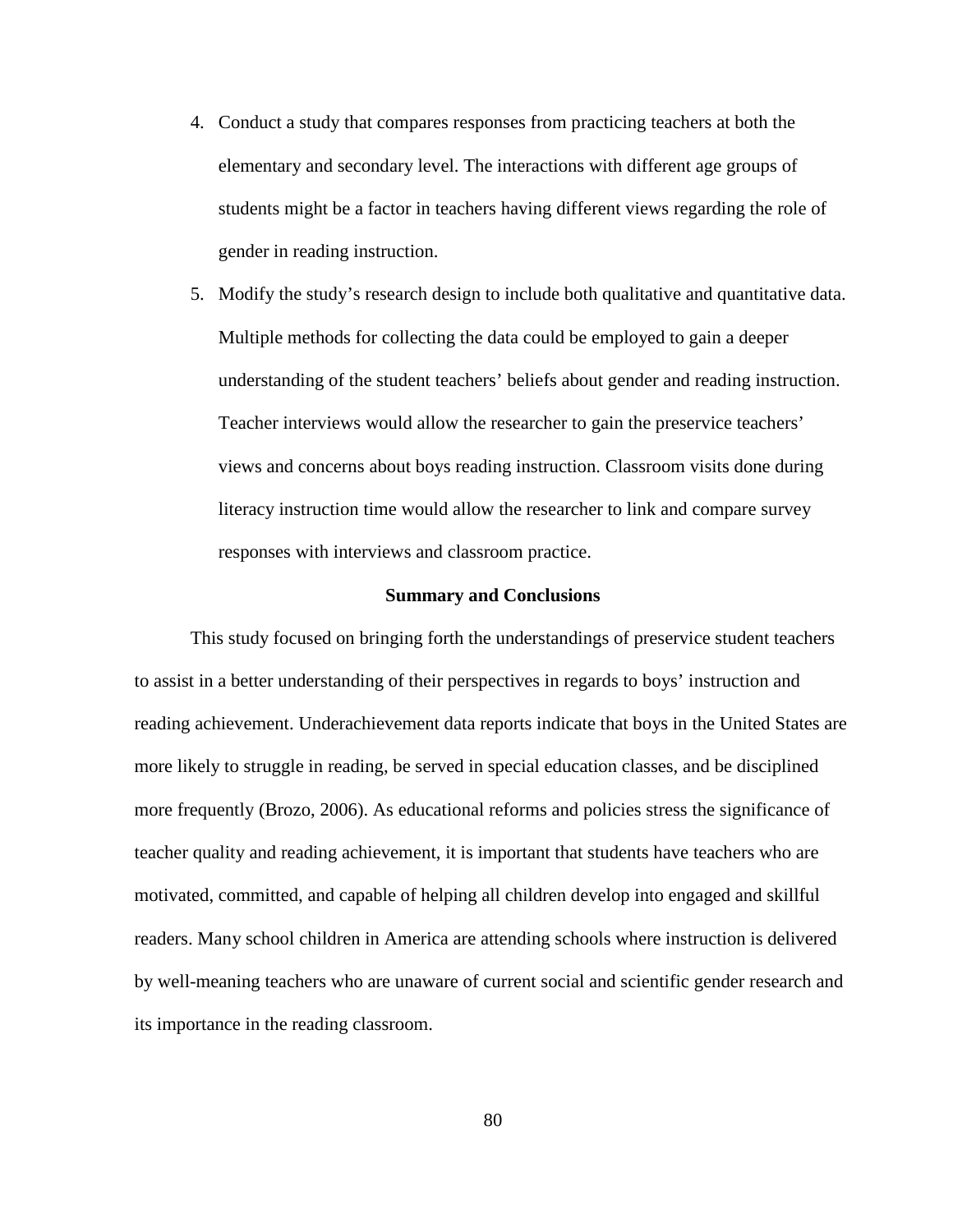Findings from this study bring forth many questions about teaching and learning in the 21<sup>st</sup> century, including questioning the skill level of the teacher and his/her level of competency in the teaching of reading and knowledge of boys (Merisuo-Storm, 2006; International Reading Association, 2007). Research has confirmed that teachers' self-efficacy beliefs are more impressionable early in their learning cycle and become resistant to change once they are set. It seems logical that teacher educators and school leaders must provide preservice and novice teachers the kind of support that would lead to the development of strong, resilient self-efficacy beliefs about gendered reading instruction needs and successful reading instruction for all.

## **Final Remarks**

As a part of my duties as a public school administrator, I participated in both retention and special education meetings, and I was always concerned with the disproportionate number of boys reviewed in these meetings. The findings from this study, supported by the literature reviewed, revealed that although data and research information addressing the gender achievement gap in reading is prolific, gender-informed classroom discussions and supporting pedagogical practices that embrace differentiation in instruction do not seem to be significantly addressed at the university level. Knowing what I know now regarding the identified needs of girls and boys as readers, gender-informed instructional strategies will become a component in all future educational reading courses where I am the instructor and in future discussions with my colleagues.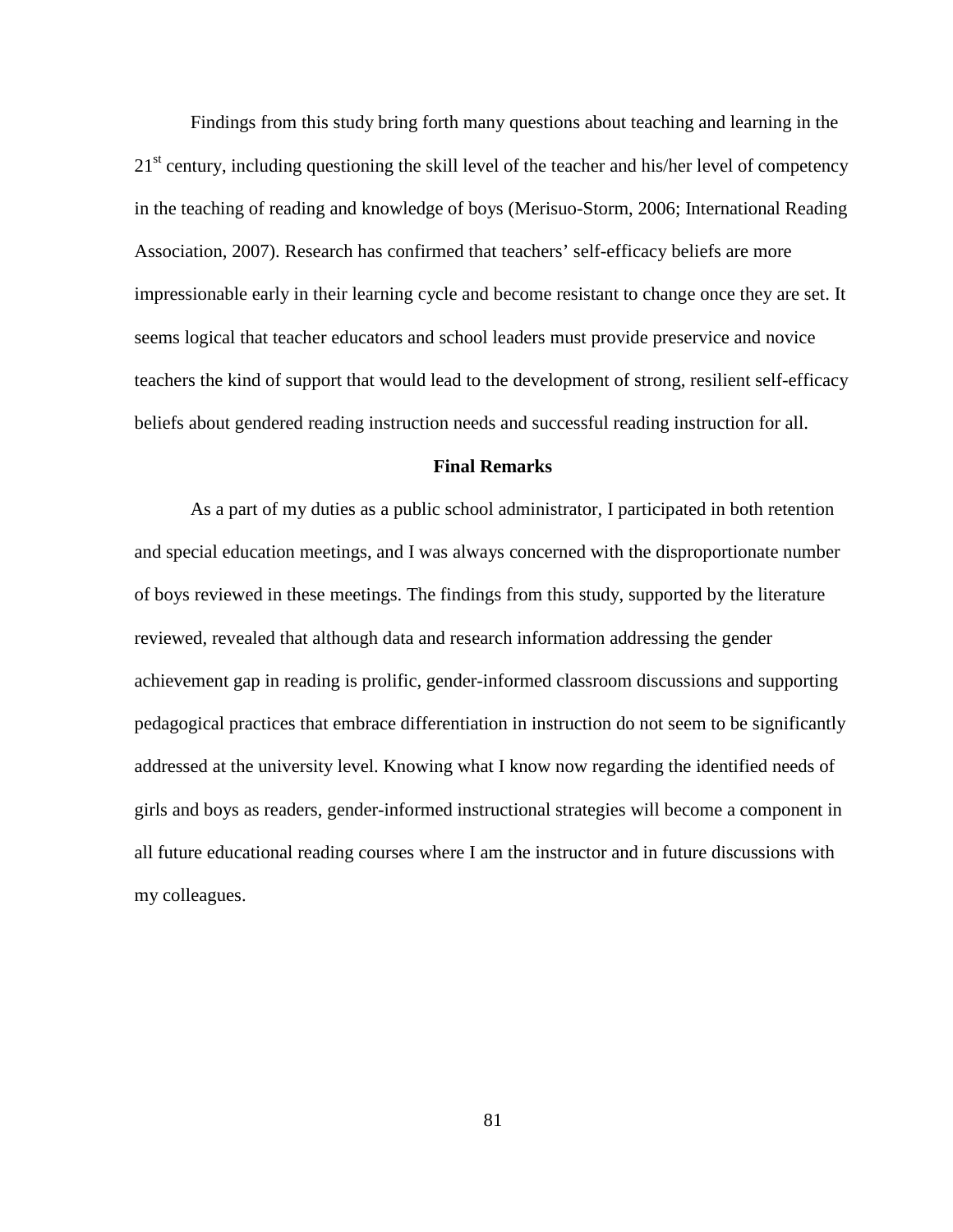#### **REFERENCES**

- Alloway, N., Freebody, P., Gilbert, P., & Muspratt, S. (2002). *Boys, literacy and schooling: Expanding the repertoires of practice.* Melbourne, Australia: Curriculum Corporation.
- Alloway, N., & Gilbert, P. (1997). Boys and literacy: Lessons from Australia. *Gender and Education, 9*(1), 49-60.
- Alreck, P., & Settle, R. (1995). *Survey research handbook* (2<sup>nd</sup> ed.). New York, NY: McGraw-Hill.
- Anders, P. L., Hoffman, J. V., & Duffy, G. G. (2000). Teaching teachers to teach reading: Paradigm shifts, persistent problems, and challenges. In M. I. Kamil, J. Mosenthal, D. Pearson, & R. Barr (Eds.), *Handbook of reading research: Volume III* (pp. 719-742). Mahwah, NJ: Erlbaum.
- Anderson, L. M., & Holt-Reynolds, D. (1995). *Prospective teachers' beliefs and teacher education pedagogy: Research based on a teacher educator's practical theory.* Unpublished manuscript. East Lansing, MI: Michigan State University, National Center for Research on Teacher Learning.
- Anning, A. (1988). Teachers' theories about children's learning. In J. Calderhead (Ed.), *Teachers' professional learning* (pp. 128-145). London, England: Falmer Press.
- Armor, D., Conroy-Oseguera, P., Cox, M., King, N., McDonnell, L., Pascal, A., . . . Zellmen, G. (1976). *Analysis of the school preferred reading programs in selected Los Angeles minority schools* (Report no. R2007-LAUSD). Santa Monica, CA: Rand Corporation.
- Ashton, P. T., & Webb, R. B. (1986). *Making a difference: Teachers' sense of efficacy and student achievement.* New York, NY: Longman.

Ayres, L. (1909). *Laggards in our schools.* New York, NY: Sage Foundation.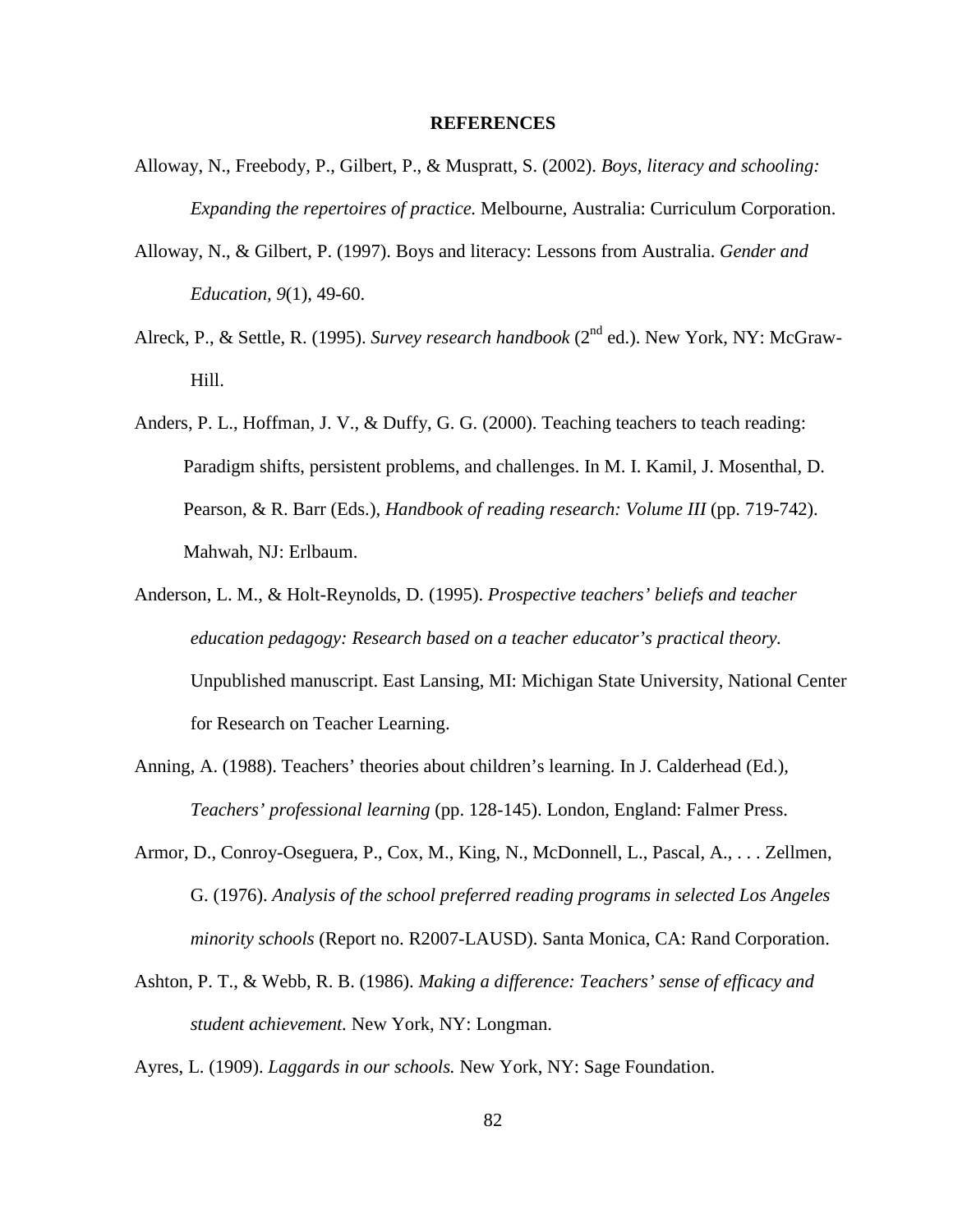- Baker, L., & Wigfield, A. (1999). Dimensions of children's motivation for reading and their relations to reading activity and reading achievement. *Reading Research Quarterly, 34*, 452-477.
- Ball, D. L. (1988). *Knowledge and reasoning in mathematical pedagogy: Examining what prospective teachers bring to teacher education*. (Unpublished doctoral dissertation). Michigan State University, East Lansing, MI.
- Bandura, A. (1977). Self-efficacy: Toward a unifying theory of behavioral change. *Psychological Review*, *84*, 191-215.
- Bandura, A. (1986). *[Social foundations of thought and action: A social cognitive theory](http://en.wikipedia.org/wiki/Social_Foundations_of_Thought_and_Action)*. Englewood Cliffs, NJ: Prentice-Hall.
- Bandura, A. (1993). Perceived self-efficacy in cognitive development and functioning. *Educational Psychologist, 28*(2), 117-148.
- Bandura, A. (1997). *Self-efficacy: The exercise of control*. New York, NY: Freeman.
- Bandura, A. (2004). Social cognitive theory for personal and social change by enabling media. In A. Singhal, M. J. Cody, E. M. Rogers, & M. Sabido (Eds.), *Entertainment-education and social change* (pp. 75-96). Mahwah, NJ: Erlbaum.
- Barnes, G. L. (1998). A comparison of self-efficacy and teaching effectiveness in preservice string teachers. (Doctoral dissertation) Ohio State University. *Dissertation Abstracts International*, *59*(10A), 3767.
- Beilock, S. L., Gunderson, E. A., Ramirez, G., & Levine, S. C. (2010). Female teachers' math anxiety affects girls' math achievement. *Proceedings of the National Academy of Sciences, USA, 107*(5), 1060‐1063.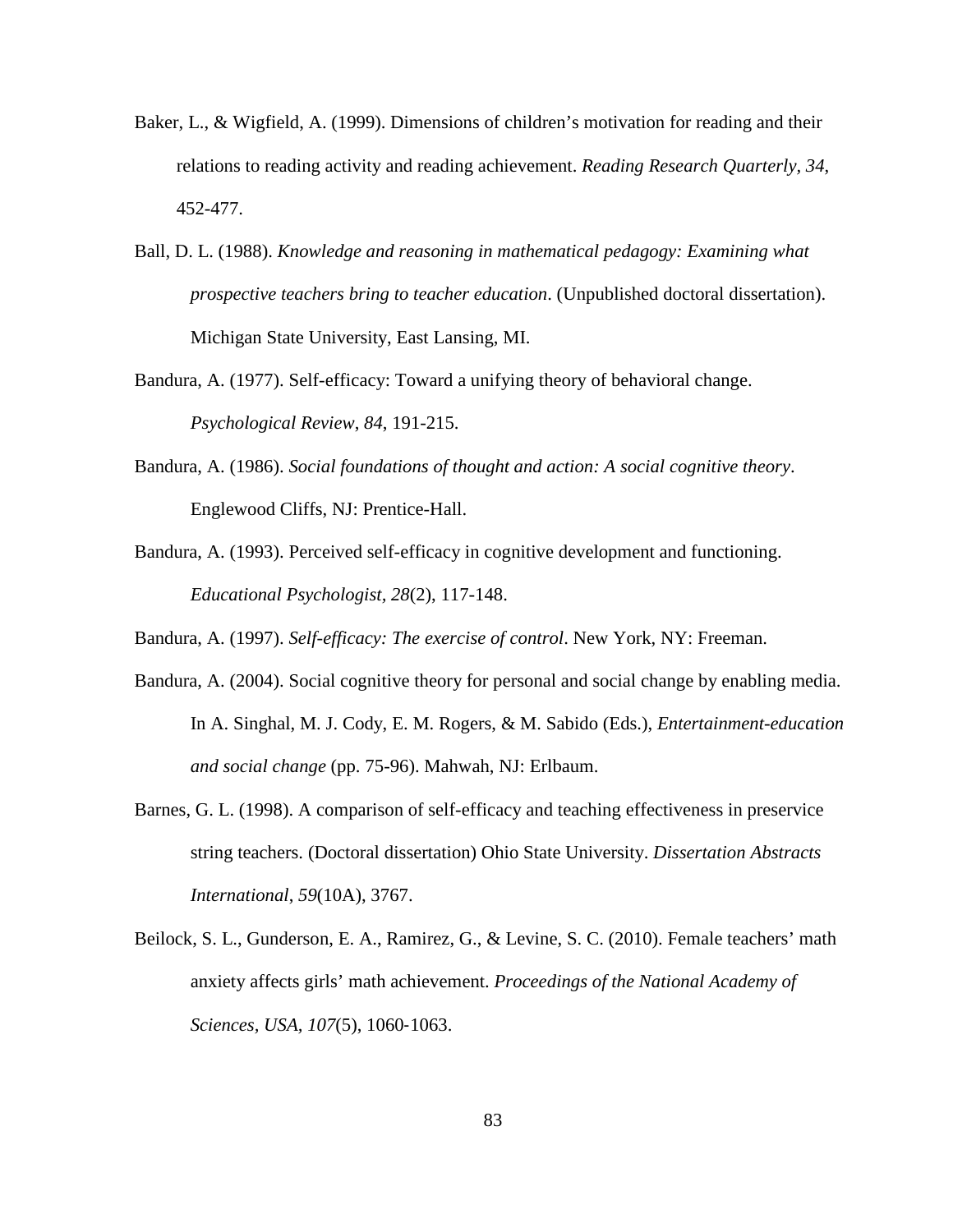- Below, J. L., Skinner, C. H., Fearrington, J. Y., & Sorrell, C. A. (2010). Gender differences in early literacy: An analysis of kindergarten through fifth-grade DIBELS probes. *School Psychology Review, 39*, 240-257.
- Bennett, C. I. (1995, April). *Teacher perspectives as a tool for reflective, partnerships and professional growth*. Paper presented at the annual meeting of the American Educational Research Association, San Francisco, CA.
- Bennett, C. I. (1997). How can teacher perspectives affect teacher decision making? In D. M. Byrd & D. J. McIntyre (Eds.), *Research on the education of our nation's teachers: Teacher education yearbook* V (pp. 75-91). Thousand Oaks, CA: Corwin Press.
- Ben-Peretz, M. (2011). Teacher knowledge: What is it? How do we uncover it? What are its implications for schooling? *Teaching and Teacher Education: An International Journal of Research and Studies*, *27*(1), 3-9.
- Berger, K. S. (2003). *The developing person. Through childhood* (3<sup>rd</sup> ed.). New York, NY: Worth.
- Blair, H., & Sanford, K. (2004). Morphing literacy: Boys reshaping their literacy practices. *Language Arts, 81*(3), 452-460.
- Brozo, W. G. (2002). *To be a boy, to be a reader*. Newark, DE: International Reading Association.
- Brozo, W. G. (2006). With boys in mind/bridges to literacy for boys. *Educational Leadership, 64,* 71-74.
- Brozo, W. G., Shiel, G., & Topping, K. (2008). Engagement in reading: Lessons learned from three PISA countries. *Journal of Adolescent & Adult Literacy*, *51*(4), 304-315.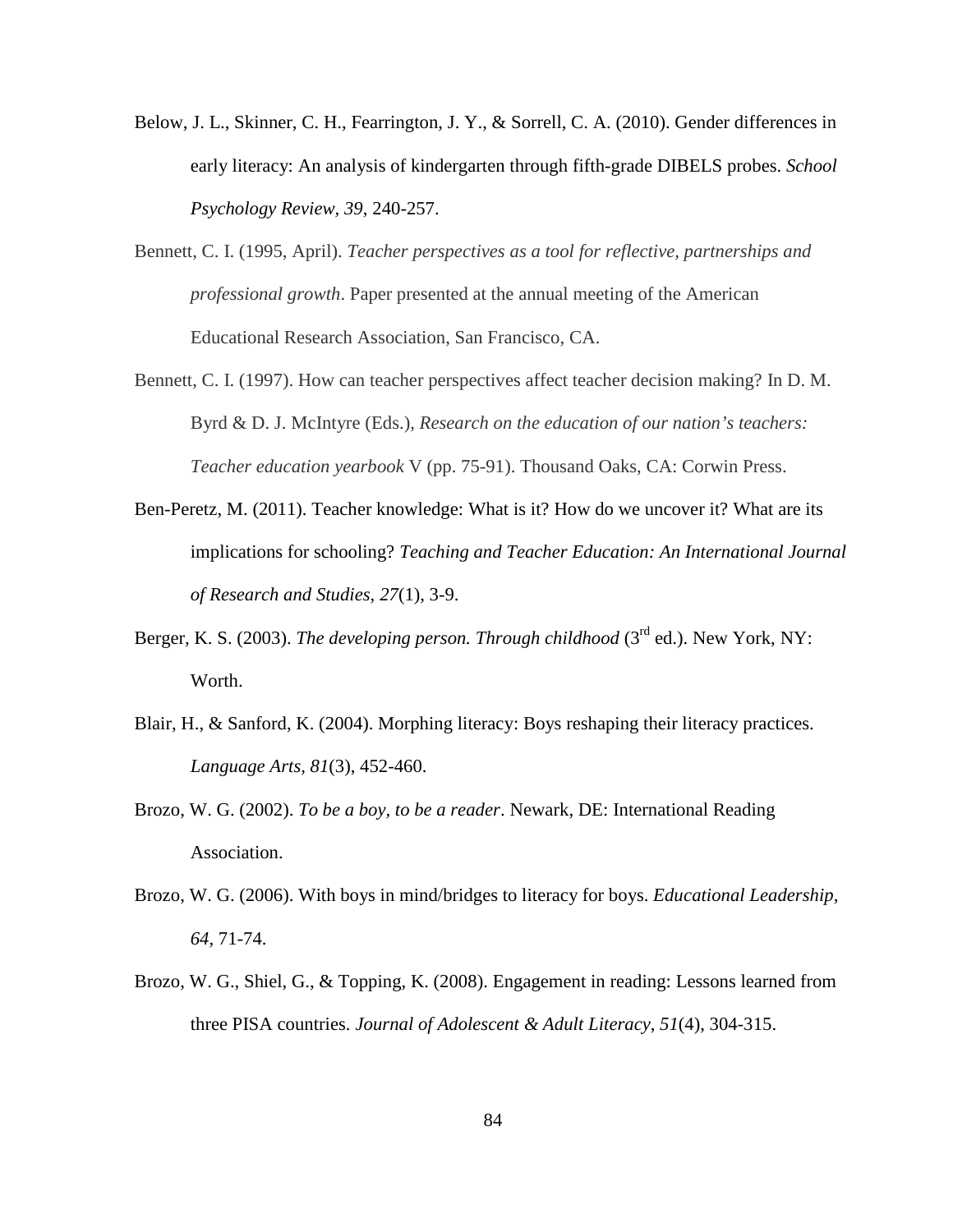- Burgess, K. A., Lundgren, K. A., Lloyd, J. W., & Pianta, R. C. (1999). *Preschool teachers' self-reported beliefs and practices about literacy instruction*. Retrieved from http://www.ciera.org/library/reports/inquiry
- Butt, R. L., & Raymond, D. (1987). Arguments for using qualitative approaches in understanding teacher thinking: The case for biography. *Journal for Curriculum Theorizing, 7*(2), 62-93.
- Center on Education Policy (CEP). (2010). *Are there differences in achievement between boys and girls?* Retrieved from http://www.cepdc.org/document/ docWindow.cfm?fuseaction=document.viewDocument&documented  $=304$ &documentformaId $=4643$
- Cerit, Y. (2010). Teacher efficacy scale: The study of validity and reliability and preservice classroom teachers' self-efficacy beliefs. *Journal of Theory and Practice in Education, 6*(1), 68-85.
- Chapman, C., Laird, J., & KewalRamani, A. (2010). *Trends in high school dropout and completion rates in the United States: 1972–2008*. Washington, DC: U.S. Department of Education, National Center for Education Statistics, Institute of Education Sciences.
- Claiborne, R., & Siegel, H. (2010, March). New study shows boys lagging behind girls in reading. *ABC World News with Diane Sawyer*. Retrieved from http://www.abcnews.go.com/WN/study-shows-boys-lagging-girlsreading/story?id=10128586
- Clandinin, D. J. (1986). *Classroom practice: Teacher images in action*. Philadelphia, PA: Falmer Press.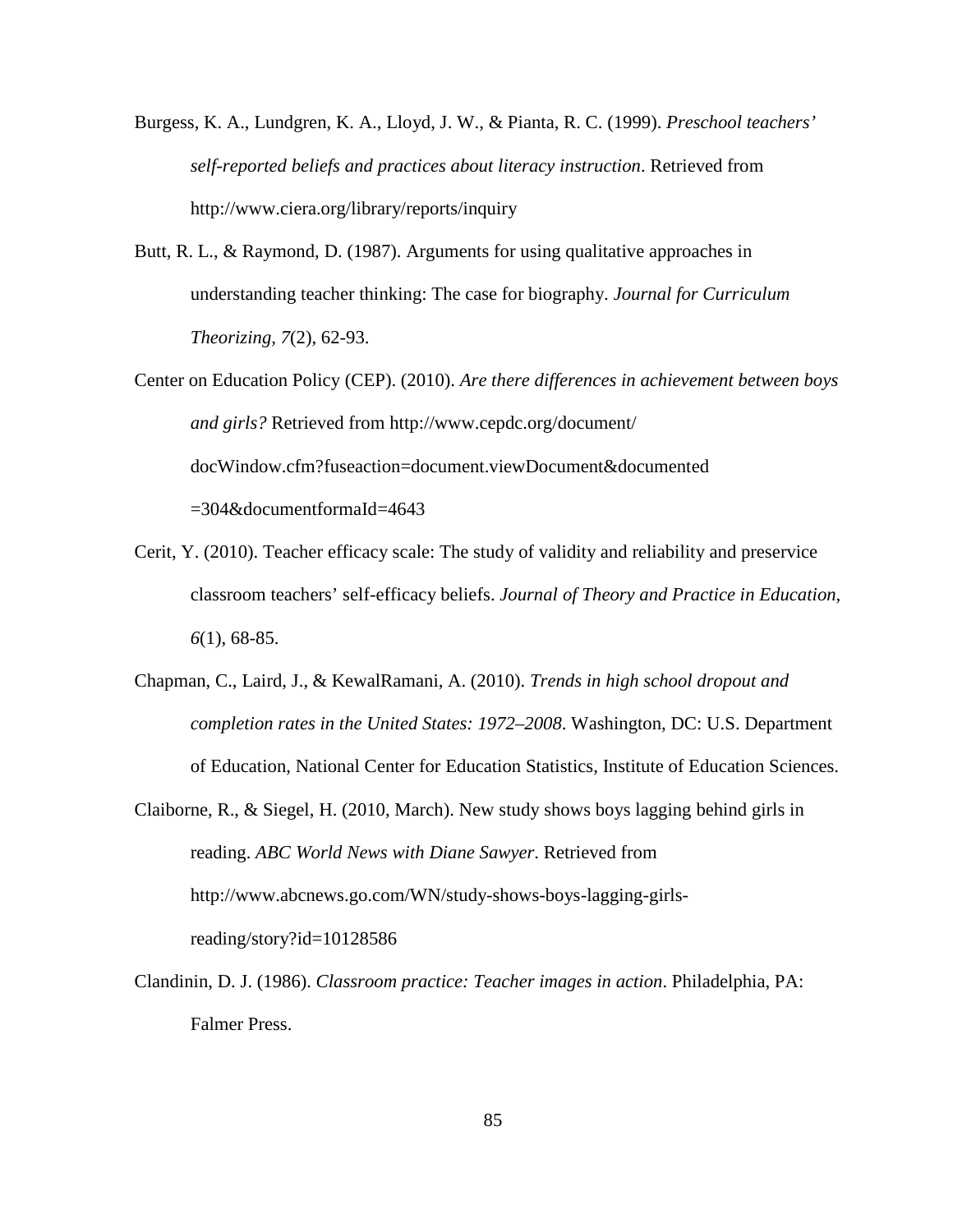- Clay, V. (2003). *Why take a different approach to literacy just for boys?* Boys in School Program, Family Action Centre, University of Newcastle. Retrieved from http://www.newcastle.edu.au/centre/fac/binsp/downloads/boys\_literacy.pdf
- Coleman, J. S., Campbell, E. Q., Hobson, C. J., McPartland, J., Mood, A. M., Weinfeld, F., & York, R. L. (1966). *Equality of educational opportunity*. Washington, DC: U.S. Government Printing Office.
- Collinson, V. (1996). *Becoming an exemplary teacher: Integrating professional, interpersonal, and intrapersonal knowledge*. Paper presented at the annual meeting of the Japan-United States Teacher Education Consortium, Naruto, Japan.

Conlin, M. (2003, May 26). The new gender gap. *BusinessWeek*, pp. 75-82.

- Connell, D., & Gunzelmann, B. (2004, March). The new gender gap: Why are so many boys floundering while so many girls are soaring? *Instructor*, pp. 14-17.
- Connell, R. W. (1996). Teaching the boys: New research on masculinity, and gender strategies for schools. *Teachers College Record, 98*(2), 206-235.
- Connelly, F. M., & Clandinin, D. J. (1988). *Teachers as curriculum planners***.** Toronto, Canada: OISE Press.
- Creswell, J. (2003). *Research design: Qualitative, quantitative and mixed methods approaches*  $(2<sup>nd</sup>$  ed.). Thousand Oaks, CA: Sage Publications.
- Cronbach, L. J. (1951). Coefficient alpha and the internal structure of tests. *Psychometrika, 12,* 297-334.
- Darling-Hammond, L. (1998). Teacher learning that supports student learning. *Educational Leadership*, *55*(5), 6-11.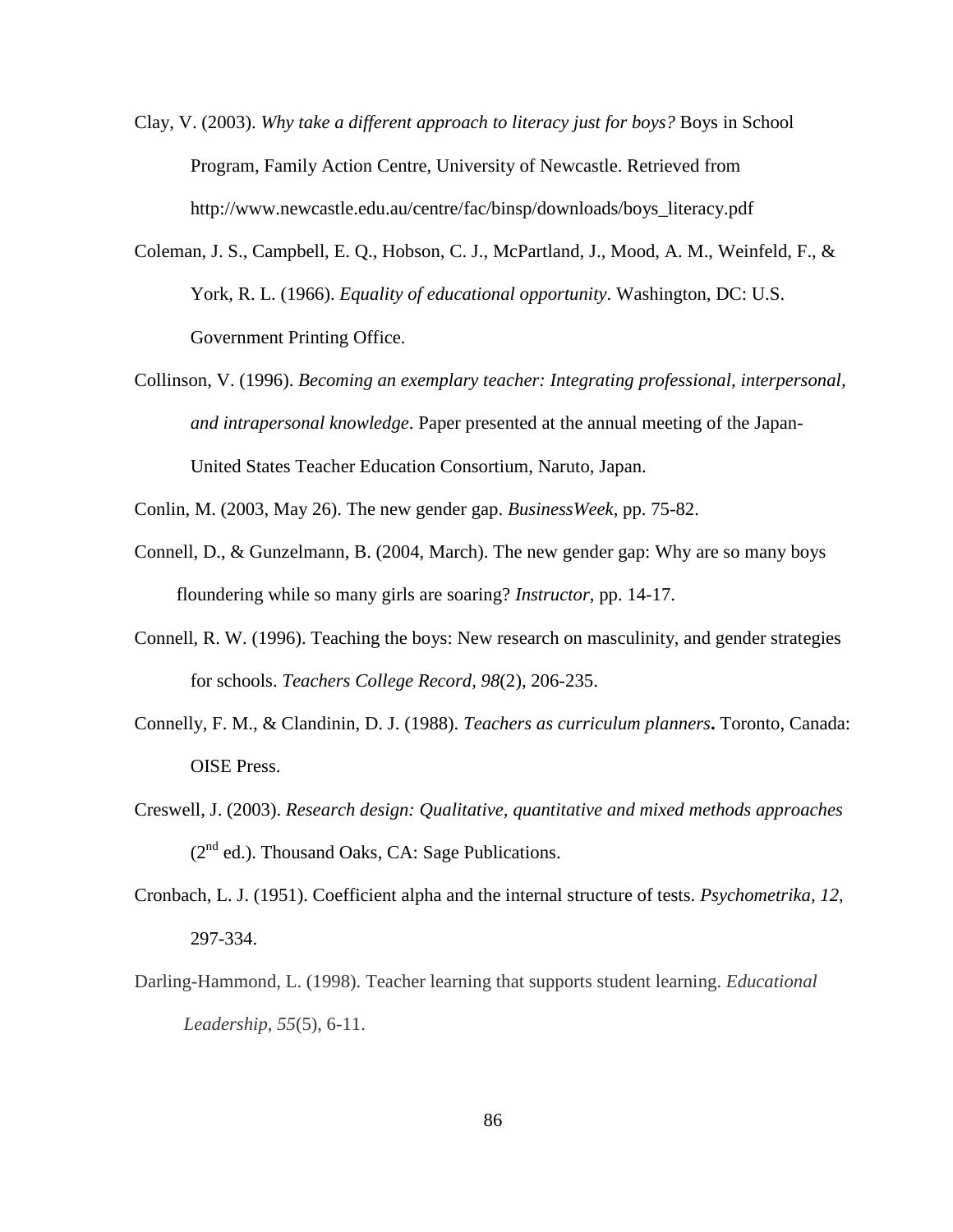- Darling-Hammond, L. (2006). Constructing 21<sup>st</sup>-century teacher education. *Journal of Teacher Education*, *57*(3), 300-314.
- Delpit, L. (1995). *Other people's children: Cultural conflict in the classroom*. New York, NY: New Press.
- DeVellis, R. F. (2003). *Scale development: Theory and applications* (2<sup>nd</sup> ed.). Thousand Oaks, CA: Sage Publications.
- Dewey, J. (1916). *Democracy and education: An introduction to the philosophy of education.* New York, NY: Macmillan.
- Durgunoglu, A. Y., & Hughes, T. (2010). How prepared are U.S. preservice teachers to teach English language learners? *International Journal of Teaching and Learning in Higher Education, 22*(1), 32-41.
- Durik, A. M., Vida, M., & Eccles, J. S. (2006). Task values and ability beliefs as predictors of high school literacy choices: A developmental analysis. *Journal of Educational Psychology, 98*, 382-393.
- Dutro, E. (2002). "But that's a girls' book!" Exploring gender boundaries in children's reading practices. *The Reading Teacher*, *55*(4), 376-384.
- Dyson, A. H. (2007). School literacy and the development of a child culture: Written remnants of the "gusto of life." In D. Thiessen & A. Cook-Sather (Eds.), *International handbook of student experiences in elementary and secondary school* (pp. 115-142). Dordrecht, Netherlands: Kluwer.
- Education Alliance. (2007). *Gender differences in reading achievement: Policy implications and best practices.* Retrieved from: http://www.educationalliance.org/ Downloads/Research/GenderDifferences.pdf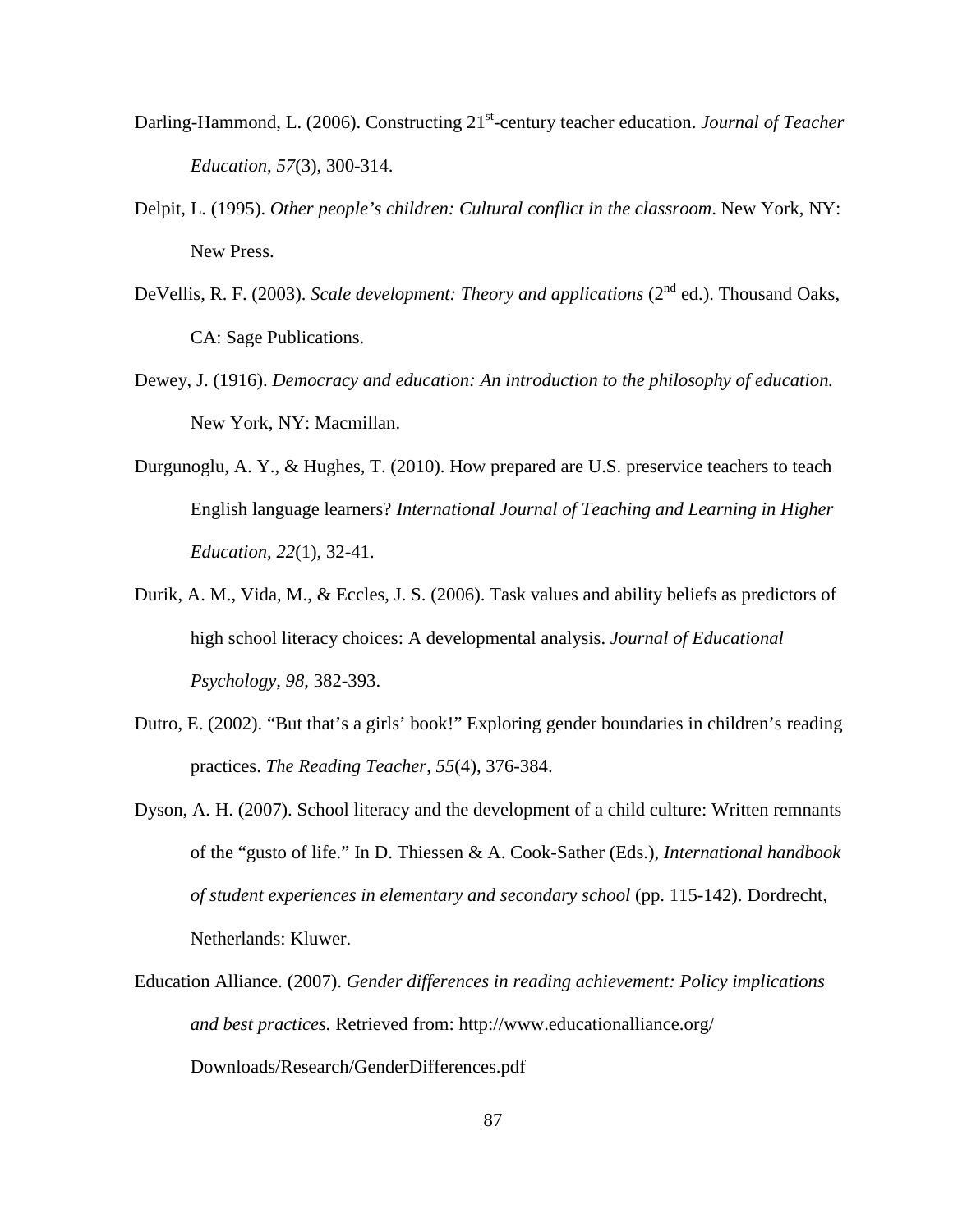Elbaz, F. (1983). *Teacher thinking: A study of practical knowledge*. New York, NY: Nichols.

Eliot, L. (2009). *Pink brain, blue brain: How small differences grow into troublesome gapsand what we can do about it.* New York, NY: Houghton-Mifflin Harcourt.

Eliot, L. (2010a). The myth of pink & blue brains. *[Educational Leadership](http://www.stemequitypipeline.org/_documents/ASCD Article.pdf), 68*(3), 32-36.

- Eliot, L. (2010b, May/June). The truth about boys and girls. *Scientific American Mind, 21*(2), 22-29.
- Fang, Z. (1996). A review of research on teacher beliefs and practices. *Educational Research, 38*(1), 47-65.
- Field, A. (2009). *Discovering statistics using SPSS*. Thousand Oaks, CA: Sage Publications.
- Fishbein, M., & Ajzen, I. (1975). *Belief, attitude, intention, and behavior: An introduction to theory and research*. Reading, MA: Addison-Wesley. Retrieved from http://www.forbes.com/colleges/texas-a-m-university-corpus-christi/
- Friedman, A. F., & Lee, J. K. (2010). *Supporting the development of preservice teacher candidates' pedagogy and content knowledge with mobile technology*. Paper presented at the annual meeting of the College and University Faculty Assembly, Denver, CO.
- Froschl, M., & Sprung, B. (2005). *Raising and educating healthy boys: A report on the growing crisis in boys' education*. New York, NY: Educational Equity Center, Academy for Educational Development.
- Gaffney, J. S., & Anderson, R. C. (2000). Trends in reading research in the United States: Changing intellectual currents over three decades. In M. L. Kamil, P. B. Mosenthal, P. D. Pearson, & R. Barr (Eds.), *Handbook of reading research* (Vol. 3, pp. 53-74). Mahwah, NJ: Erlbaum Associates.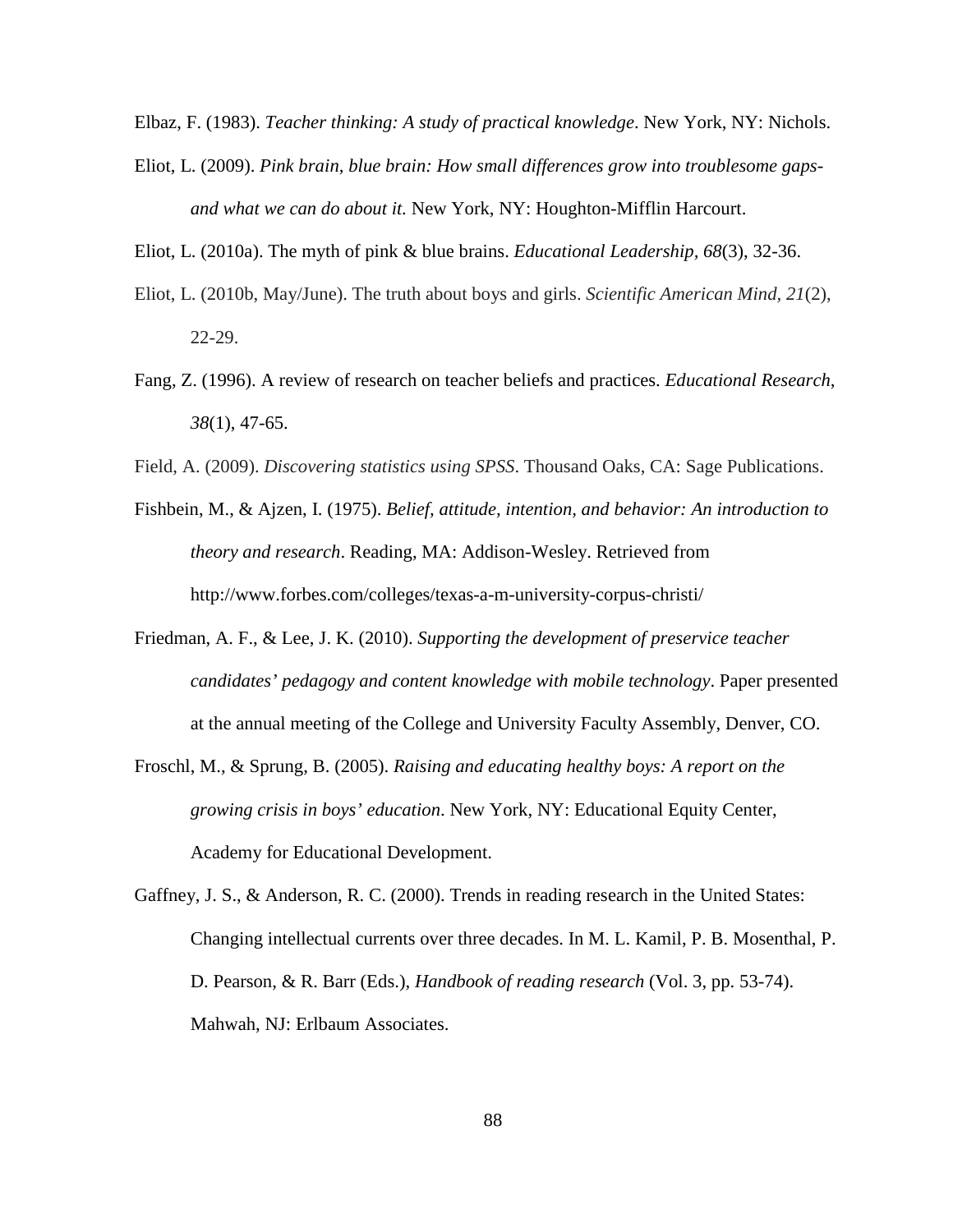- Gates, A. E. (1961). Sex differences in reading ability. *Elementary School Journal*, *61*, 431- 434.
- Gay, L. R., & Airasian, P. (2000). *Educational research: Competencies for analysis and application*. Upper Saddle River, NJ: Prentice-Hall.
- George, D., & Mallery, P. (2003). *SPSS for Windows step by step: A simple guide and reference. 11.0 update* (4<sup>th</sup> ed.). Boston, MA: Allyn & Bacon.
- Gibson, S., & Dembo, M. (1984). Teacher efficacy: A construct validation. *Journal of Educational Psychology*, *76,* 569-582.
- Gilbert-Whitner, R. (2009). *Primary classrooms for all students.* (Doctoral dissertation). Retrieved from ProQuest Dissertations and Theses. (Accession Order No. 3361227)

Gillham, B. (2000). *Developing a questionnaire*. New York, NY: Continuum.

- Goddard, R. D., Hoy, W. K., & Hoy, A. (2000). Collective teacher efficacy: Its meaning, measure, and impact on student achievement. *American Educational Research Journal*, *37*(2), 479-507.
- Green, S. B., & Salkind, N. J. (2003). *Using SPSS for Windows: Analyzing and understanding data* (3rd ed.). Upper Saddle River, NJ: Prentice-Hall.
- Grisham, D. L. (2000). Connecting theoretical conceptions of reading to practice: A longitudinal study of elementary school teachers. *Reading Psychology, 21*, 145-170.
- Grossman, P. L., Valencia, S. W., Evans, K., Thompson, C., Martin, S., & Place, N. (2000). Transitions into teaching: Learning to teach writing in teacher education and beyond. *Journal of Literacy Research, 32*(4), 631-662.
- Gurian, M. (2007). *The minds of boys: Saving our sons from falling behind in schools and life*. San Francisco, CA: Jossey-Bass.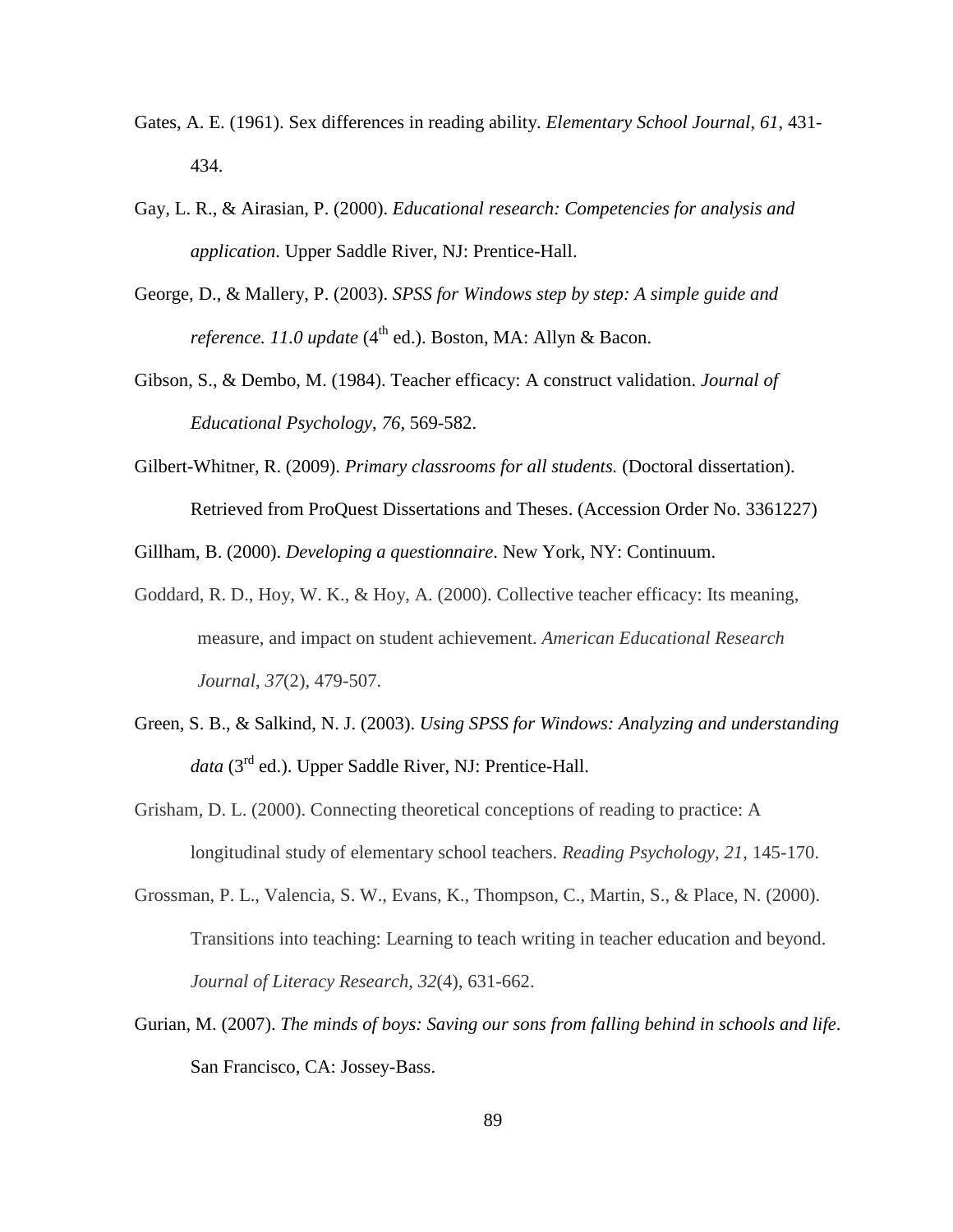- Guthrie, J. T., & Greaney, V. (1991). Literacy acts. In R. Barr, M. L. Kamil, P. Mosenthal, & P. D. Pearson (Eds.), *Handbook of reading research: Vol. II* (pp. 68-92). New York, NY: Longman.
- Guthrie, J. T., & Wigfield, A. (2000). Engagement and motivation in reading. In M. L. Kamil, P. B. Mosenthal, P. D. Pearson, & R. Barr (Eds.), *[Handbook of reading research:](http://marketplace.reading.org/products/IRA_Book_Forward.cfm?number=9138-553) [Volume III](http://marketplace.reading.org/products/IRA_Book_Forward.cfm?number=9138-553)* (pp. 403-422). New York, NY: Erlbaum.
- Hanushek, E. A. (1997). Assessing the effects of school resources on student performance: An update. *Educational Evaluation and Policy Analysis*, *19*(2), 141-164.
- Hoy, A. W. (2000). *Changes in teacher efficacy during the early years of teaching.* Paper presented at the annual meeting of the American Educational Research Association, New York, NY.
- International Reading Association (IRA). (2007). *Teaching reading well: A synthesis of the International Reading Association's research on teacher preparation for reading instruction*. Newark, DE: International Reading Association.
- Irwin, M. (2009). *Educating boys: Helping Kiwi boys to succeed at school*. Auckland, NZ: HarperCollins.
- James, A. N. (2009). The influence of cognitive gender differences. In *Teaching the female brain: How girls learn math and science.* (pp. 9-33). Thousand Oaks, CA: Corwin Press. doi: 10.4135/9781452219134.n2
- Jennings, J. (2011, March 18). Can boys succeed in later life if they can't read as well as girls? *The Huffington Post*. Retrieved from http://www.huffingtonpost.com/
- Johnson, B., & Christensen, L. (2004). *Educational research: Quantitative, qualitative, and mixed approaches* (2<sup>nd</sup> ed.). Boston, MA: Pearson.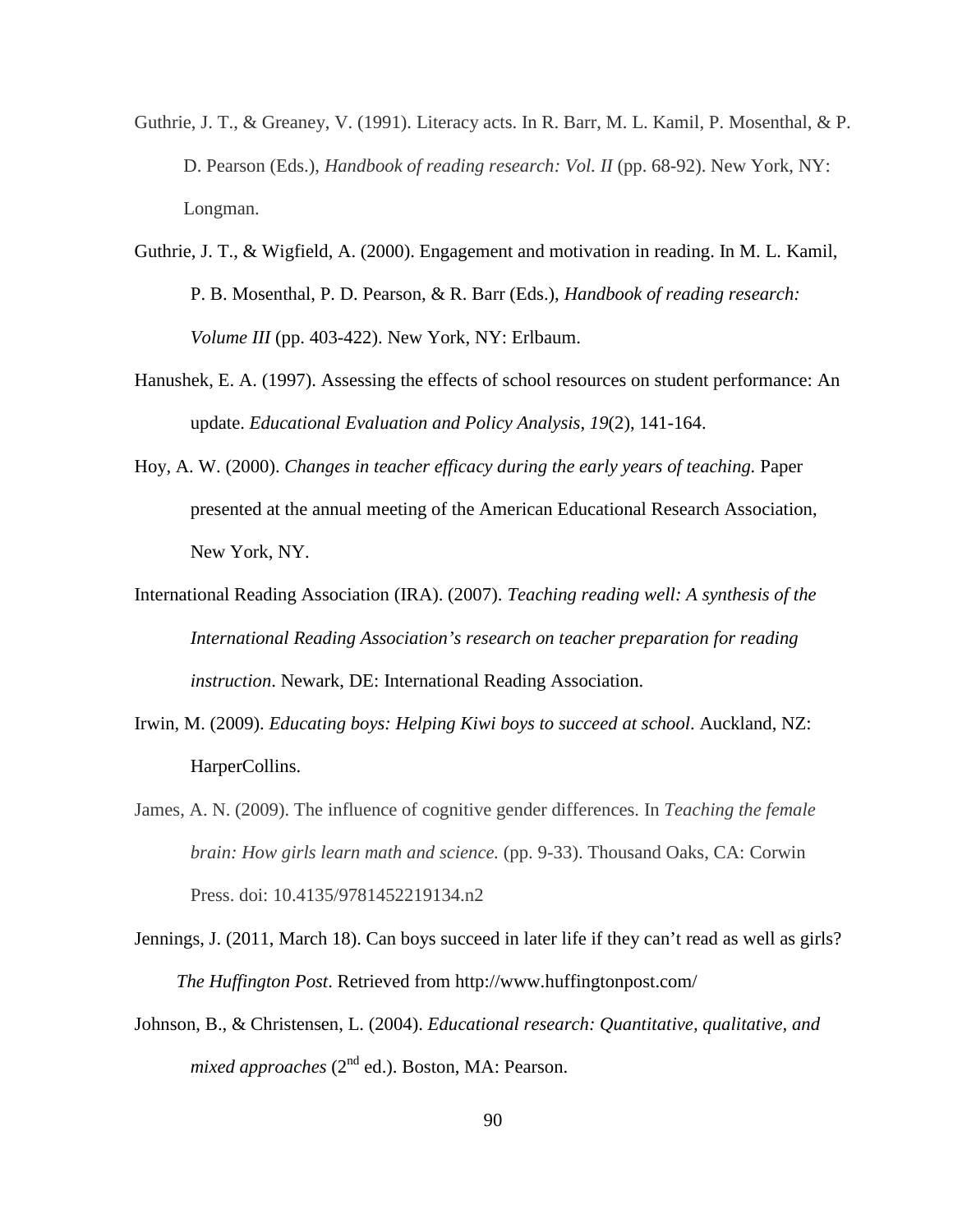- Johnston, S. (1992). Images: A way of understanding the practical knowledge of student teachers. *Teaching and Teacher Education, 8,* 123-136.
- Kagan, D. M. (1992). Implications of research on teacher belief. *Educational Psychologist, 27*(1), 65-90.
- Kagan, J. (1962). Acquisition and significance of sex-typing and sex-role identity. In M. L. Hoffman & L. W. Hoffman (Eds.), *Review of child development research* (Vol. 1). New York, NY: Russell Sage Foundation.
- Kindlon, D., & Thompson, M. (1999). *Raising cain: Protecting the emotional life of boys*. New York, NY: Ballantine.
- Knight, M. (2007, September). Raising readers: The truth about boys and reading. *Mspmag.com.* Retrieved from http://www.nisk.k12.ny.us/kidlit/ DocumentsforTeaching/boysreading.html
- Knowles, J. G. (1992). Models for understanding preservice and beginning teachers' biographies: Illustrations from case studies. In I. F. Goodson (Ed.), *Studying teachers' lives* (pp. 99-152). New York, NY: Teachers College Press.
- Koch, P. R., Steelman, L. C., Mulkey, L., & Catsambis, S. (2008). Naughty or nice? Equity, gender and behavior. *Social Psychology of Education: An International Journal*, *11*(4), 409-430.
- Lever-Chain, J. (2008). Turning boys off? Listening to what five-year-olds say regarding reading. *Literacy, 42*(2), 83-91.
- Lewis, S., Simon, C., Uzzell, R., Horwitz, A., & Casserly, M. (2010). *A call for change: The social and educational factors contributing to the outcomes of Black males in urban*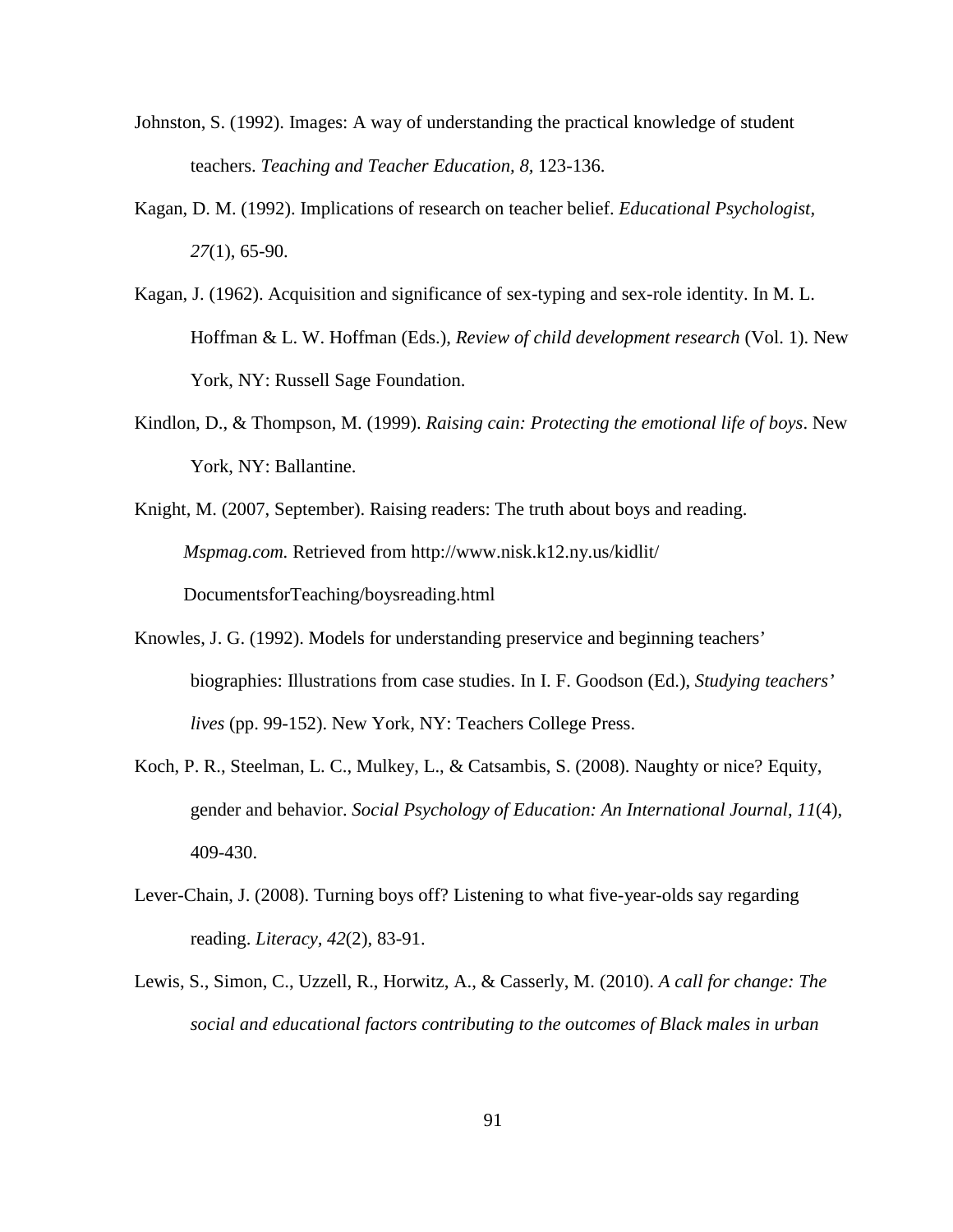*schools*. Washington, DC: Council of the Great City Schools. Retrieved from: http://www.graphics8.nytimes.com/packages/pdf/opinion/A-Call-For-Change.pdf

- Lietz, P. (2006). A meta-analysis of gender differences in reading achievement at the secondary school level. *Studies in Educational Evaluation*, *32*(4), 317-344.
- Lin, H., & Gorrell, J. (1998). Pre-service teachers' efficacy beliefs in Taiwan. *Journal of Research and Development in Education, 32,* 17-25.
- Lortie, D. (1975). *Schoolteacher, A sociological study.* London, England: University of Chicago Press.
- Maloch, B., Fine, J., & Flint, A. S. (2003). "I just feel like I'm ready": Exploring the influence of quality teacher preparation on beginning teachers. *Reading Teacher, 56,* 348-350.
- Marinak, B. A., & Gambrell, L. B. (2010). Reading motivation: Exploring the elementary gender gap. *Literacy Research and Instruction, 49*(2), 129-141.
- Marsh, J. (2006). Emergent media literacy: Digital animation in early childhood. *Language and Education, 20*(6), 493-506.
- Martin, C. (2012). *A study of factors that contribute to preservice teachers' sense of efficacy for literacy instruction.* (Doctoral dissertation). The University of Oklahoma, ProQuest, UMI Dissertation Publishing. (Publication No. AAT 3507356)
- Massingill, D., Mahlios, B., & Barry, A. (2005). Metaphors and sense of teaching: How these constructs influence novice teachers. *Teaching Education, 16*(3), 213-229.
- McKenna, M. C., Kear, D. J., & Ellsworth, R. A. (1995). Children's attitudes toward reading: A national survey. *Reading Research Quarterly, 30*, 934-956.
- Merisuo-Storm, T. (2006). Girls and boys like to read and write different texts. *Scandinavian Journal of Educational Research, 50*(2), 111-125.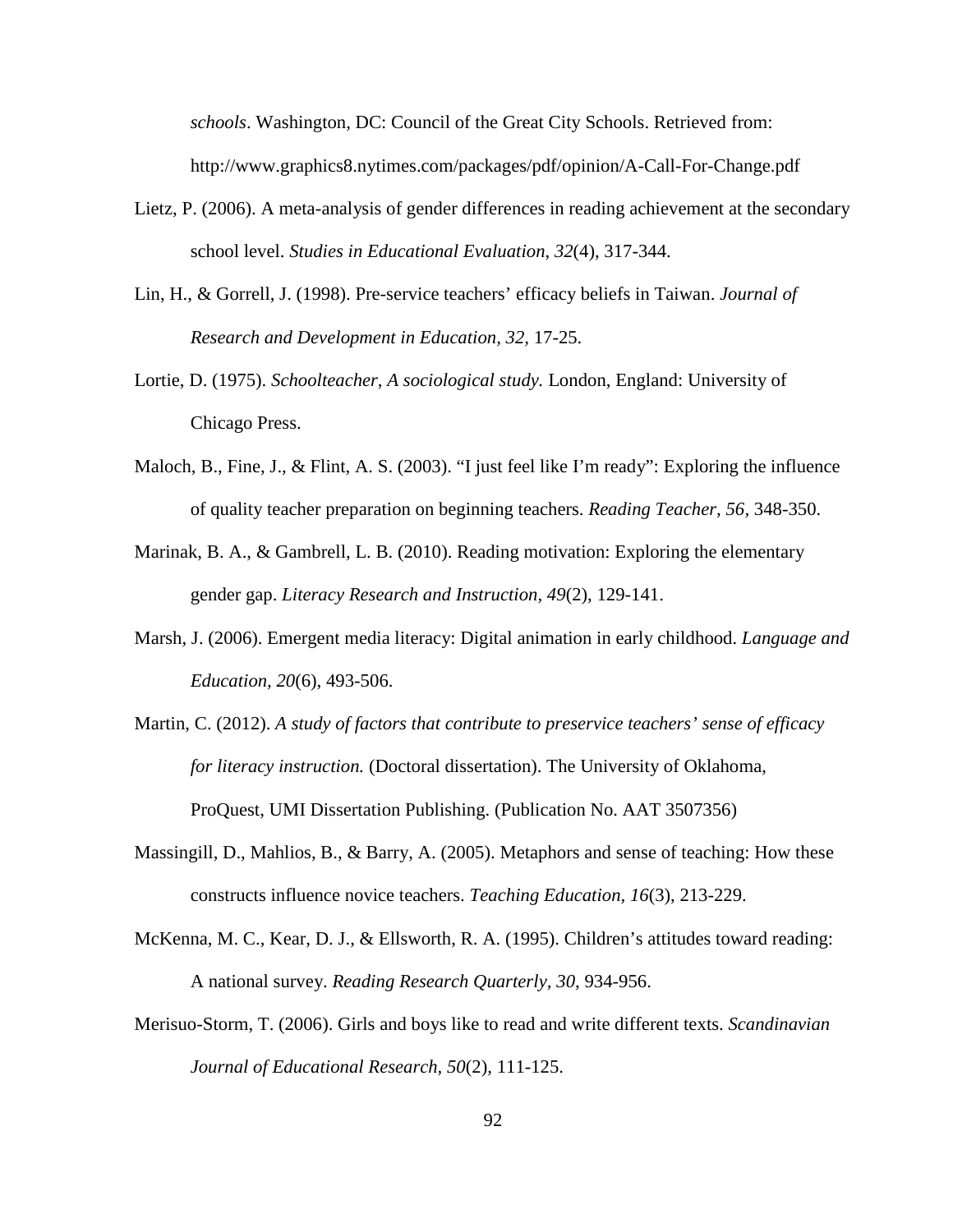- Merriam-Webster Online. (2012). Retrieved from www.http://www.merriamwebster.com/dictionary/gender
- Mertler, C. A., & Vannatta, R. A. (2005). *Advanced and multivariate statistical methods.* Glendale, CA: Pyrczak.
- Metzler, J., & Woessmann, L. (2012). The impact of teacher subject knowledge on student achievement: Evidence from within-teacher within-student variation. *Journal of Development Economics, 99*(2), 486-496.
- Mishra, P., & Koehler, M. J. (2006). Technological pedagogical content knowledge: A framework for teacher knowledge. *Teachers College Record, 108*(6), 1017-1054.
- Mohr, K. (2006). Children's choices for recreational reading: A three-part investigation of selection preferences, rationales, and processes. *Journal of Literacy Research*, *38*(1), 81-104.
- Moyers, S. (2010). *Perspectives on young boys' reading: A survey and conversations with early childhood teachers* (Unpublished doctoral dissertation). Colorado State University, Fort Collins, CO.
- Mullis, I., Martin, M., Gonzalez, E., & Kennedy, A. (2003). *PIRLS 2001 International Report: IEA's study of reading literacy achievement in primary schools*. Chestnut Hill, MA: Boston College.

Murray, B. (1999). Boys to men: Educational miseducation. *APA Monitor, 30,*1-5.

Narang, H. L. (1990). *Beginning teachers' perceptions of their proficiency in teaching skills*. Retrieved from ERIC database. (ED328515)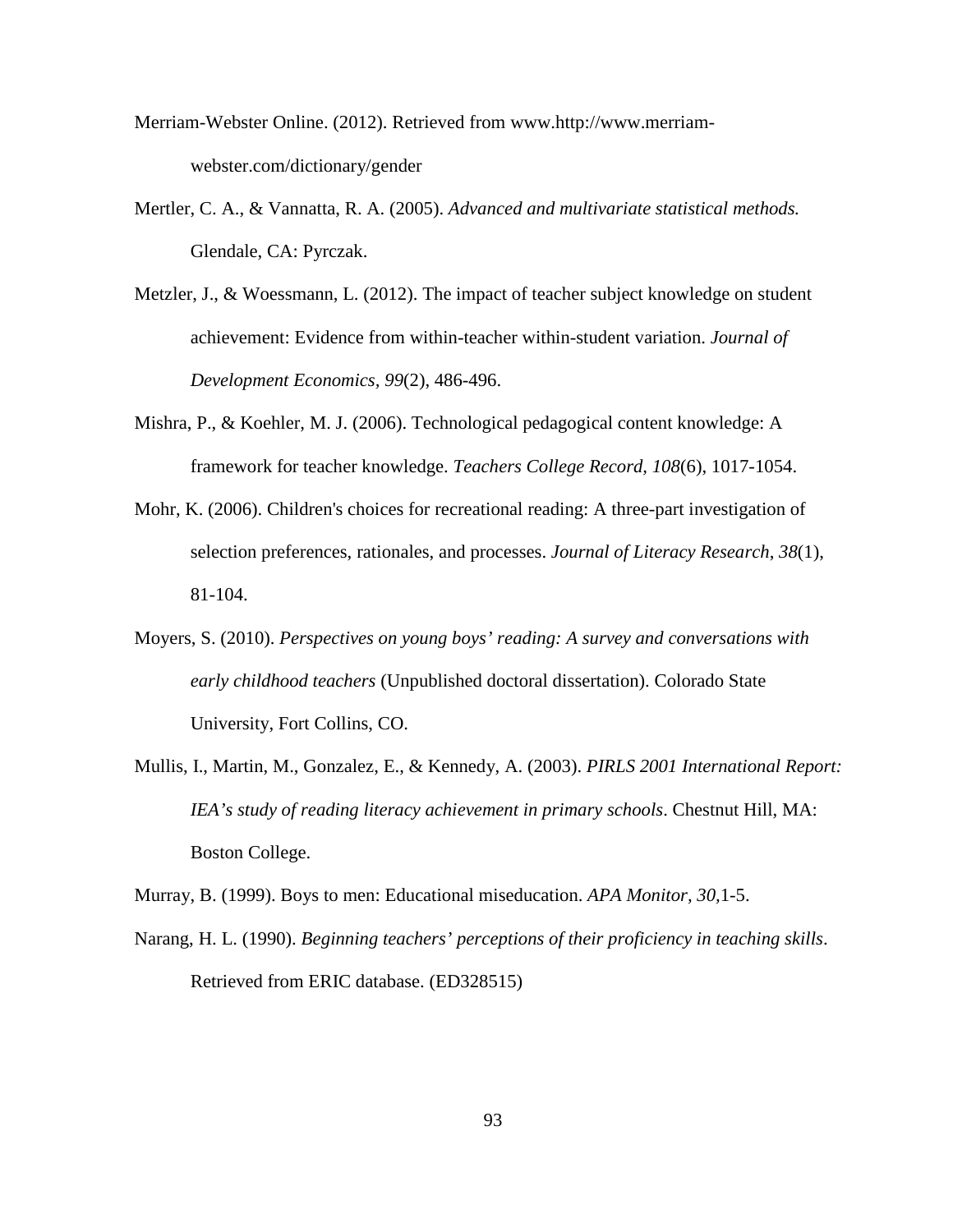National Center for Education Statistics (NCES). (2011). *The nation's report card: Reading 2011* (NCES 2012-457). Washington, DC: U.S. Department of Education, Institute of Education Sciences.

National Literacy Trust. (2012). *The report of the All-Party Parliamentary Literacy Group Commission*. Boys' Reading Commission. Retrieved from: http://www.literacytrust.org.uk/assets/0001/4056/Boys\_Commission\_Report.pdf

- Nespor, J. (1987). The role of beliefs in the practice teaching. *Curriculum Studies*, *19*, 317-328.
- Newkirk, T. (2002). *Misreading masculinity: Boys, literacy, and popular culture.* Portsmouth, NH: Heinemann.
- Organization for Economic Co-operation and Development (OECD). (2010). *PISA 2009 results: Learning to learn – Student engagement, strategies and practices (Volume III).* Paris, France: Author. Retrieved from http://www.dx.doi.org/10.1787/ 9789264083943-en
- Pajares, M. F. (1992). Teachers' beliefs and educational research: Cleaning up a messy construct. *Review of Educational Research, 62*(3), 307-333.
- Pajares, M. F. (1993). Preservice teachers' beliefs: A focus for teacher education. *Action in Teacher Education, 15*(2), 45-54.
- Pajares, M. F. (1996). Self-efficacy beliefs in achievement settings. *Review of Educational Research, 66*, 543-578.
- Pallant, J. (2010). *SPSS survival manual: A step by step guide to data analysis using SPSS*  $(4<sup>th</sup>$  ed.). Maidenhead, England: McGraw-Hill, Open University Press.
- Pecjak, S., & Peklaj, C. (2006). Dimensions of reading motivation and reading achievement in 3 rd and 7th grade students. *Studia Psychologica*, *48*(1), 11-29.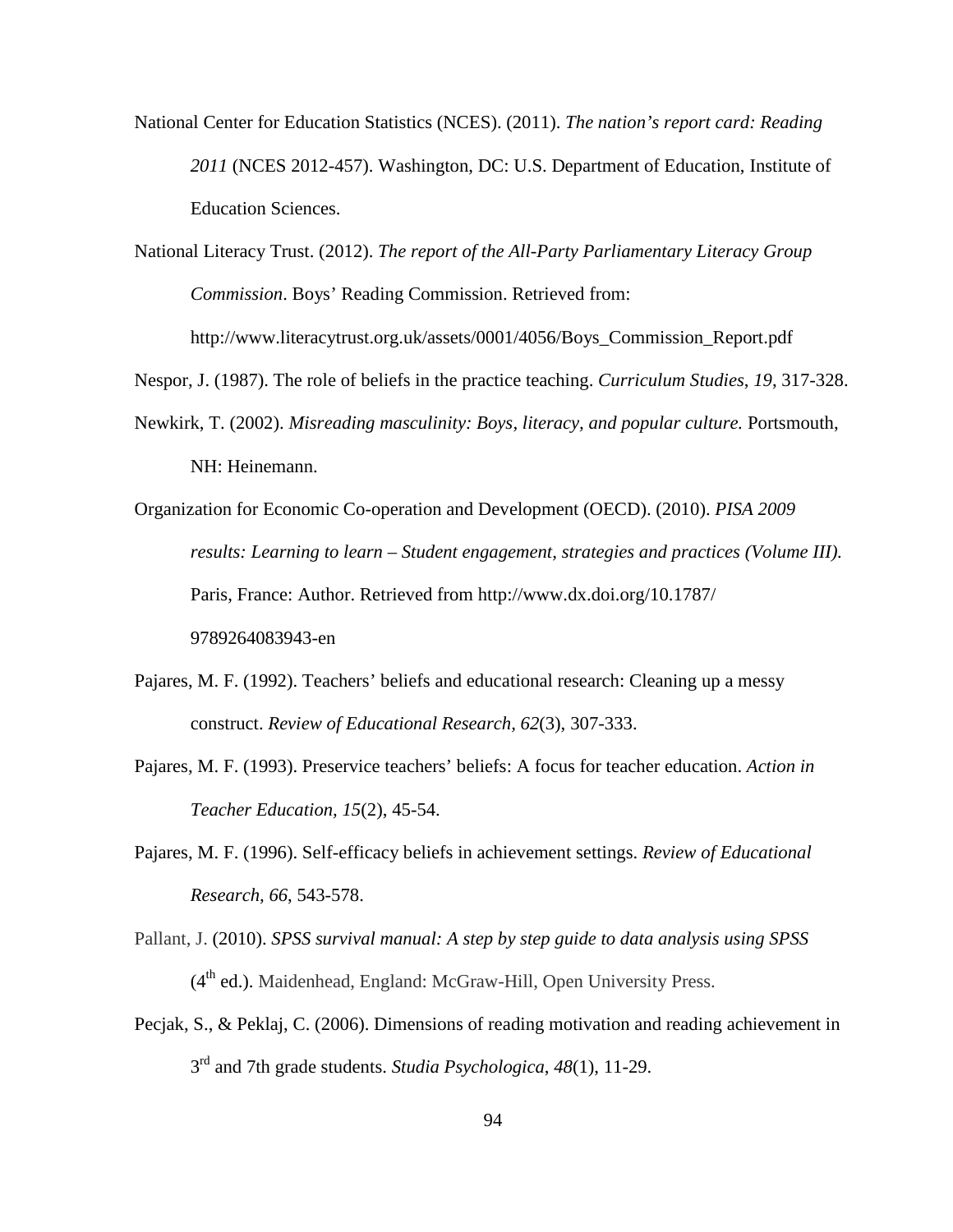- Phelps, G., & Schilling, S. (2004). Developing measures of content knowledge for teaching reading. *Elementary School Journal, 105*(1), 31-48.
- Pintrich, P. R. (1990). Implications of psychological research on student learning and college teaching for teacher education. In W. R. Houston (Ed.), *Handbook of research on teacher education* (pp. 826-857). New York, NY: Macmillan.
- Pitcher, S., M., Albright, L. K., DeLaney, C. J., Walker, N. T., Seunarinesingh, K., Mogge, S., & Headley, K. N. (2007). Assessing adolescents' motivation to read. *Journal of Adolescent & Adult Literacy*, *50*(5), 378-396.
- Pollack, W. (1998). *Real boys: Rescuing our sons from the myths of boyhood*. New York, NY: Henry Holt & Company.
- Poulson, L., Avramidis, E., Fox, R., Medwell, J., & Wray, D. (2001). The theoretical beliefs of effective teachers of literacy in primary schools: An exploratory study of the orientations to reading and writing. *Research Papers in Education, 16*(3), 271-292.
- Raudenbush, S. W., Rowan, B., & Cheong, Y. F. (1992). Contextual effects on the selfperceived efficacy of high school teachers. *Sociology of Education, 65*(2), 150-167.
- Richardson, V. (1996). The role of attitudes and beliefs in learning to teach. In J. Sikula (Ed.), *The handbook of research in teacher education*  $(2^{nd}$  ed., pp. 102-119). New York, NY: Macmillan.
- Reichert, M., & Hawley, R. (2009). *Teaching boys: A global study of effective practices*. Pawling, NY: International Boy's School Coalition.
- Robinson, J. P., & Lubienski, S. T. (2011). The development of gender achievement gaps in mathematics and reading during elementary and middle school: Examining direct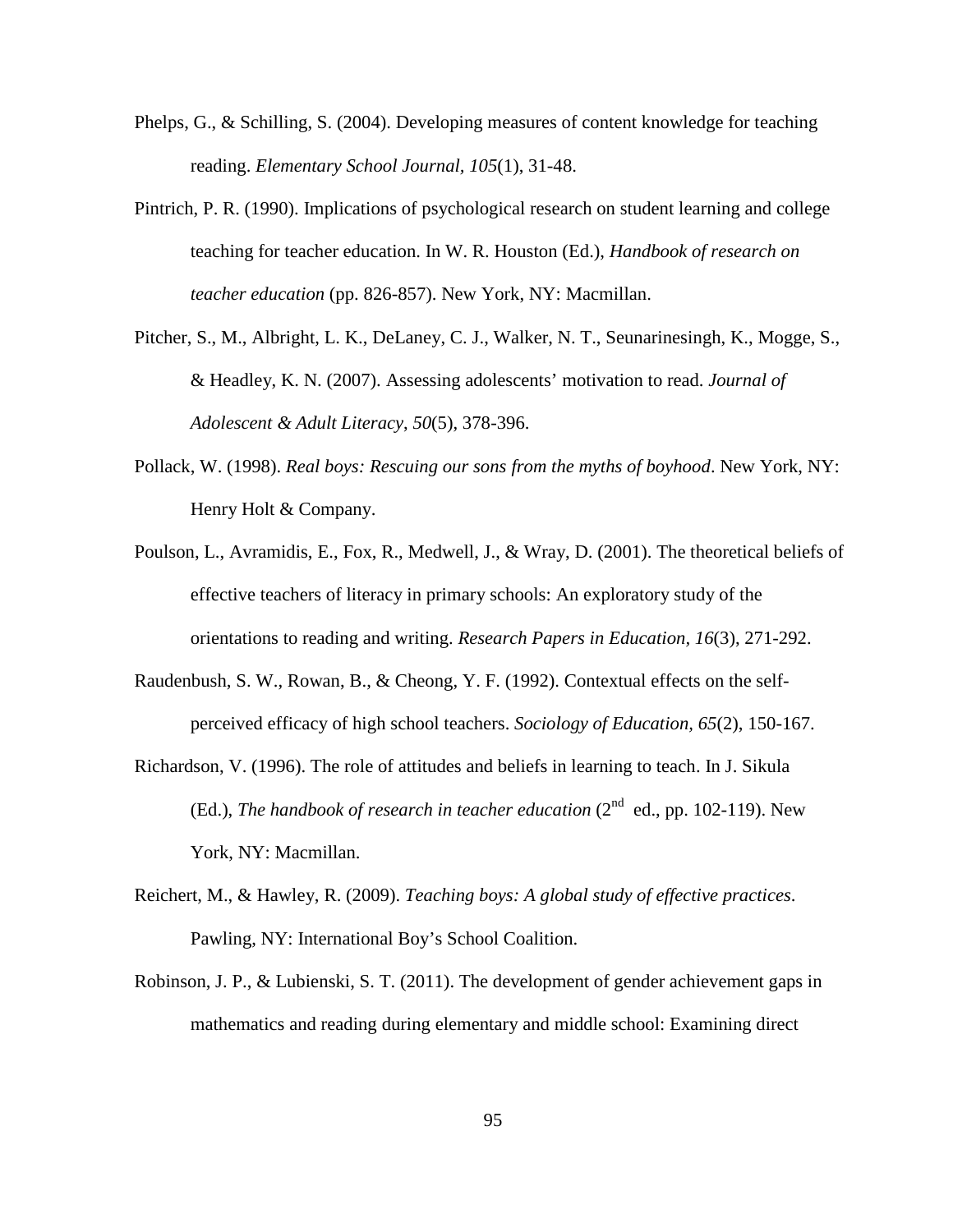cognitive assessments and teacher ratings. *American Educational Research Journal, 48*(2), 268‐302.

- Ross, J. A., & Gray, P. (2006). Transformational leadership and teacher commitment to organizational values: The mediating effects of collective teacher efficacy. *School Effectiveness and School Improvement, 17*(2), 179‐199.
- Rowan, B., Schilling, S. G., Ball, D. L., & Miller, R. (2001). *Measuring teachers' pedagogical content knowledge in surveys: An exploratory study*. Ann Arbor, MI: University of Michigan, Consortium for Policy Research in Education.
- Sanders, J. (2002). Something is missing from teacher education: Attention to two genders. *Phi Delta Kappan, 84*(3), 241-244.
- Sax, L. (2005). *Why gender matters: What parents and teachers need to know about the emerging science of sex differences*. New York, NY: Doubleday.
- Sax, L. (2007). *Boys adrift: The five factors driving the growing epidemic of unmotivated boys and underachieving young men*. New York, NY: Basic Books.
- Schunk, D. H., & Zimmerman, B. J. (Eds.). (2007). *Motivation and self-regulated learning: Theory, research, and applications.* Mahwah, NJ: Erlbaum.
- Schutt, R. K. (2004). *Investigating the social world: The process and practice of research* (4<sup>th</sup> ed.). Thousand Oaks, CA: Pine Forge Press.
- Schwab, J. (1964). The structure of the disciplines: Meanings and significances. In: G. W. Ford & L. Pugno (Eds.), *The structure of knowledge and the curriculum* (pp. 6-30). Chicago, IL: Rand McNally.
- Shulman, L. S. (1986). Those who understand: knowledge growth in teaching. *Educational Researcher*, *15*, 4-14.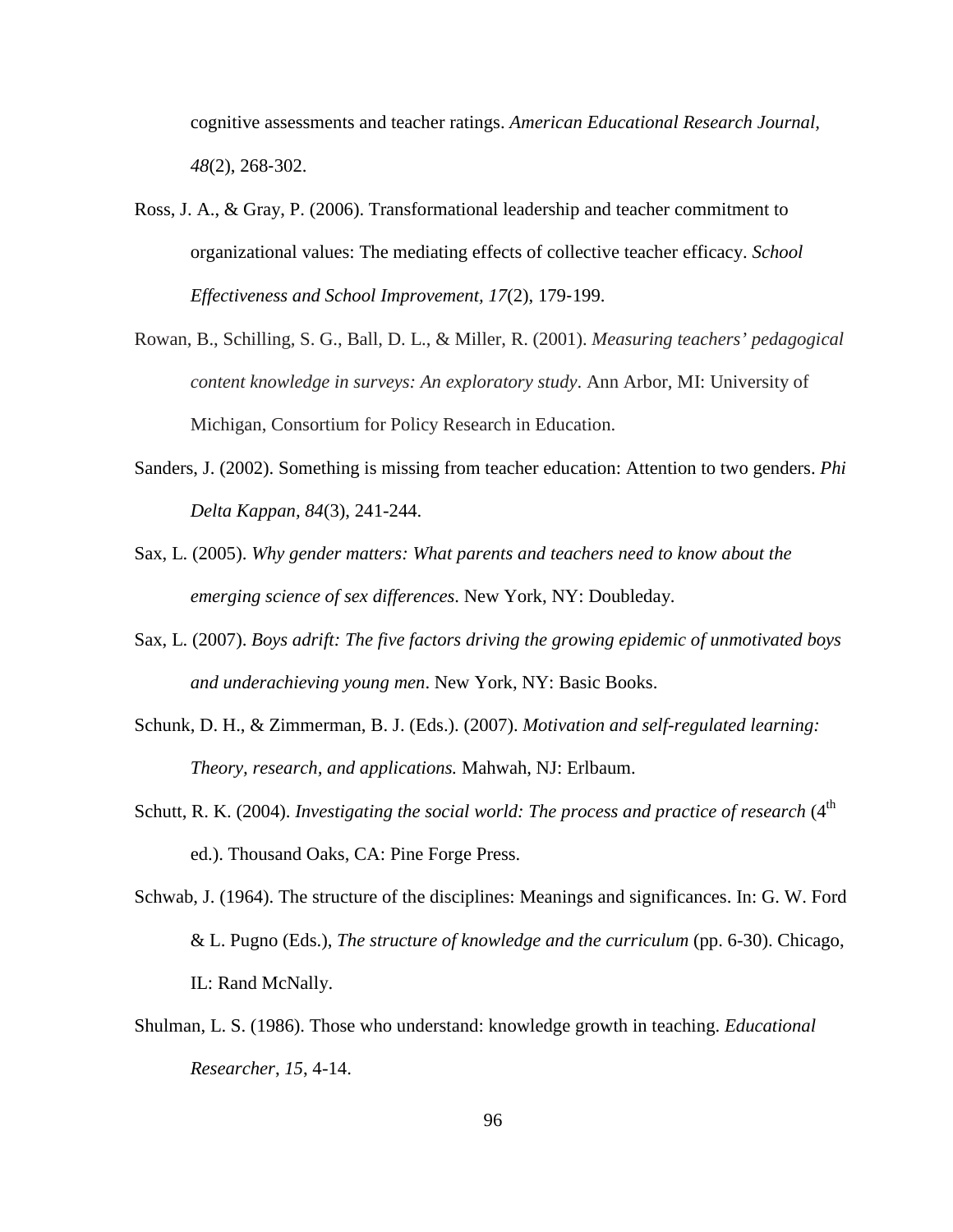- Shulman, L. S. (1987). Knowledge and teaching: Foundations of the new reform. *Harvard Educational Review, 57*(1), 1-22.
- Singh, M. (1998). *[Gender issues in the language arts classroom.](http://www.eric.ed.gov/contentdelivery/servlet/ERICServlet?accno=ED426409)* Bloomington IN: Eric Clearinghouse on Reading English and Communication.
- Smith, M. W., & Wilhelm, J. D. (2002). *"Reading don't fix no Chevys": Literacy in the lives of young men*. Portsmouth, NH: Heinemann.
- Smylie, M. A. (1988). The enhancement function of staff development: Organizational and psychological antecedents to individual teacher change. *American Educational Research Journal, 25*(1), 1-30.
- Snyder, T. D., & Dillow, S. A. (2010). *Digest of Education Statistics 2009* (NCES 2010-013). Washington, DC: U.S. Department of Education, Institute of Education Sciences, National Center for Education Statistics.
- Snyder, T. D., & Dillow, S. A. (2012). *Digest of Education Statistics 2011* (NCES 2012-001). Washington, DC: U.S. Department of Education, Institute of Education Sciences, National Center for Education Statistics.
- Stevens, J. (1992). *Applied multivariate statistics for the social sciences*. Hillsdale, NJ: Erlbaum Associates.
- Stoube, D. M. (2009). *The emergence and development of preservice teachers' professional belief systems about reading and reading instruction*. (Unpublished doctoral dissertation). University of Iowa, Iowa City, IA.
- Tach, L. M., & Farkas, G. (2006). Learning-related behaviors, cognitive skills, and ability grouping when schooling begins. *Social Science Research, 35,* 1048-1079.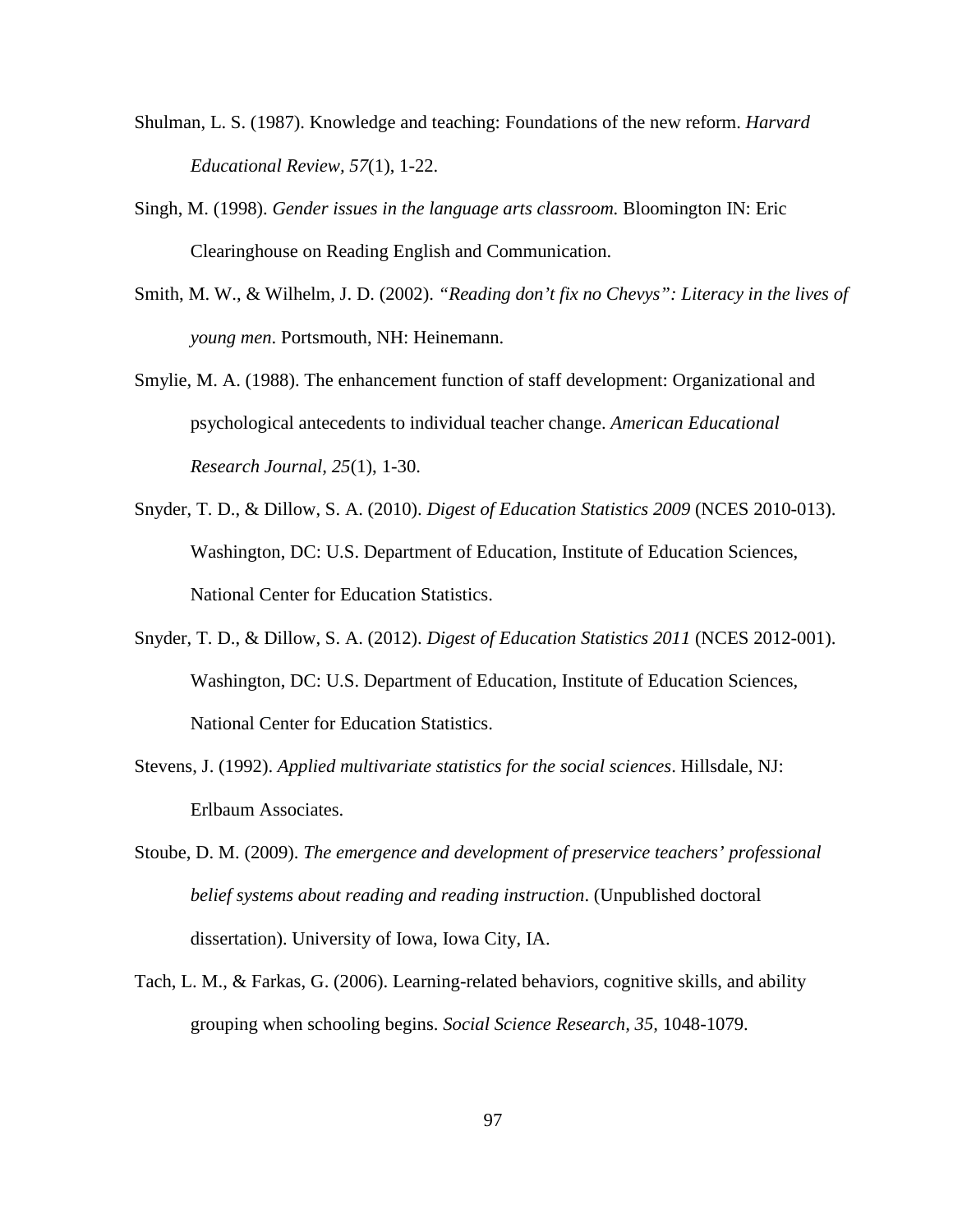- Taylor, D., & Lorimer, M. (2003). Helping boys succeed. *Educational Leadership*, *60*(4), 68- 70.
- Tenenbaum, H. R., & Leaper, C. (2002). Are parents' gender schemas related to their children's gender-related cognitions? A meta-analysis. *Developmental Psychology, 38*(4), 615-630.
- Top 100 colleges awarding degrees to Hispanics. (2011). *Hispanic Outlook in Higher Education Magazine.* Retrieved from

http://www.hispanicoutlook.com/top-100-schools/view-by/bachelors/

- Tschannen-Moran, M., & Johnson, D. (2011). Exploring literacy teachers' self-efficacy beliefs: Potential sources at play. *Teaching and Teacher Education*, *27*(4), 751-761.
- Tschannen-Moran, M., & McMaster, P. (2009). Sources of self-efficacy: Four professional development formats and their relationship to self-efficacy and implementation of a new teaching strategy. *Elementary School Journal, 110,* 228-248.
- Tschannen-Moran, M., & Woolfolk-Hoy, A. (2001). Teacher efficacy: Capturing and elusive construct. *Teaching and Teacher Education, 17,* 783-805.
- Tschannen-Moran, M., & Woolfolk-Hoy, A. (2007). The differential antecedents of selfefficacy beliefs of novice and experienced teachers. *Teaching and Teacher Education, 23,* 944-956.
- Tschannen-Moran, M., Woolfolk-Hoy, A. W., & Hoy, W. K. (1998). Teacher efficacy: Its meaning and measure. *Review of Educational Research, 68*(2), 202-248.
- Twist, L., Gnaldi, M., Schagen, I., & Morrison, J. (2004). Good readers but at a cost? Attitudes to reading in England. *Journal of Research in Reading*, *27*(4), 387-400.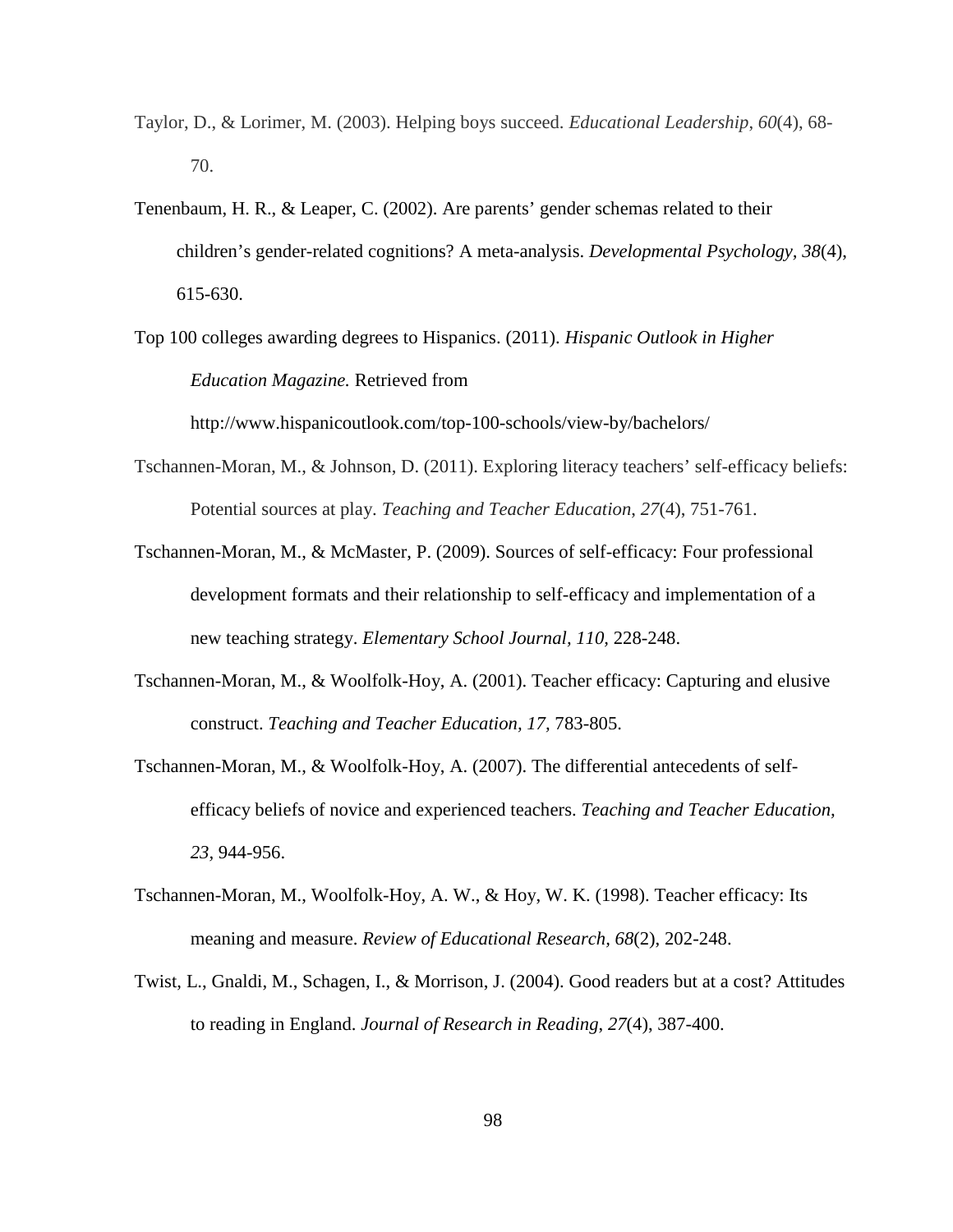- *U.S. News and World Report*. (2011). College rankings. Retrieved from http://www.texastribune.org/texas-education/higher-education/how-did-texas-fare-inus-news-college-rankings/
- Valadez, C. (2006). *Investigating the relationship between urban first and second grade classroom teachers' sense of efficacy for literacy instruction and the reading achievement of their highly mobile students* (Doctoral dissertation). Texas A&M University, College Station, TX.
- Walker, L. (1992). *Perceptions of preservice teacher efficacy*. Retrieved from ERIC database. (ED354230)
- Whitmire, R. (2006). Boy trouble. *New Republic, 234*(2), 15-18.
- Whitmire*,* R*.* (2010). *Why boys fail: Saving* our *sons from an educational system that's leaving them behind*. New York, NY: AMACOM.
- Wigfield, A., & Guthrie, J. T. (1997). Relations of children's motivation for reading to the amount and breadth of their reading. *Journal of Educational Psychology, 89*, 420-432.
- Wozniak, C. L. (2010). *Reading and the boy crisis: The effect of teacher book talks, interactive read-alouds, and students unrestricted choice of books for independent reading on fifthgrade boys reading attitude, reading self-efficacy, and amount of reading and fifthgrade teachers reading beliefs and practices.* (Unpublished doctoral dissertation). University of San Francisco, San Francisco, CA.
- Wray, D., Medwell, J., Poulson, L., & Fox, R. (2002). *Teaching literacy effectively in the primary school*. London, England: Routledge-Falmer.
- Zambo, D., & Brozo, W. (2009). *Bright beginnings for boys. Engaging young boys in active literacy.* Newark, DE: International Reading Association.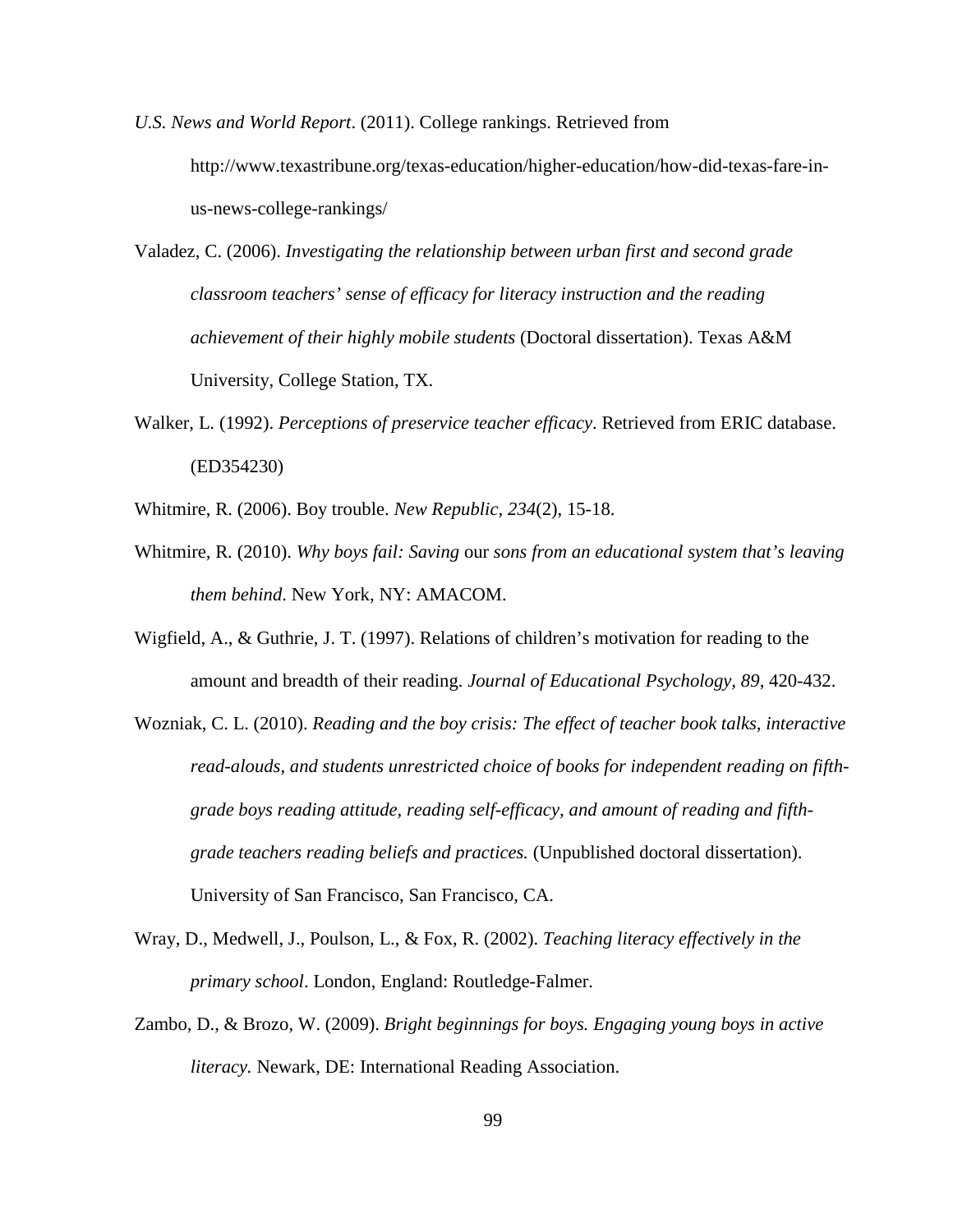### **APPENDIX A: LETTER TO STUDENT TEACHERS**

Dear TAMU-CC Student Teacher,

I am a doctoral student in the Department of Curriculum and Instruction at Texas A&M University-Corpus Christi. This fall, I am conducting a survey using a questionnaire that explores the relationship between a teacher's knowledge, beliefs, and sense of self-efficacy in the areas of reading achievement and reading instruction, including reading instruction of male elementary students.

I am collecting data from student teachers majoring in Elementary Education with BSIS certification. You have been selected because you fit this profile. Your participation is voluntary.

All information acquired in this study will be used to further understand student teachers' selfefficacy with reading instruction for boys and the factors that affect teaching efficacy. Your participation is greatly needed and appreciated. The completion of the survey will require approximately 20 minutes. All information collected will be kept confidential and the completed questionnaires will not be associated with any individual student. Results will be reported in terms of group summarizations, not individual responses. All surveys will be securely stored in my office and destroyed after summarized into group findings. In addition, you have the option to not take the survey.

If you are willing to participate in this study, please complete the attached questionnaire and return it to me today. If you have any questions about the survey, please call me at 361-825-3298 or send an email to kathleen.fleming@tamucc.edu.

Thank you in advance for your time and participation.

Sincerely,

Kathleen Fleming Graduate Assistant Department of Curriculum & Instruction

Dr. Corinne Valadez Dissertation Chair Associate Professor Department of Curriculum and Instruction

The Research Compliance Office and/or the Institutional Review Board at Texas A&M University-Corpus Christi have reviewed this research study. For research-related problems or questions regarding your rights as a research participant, you can contact Erin Sherman, Research Compliance Officer, at (361) 825-2497 or erin.sherman@tamucc.edu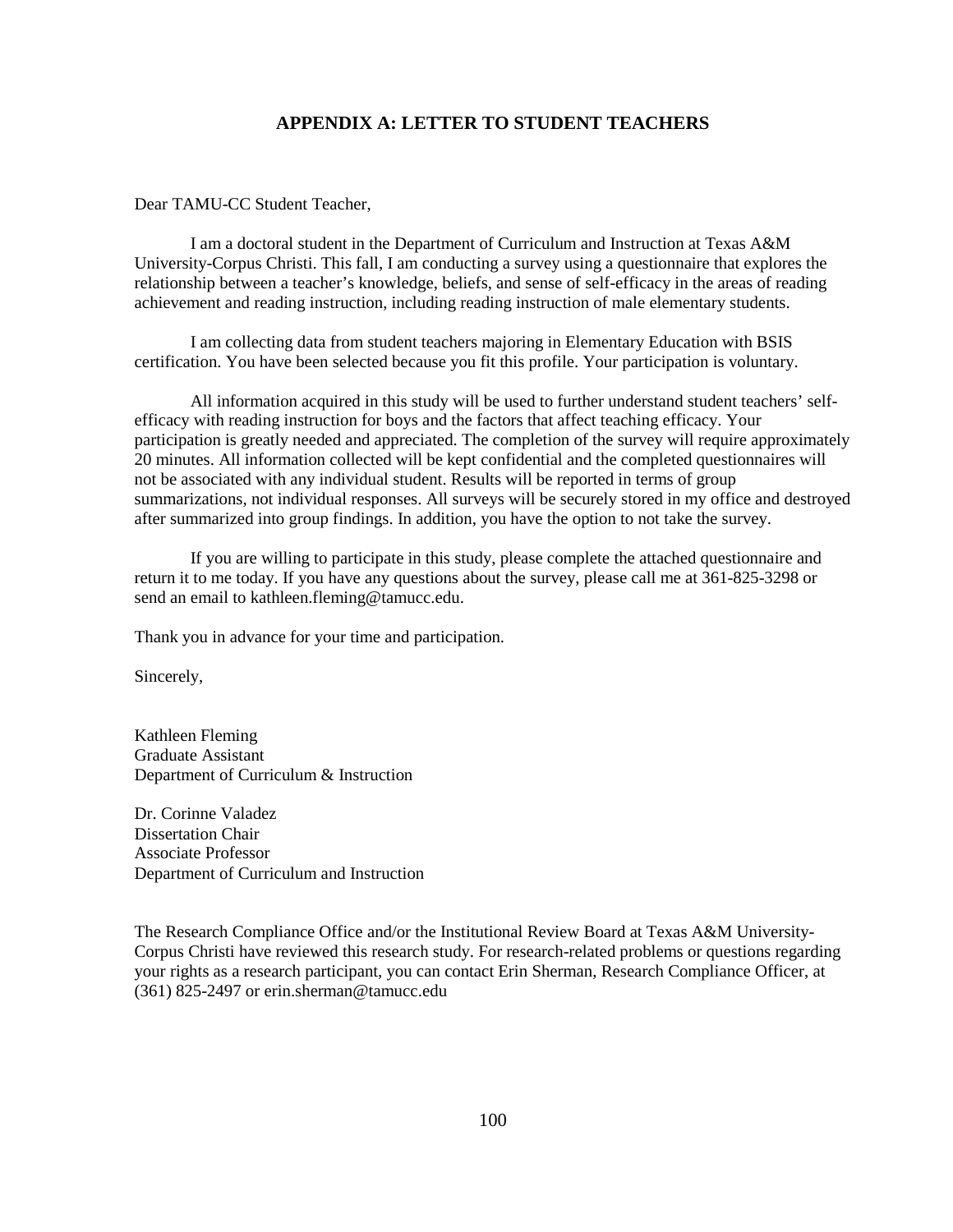#### **APPENDIX B: IRB EXEMPTION**



ERIN L. SHERMAN, MAcc, CRA, CIP Research Compliance Officer Division of Research, Commercialization and Outreach

> 6300 OCEAN DEIVE, UNIT 9844 CORPUS CHRISTINE | OVER 3044<br>|- CORPUS CHRISTI TEXAS 3842<br>|- O 361 825 2497 + F 361 825 2735

September 24, 2012

Ms. Kathleen Fleming 6626 Pharaoh Drive Corpus Christi, TX 78412

Dear Ms. Fleming,

The research project entitled "Preservice Student Teachers' Knowledge and Beliefs Concerning Boys' Literacy Instruction and Its Correlation to Their Teacher Sense of Efficacy" (IRB# 112-12) has been granted approval through an exempt review under category 7.1.2(2). You are authorized to begin the project as outlined in the IRB protocol application.

Please submit an IRB Amendment Application for any modifications to the approved study protocol. Changes to the study may not be initiated before the amendment is approved. Please submit an IRB Completion Report to the Compliance Office upon the conclusion of the project. Both report formats can be downloaded from IRB website.

All study records must be maintained by the researcher for three years after the completion of the study. Please contact me if you will no longer be affiliated with Texas A&M University - Corpus Christi before the conclusion of the records retention timeframe to discuss retention requirements.

Please contact me if you have any questions.

Sincerely,

Ein & Shorman

Erin L. Sherman

THE ISLAND UNIVERSITY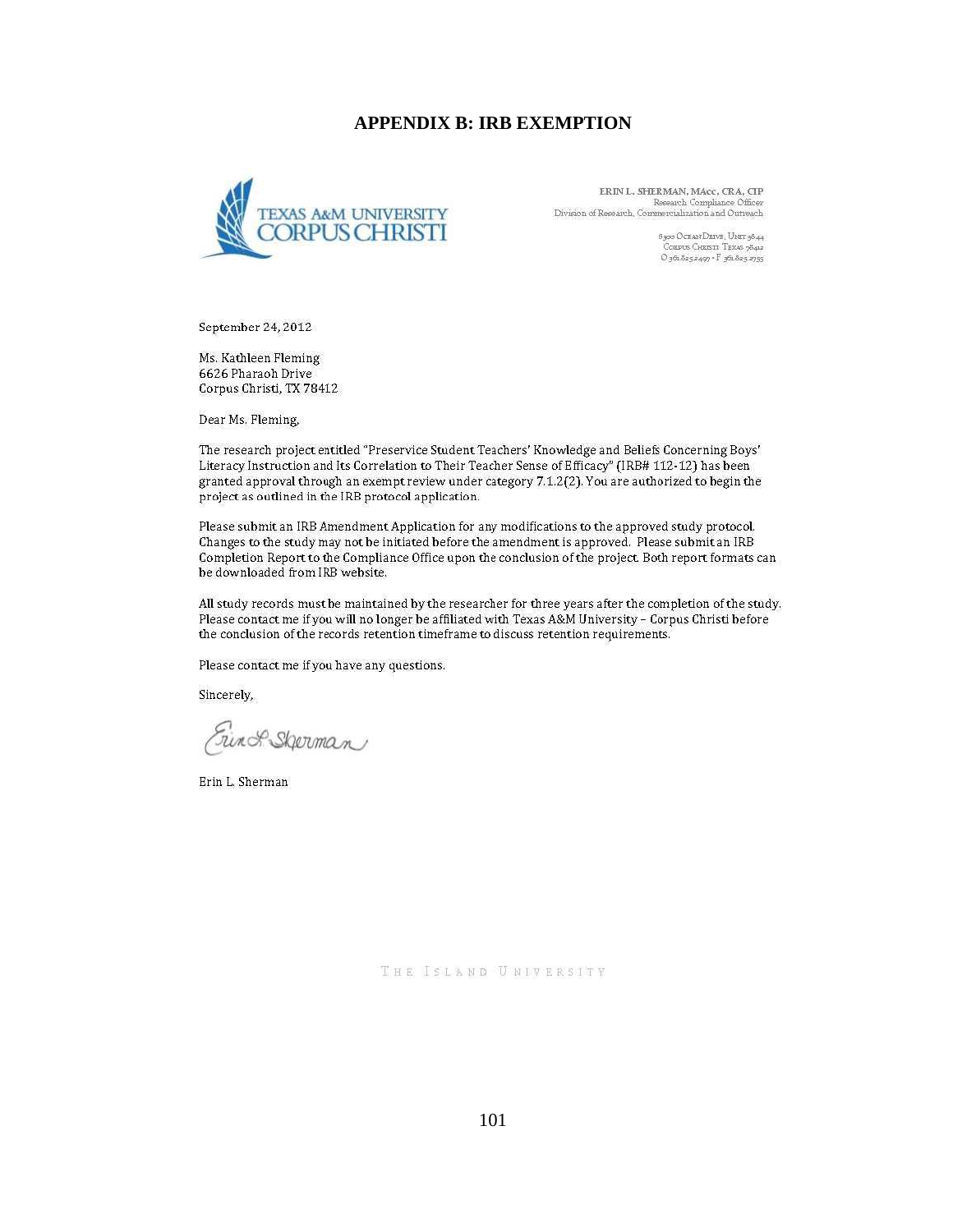## **APPENDIX C: Survey Questionnaire**

### ID Number: Birthday 00-00-0000

Demographic Information-Please circle your response.

- 1. Please indicate your sex:
	- a. Male
	- b. Female
- 2. Which of the following categories best describes your age?
	- a. 20 years old or younger
	- b. 21-30 years old
	- c. 31-40 years old
	- d. 41-50 years old
	- e. 51 years old or older
- 3. Which of the following best describes your racial background?
	- a. Caucasian
	- b. African American
	- c. American Indian
	- d. Asian
	- e. Hispanic
	- f. Other (please specify)  $\frac{1}{\sqrt{2\pi}}$
- 4. Which BSIS program are you enrolled in?
	- a. Interdisciplinary Studies: EC-6 generalist, Early Childhood
	- b. Interdisciplinary Studies: EC-6 generalist, Reading
	- c. Interdisciplinary Studies: EC-6 Bilingual Generalist
- 5. Do you have any of the following teaching experiences in a school? Please check all that apply.
	- a. Teacher (taught in a private school or preschool counts)
	- b. Teacher Aide
	- c. Reading Tutor
	- d. Reading Intervention Teacher or Aide
	- e. No experience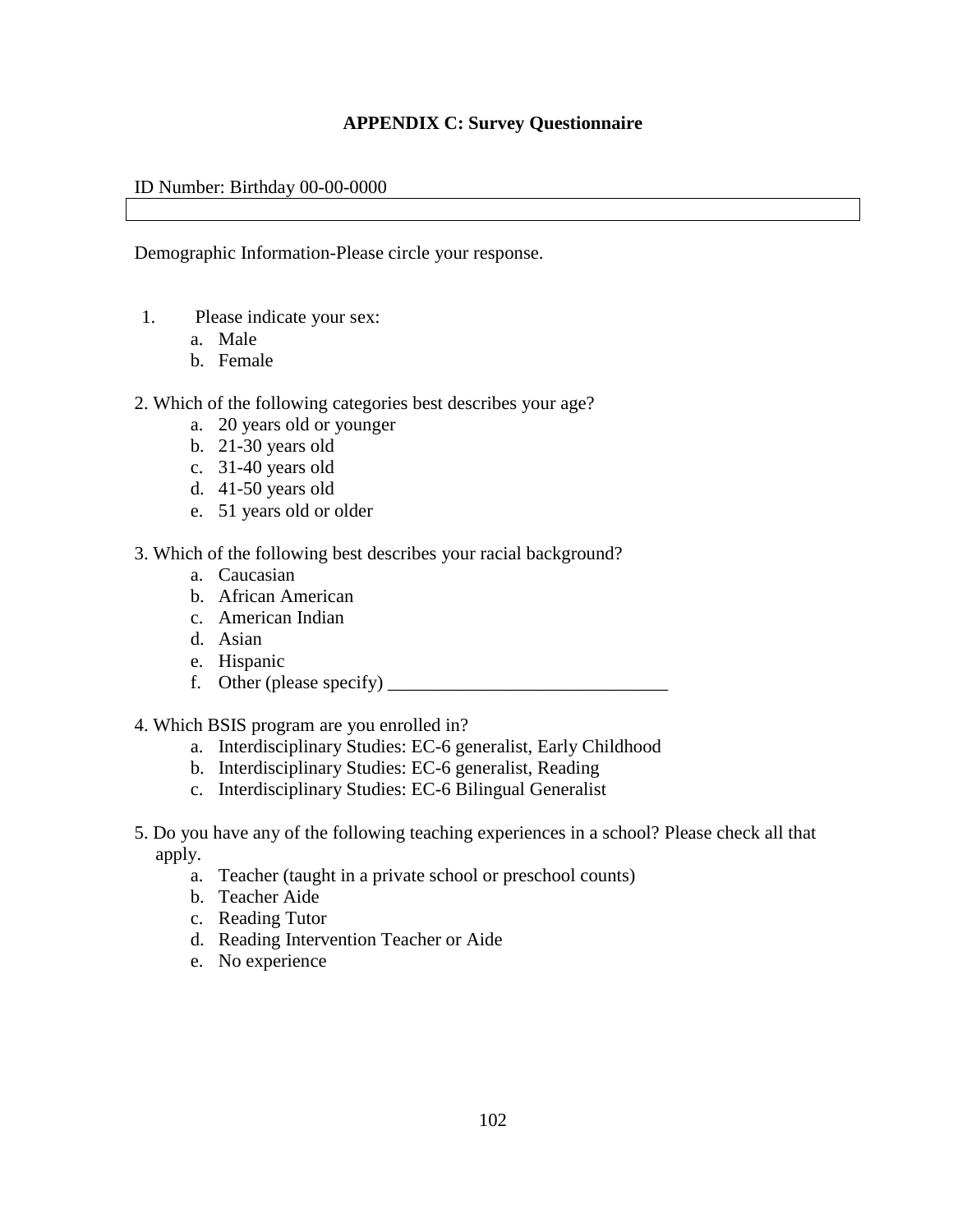Part 1: True or False (T or F):

- Gender achievement gaps in reading tend to equal out in high school.
- Elementary girls score higher than elementary boys do on the Texas state reading assessment.
- High School boys score higher than High School girls do on the Texas state reading assessment.
- In elementary and middle school, boys score significantly higher on the Texas state math and science assessments.
- Gender achievement gaps in math and reading have widened in the last ten years.
- In elementary school, boys are more likely to be retained than girls.
- Boys make up the majority of students served in special education.
- In tests for various cognitive intelligences, boys tend to score higher on spatial tests and girls tend to score higher on visual and verbal tests.
- Gender gaps in achievement have proved to be equal across racial/ethnic groups.
- Boys and girls come to school equally prepared in reading readiness skills.
- Boys value reading as an activity less than girls do.
- Girls tend to comprehend expository text better than boys do.
- Boys are more likely to be involved in a disciplinary infraction at school.
- Children bring their gender identities with them that first day of preschool.
- Boys will resist reading stories about girls, more than girls resist reading about boys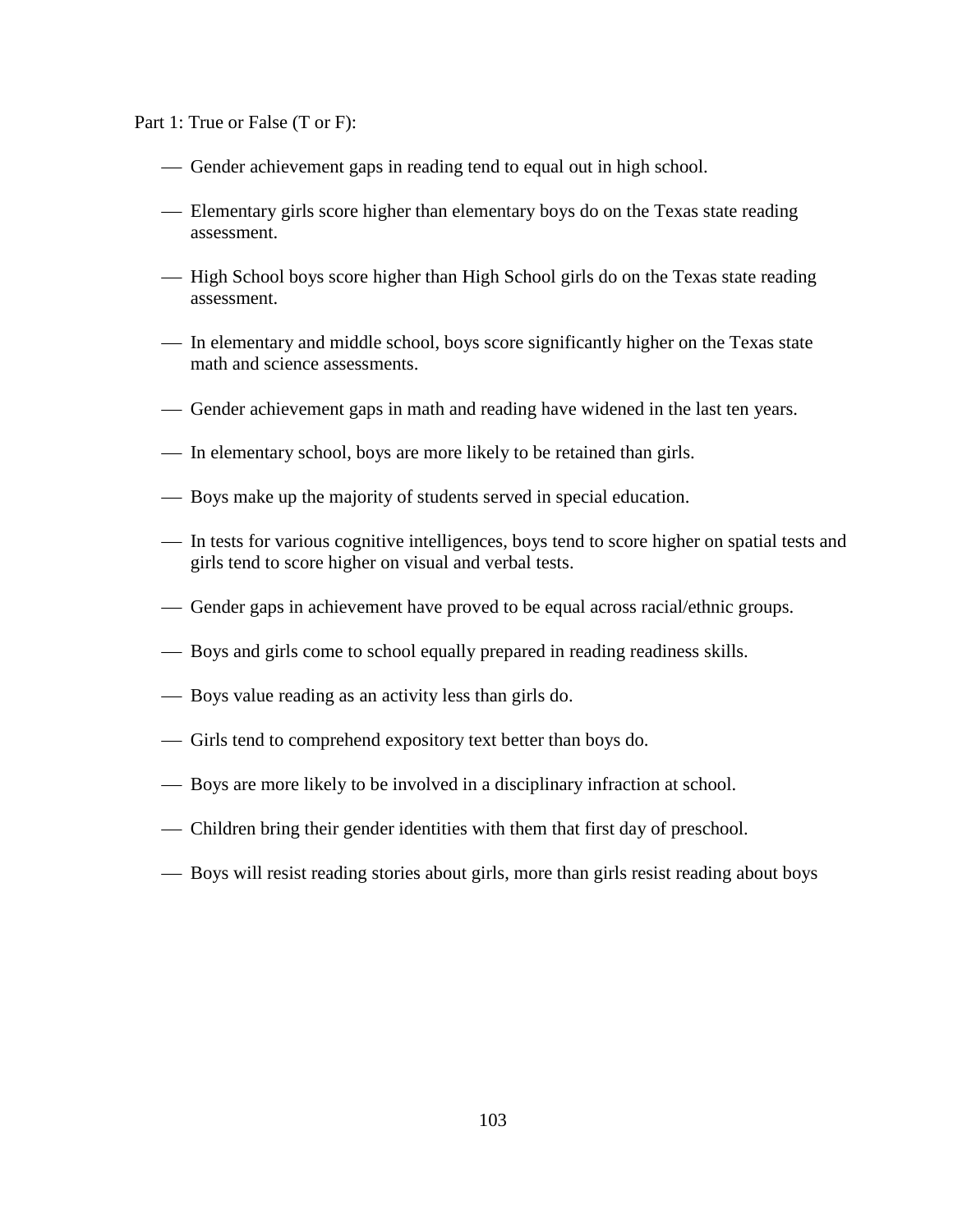Multiple Choice: Please circle your answer choice.

- 1. When student scores on standardized tests are compared based on gender, female students generally score higher than male students in which of the following content areas?
	- a. Art
	- b. Language arts
	- c. Math
- 2. Which of the following groups of students is least likely to receive teacher attention in the reading classroom?
	- a. Minority males
	- b. White males
	- c. Minority females
	- d. White females
- 3. \_\_\_\_students tend to "call out" and participate most in the reading classroom.
	- a. Male
	- b. Female
	- c. Neither a male or female majority
- 4. \_\_\_\_are most likely by middle school to be grade repeaters or to dropout.
	- a. Males
	- b. Females
	- c. Neither a male or female majority
- 5. Which of these is not a gender-friendly reading instructional strategy?
	- a. Include movement in your instruction
	- b. Accent the visual
	- c. Incorporate student interest and choices
	- d. Use reading choice as a reward for good behavior
- 6. Please indicate your level of familiarity with the topic of boys and reading instruction.
	- a. Never heard of it
	- b. Heard of it but don't know where
	- c. Limited knowledge
	- d. Confident in my knowledge level
	- e. I could teach the class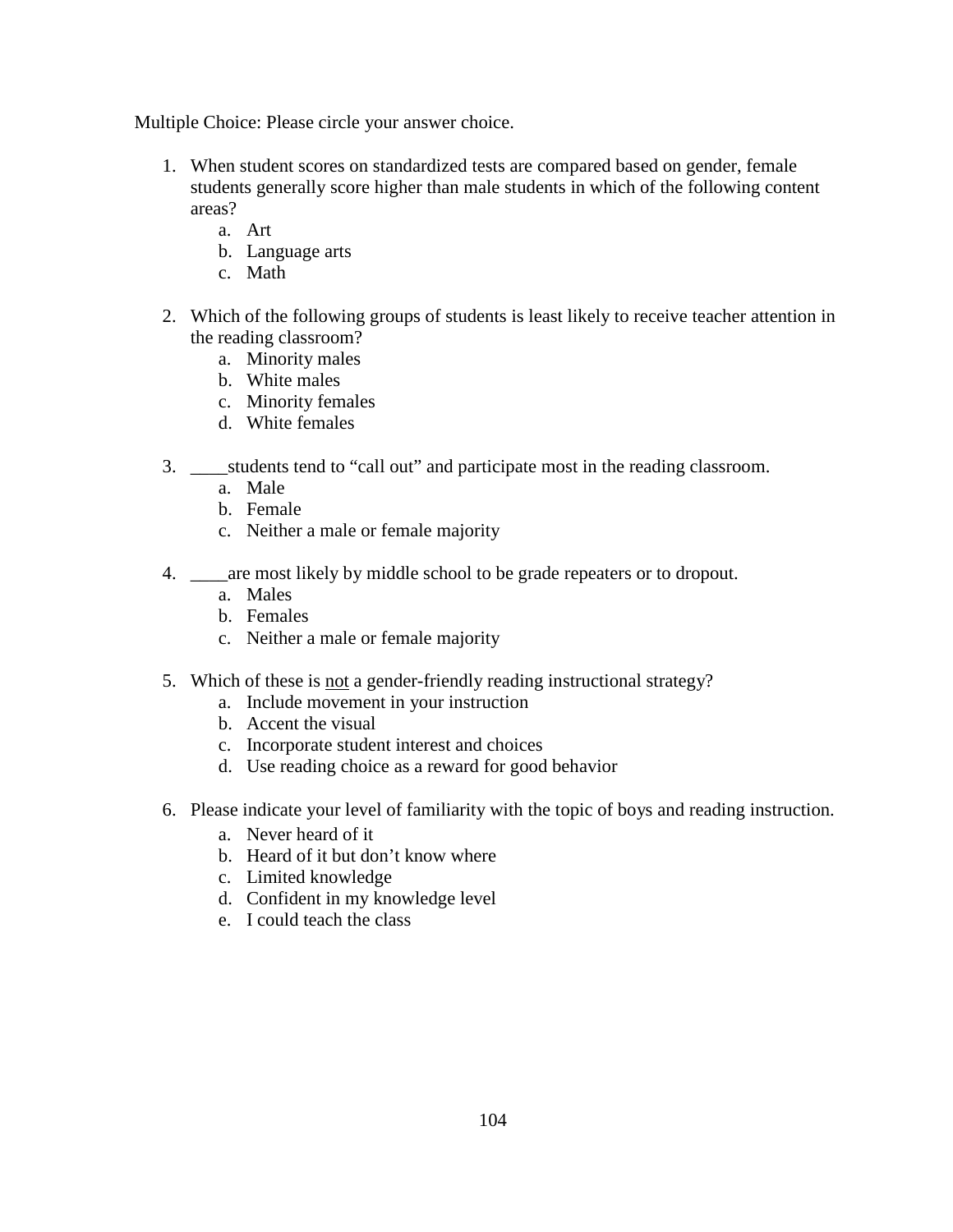Part 2:

Please indicate your level of agreement by marking any one of the five responses in the columns on the right side, ranging from

(1) "strongly disagree" to (5) "strongly agree."

| strongly disagree                                                                                             |                     |  | strongly agree |
|---------------------------------------------------------------------------------------------------------------|---------------------|--|----------------|
| 1. If there were more male teachers in<br>elementary schools, boys' literacy<br>learning would improve.       | $1\quad 2\quad 3$   |  | 4 5            |
| 2. Teachers need to understand more<br>about male culture to improve reading<br>instruction for boys.         | $1 \t2 \t3 \t4 \t5$ |  |                |
| 3. Boys' behavior at school significantly<br>affects their levels of reading<br>achievement.                  | $1 \t2 \t3 \t4 \t5$ |  |                |
| 4. There has been a lack of focus on boys'<br>education over the last two decades.                            | $1 \t2 \t3 \t4 \t5$ |  |                |
| <b>5.</b> The way that boys' brains develop<br>accounts for literacy learning<br>differences.                 | $1 \t2 \t3 \t4 \t5$ |  |                |
| <b>6.</b> There are not enough books of high-<br>interest value to boys available in<br>schools.              | $1 \t2 \t3 \t4 \t5$ |  |                |
| 7. Boys are not ready for school at the<br>compulsory entry age, which is six<br>years in the state of Texas. | $1 \t2 \t3 \t4 \t5$ |  |                |
| 8. Boys prefer to read non-fiction to<br>fiction.                                                             | $1 \t2 \t3 \t4 \t5$ |  |                |
| 9. If schools adopted different assessment<br>practices, boys' reading achievement<br>results would improve.  | $1 \t2 \t3 \t4 \t5$ |  |                |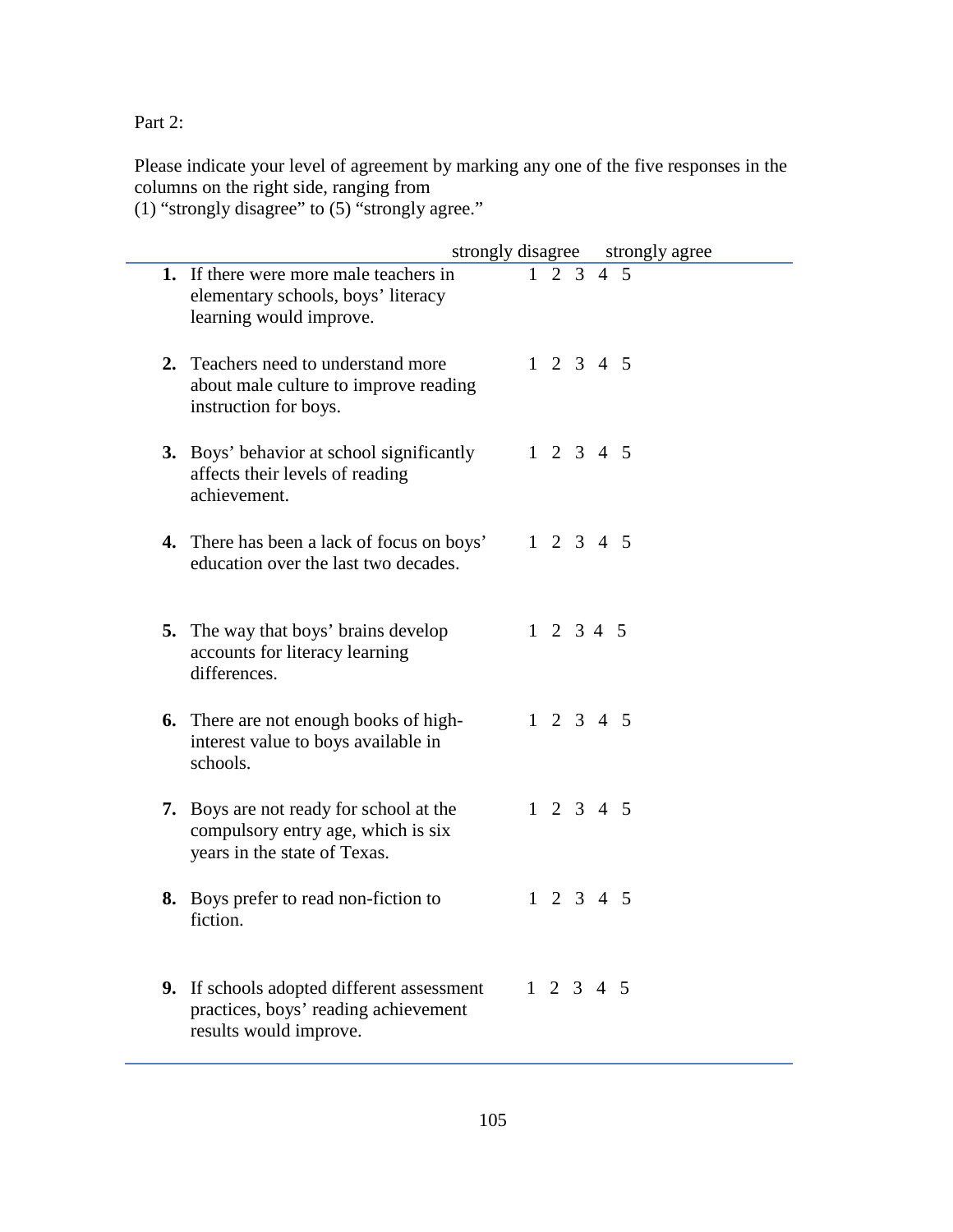| <b>10.</b> Boys often think that reading activities<br>are more appropriate for girls and<br>women.                  | $1 \t2 \t3 \t4 \t5$ |  |
|----------------------------------------------------------------------------------------------------------------------|---------------------|--|
| 11. Boys prefer technological forms of<br>literacy to print-based forms of literacy.                                 | $1 \t2 \t3 \t4 \t5$ |  |
| <b>12.</b> Some groups of boys have lower<br>reading levels than others.                                             | $1 \t2 \t3 \t4 \t5$ |  |
| 13. Many current teaching practices in<br>literacy classrooms are not conducive<br>to boys' literacy learning style. | $1 \t2 \t3 \t4 \t5$ |  |
| <b>14.</b> Gender can be a factor in a student's<br>approach to reading.                                             | $1 \t2 \t3 \t4 \t5$ |  |
| <b>15.</b> Boys often tend to be less engaged than<br>girls during reading instruction.                              | $1 \t2 \t3 \t4 \t5$ |  |

Modified teacher survey: *Boys, Literacy and Schooling: Expanding the Repertoires of Practice* (Alloway, Freebody, Gilbert, & Muspratt, 2002)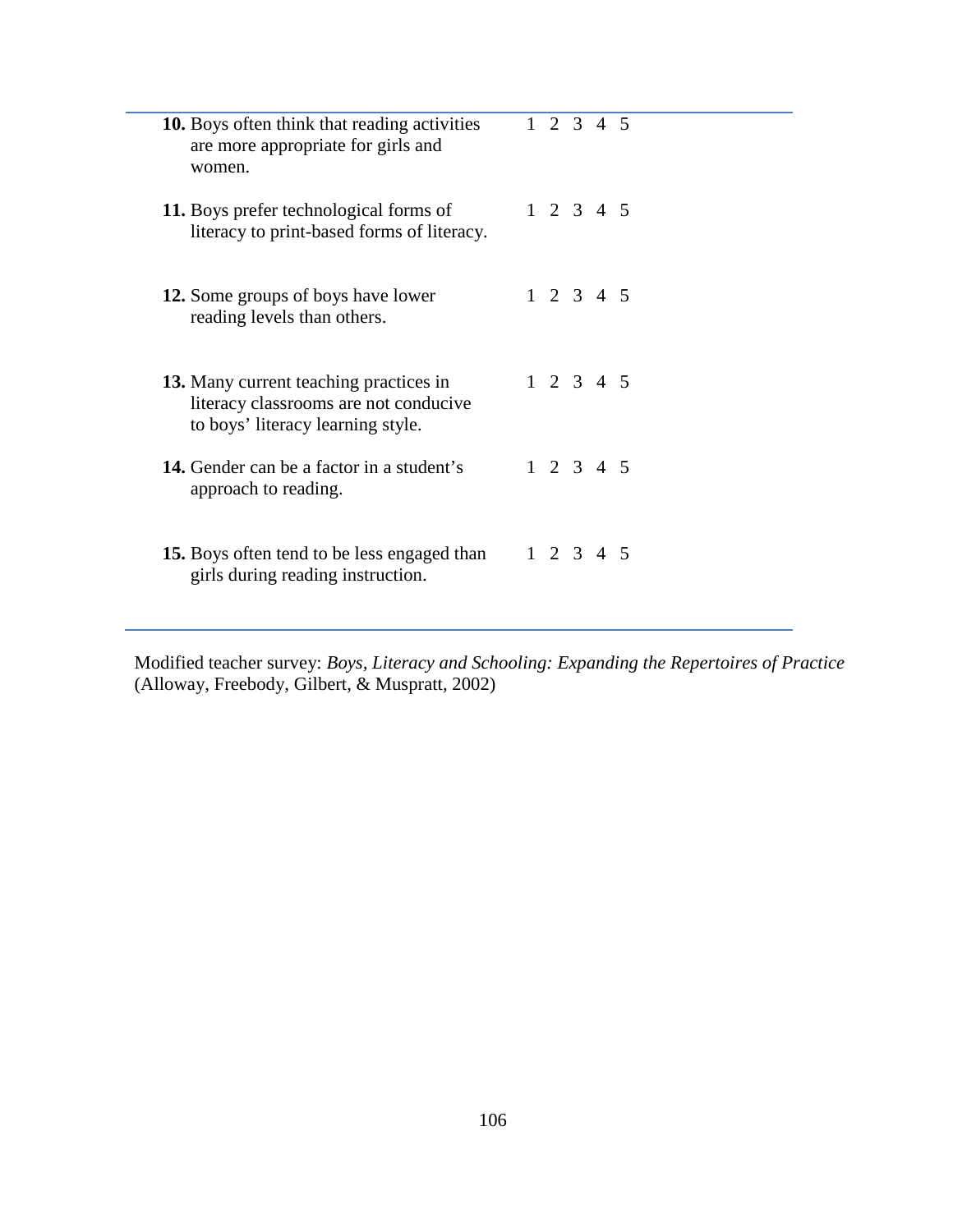Part 3:

*Directions:* Please indicate your confidence in your personal capacity to accomplish the following instructional practices by marking any one of the five responses in the columns on the right side, ranging from (1) "None at all" to (5) "A Great Deal."

|                                                                                                                                | None at all |                     | A Great Deal |
|--------------------------------------------------------------------------------------------------------------------------------|-------------|---------------------|--------------|
| 1. To what extent can you use a student's<br>oral reading mistakes as an opportunity<br>to teach effective reading strategies? |             | $1 \t2 \t3 \t4 \t5$ |              |
| 2. How much can you do to control a<br>student who is dominating a literary<br>discussion?                                     |             | $1 \t2 \t3 \t4 \t5$ |              |
| 3. How well can you meet the needs of<br>struggling female readers?                                                            |             | $1 \t2 \t3 \t4 \t5$ |              |
| 4. How well can you meet the needs of<br>struggling male readers?                                                              |             | $1 \t2 \t3 \t4 \t5$ |              |
| 5. To what extent can you provide your<br>students with opportunities to apply<br>their prior knowledge to reading tasks?      |             | $1 \t2 \t3 \t4 \t5$ |              |
| <b>6.</b> To what extent can you help your male<br>students monitor their own use of<br>reading strategies?                    |             | $1 \t2 \t3 \t4 \t5$ |              |
| 7. To what extent can you help your<br>female students monitor their own use<br>of reading strategies?                         |             | $1 \t2 \t3 \t4 \t5$ |              |
| 8. To what extent can you model<br>effective reading strategies?                                                               |             | $1 \t2 \t3 \t4 \t5$ |              |
| 9. To what extent can you provide<br>specific, targeted feedback to students'<br>during oral reading?                          |             | $1 \t2 \t3 \t4 \t5$ |              |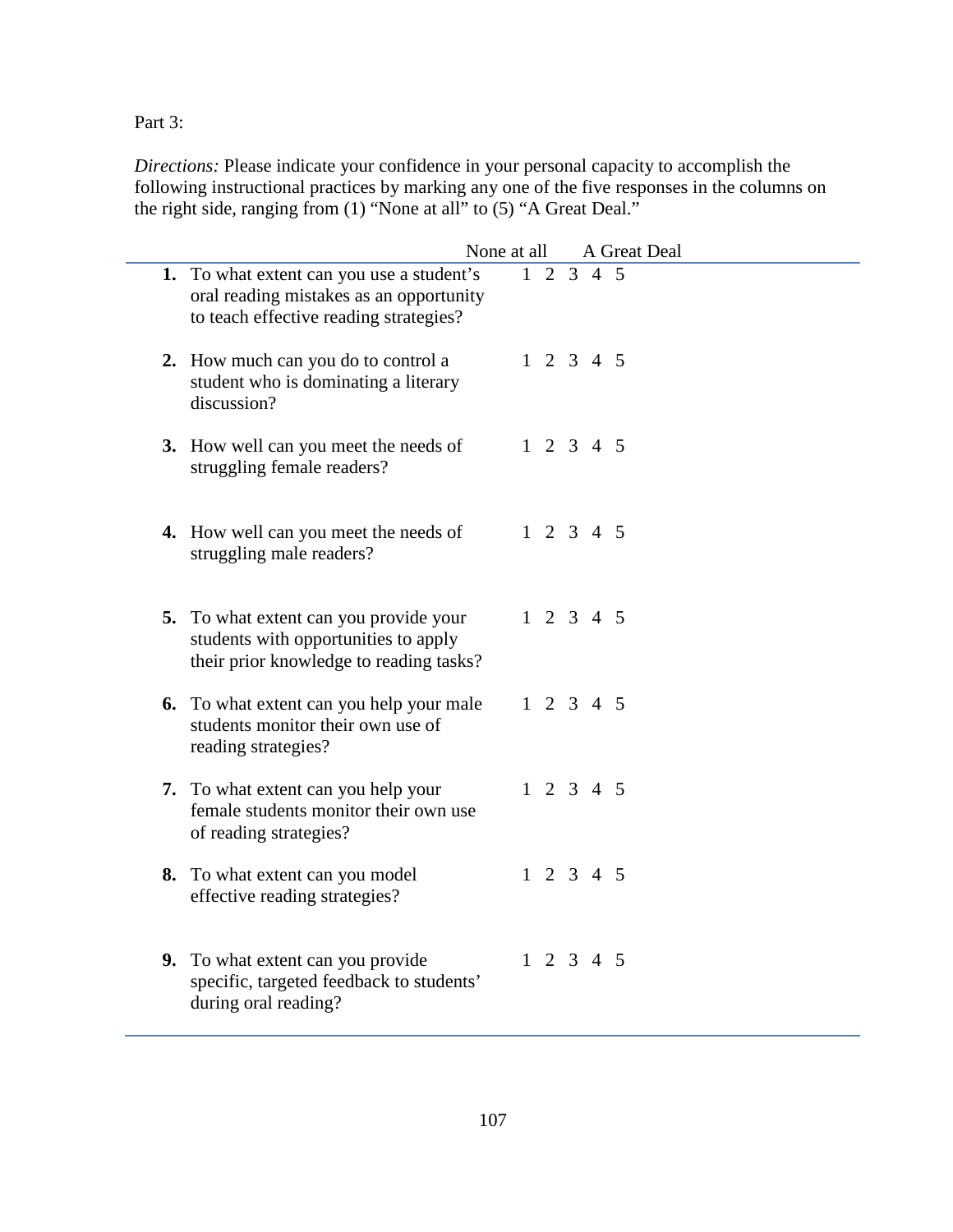| <b>10.</b> To what extent can you recommend a<br>variety of quality children's literature<br>to the male students in your room?                   | $\overline{1}$ 2 3 4 5 |  |  |
|---------------------------------------------------------------------------------------------------------------------------------------------------|------------------------|--|--|
| 11. To what extent can you recommend a<br>variety of quality children's literature<br>to the female students in your room?                        | $1 \t2 \t3 \t4 \t5$    |  |  |
| 12. How well can you motivate the male<br>students in your room who show low<br>interest in reading?                                              | $1 \t2 \t3 \t4 \t5$    |  |  |
| 13. How well can you motivate the female<br>students in your room who show low<br>interest in reading?                                            | $1 \t2 \t3 \t4 \t5$    |  |  |
| <b>14.</b> How well are you able to adjust your<br>reading materials to the proper reading<br>level for individual students?                      | $1 \t2 \t3 \t4 \t5$    |  |  |
| 15. To what extent can you get the male<br>students in your room to talk with each<br>other in class about books they are<br>reading?             | $1 \t2 \t3 \t4 \t5$    |  |  |
| 16. To what extent can you get the female<br>students in your room to talk with each<br>other in class about books they are<br>reading?           | $1 \t2 \t3 \t4 \t5$    |  |  |
| 17. How well are you able to adjust your<br>reading instructional materials to<br>ensure your male students see the<br>value in reading?          | $1 \t2 \t3 \t4 \t5$    |  |  |
| <b>18.</b> How well are you able to adjust your<br>reading instructional materials to<br>ensure your female students see the<br>value in reading? | $1 \t2 \t3 \t4 \t5$    |  |  |

Modified, with permission, from Tschannen-Moran (2010) *Teacher Sense of Efficacy in Language Instruction Scale*.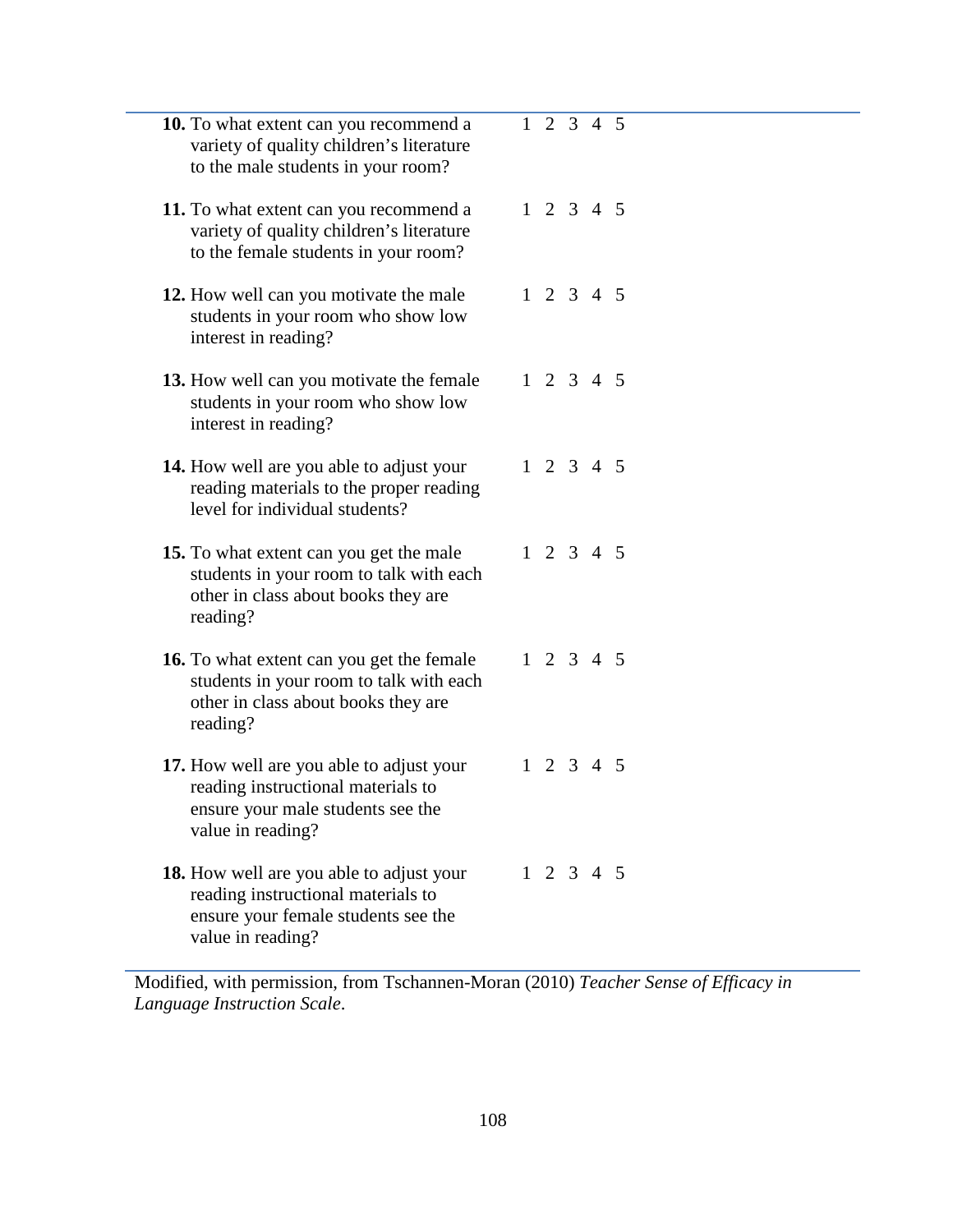*Directions:* Please indicate your confidence in your personal capacity to accomplish the following instructional practices by marking any one of the five responses in the columns on the right side, ranging from (1) "None at all" to (5) "A Great Deal."

|    |                                                                                                                                                 | None at all |  |                     | A Great Deal |
|----|-------------------------------------------------------------------------------------------------------------------------------------------------|-------------|--|---------------------|--------------|
|    | 1. To what extent can you use a student's<br>oral reading mistakes as an opportunity<br>to teach effective reading strategies?                  |             |  | $1 \t2 \t3 \t4 \t5$ |              |
|    | 2. How much can you do to control a<br>student who is dominating a literary<br>discussion?                                                      |             |  | $1 \t2 \t3 \t4 \t5$ |              |
| 3. | To what extent can you adjust your<br>reading strategies you are using with<br>your male students, based on ongoing<br>formal assessments?      |             |  | $1 \t2 \t3 \t4 \t5$ |              |
|    | 4. To what extent can you adjust your<br>reading strategies you are using with<br>your female students, based on<br>ongoing formal assessments? |             |  | $1 \t2 \t3 \t4 \t5$ |              |
|    | 5. How well can you meet the needs of<br>struggling female readers?                                                                             |             |  | $1\ 2\ 3\ 4\ 5$     |              |
|    | 6. How well can you meet the needs of<br>struggling male readers?                                                                               |             |  | $1 \t2 \t3 \t4 \t5$ |              |
|    | 7. To what extent can you provide your<br>students with opportunities to apply<br>their prior knowledge to reading tasks?                       |             |  | $1\ 2\ 3\ 4\ 5$     |              |
| 8. | To what extent can you help your male<br>students monitor their own use of<br>reading strategies?                                               |             |  | $1 \t2 \t3 \t4 \t5$ |              |
|    | 9. To what extent can you help your<br>female students monitor their own use<br>of reading strategies?                                          |             |  | $1 \t2 \t3 \t4 \t5$ |              |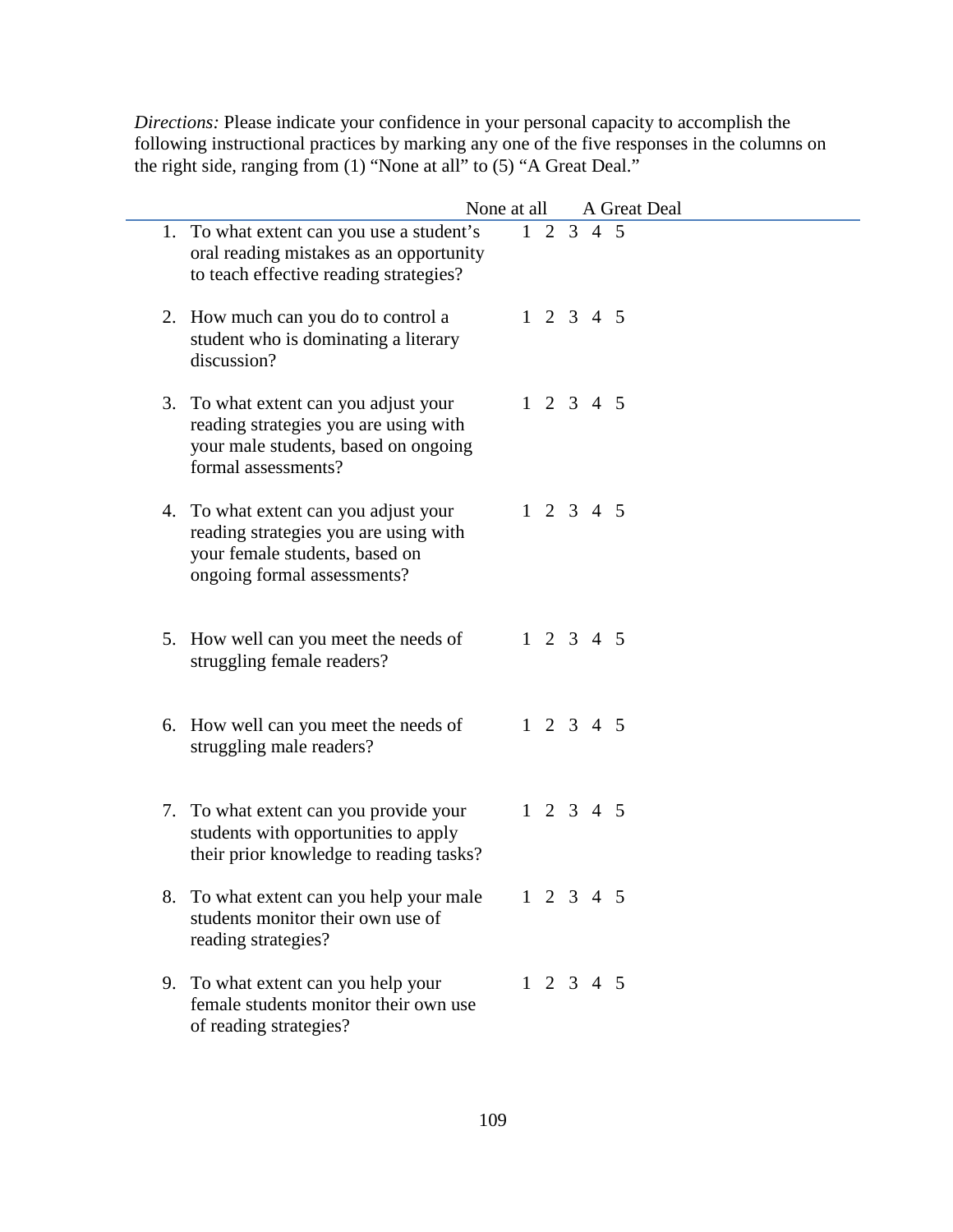| 10. To what extent can you model<br>effective reading strategies?                                                                        |  | $1 \t2 \t3 \t4 \t5$ |  |
|------------------------------------------------------------------------------------------------------------------------------------------|--|---------------------|--|
| 11. To what extent can you provide<br>specific, targeted feedback to students'<br>during oral reading?                                   |  | $1 \t2 \t3 \t4 \t5$ |  |
| 12. To what extent can you recommend a<br>variety of quality children's literature<br>to the male students in your room?                 |  | $1 \t2 \t3 \t4 \t5$ |  |
| 13. To what extent can you recommend a<br>variety of quality children's literature<br>to the female students in your room?               |  | $1 \t2 \t3 \t4 \t5$ |  |
| 14. How well can you motivate the male<br>students in your room who show low<br>interest in reading?                                     |  | $1 \t2 \t3 \t4 \t5$ |  |
| 15. How well can you motivate the female<br>students in your room who show low<br>interest in reading?                                   |  | $1 \t2 \t3 \t4 \t5$ |  |
| 16. How well are you able to adjust your<br>reading materials to the proper reading<br>level for individual students?                    |  | $1 \t2 \t3 \t4 \t5$ |  |
| 17. To what extent can you get the male<br>students in your room to talk with each<br>other in class about books they are<br>reading?    |  | $1 \t2 \t3 \t4 \t5$ |  |
| 18. To what extent can you get the female<br>students in your room to talk with each<br>other in class about books they are<br>reading?  |  | $1 \t2 \t3 \t4 \t5$ |  |
| 19. How well are you able to adjust your<br>reading instructional materials to<br>ensure your male students see the<br>value in reading? |  | $1 \t2 \t3 \t4 \t5$ |  |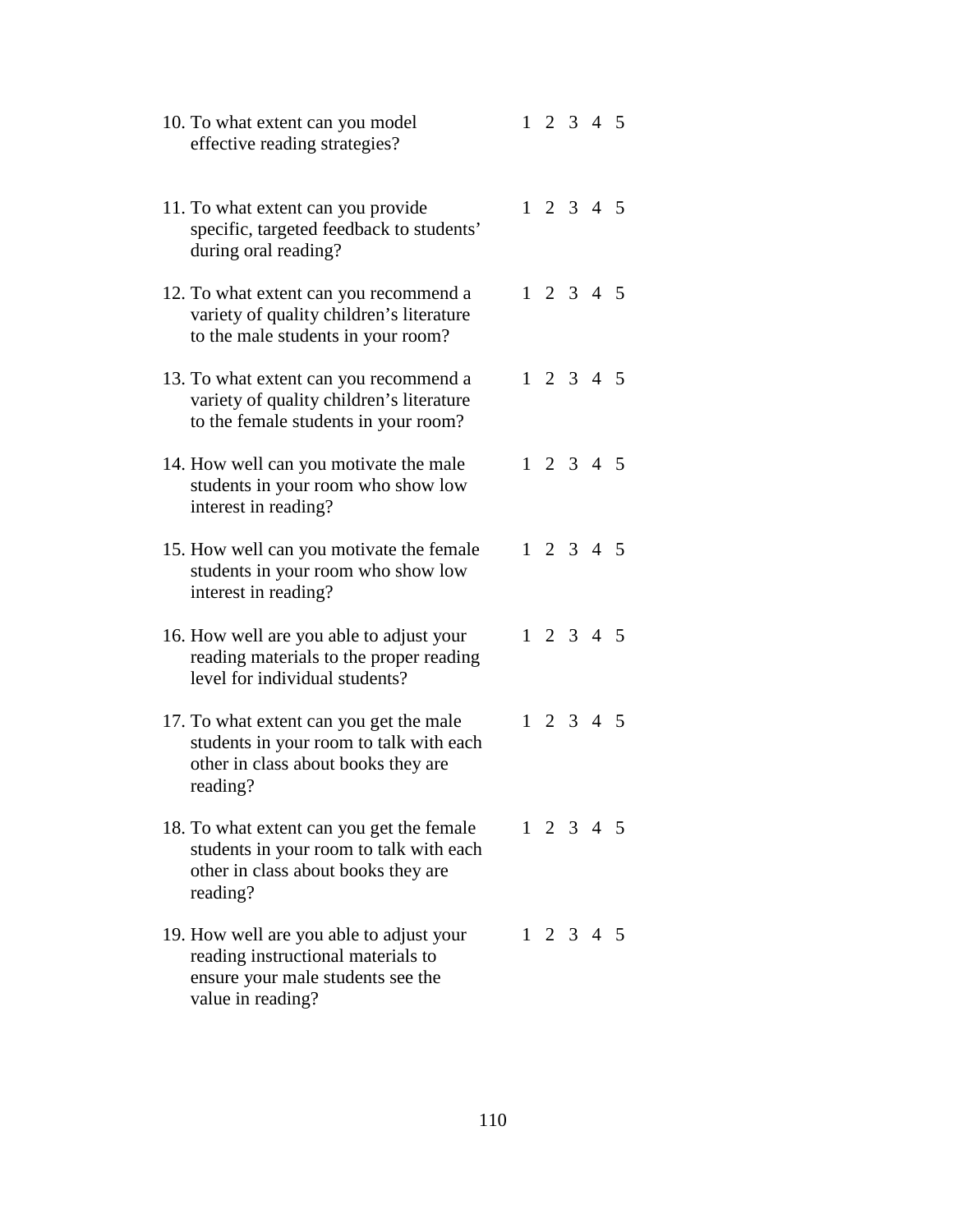20. How well are you able to adjust your reading instructional materials to ensure your female students see the value in reading? 1 2 3 4 5

Tschannen-Moran, M., & Johnson, D. (2011). Exploring literacy teachers' self-efficacy beliefs: Potential sources at play. *Teaching and Teacher Education*. doi:10.1016/j.tate.2010.12.005